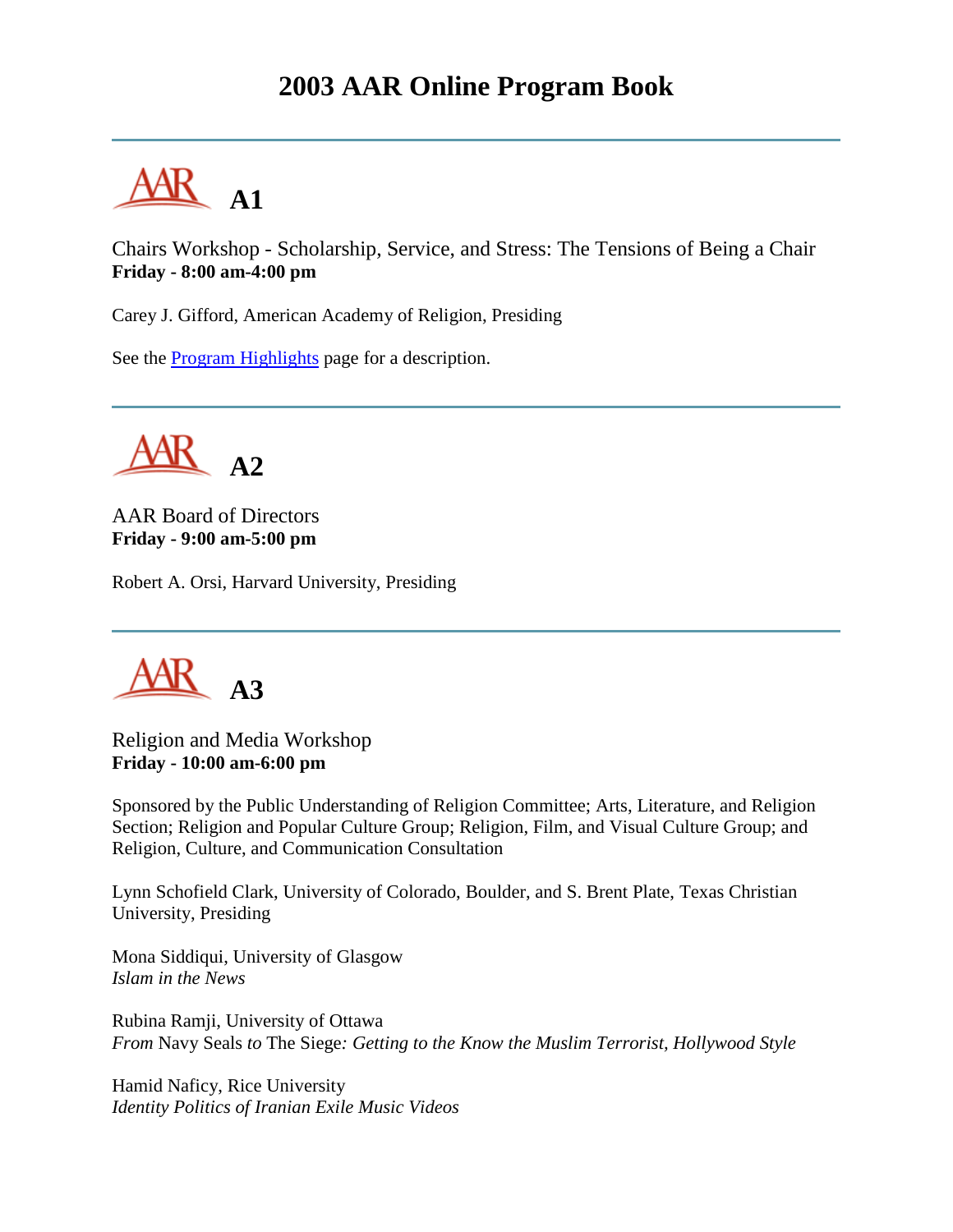See the [Program Highlights](http://www.aarweb.org/Meetings/Annual_Meeting/Past_and_Future_Meetings/2003/highlights.asp) page for a description.



Women's Caucus Workshop **Friday - 11:30 am-5:00 pm**

Laurie Wright Garry, Saint Gregory's University, and Jennifer Harvey, Union Theological Seminary, New York, Presiding

Panelist: Mary E. Hunt, Women's Alliance for Theology, Ethics, and Ritual

See the [Program Highlights](http://www.aarweb.org/Meetings/Annual_Meeting/Past_and_Future_Meetings/2003/highlights.asp) page for a description.



Teaching and Learning Committee Meeting **Friday - 6:30 pm-8:30 pm**

Carey J. Gifford, American Academy of Religion, Presiding

**A6**

EIS Center Orientation **Friday - 7:00 pm-9:00 pm**

Shelly C. Roberts, American Academy of Religion, Presiding

See the [Program Highlights](http://www.aarweb.org/Meetings/Annual_Meeting/Past_and_Future_Meetings/2003/highlights.asp) page for a description.

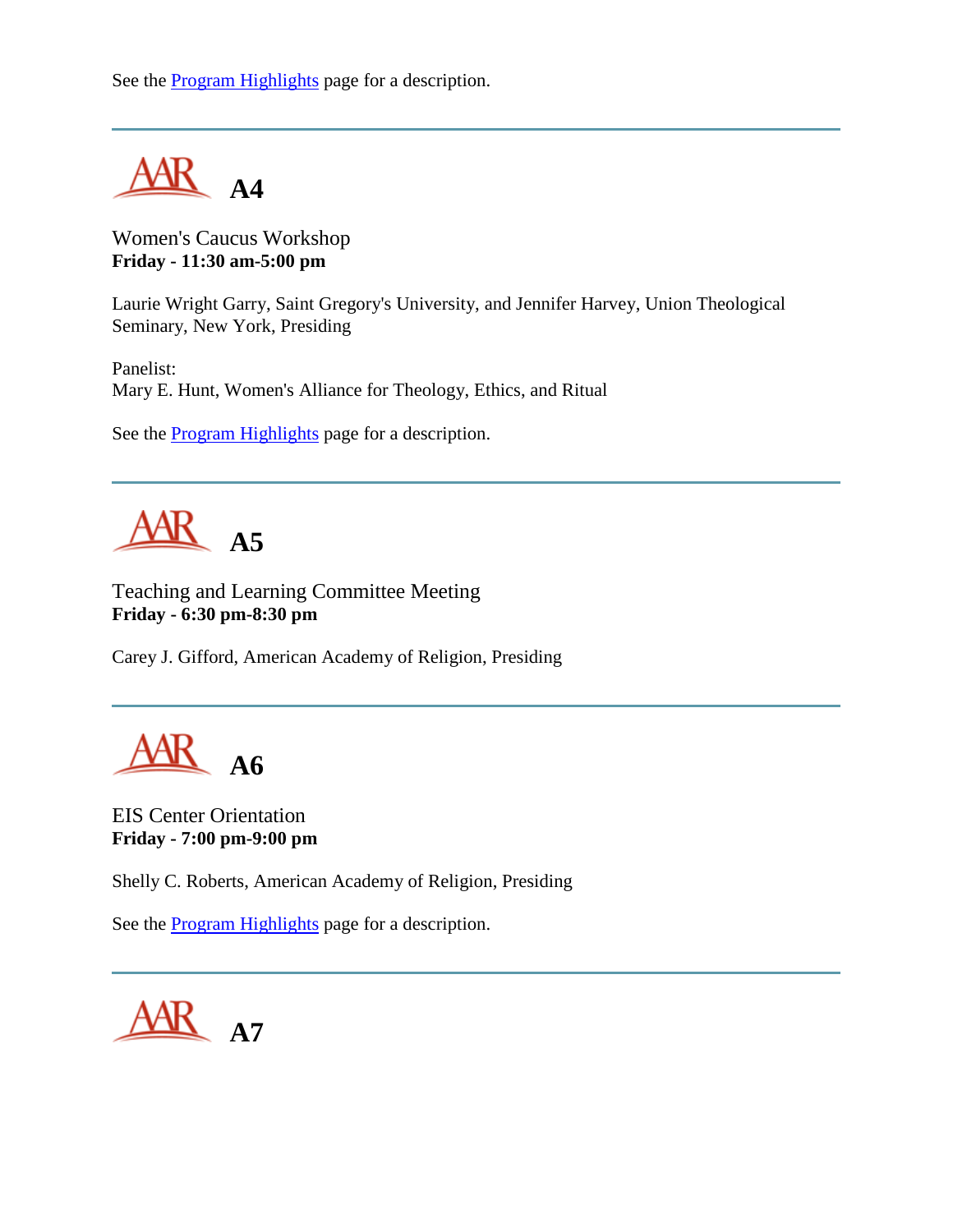Saturday Night and Sunday Morning: Music as Spiritual Practice, a Performance by Don and Emily Saliers **Friday - 7:00 pm-9:00 pm**

Sponsored by the Society for the Study of Christian Spirituality

Mark S. Burrows, Andover Newton Theological School, Presiding

See the [Program Highlights](http://www.aarweb.org/Meetings/Annual_Meeting/Past_and_Future_Meetings/2003/highlights.asp) page for a description.



*The Lord of the Rings: The Fellowship of the Ring* **Friday - 7:00 pm-9:30 pm**

Sponsored by the Religion, Film, and Visual Culture Group Jill Gorman, Temple University, Presiding

See the [Program Highlights](http://www.aarweb.org/Meetings/Annual_Meeting/Past_and_Future_Meetings/2003/highlights.asp) page for a description.



Regions Secretaries Meeting **Saturday - 8:00 am-9:00 am**

Stacy L. Patty, Lubbock Christian University, Presiding



Academic Relations Task Force Meeting **Saturday - 8:00 am-9:30 am**

Warren G. Frisina, Hofstra University, Presiding

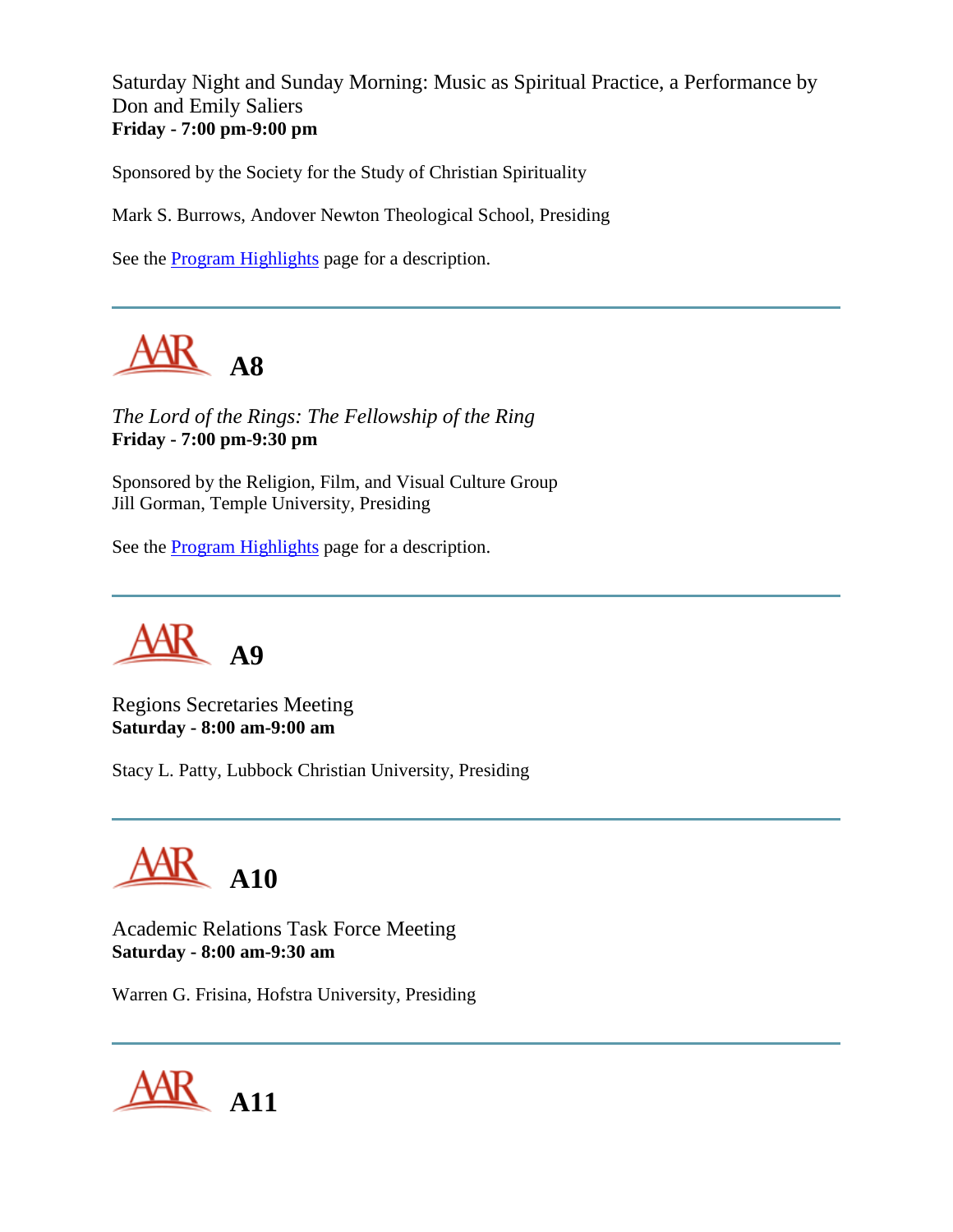International Connections Committee Meeting **Saturday - 8:00 am-10:00 am**

Mary McGee, Columbia University, Presiding



Jimmy Carter Center Tour **Saturday - 8:30 am-11:00 am**

Sponsored by the Religions, Social Conflict, and Peace Consultation

Please arrive fifteen minutes early and gather by MM-International Hall South.

See the **Program Highlights** page for a description.

**A13**

Martin Luther King, Jr. Tour **Saturday - 8:30 am-11:00 am**

Sponsored by the AAR's Afro-American Religious History Group; Black Theology Group; and Womanist Approaches to the Study of Religion Group

Please arrive fifteen minutes early and gather by MM-International Hall South.

See the [Program Highlights](http://www.aarweb.org/Meetings/Annual_Meeting/Past_and_Future_Meetings/2003/highlights.asp) page for a description.



Publications Committee Meeting **Saturday - 8:30 am-11:30 am**

Francis X. Clooney, Boston College, Presiding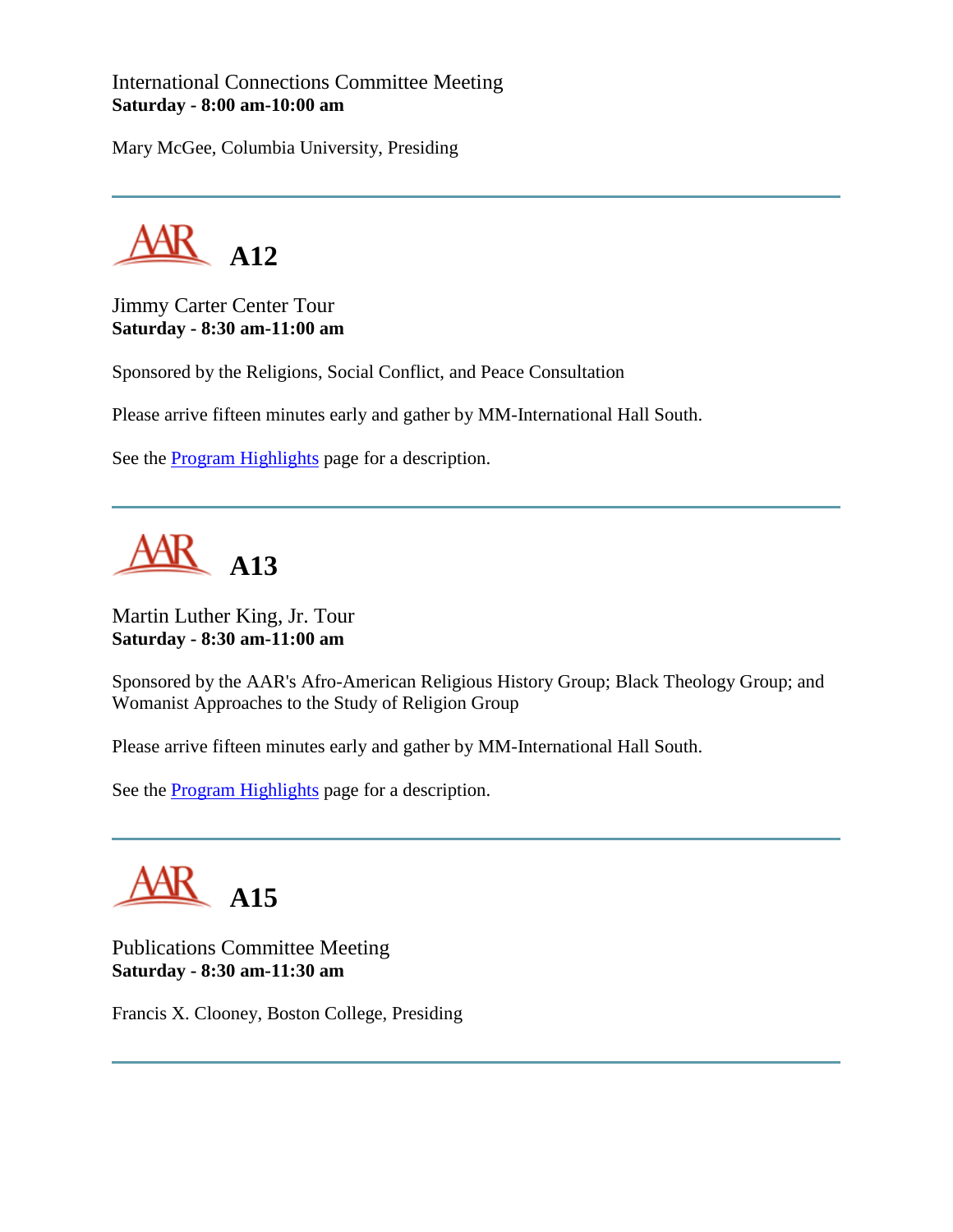

Student Liaison Group Meeting **Saturday - 9:00 am-10:45 am**

Richard Amesbury, Valdosta State University, Presiding



Regions Committee and Regional Officers **Saturday - 9:00 am-11:00 am**

Stacy L. Patty, Lubbock Christian University, Presiding



Answering the Reporter's Call: Being a Reliable News Source **Saturday - 9:00 am-11:00 am**

Sponsored by the AAR's Religion and Media Center and the Pew Charitable Trusts

Kyle Cole, American Academy of Religion, Presiding

See the [Program Highlights](http://www.aarweb.org/Meetings/Annual_Meeting/Past_and_Future_Meetings/2003/highlights.asp) page for a description.



*JAAR* International Breakfast **Saturday - 9:00 am-11:00 am**

Sponsored by the *JAAR* International Conference

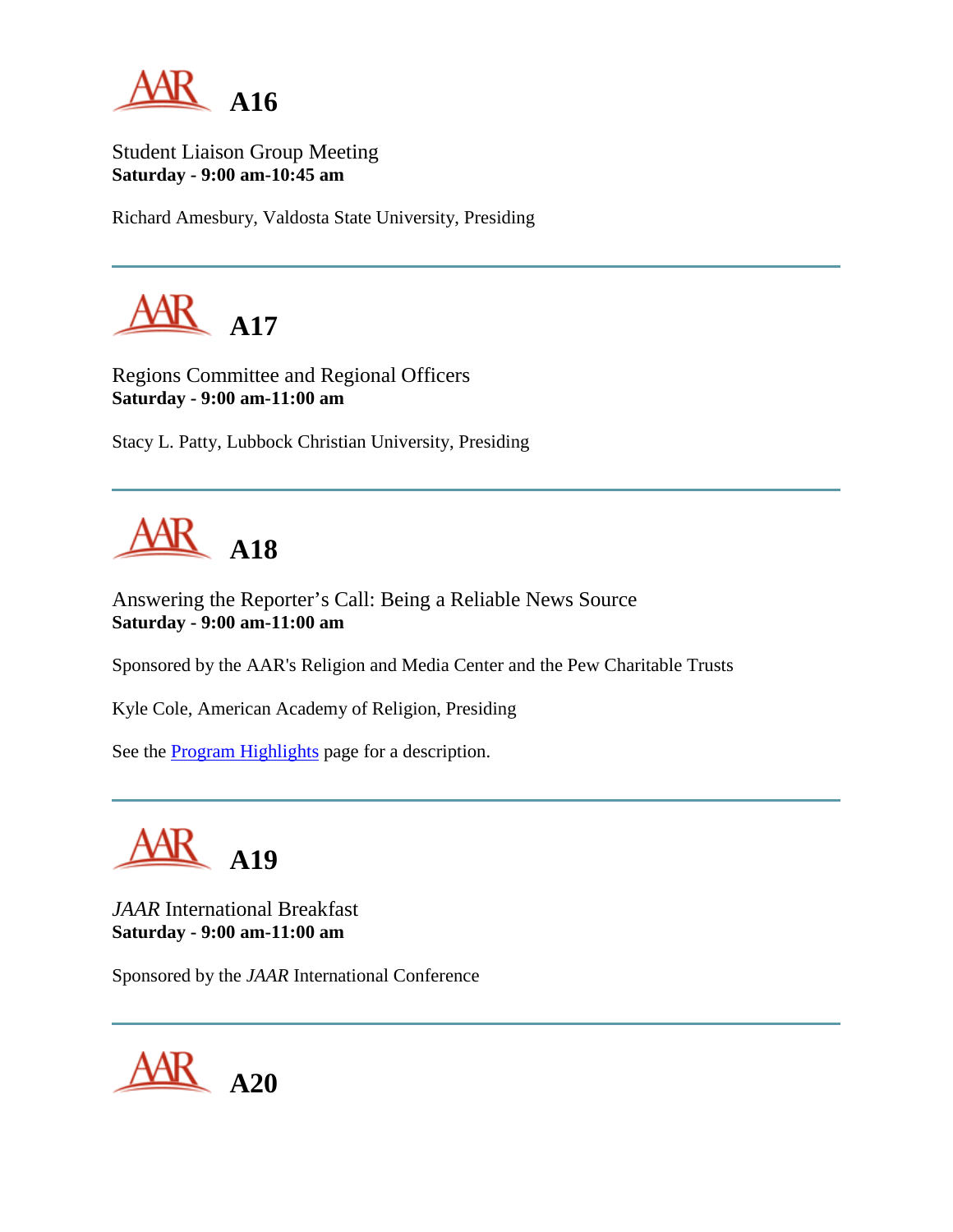SLG - Money Matters: A Professional Development Workshop Geared Toward Early Career Decisions **Saturday - 9:00 am-11:30 am**

Sponsored by the Student Liaison Group

Margaret A. Kulyk, American Express Financial Advisors, Presiding

See the [Program Highlights](http://www.aarweb.org/Meetings/Annual_Meeting/Past_and_Future_Meetings/2003/highlights.asp) page for a description.

Please RSVP online.



Best Practices in Collecting Oral Histories **Saturday - 9:00 am-11:30 am**

Noted oral historian Clifford Kuhn will conduct a workshop on "Best Practices in Collecting Oral Histories." Kuhn is past president of the Oral History Association. The session will be limited to 25 participants. Contact **Barbara DeConcini** to register for the workshop. There is no cost, but we hope some participants will agree to conduct interviews as part of the AAR Oral History Project.



Pitts Theology Library/Michael C. Carlos Museum Tour **Saturday - 9:30 am-12:00 pm**

Pitts tour sponsored by the AAR's Theology and Religious Reflection Section; Reformed Theology Group; Wesleyan Studies Group. Carlos tour sponsored by the AAR's Arts, Literature, and Religion Section; Europe and the Mediterranean in Late Antiquity Group; Anthropology of Religion Consulation

Please arrive fifteen minutes early and gather by MM-International Hall South.

See the [Program Highlights](http://www.aarweb.org/Meetings/Annual_Meeting/Past_and_Future_Meetings/2003/highlights.asp) page for a description.

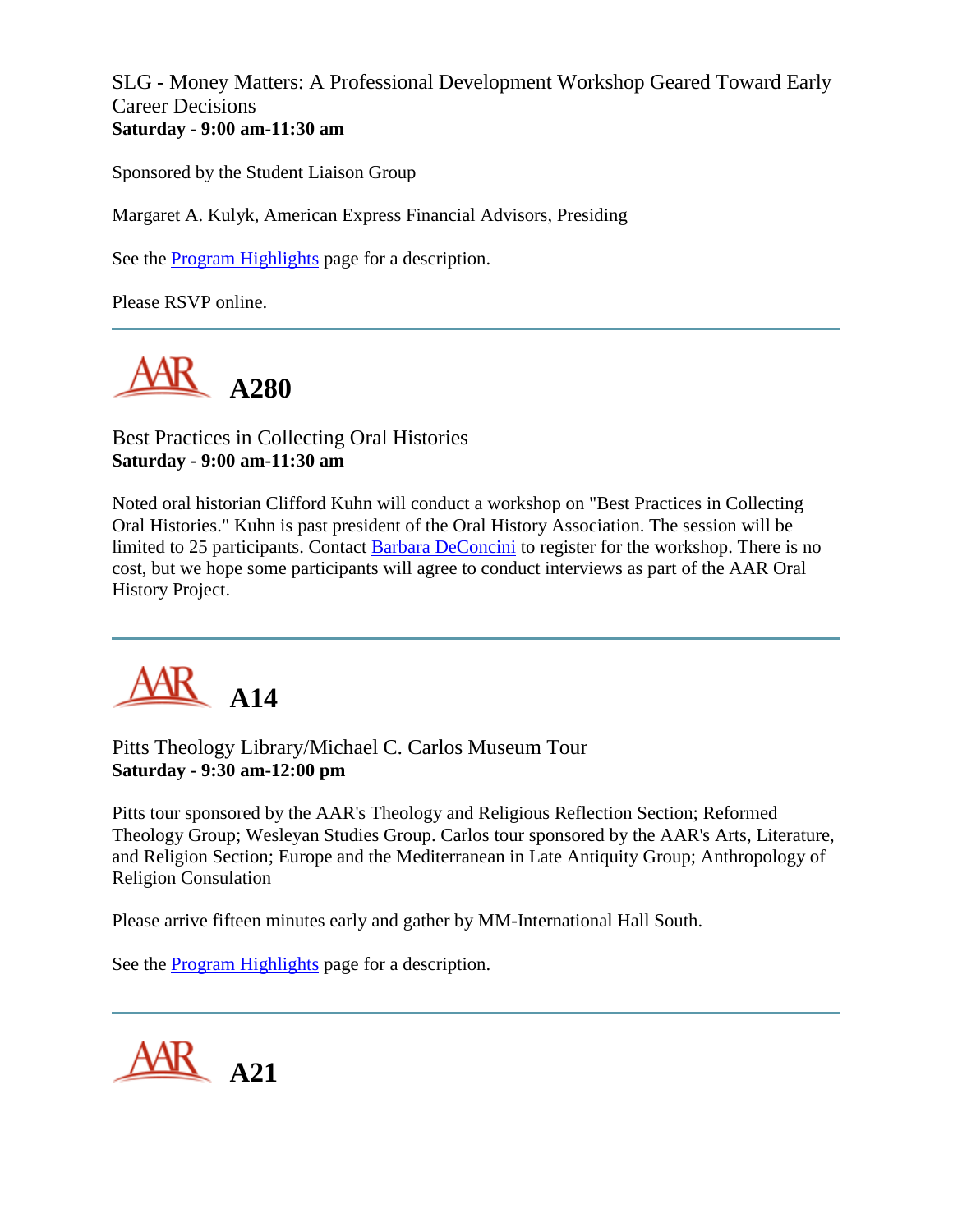David Plante - A Personal Experience **Saturday - 11:30 am-12:30 pm**

Robert A. Orsi, Harvard University, Presiding

Theme: *A Personal Experience*

David Plante, Columbia University

See the [Program Highlights](http://www.aarweb.org/Meetings/Annual_Meeting/Past_and_Future_Meetings/2003/highlights.asp) page for a description.



Japanese Scholars' Lunch Reception **Saturday - 12:30 pm-2:00 pm**

Sponsored by the International Connections Committee

Visiting Japanese scholars and invited guests are cordially welcome to a light lunch reception held in honor of Japanese scholars' contributions to the academy.



PEW - From Side Show to Center Stage: Mainstreaming the Study of Religion at Major Research Universities **Saturday - 1:00 pm-3:30 pm**

Sponsored by the Pew Charitable Trusts

Diane Winston, the Pew Charitable Trusts, Presiding

Theme: *From Side Show to Center Stage: Mainstreaming the Study of Religion at Major Research Universities*

Panelists: Robert Wuthnow, Princeton University Robert Sullivan, University of Notre Dame Angela Zito, New York University Donald Miller, University of Southern California James Davison Hunter, University of Virginia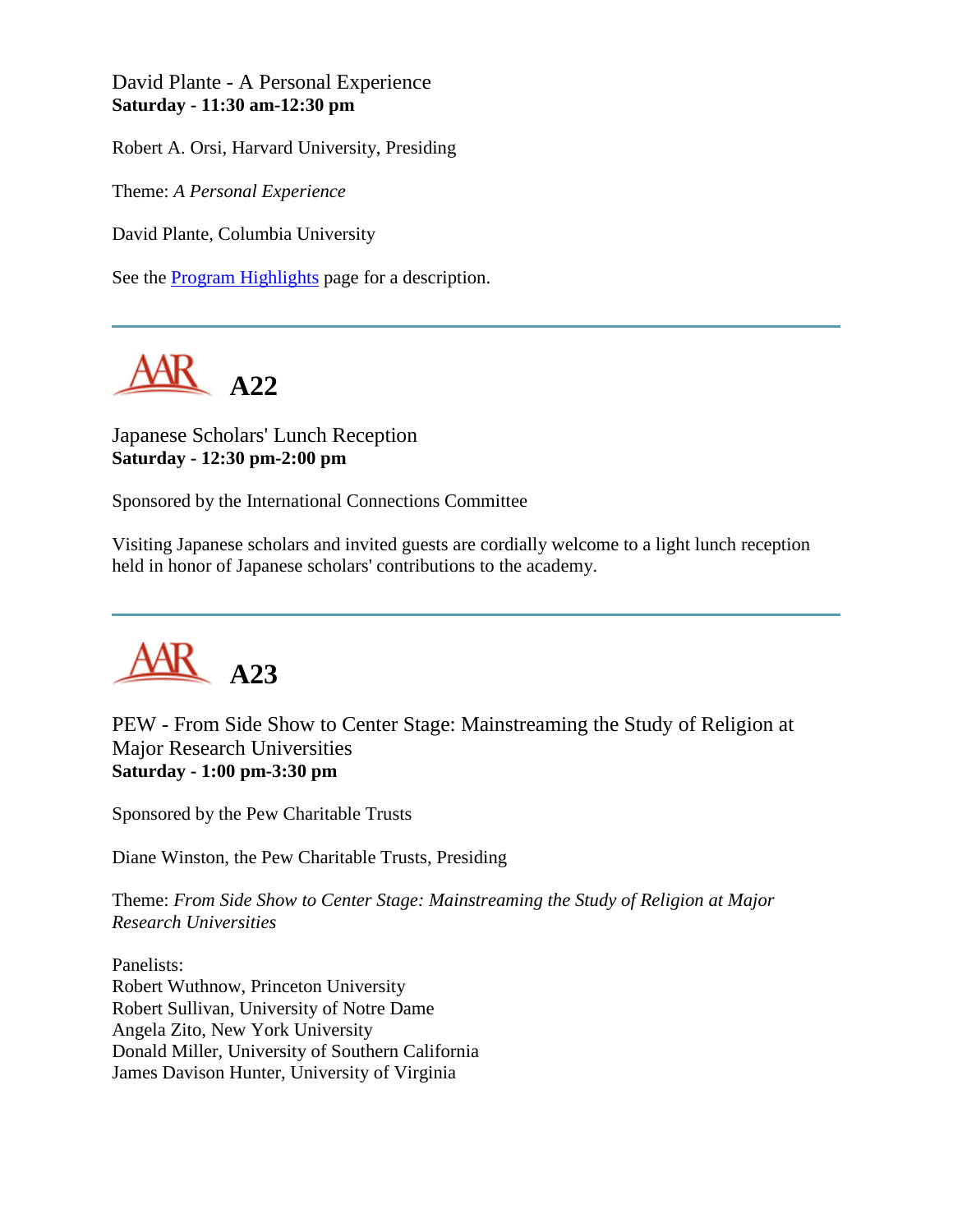See the [Program Highlights](http://www.aarweb.org/Meetings/Annual_Meeting/Past_and_Future_Meetings/2003/highlights.asp) page for a description.



SLG - Introduction to the AAR **Saturday - 1:00 pm-3:30 pm**

Sponsored by the Student Liaison Group

Richard Amesbury, Valdosta State University, Presiding

Theme: *Introduction to the AAR*

Panelists:

Kimberly Rae Connor, University of San Francisco Carey J. Gifford, American Academy of Religion Susan E. Henking, Hobart and William Smith Colleges Sarah Heaner Lancaster, Methodist Theological School in Ohio Mark Lloyd Taylor, Seattle University

See the [Program Highlights](http://www.aarweb.org/Meetings/Annual_Meeting/Past_and_Future_Meetings/2003/highlights.asp) page for a description.



Arts, Literature, and Religion Section and History, Method, and Theory in Religion Group **Saturday - 1:00 pm-3:30 pm**

Norman J. Girardot, Lehigh University, Presiding

Theme: *New Directions in the Study of Art and Religion: The Case of Self-Taught/Outsider/Vernacular Art*

Panelists: Paul Ivey, University of Arizona Charles Russell, Rutgers University Jenifer Borum, City University of New York David Parker, University College Northampton Carol Crown, University of Memphis Jeffrey Hayes, University of Wisconsin, Milwaukee Erika Doss, University of Colorado, Boulder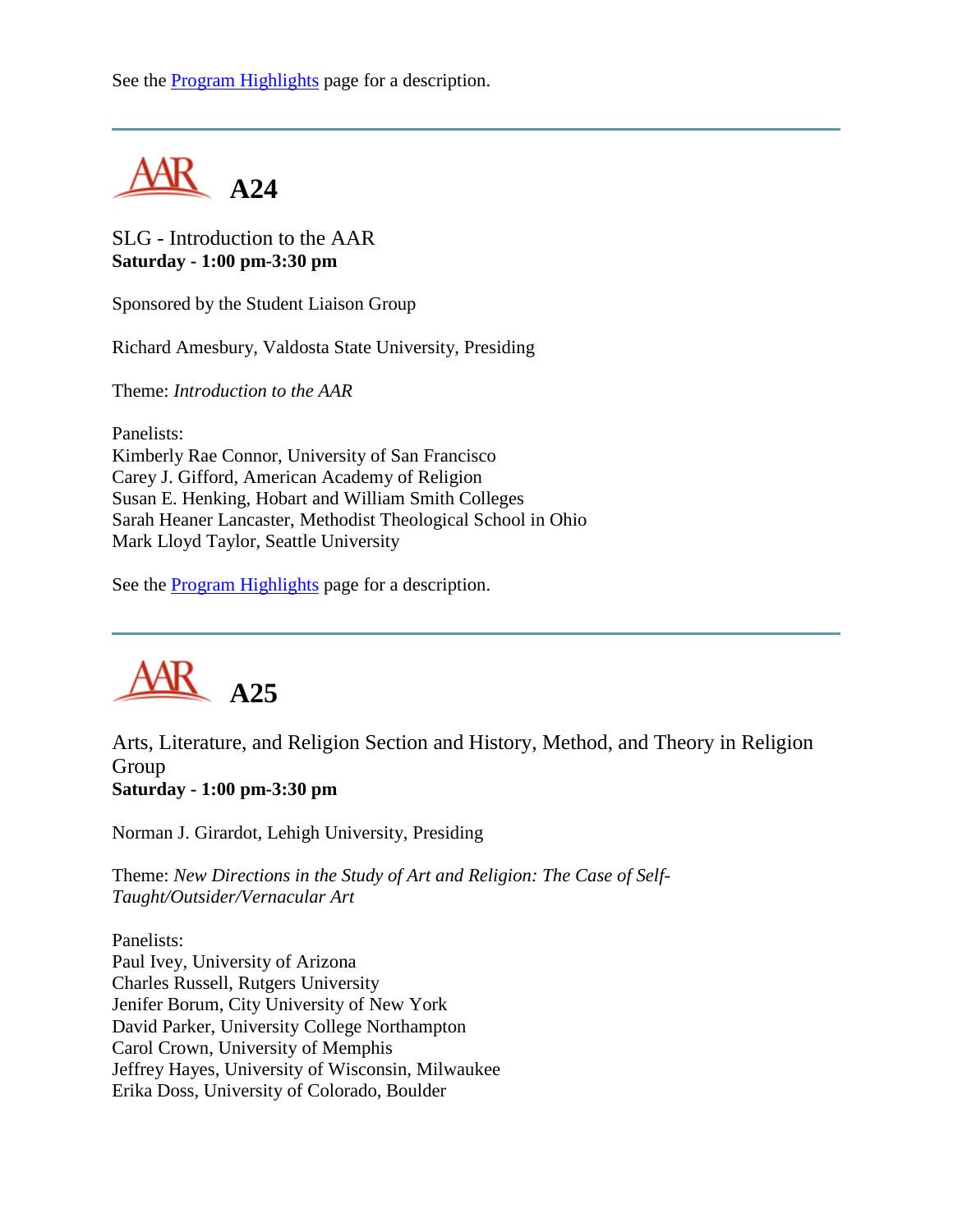Responding: S. Brent Plate, Texas Christian University Diane Apostolos-Cappadona, Georgetown University



Buddhism Section **Saturday - 1:00 pm-3:30 pm**

Anne M. Blackburn, Cornell University, Presiding

Theme: *Contributions to the Study of Buddhism*

Michael Como, College of William and Mary *Medicine, Immortality and Yoshino*

David Drewes, University of Virginia *Caitya Comparisons in Indian Buddhist Texts: A Reevaluation of the Evidence for a Cult of the Book in Indian Mahayana*

Christian K. Wedemeyer, University of Chicago *Beef, Dog, and Other Mythologies: Connotative Semiotics in Mahayoga Tantra Ritual*

Justin McDaniel, Ohio University *Negotiating with the Pali: Lao Buddhist Homiletics and the Kammavaca Nissaya*

Kyoko Tokuno, University of Washington *Unraveling the Paradox of "Canonical Apocrypha" in Chinese Buddhism*

Business Meeting: Anne M. Blackburn, Cornell University, and Peter N. Gregory, Smith College, Presiding



Ethics Section **Saturday - 1:00 pm-3:30 pm**

Darryl Michael Trimiew, Colgate Rochester Crozer Divinity School, Presiding

Theme: *Brother, Can You Spare a Dime? Exploring the Moral Obligations to Eliminate Marginalit*y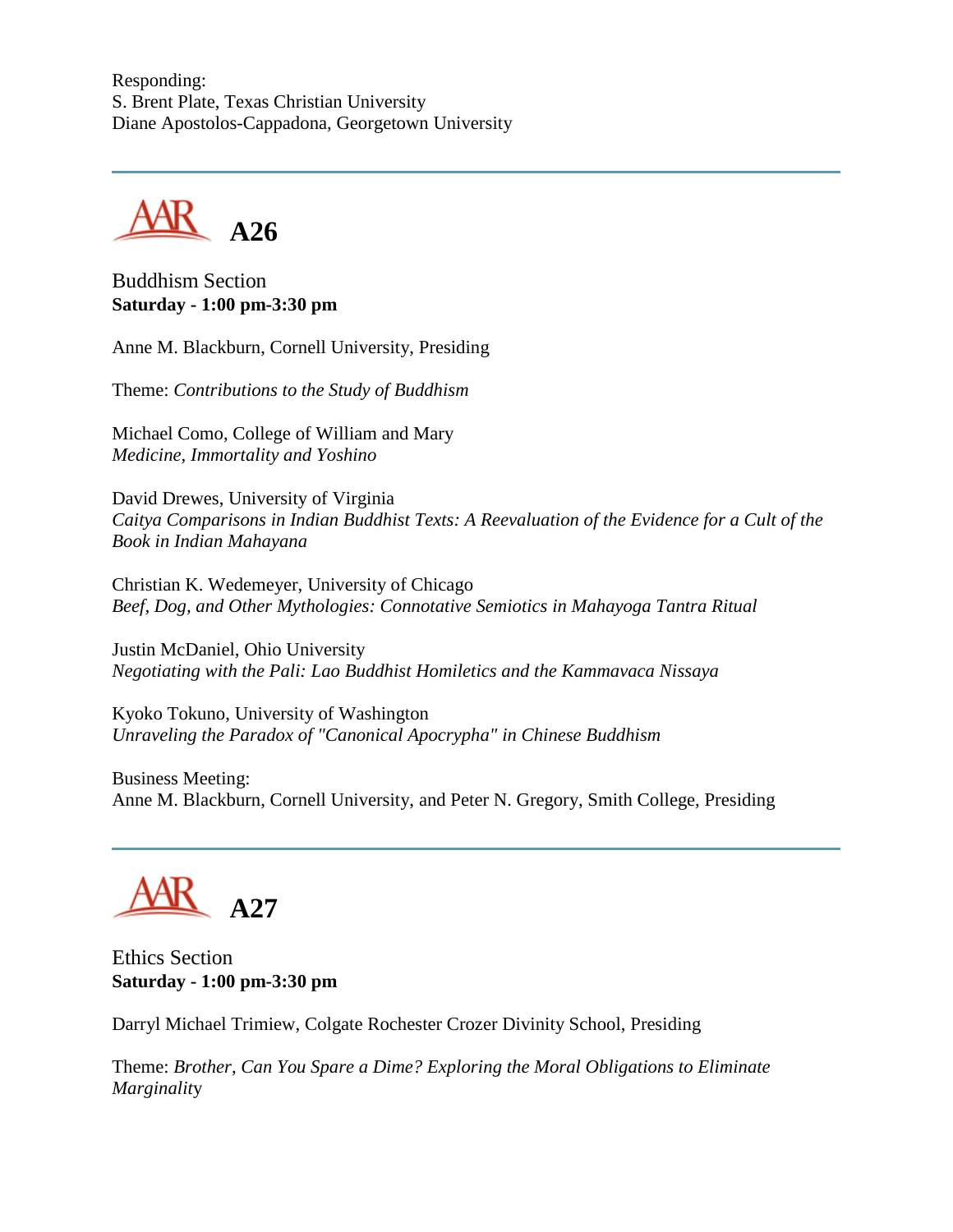Albino Barrera, Providence College *Ethical Foundations for Ameliorative Economic Policies: An Illustration of Why Religion Matters for Social Ethics*

James L. Rowell, University of Pittsburgh *Religious Realism and Inequality in Comparative Analysis*

Joseph S. Pettit, DePaul University *Religion, Inequality, and the Common Good: Why Democracy Needs Religion*

Randall H. Miller, Graduate Theological Union *Colored Justice: A Comparison of the Understandings of Social Injustice in Rawls and King*



Philosophy of Religion Section **Saturday - 1:00 pm-3:30 pm**

Philip L. Quinn, University of Notre Dame, Presiding

Theme: *Wittgenstein and the Philosophy of Religion: Fifty Years after the Philosophical Investigations*

Thomas Arnold, Harvard University *Inheriting the Investigations: Wittgenstein, Cavell, and Philosophy of Religion's Discipline*

Thomas Carroll, Boston University *Religious Experiences and Religious Beliefs in Light of the Private Language Argument*

Kaitlin Magoon, University of Chicago *Nonsense and the Mystical: Wittgenstein's Philosophy of Language and New Approaches to Negative Theology*

Ludger Viefhues, Yale University *The Unorthodox Wittgenstein of the Investigations and Consequences for Category Formation in Religious Studies*

Responding: John A. Knight, University of Chicago

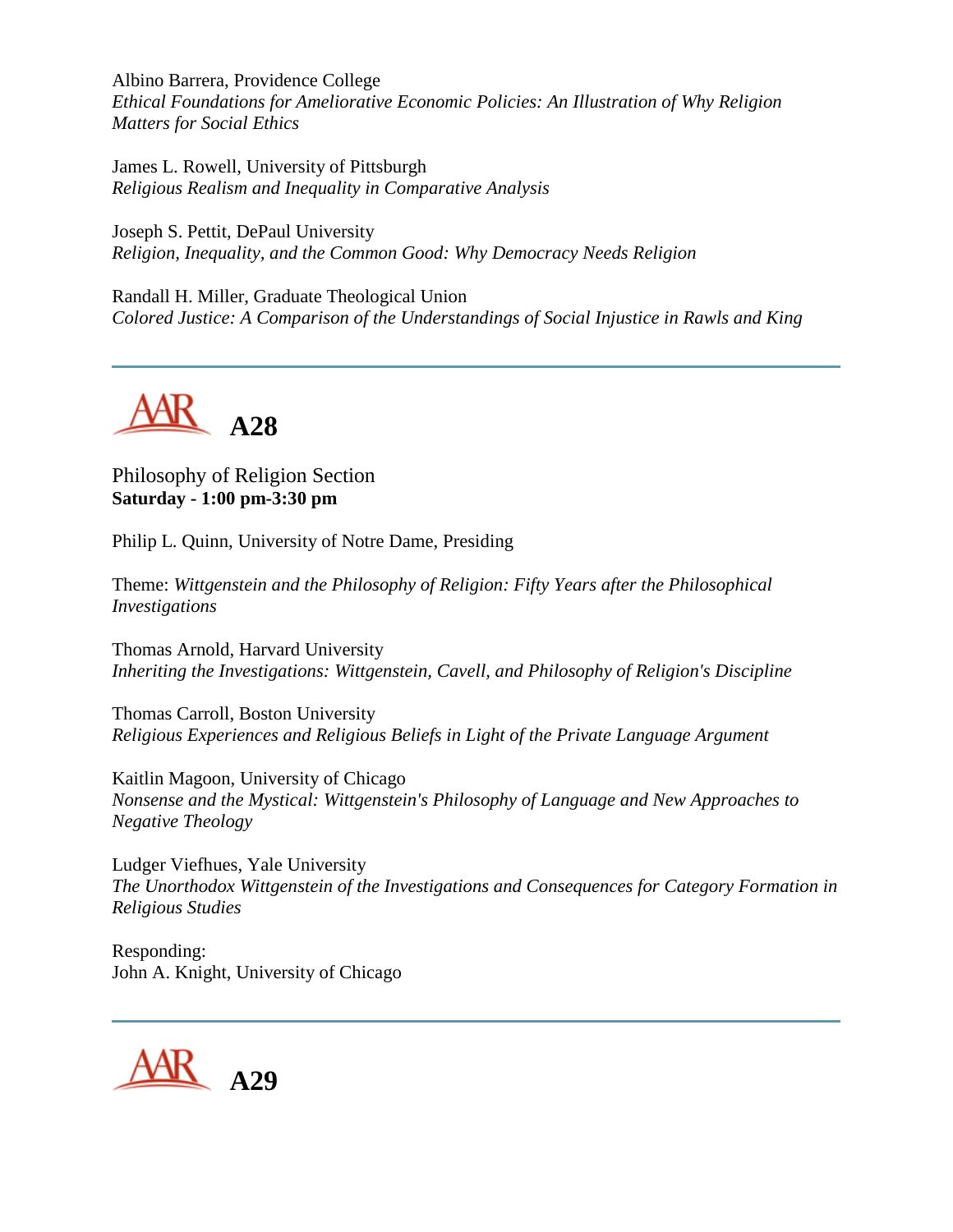Religion and the Social Sciences Section **Saturday - 1:00 pm-3:30 pm**

Kathleen Greider, Claremont School of Theology, Presiding

Theme: *Neuro-Physical Understandings of the Brain*

Rebecca Sachs Norris, Merrimack College *A Silk Purse out of a Sow's Ear: Contributions of Psychological Anthropology and Neurobiology to the Study of Transcendence and the Body*

Kelly Bulkeley, Graduate Theological Union *New Neuroscientific Views of the Unconscious: Implications for Religious Studies*

Alice Maung-Mercurio, Luther Seminary, Saint Paul *The Gendered Brain and Mystical Experience: Neuro-Physiological, Psychological, and Social Narrative Views of Sex-Differences in Religious/Mystical Experiences*

Responding: David A. Hogue, Garrett-Evangelical Theological Seminary



Religion in South Asia Section **Saturday - 1:00 pm-3:30 pm**

Christian Lee Novetzke, University of Pennsylvania, Presiding

Theme: *Kabir between Religious and Political Discourses*

Linda Hess, Stanford University *Political/Spiritual Kabir*

Purushottam Agrawal, Jawaharlal Nehru University *Kabir's Sadhana*

Milind Wakankar, State University of New York, Stony Brook *The Inner Citadel of Caste: The Dalit Critique of Kabir in Hindi Criticism*

Nancy M. Martin, Chapman University *The Weaver of Dignity: Low-Caste Theology in the Songs of Kabir*

Responding: Rebecca Manring, Indiana University, Bloomington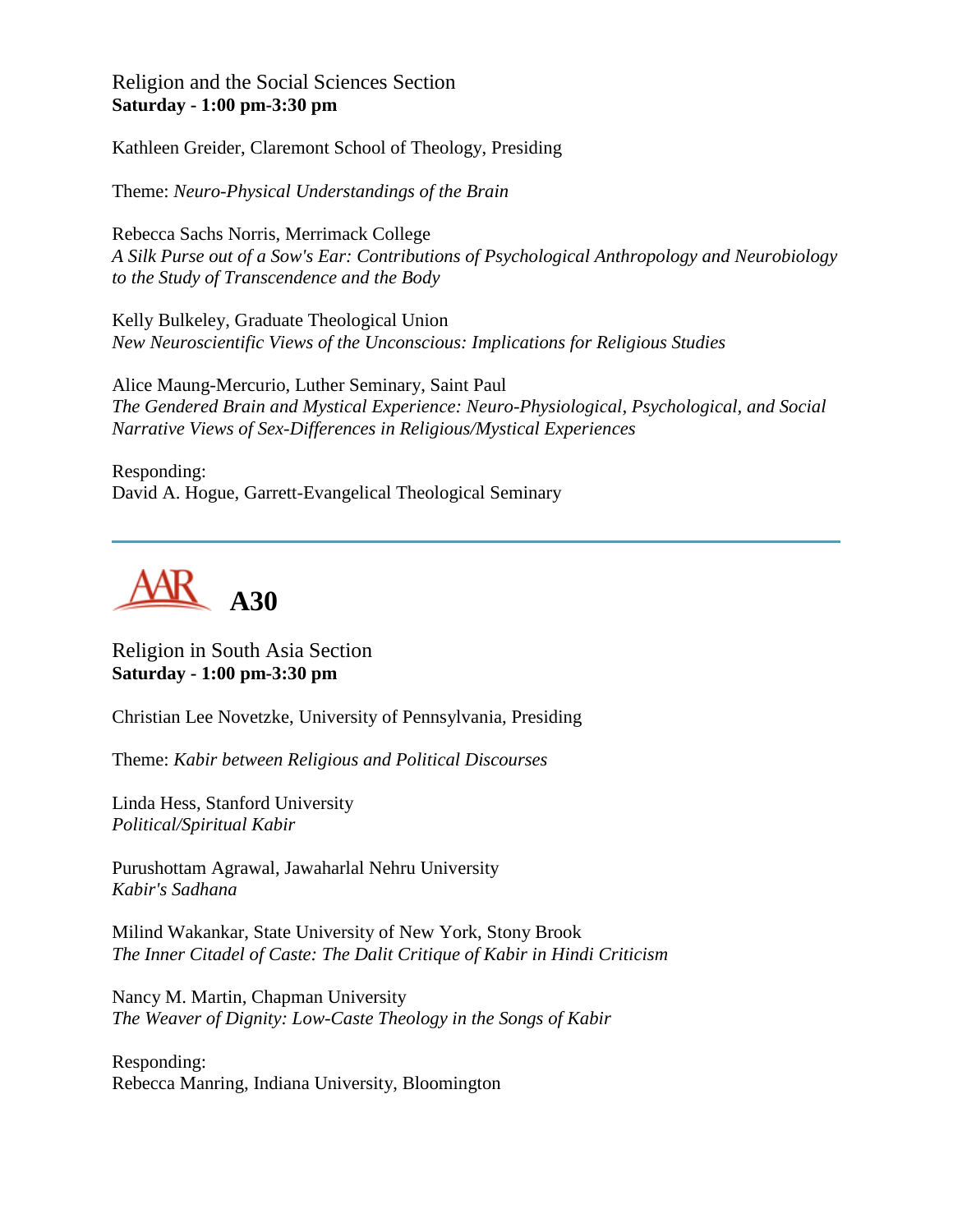

Theology and Religious Reflection Section **Saturday - 1:00 pm-3:30 pm**

Joerg Rieger, Southern Methodist University, Presiding

Theme: *Religion and Globalization I*

Emily Askew, Vanderbilt University *Challenging the Globe: Theological Spatiality and Space Theory*

Ray C. Gingerich, Eastern Mennonite Seminary *Religio-Economic Systems and the Powers: Toward a Theology of Economic Transformation*

Larry Golemon, Carnegie Foundation for the Advancement of Teaching *Theology and Culture in the Belly of the Whale: Post-Liberalism as a Contextual Response to Globalization in North America*

Laurel C. Schneider, Chicago Theological Seminary *Making Room for G\*d: Constructing Theology in Light of Global Nationalisms*



Native Traditions in the Americas Group and Women and Religion Section **Saturday - 1:00 pm-3:30 pm**

Eva Garroutte, Boston College, Presiding

Theme: *Deconstructing Captivities: Native Women in the Contact Zone*

Panelists: Laura E. Donaldson, Cornell University Michelene Pesantubbee, University of Iowa Joel W. Martin, University of California, Riverside Vera B. Palmer, Dartmouth College

Responding: Mary C. Churchill, University of Colorado, Boulder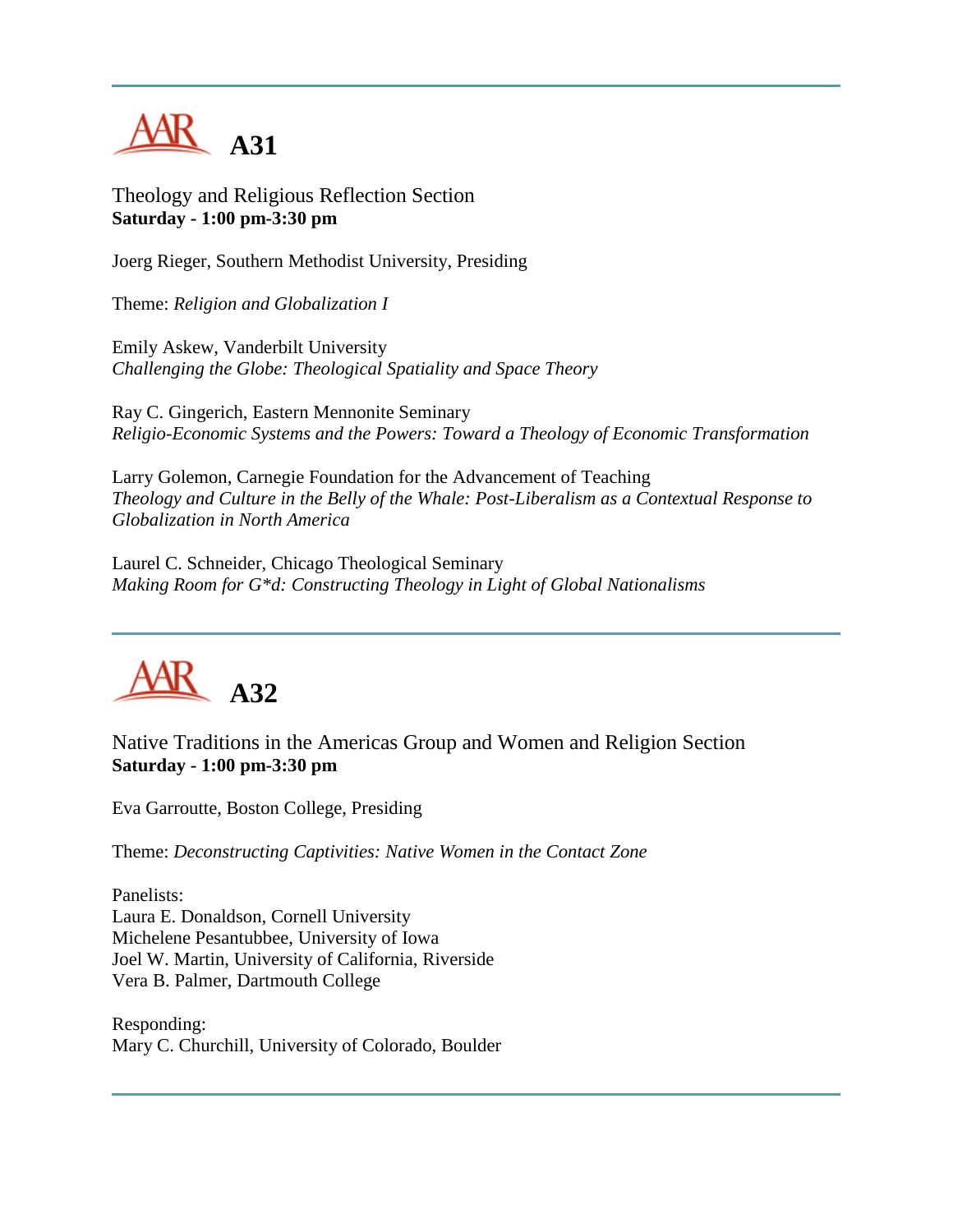

### African Religions Group and Religion, Medicine, and Healing Group **Saturday - 1:00 pm-3:30 pm**

Teresia Mbari Hinga, DePaul University, Presiding

Theme: *Healing Practices in African Religious Traditions*

Jude Aguwa, Mercy College *Emergent Issues in the Study of African Medicine*

Mary Ann Clark, University of Houston *Healing Rituals in the Suburbs: African-Based Healing among Middle-Class Americans*

Mei Mei Sanford, College of William and Mary *The Drop of Oil That Puts out the Fire: The Yoruba Orisa Sopanna in the New Age of Smallpox*

Ina Johanna Fandrich, Louisiana State University *A Lusty and Paying Ghost: Voodoo Queen Marie Laveaux's Tomb as a National Shrine of Healing*



Black Theology Group and Latina/o Religion, Culture, and Society Group **Saturday - 1:00 pm-3:30 pm**

Stacey Floyd-Thomas, Texas Christian University, Presiding

Theme: *The Ties That Bind: African-American and Hispanic-American/Latino Theologies in Dialogue*

Panelists: Michelle A. Gonzalez, Loyola Marymount University Traci C. West, Drew University

Responding: Benjamin Valentin, Drew University Anthony B. Pinn, Macalester College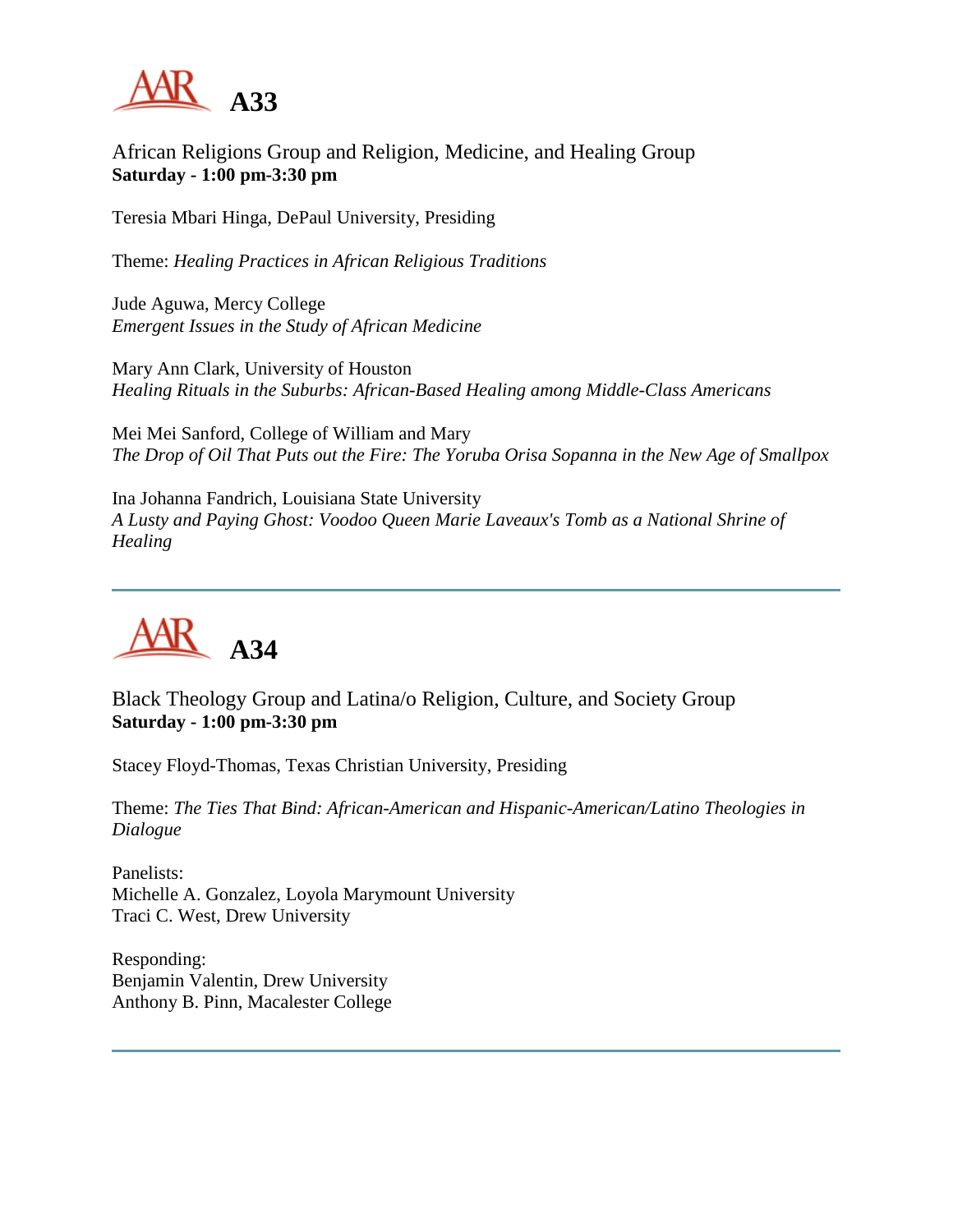

Christian Spirituality Group **Saturday - 1:00 pm-3:30 pm**

Stephanie Paulsell, Harvard University, Presiding

Theme: *Postmodern Medievals? Late Modern Appropriation of Medieval Devotional Culture in Interdisciplinary Perspective*

Panelists: Candace Hull Taylor, University of California, Davis Patricia Donohue White, Duquesne University Stephen Katz, University of California, Berkeley Elizabeth Drescher, Graduate Theological Union



#### **Saturday - 1:00 pm-3:30 pm**

James L. Ford, Wake Forest University, Presiding

Theme: *Recent Research on Japanese Religions and Society*

Pamela D. Winfield, Temple University *Repositioning Power: How Mandala Installation Affects the Reading of Shingon Ritual Spaces*

Kenneth Lee, Stetson University *Medieval Japanese Cult of Shotoku Worship*

Nam-lin Hur, University of British Columbia *Zen Monks and the Diplomacy of Foreign Conquest in Late Sixteenth-Century Japan*

Yuki Miyamoto, University of Chicago *Rebirth in the Pure Land or God's Sacrificial Lambs? Interpretations of the Atomic Bombings by True Pure Land Buddhism (Hiroshima) and Catholicism (Nagasaki)*

Responding: Paula K.R. Arai, Carleton College

Business Meeting: Ruben L.F. Habito, Southern Methodist University, and Christopher Ives, Stonehill College, Presiding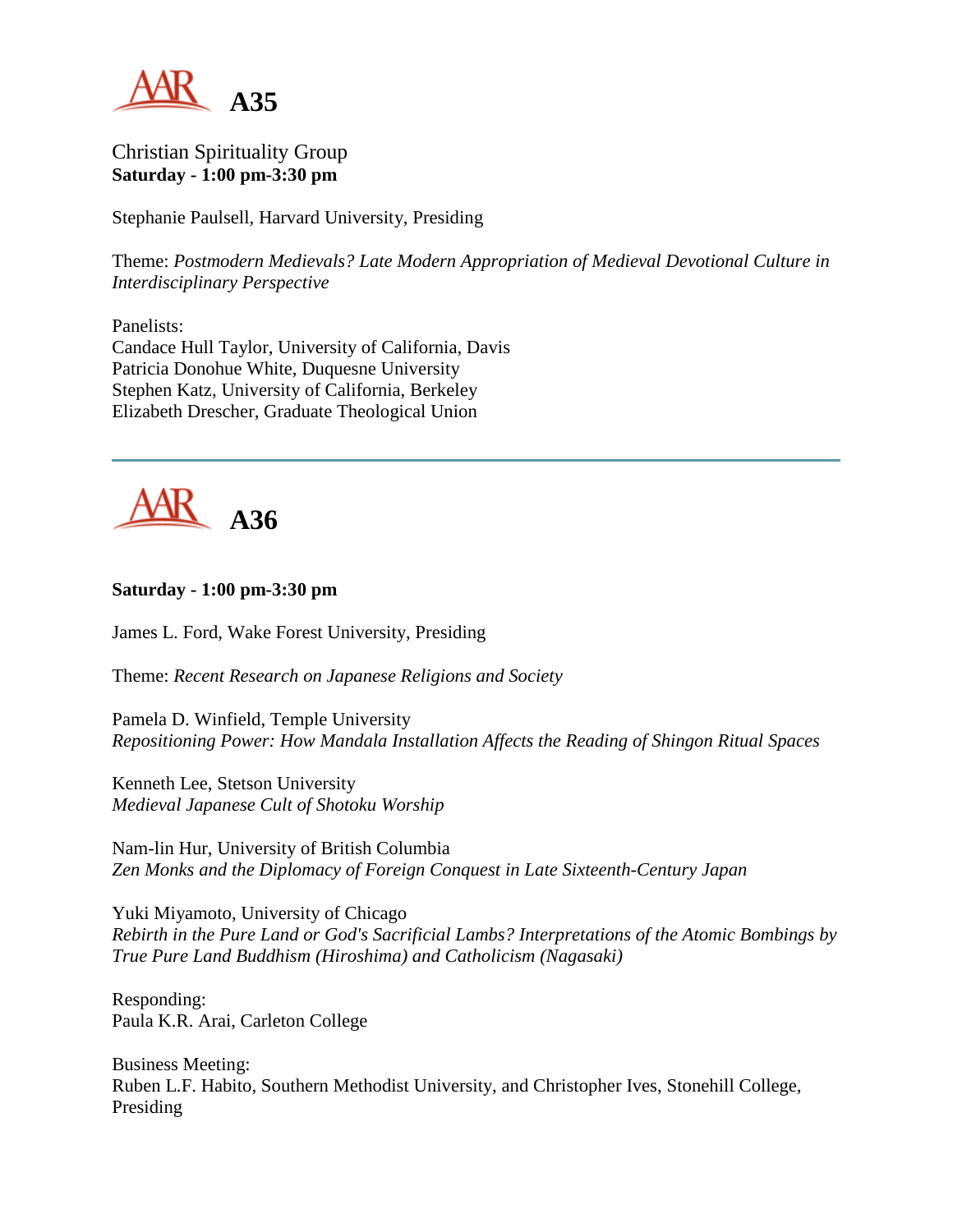

Kierkegaard, Religion, and Culture Group **Saturday - 1:00 pm-3:30 pm**

Amy Laura Hall, Duke University, Presiding

Theme: *Kierkegaard, Eschatology, and Terror*

Hugh Pyper, University of Leeds *"Your Wish Is My Command": The Peril and Promise of the Bible As "Letter from the Beloved"*

Martin Beck Matustik, Purdue University *Violence and Secularization, Evil and Redemption*

Vanessa Rumble, Boston College *Kierkegaard on Violence and Transcendence: An Ethics of the Sublime*

Responding: Patricia Huntington, Loyola University, Chicago

Business Meeting: Marcia C. Robinson, Syracuse University, Presiding



Korean Religions Group **Saturday - 1:00 pm-3:30 pm**

Sungtaek Cho, Korea University, Presiding

Theme: *Religions and Public Values of Contemporary Korea*

Seung-Hwan Lee, Seoul, Korea *The Concept of the Public in Korean Neo-Confucianism and Its Modern Transformation*

Don Baker, University of British Columbia *The Religion and the Rise of Civil Society*

Hong-Bin Lim, Korea University *The Irrelevance of the Tragic in Korea's Religious Consciousness*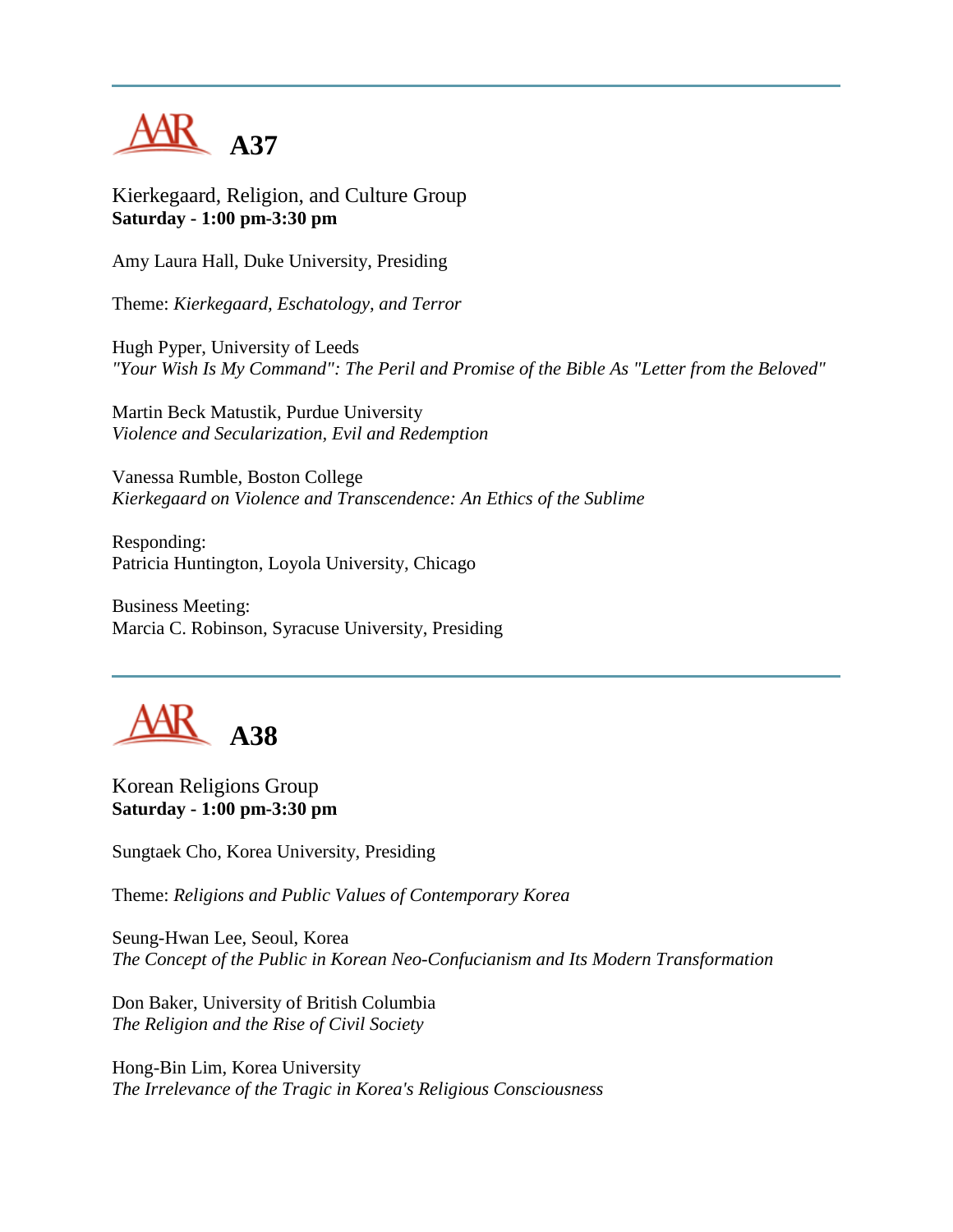James T. Bretzke, University of San Francisco *Theology of Accompaniment in Post-Minjung Korea*

Responding: Young-chan Ro, George Mason University Robert C. Neville, Boston University



Men's Studies in Religion Group **Saturday - 1:00 pm-3:30 pm**

David James Livingston, Mercyhurst College, Presiding

Theme: *Clergy Sexual Abuse: Theological and Gender Perspectives*

Panelists: Donald Cozzens, Saint Marys Seminary Marie M. Fortune, Seattle, WA Merle Longwood, Siena College William Schipper, Saint John's University

Responding: Elaine Graham, University of Manchester Theme: *Masculinities: Heroes and Predators*

John Blevins, Emory University *On Being a Father without a Script*

Business Meeting: Mark Justad, Vanderbilt University, Presiding



New Religious Movements Group **Saturday - 1:00 pm-3:30 pm**

Eileen V. Barker, London School of Economics, Presiding

Theme: *New Religious Movements in the South and the Legal and Political Struggles of New Religious Movements*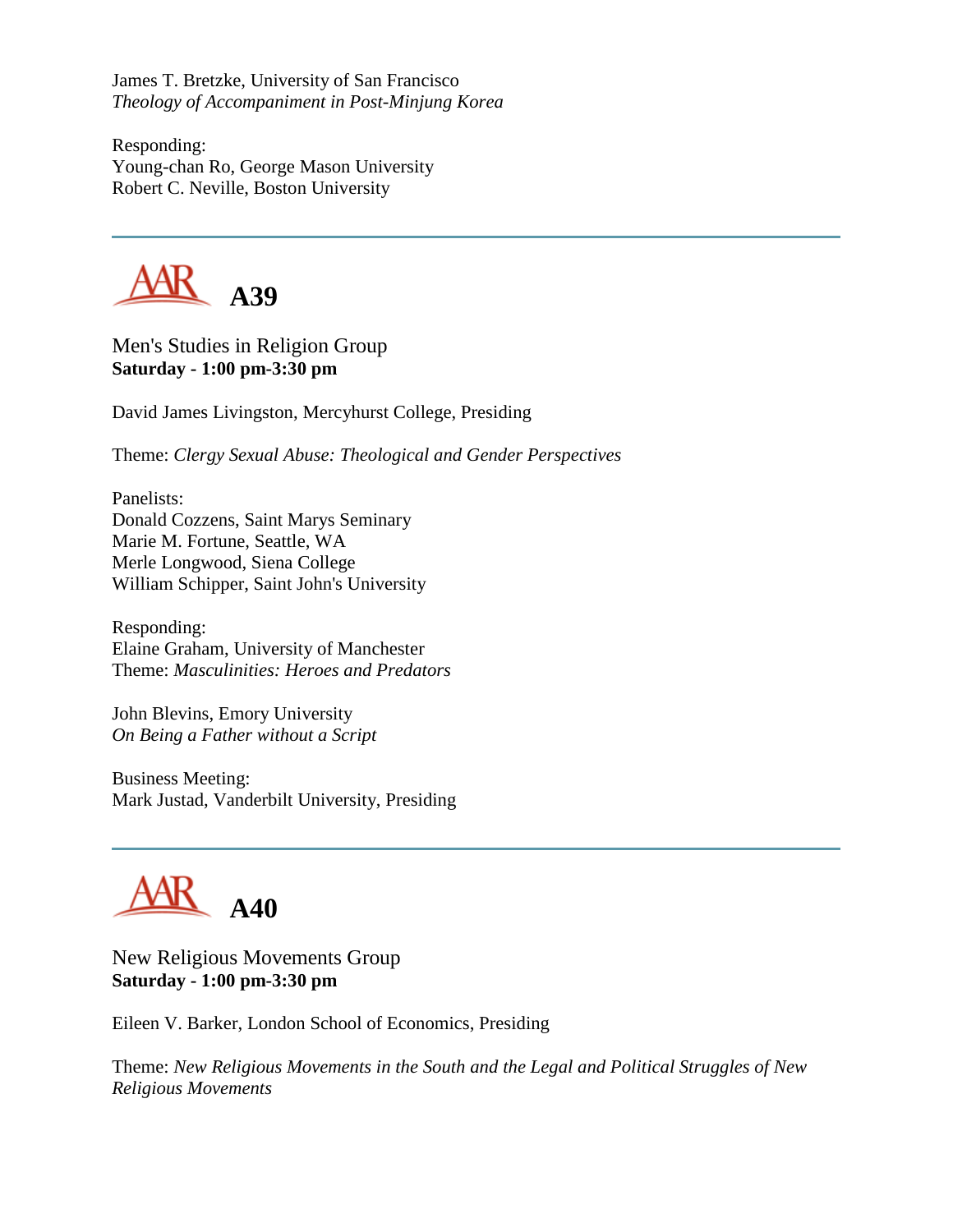Timothy Miller, University of Kansas *How Prevalent Are New Religious Movements in the American South? A Regional Look at NRMs, with an Exploration of Some Problems with NRMs Methods and Demography*

Phillip C. Lucas, Stetson University *The Communication That Heals: Spiritualism and the New Age Movement at Cassadaga, Florida*

Gregory L. Reece, University of Montevallo *Graceland Too: The Ambiguity of Elvis Devotion in the American South*

Lee Irwin, College of Charleston *Walking the Line: Native Pipe and Sweat Ceremonies in Prison*

Amy E. Lorion, University of North Carolina, Chapel Hill *Unwitting Collaborators: Mary Baker Eddy, Her Critics, and the Development of Christian Science Theology*

**A41**

### Religion and Ecology Group **Saturday - 1:00 pm-3:30 pm**

Heidi Hadsell, Hartford Seminary, Presiding

Theme: *Religion and United Nations Sustainability Politics: From Rio to Johannesburg and Beyond*

Rick Clugston, Center for Respect of Life and Environment, Washington, DC *The Earth Charter: Past Challenges and Future Prospects*

Heather Eaton, Saint Paul University *Religion and Ethics at the United Nation's Earth Summit in Rio, 1992*

Bron Taylor, University of Florida *Religion and Ethics at the United Nation's Sponsored World Summit on Sustainable Development in Johannesburg, 2002*

Mary Evelyn Tucker, Bucknell University *The Search for Viable Global Ethics in and around the United Nations*

Responding: Gary Gardner, Worldwatch Institute, Washington, DC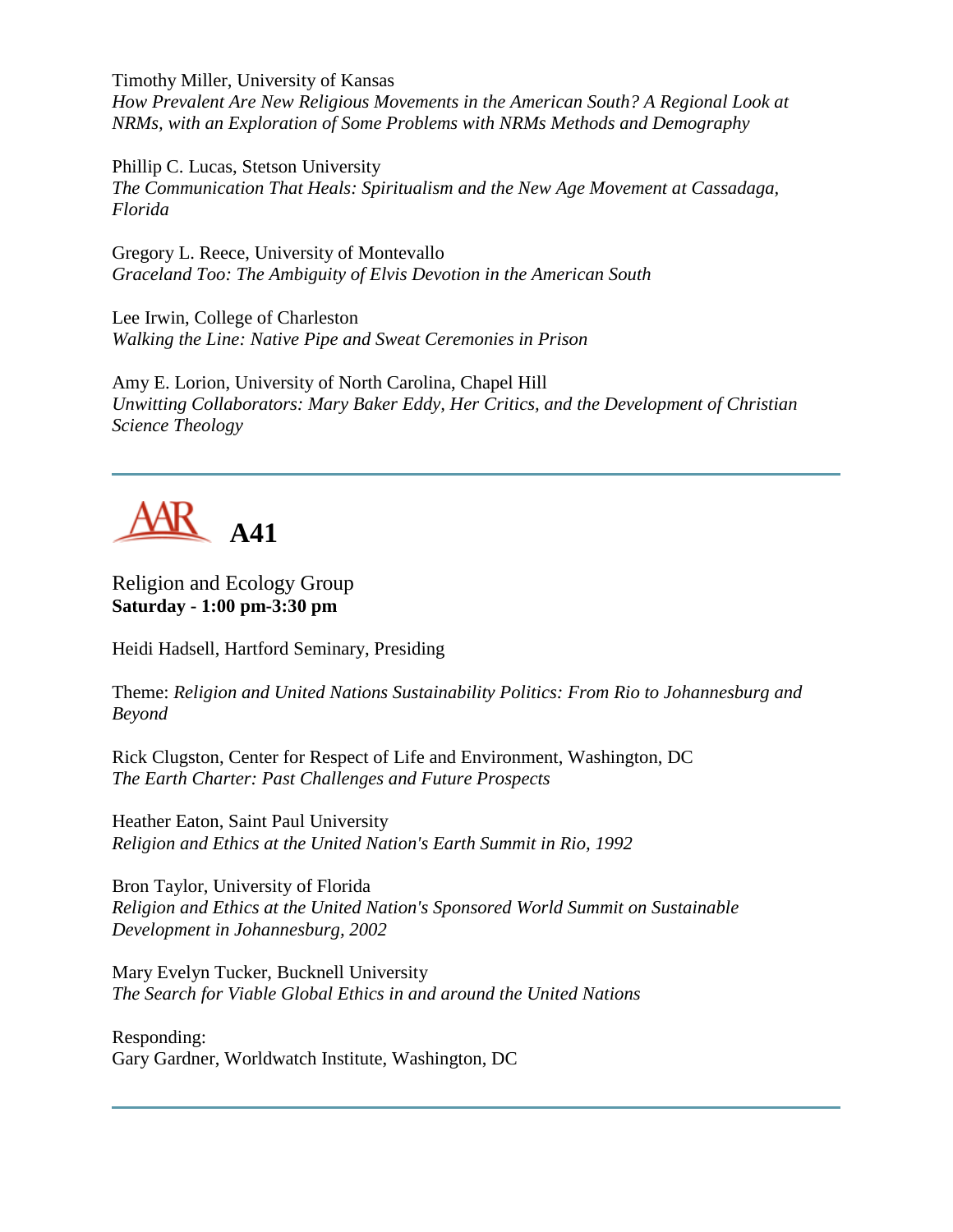

Religion and Popular Culture Group **Saturday - 1:00 pm-3:30 pm**

Valarie H. Ziegler, DePauw University, Presiding

Theme: *America the Violent*

Jane Caputi, Florida Atlantic University *Religion, Ritual Sacrifice, and the Iconic Serial Killer*

Jon Pahl, Lutheran Theological Seminary, Philadelphia S*pectacles of Sacrifice in a Theater of Terror: Religion and the Cinema of Adolescence from*  Reefer Madness *(1936) to* Scream *(1996)*

Whitney Bauman, Graduate Theological Union *Terror, Violence, Natality, and Revelation: Bowling For Columbine and the Culture of Fear*

Kent Brintnall, Emory University *Tarantino's Incarnational Theology: Reservoir Dogs, Crucifixions, and Spectacular Violence*



Religion, Film, and Visual Culture Group **Saturday - 1:00 pm-3:30 pm**

Rubina Ramji, University of Ottawa, Presiding

Theme: *The Mythologies of Film*

Tony Chartrand-Burke, Wilfrid Laurier University Gnostic Mythology in Disney's *Pinocchio*

Andrew DeJohn, University of Chicago Constituting and Confronting Evil: Satan, Postmodernism, and the Mythological Language of Film

Stephen Butler Murray, Skidmore College Tolkien and Tillich: A Theological Reading of the Mythology of Evil in *The Lord of the Rings*

Kathryn Blanchard, Duke University "It Came to Me": Gift and Reciprocity in Peter Jackson's *The Lord of the Rings*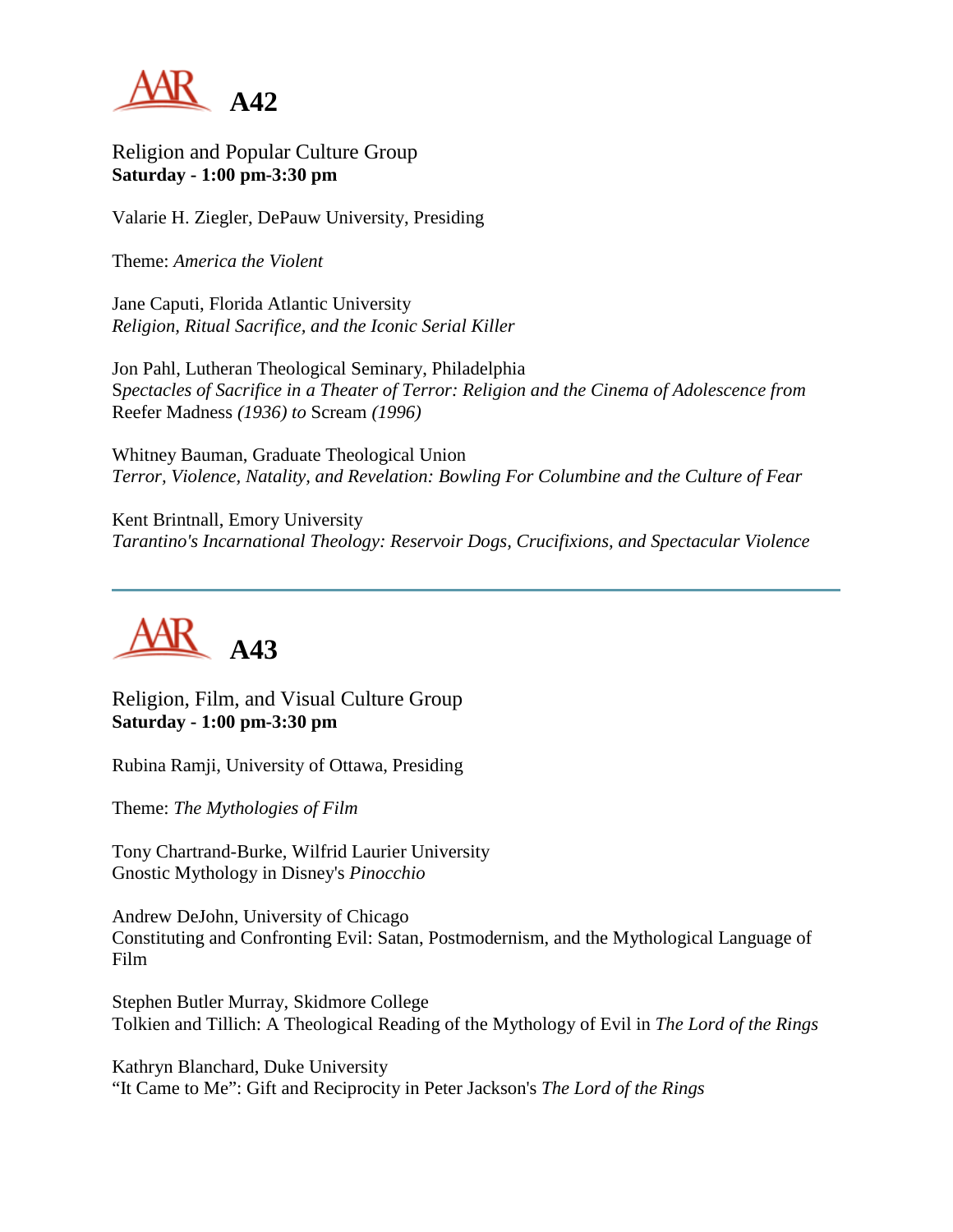Greg Watkins, Stanford University Irving Singer's Reality Transformed and Its Import for the Study of Religion and Film

Business Meeting: Tony S.L. Michael, University of Toronto, and Rubina Ramji, University of Ottawa, Presiding



Religious Freedom, Public Life, and the State Group **Saturday - 1:00 pm-3:30 pm**

Esther D. Reed, University of Saint Andrews, Presiding

Theme: *Challenges to Dominant Paradigms of Religion and the State*

Tisa Wenger, Southern Methodist University *Religious Freedom Debates in the Pueblo Dance Controversy*

Barbara A. McGraw, Saint Mary's College, Moraga *America's Sacred Ground and the Marketplace: Rediscovering the Religious and Moral Roots of Economic Freedom*

Perry Glanzer, Baylor University *Taking Worldviews Seriously across the Curriculum: Why Training Public School Teachers to Teach about Religion Is Not Enough*

Hajer Ben Hadj Salem, *Public Activism for American Muslim Civil Liberties after September 11*

June McDaniel, College of Charleston *Mandatory Monotheism and Some Problems of Religious Freedom in Bali*

Business Meeting: Eric Mazur, Bucknell University, Presiding



Roman Catholic Studies Group **Saturday - 1:00 pm-3:30 pm**

Rodger Payne, Louisiana State University, Presiding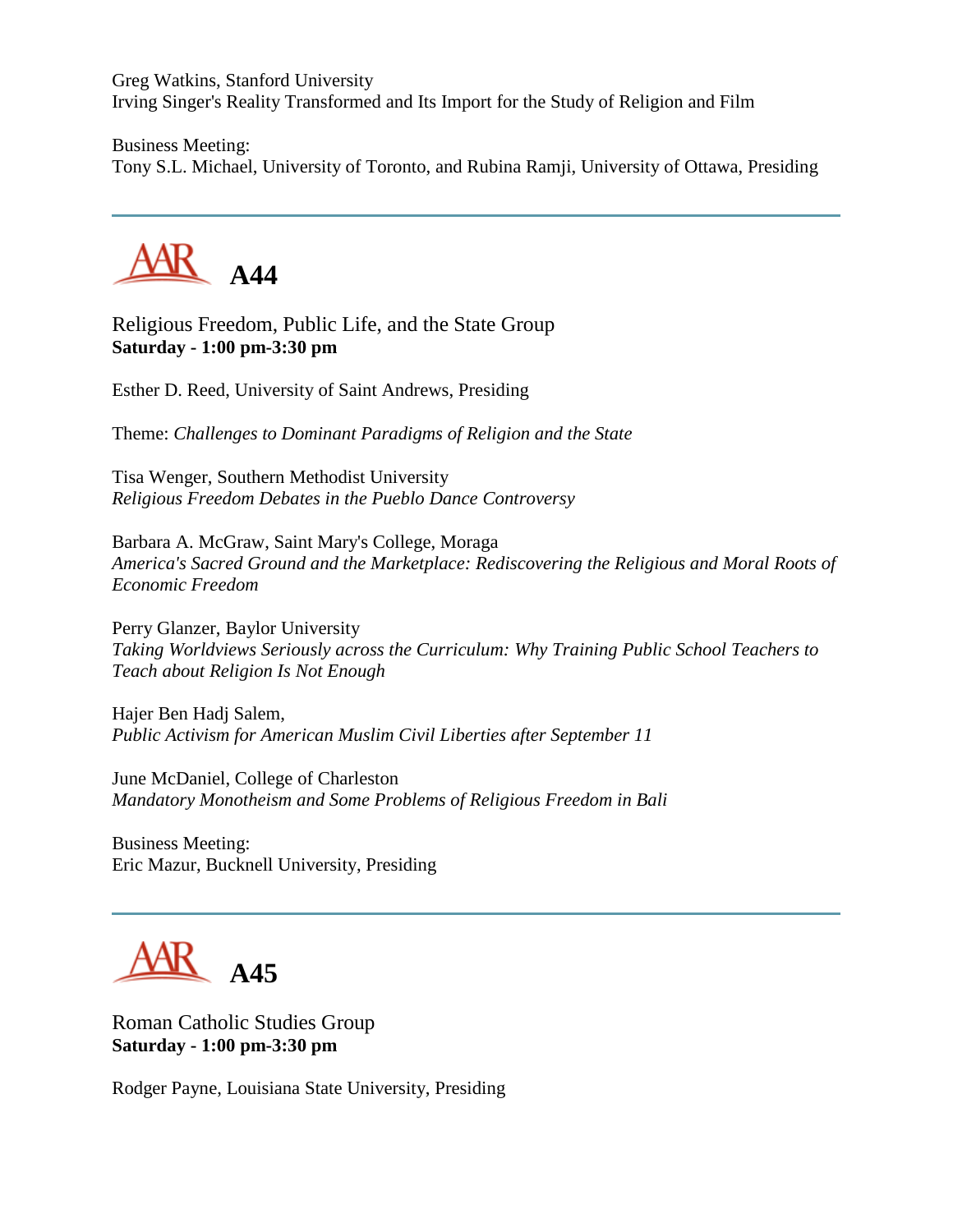Theme: *Catholicism and Civil Rights in the Twentieth-Century South*

Panelists: Gregory Nelson Hite, University of Virginia Charles R. Gallagher, Milwaukee, MI Andrew S. Moore, Middle Tennessee State University Justin Poche, University of Notre Dame

Responding: Peter A. Huff, Centenary College of Louisiana



Augustine and Augustinianisms Consultation **Saturday - 1:00 pm-3:30 pm**

Robert P. Kennedy, Saint Francis Xavier University, Presiding and Kim Paffenroth, Iona College, Presiding

Theme: *The Many Augustines*

Paul Rigby, Saint Paul University *The Psychologists' Augustine: Narcissistic Readings of the Confessions*

James K.A. Smith, Calvin College *On (True) Religion: Contesting Postmodern Augustines*

Brad Green, Baylor University *The Protomodern Augustine? Colin Gunton and the Failure of Augustine*

Charles A. Wiley, Princeton Theological Seminary *If Augustine Is on Our Side: Claiming Augustine on the Church Visible and Invisible*

Business Meeting: Robert P. Kennedy, Saint Francis Xavier University, Presiding

**A47**

Relics and Sacred Territory (Space) Consultation **Saturday - 1:00 pm-3:30 pm**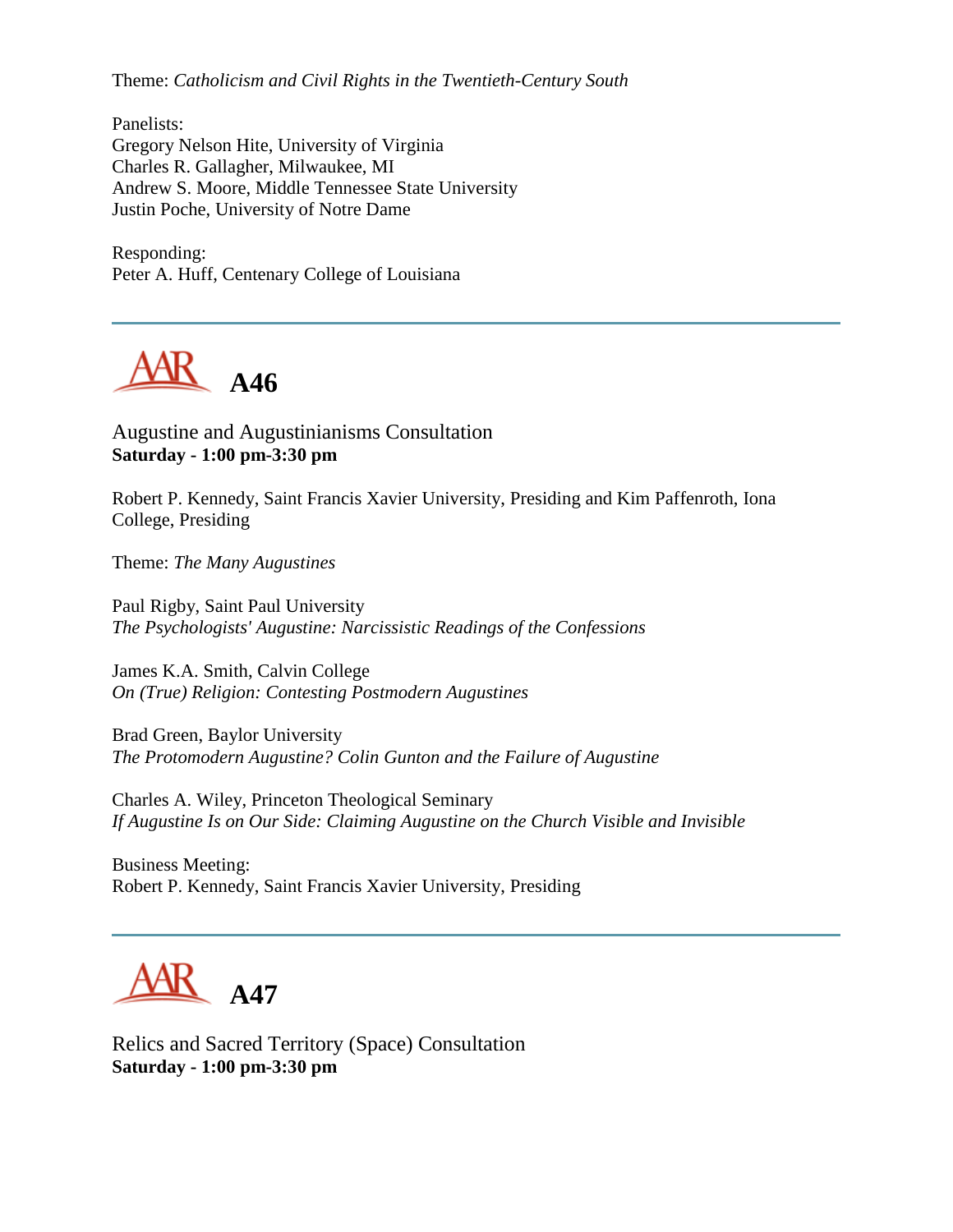James K. Wellman, University of Washington, Presiding

Theme: *Types of Relics: Toward a Typology and Location*

Robert Alvis, University of Massachusetts, Boston *Relics of National Sacrifice: Toward a Typology*

Kristin Scheible, Harvard University *Stealing, Hoarding, Guarding: Nagas and the Three Types of Buddha Relics in the Pali Vamsas*

Cornelia B. Horn, University of Saint Thomas *Transgressing Claims to Sacred Space: The Advantage of Portable Relics in the Christological Conflicts in Syria-Palestine in the Fifth and Sixth Centuries*

Scott Noegel, University of Washington *Osiris' Head: Relics and Metonymy in Ancient Egypt*

Brannon Wheeler, University of Washington *The Treasure of the Ka'bah: Relics and Territory in Islam*

Business Meeting: Scott Noegel, University of Washington, Presiding



Study of Islam Section **Saturday - 1:00 pm-3:30 pm**

Muhammad Hozien, William Paterson University, Presiding

Theme: *Al-Ghazali on Theology and Philosophy and His Critics*

Ebrahim Moosa, Duke University *Dialectics of Conscience: Subjectivity and Ethics in Ghazali*

Eric Ormsby, McGill University *Al-Ghazali on Love of Go*d Frank Griffel, Yale University *MS. London, British Library OR. 3126: An Unknown Work by Al-Ghazali on Metaphysics and Theology*

Timothy J. Gianotti, University of Oregon *Al-Ghazali on the Real Religious Science: An Introduction to the Jurisprudence of the Heart (Fiqh Al-Qalb)*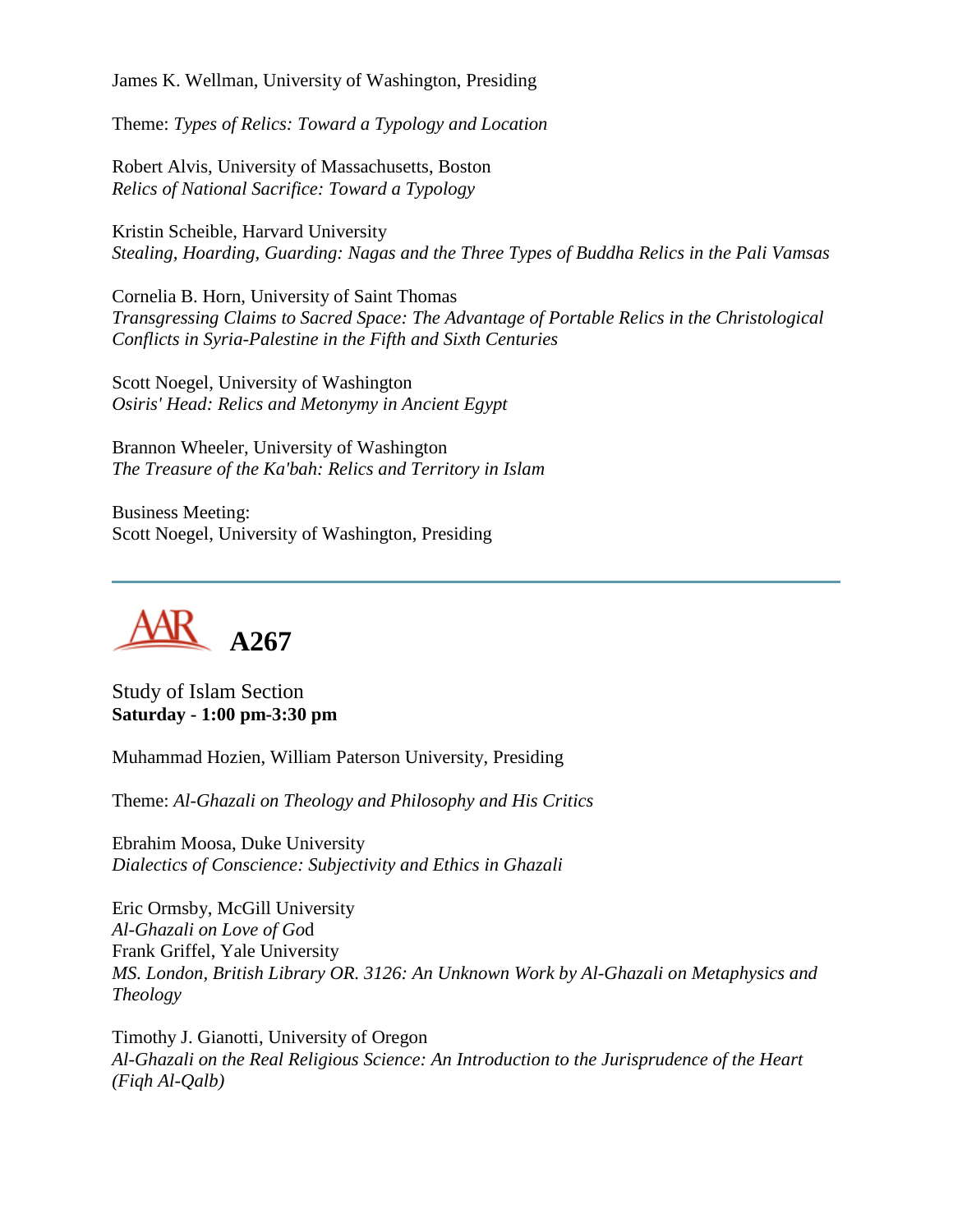James Pavlin, Rutgers University *A Medieval Struggle over Quranic Interpretation: Ibn Taymiyyah's Critique of Al-Ghazali's Metaphysics in the Mishkat al-Anwar*

Responding: Mashhad Al-Alaaf, Saint Louis University



Confucian Traditions Group **Saturday - 1:00 pm-3:30 pm**

Mark Csikszentmihalyi, University of Wisconsin, Madison, Presiding

Theme: *Confucianism in Contemporary China: Portents, Prospects, and Ambiguities*

Panelists: Mark Allen Berson, Hamline University Vivian-Lee Nyitray, University of California, Riverside Thomas Selover, University of Saskatchewan



*JAAR* - Contesting Religions: Prospects and Perils in a Global Context **Saturday - 4:00 pm-6:30 pm**

Sponsored by JAAR

Ebrahim E. I. Moosa, Duke University, Presiding

Theme: *Contesting Religions: Prospects and Perils in a Global Context*

Panelists: Avisahi Margalit, Hebrew University of Jerusalem Madhu Kishwar, Delhi University Maysoon Melek, United Nations Population Fund, New York Enrique Dussel, Universidad Autonoma de Mexico

See the **Program Highlights** page for a description.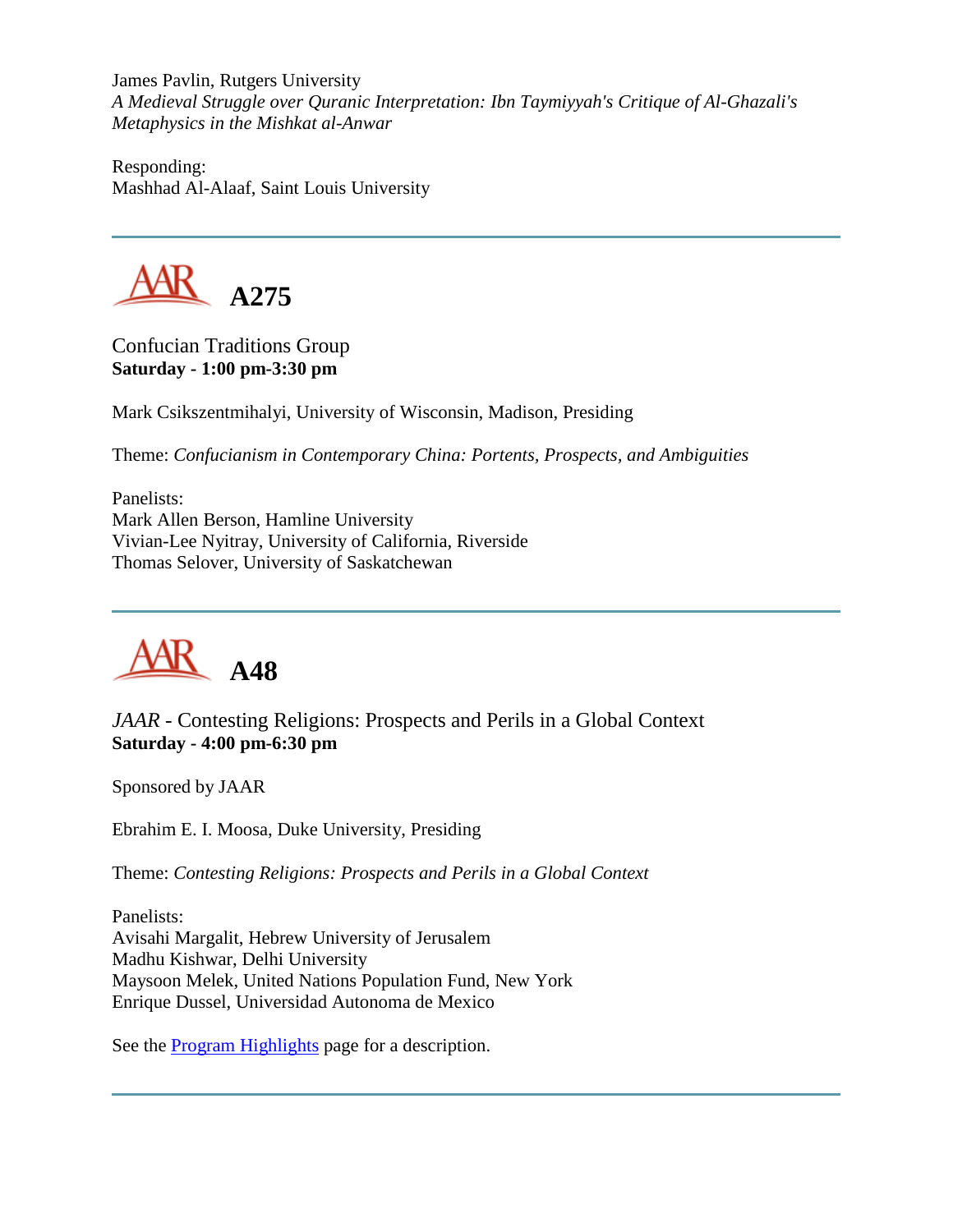

### REM - Surviving and Flourishing: Challenges and Opportunities of Racial and Ethnic Minorities in the Profession **Saturday - 4:00 pm-6:30 pm**

Sponsored by the Status of the Racial and Ethnic Minorities in the Profession Committee

David Kyuman Kim, Brown University, Presiding

Theme: *Surviving and Flourishing: Challenges and Opportunities of Racial and Ethnic Minorities in the Profession*

Panelists: Mary C. Churchill, University of Colorado, Boulder Andrew Sung Park, United Theological Seminary, Dayton Joretta L. Marshall, Eden Theological Seminary Luis G. Pedraja, Memphis Theological Seminary Marcia Y. Riggs, Columbia Theological Seminary

See the [Program Highlights](http://www.aarweb.org/Meetings/Annual_Meeting/Past_and_Future_Meetings/2003/highlights.asp) page for a description.



Regions - The Use and Abuse of Adjunct Faculty in Religious Studies **Saturday - 4:00 pm-6:30 pm**

Sponsored by the Regions Committee

Mark Lloyd Taylor, Seattle University, Presiding

Theme: *The Use and Abuse of Adjunct Faculty in Religious Studies*

Panelists: Elizabeth Pullen, Drew University John Curtis, American Association of University Professors Carey J. Gifford, American Academy of Religion Julie J. Kilmer, Elmhurst College

See the [Program Highlights](http://www.aarweb.org/Meetings/Annual_Meeting/Past_and_Future_Meetings/2003/highlights.asp) page for a description.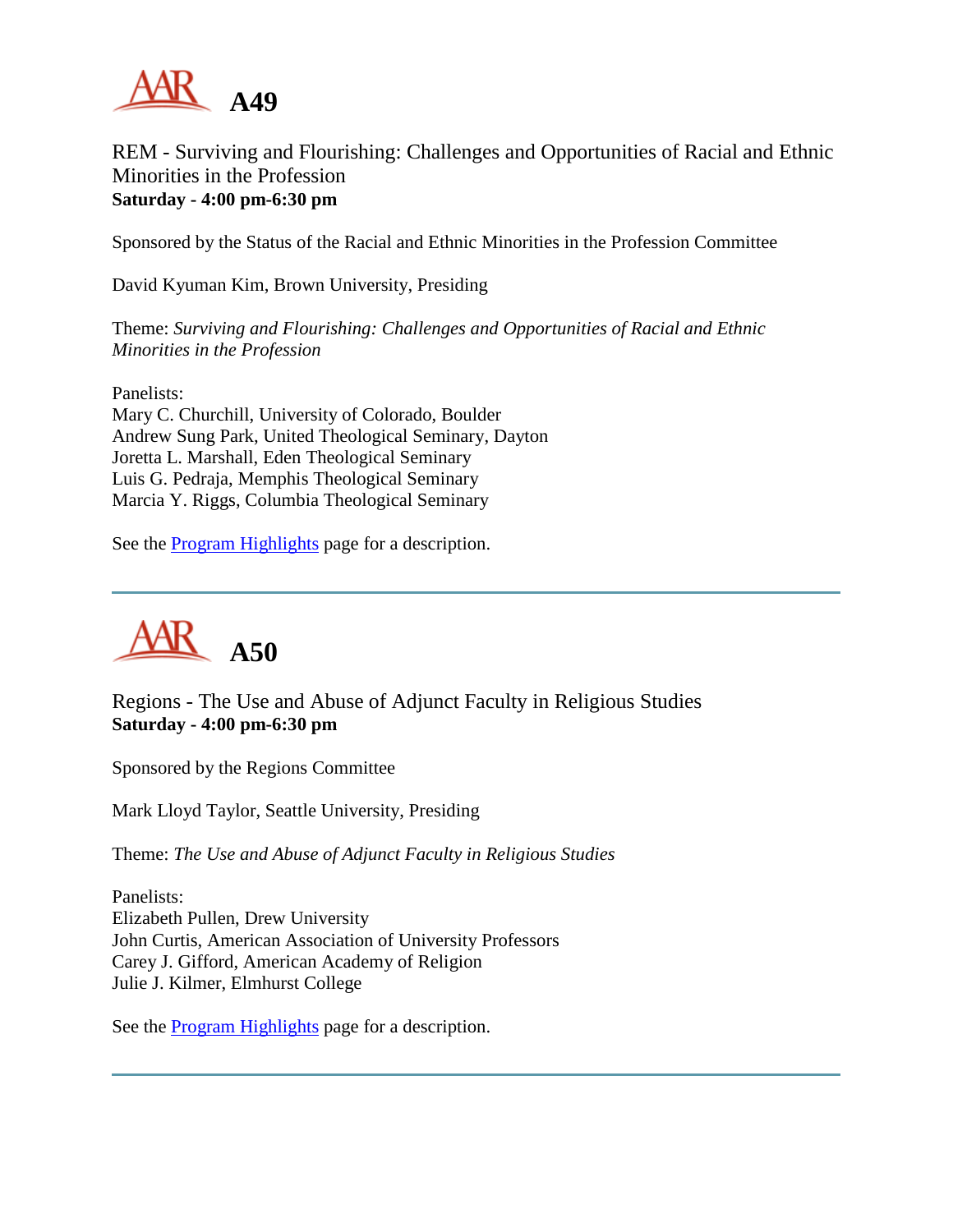

### Academic Teaching and the Study of Religion Section **Saturday - 4:00 pm-6:30 pm**

Fred Glennon, Le Moyne College, Presiding

Theme: *Teaching a Key Concept: A Workshop*

Patricia O'Connell Killen, Pacific Lutheran University

Because key concepts provide the bedrock upon which any course is built, teaching them effectively is important and challenging. Not only are the concepts sometimes inherently difficult, but finding the space where the concepts and the students meet can be quite difficult as well. Why? Because key concepts are the point at which academic disciplines and students' intellectual development meet most directly. In this workshop, through a process of guided reflection, workshop participants will analyze their experience of teaching key concepts and situate them within a theory of the design of intellectual experience.

# **A52**

Comparative Studies in Religion Section **Saturday - 4:00 pm-6:30 pm**

Pia Altieri, University of Chicago, Presiding

Theme: *Rethinking Comparative Ethics: A Diverse Division of Labor*

Panelists: Francisca Cho, Georgetown University John Grim, Bucknell University Anna L. Peterson, University of Florida Darlene Fozard Weaver, Villanova University

Responding: Robin W. Lovin, Southern Methodist University William Schweiker, University of Chicago

Business Meeting: Mary N. MacDonald, Le Moyne College, and Selva Raj, Albion College, Presiding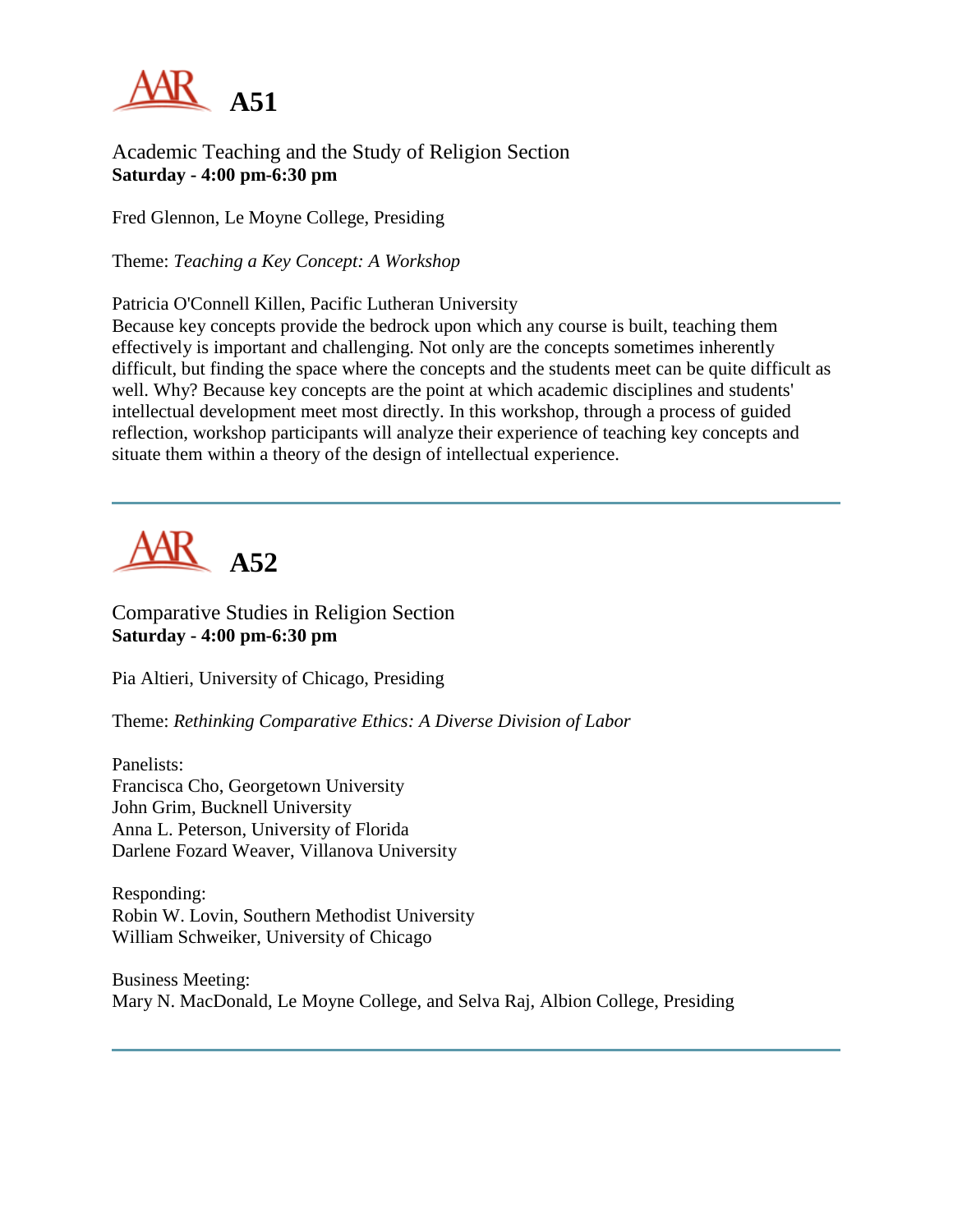

Ethics Section and Religion and Disability Studies Group **Saturday - 4:00 pm-6:30 pm**

Amy Laura Hall, Duke University, Presiding

Theme: *Better People? Eugenics and the Church in U.S. History<*br> Panelists: Sharon M. Leon, University of Minnesota, St. Paul Dennis Durst, Saint Louis University Christine Rosen, Ethics and Public Policy Center, Washington, DC

Responding:

Stephen G. Ray, Louisvile Presbyterian Theological Seminary



History of Christianity Section **Saturday - 4:00 pm-6:30 pm**

Teresa M. Shaw, Claremont Graduate School, Presiding

Theme: *Reviewing* The Next Christendom: The Coming of Global Christianity *by Philip Jenkins*

Panelists: Vincent L. Wimbush, Claremont Graduate University Wietse de Boer, Miami University, Ohio Cynthia Hoehler-Fatton, University of Virginia Lamin Sanneh, Yale University

Responding: Philip Jenkins, Pennsylvania State University

**A55**

North American Religions Section **Saturday - 4:00 pm-6:30 pm**

Roberto R. Lint-Sagarena, University of Southern California, Presiding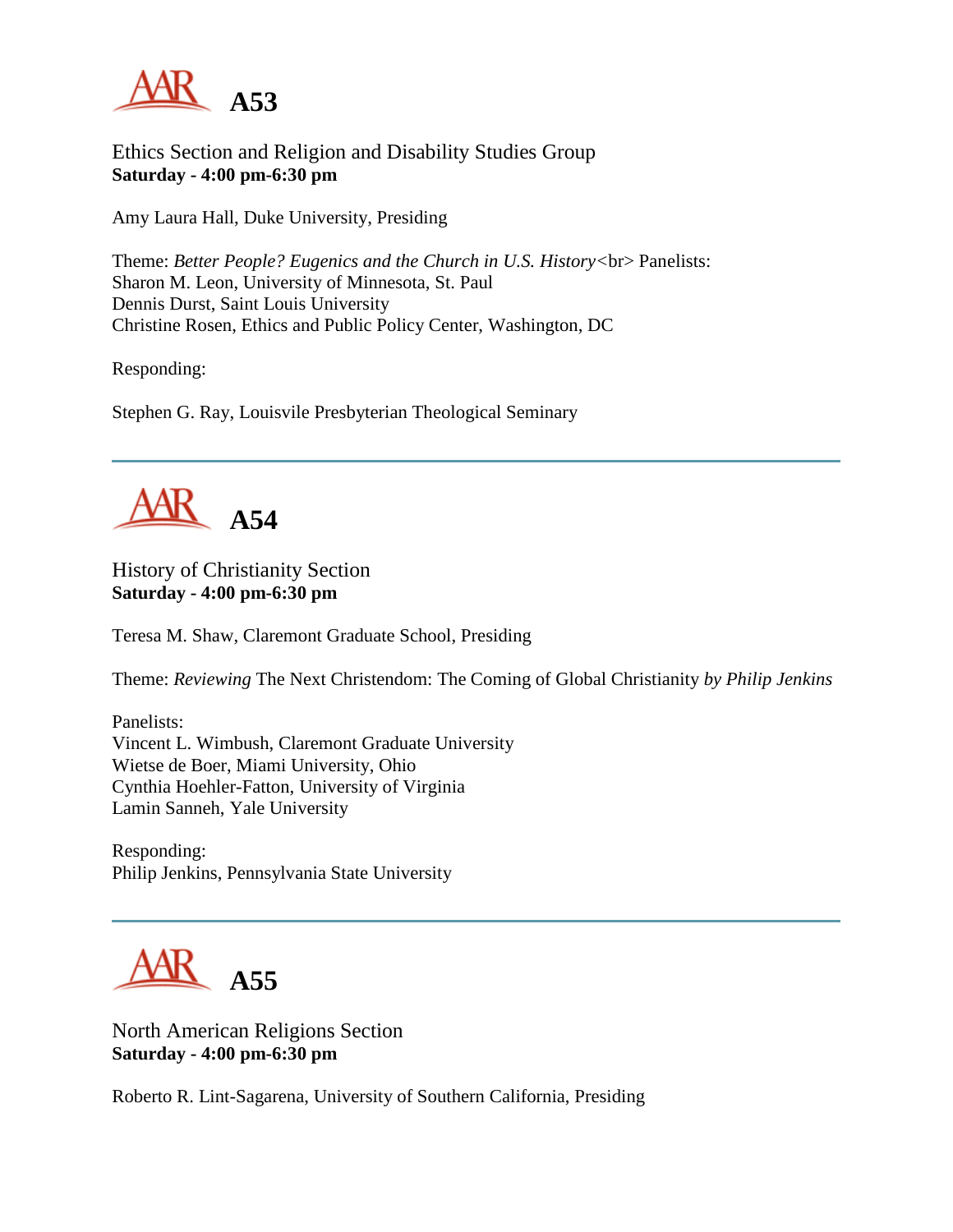Theme: *Replotting American Religion: The Transnational Perspectiv*e Ethan Sharp, Indiana University, Bloomington *Testimonies, Transition, and Trasnational Mexican Communities*

Alexei Krindatch, Russian Academy of Science *The Orthodox (Eastern) Christian Churches in the American Religious Landscape: The Questions of Nature and Identity*

Dana Evan Kaplan, University of Miami *The Renaissance of Jewish Religious Life in Contemporary Cuba*

Abbas Barzegar, University of Colorado, Boulder *Latino and African American Muslim Communities*



Philosophy of Religion Section and Theology and Continental Philosophy Group **Saturday - 4:00 pm-6:30 pm**

Michiko Yusa, Western Washington University, Presiding

Theme: *Kyoto School Thought in Dialogue with Western Thought*

James W. Heisig, Nanzan Institute for Religion and Culture *Nishida Kitaro's Medieval Bent*

Yoshio Tsuruoka, University of Tokyo *Interpretations of Western Mysticism by Some Kyoto School Thinkers: Suzuki, Nishitani, and Ueda*

John C. Maraldo, University of North Florida *Talk of Nothingness: What Is Gained and What Is Gainsaid*

Thomas P. Kasulis, Ohio State University *Watsuji Tetsuro's Critique of Modern European Social Philosophy and Its Impact on the Kyoto School*

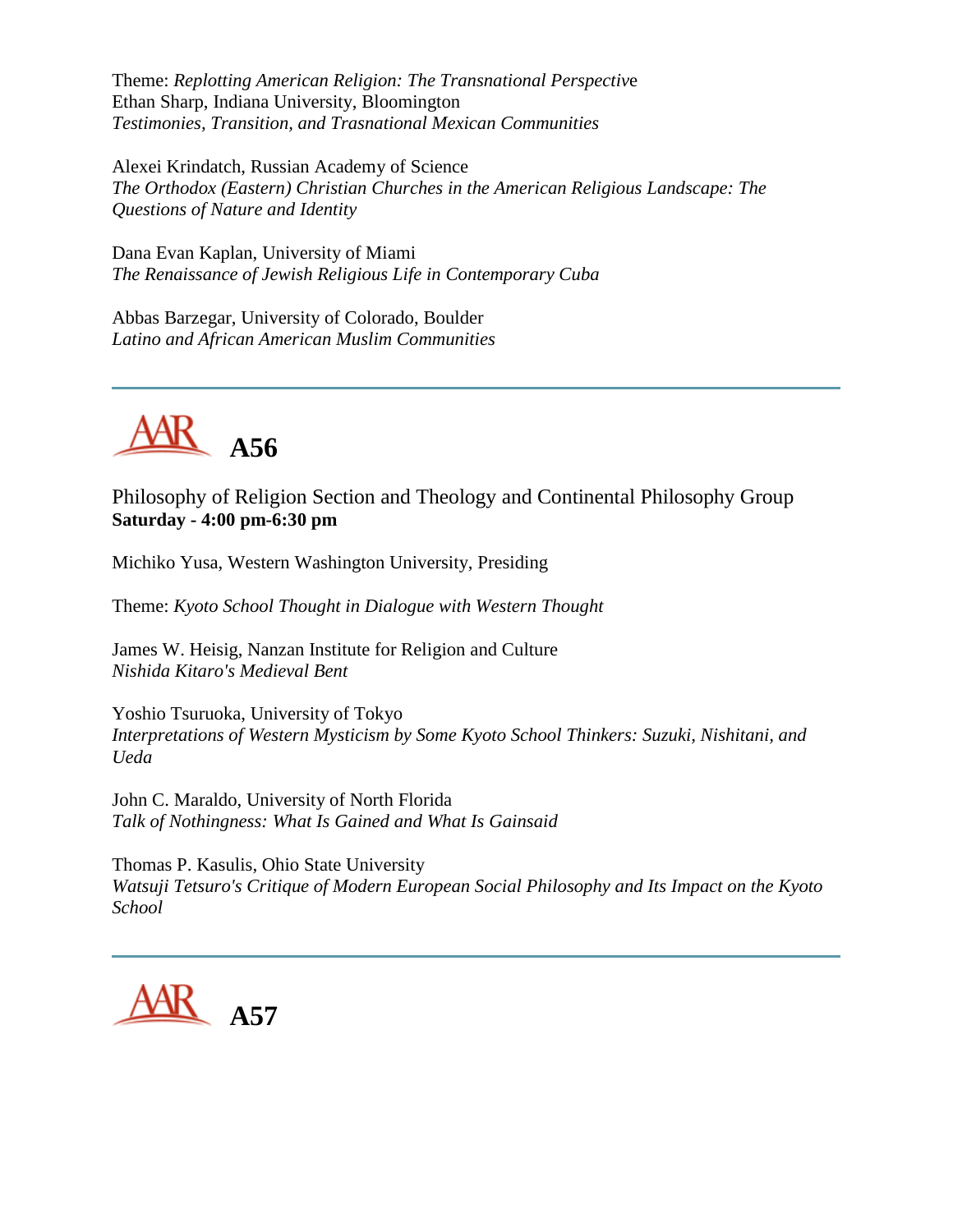Religion, Social Conflict, and Peace Consultation and Religion and the Social Sciences Section **Saturday - 4:00 pm-6:30 pm**

Cynthia Stewart, Nashville, TN, Presiding

Theme: *Nonviolence across the Disciplines*

Roger S. Gottlieb, Worcester Polytechnic Institute *Love's Limits: Religious Nonviolence in the Civil Rights Movement*

Susan Abraham, Harvard University *When Karl Rahner Meets Ashis Nandy: Christian and Postcolonial Resources for Nonviolent Resistance in India*

Sharon D. Welch, University of Missouri, Columbia *The Art of Peacemaking and Global Action to Prevent Wa*r

Responding: J. Denny Weaver, Bluffton College



Religion in South Asia Section **Saturday - 4:00 pm-6:30 pm**

Patrick Olivelle, University of Texas, Austin, Presiding

Theme: *Apparent and Inherent Debates: Dialogics in South Asian Religious Traditions*

Laurie Louise Patton, Emory University *Samvada as a Literary and Philosophical Genre*

Steven Lindquist, University of Texas, Austin *Sarcasm As Strategy: The Dialogics of the Yajnavalkya-Debates*

David Gray, Rice University *Generous Sacrifice: Buddhist Responses to the Purusasukta*

Robert A. Yelle, University of Toronto *Monological Gods, Dialogical Selves: Canon and Monotheism As Strategies for Interreligious Debate in Nineteenth-Century India*

Responding: Frederick M. Smith, University of Iowa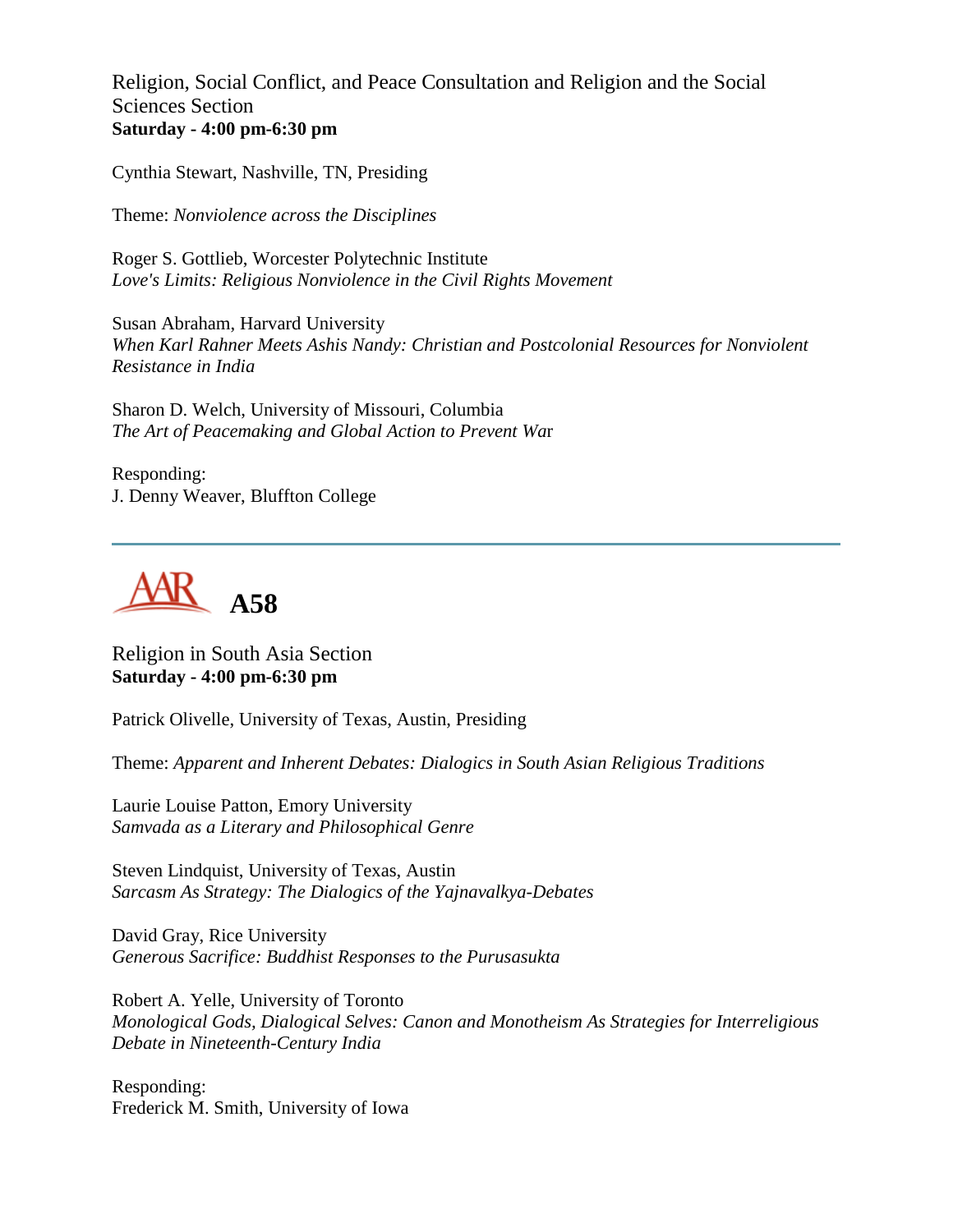

Study of Islam Section **Saturday - 4:00 pm-6:30 pm**

Alan Godlas, University of Georgia, Presiding

Theme: *Reinventing Tradition? Modalities of Modern Islam*

Christi Caldwell, Cambridge, MA *The Politicization of Gender in Bangladesh*

David L. Johnston, Yale University *Fuzzy Reformist-Islamist Borders: Malik Bennabi and Rashid al-Ghannushi on Civilization and Civil Society*

Karen G. Ruffle, Univesity of North Carolina, Chapel Hill *Take Me to Karbala: Hazrat Zaynab Bint `Ali and the Shi`i Community of Remembrance*

Amy C. Bard, Columbia University *"How Could Your Wits Attain the Heights of Our Wisdom!": Voice, Diction, and Authority in South Asian Shi`i Women's Sermons*

Kristin Sands, Sarah Lawrence College *Muslims Taking It to the Internet: Suffering, Interpretation and Activism*



Women and Religion Section **Saturday - 4:00 pm-6:30 pm**

Jeanne H. Kilde, Macalester College, Presiding

Theme: *Women's Religious Thought: A Conversation on Mary F. Bednarowski's* The Religious Imagination of American Women Panelists: Paula M. Cooey, Macalester College Rita M. Gross, University of Wisconsin, Eau Claire Judith Weisenfeld, Vassar College Peter W. Williams, Miami University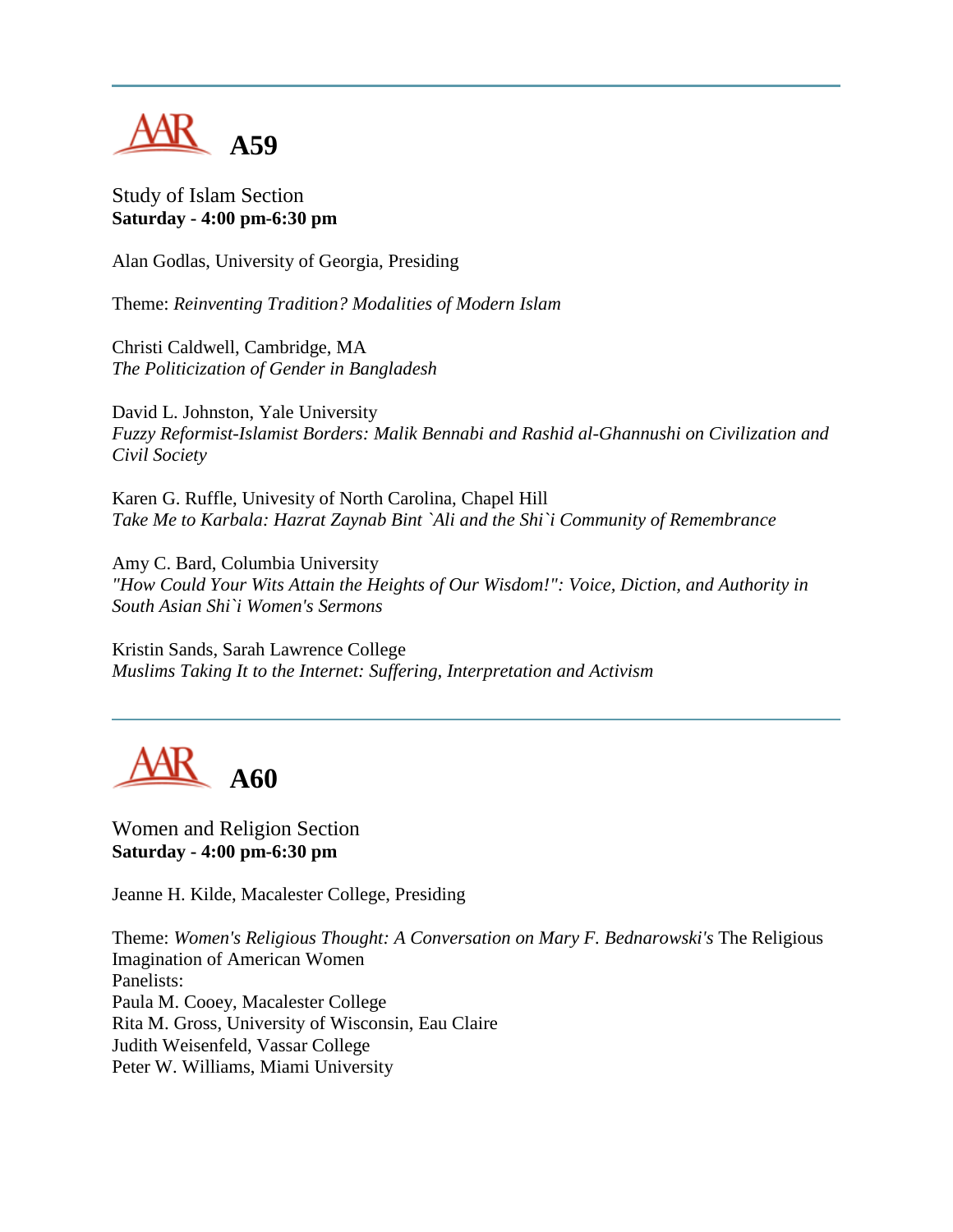Responding: Mary F. Bednarowski, United Theological Seminary, Minneapolis Jane F. Crosthwaite, Mount Holyoke College



Bonhoeffer: Theology and Social Analysis Group **Saturday - 4:00 pm-6:30 pm**

Jeffrey C. Pugh, Elon University, Presiding

Theme: *Discerning God's Will: Bonhoeffer's Legacy in Times of Turmoil*

Panelists: Jean Bethke Elshtain, University of Chicago Stanley M. Hauerwas, Duke University George Hunsinger, Princeton Theological Seminary



Critical Theory and Discourses on Religion Group **Saturday - 4:00 pm-6:30 pm**

Robert A. Segal, University of Lancaster, Presiding

Theme: *Communication, Public Arenas, Secularity, and the Quest of Modern Culture*

Norichika Horie, University of the Sacred Heart *Construction of Religion As Culture*

Robert J. Baird, Woodrow Wilson National Fellowship Foundation, Philadelphia, PA *Thinking at the Boundaries of Religion and the Secular: Talal Asad's Formations of the Secular*

Kocku von Stuckrad, University of Amsterdam *Religion As Communication: Do We Need a New Paradigm?*

Responding: Gustavo Benavides, Villanova University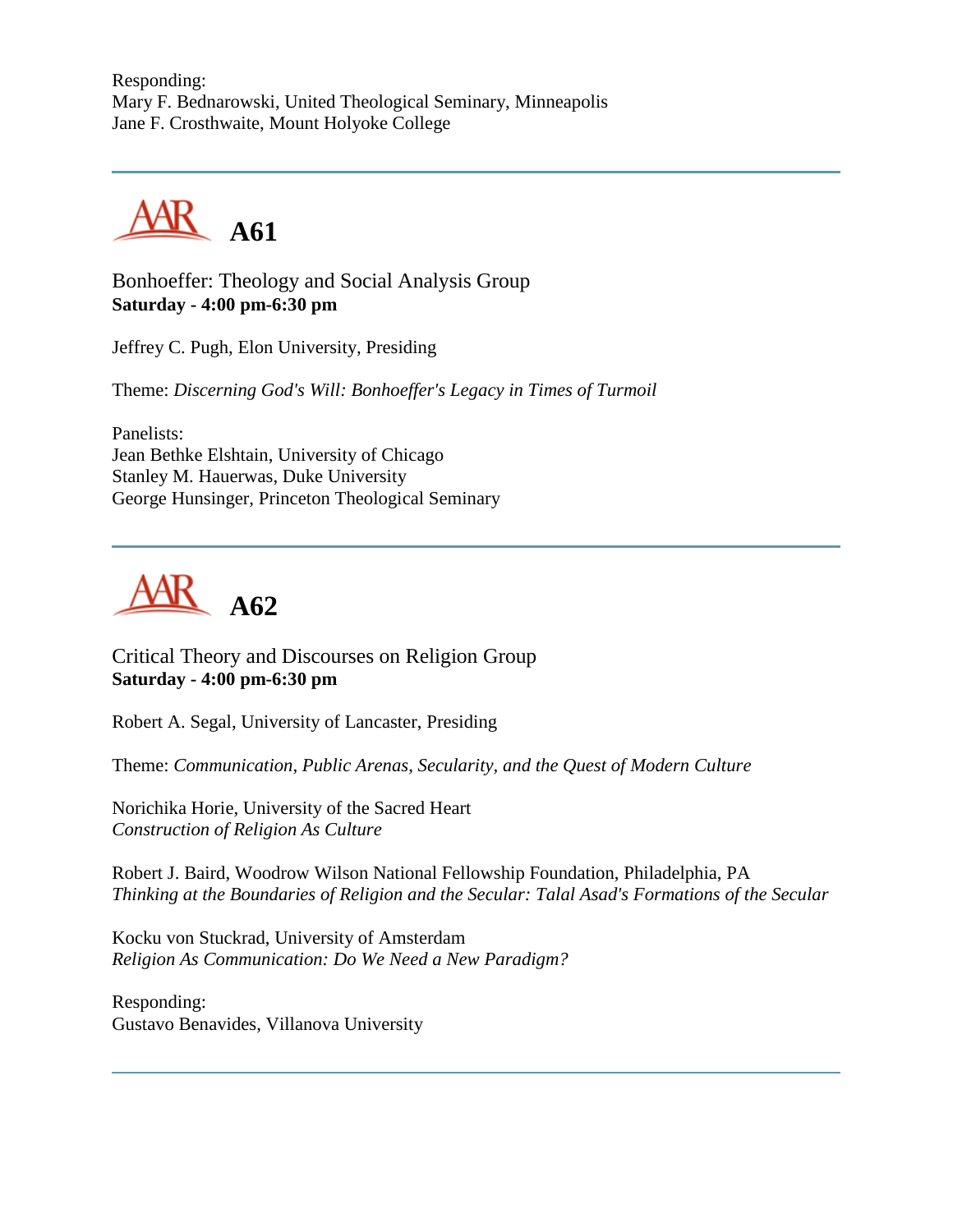

### Feminist Theory and Religious Reflection Group **Saturday - 4:00 pm-6:30 pm**

Judith Poxon, Syracuse University, Presiding

Theme: *The Rhetorics of Motherhood*

Kimerer L. LaMothe, Harvard University *"Giving Birth to a Dancing Star": Friedrich Nietzsche and Isadora Duncan on Religion, Dance, and Motherhood*

Rita Sherma, Binghamton University *The River and the Tigress: Indian Religious Ideals of the Maternal and Their Social Implications*

Jeong Sug Kim, Garrett Evangelical Theological Seminary *Embodied Spirit: Subjectivity of Korean Women - A Construction of Narrative Identity from an Autobiographical Ethnography of Han*

Lorena E. Cuevas, New York, NY *Rhetoric of Motherhood and Resistance in Chile*

Responding: Kathleen Roberts Skerrett, Grinnell College



Gay Men's Issues in Religion Group **Saturday - 4:00 pm-6:30 pm**

Jay E. Johnson, Richmond, CA, Presiding

Theme: *Queer Lives and Religious Faith: Teasing out Treasures (and Tensions) from Our Traditions*

Roger J. Corless, Duke University *Analogue Consciousness Isn't Just for Faeries: Applying Harry Hay's Insights to Buddhism and Christianity*

Lars Gårdfeldt, University of Karlstad *Hagiography As Fagiography*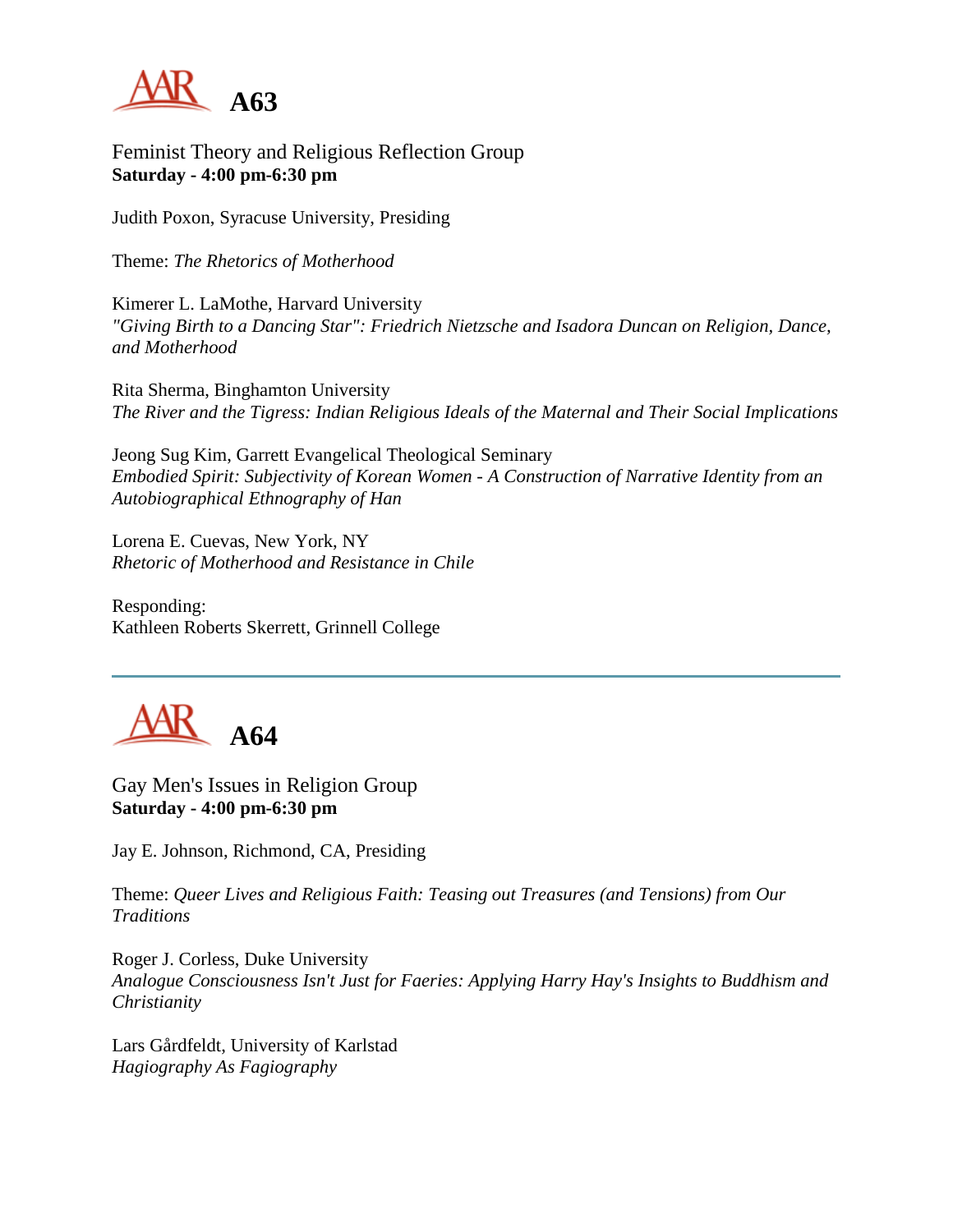Paul J. Gorrell, Drew University *Erotic Conversion as a Response to the Priest Pedophilia Crisis*

Edward Ingebretsen, Georgetown University *The Church Colonial: Soulforce, Resistance, and Panic over Native Uprisings*

Yaakov Ariel, University of North Carolina, Chapel Hill *Gay and Orthodox? Sexual Orientation and Return to Tradition*

Responding: Robert C. Neville, Boston University

Business Meeting: Donald L. Boisvert, Concordia University, Montreal, and Jay E. Johnson, Richmond, CA, Presiding



Indigenous Religious Traditions Group **Saturday - 4:00 pm-6:30 pm**

Ines M. Talamantez, University of California, Santa Barbara, and Jacob K. Olupona, University of California, Davis, Presiding

Theme: *Indigenous Educational Systems and Religion*

Deborah Grenn-Scott, New College of California *Oral Tradition, Ceremony, and Prayer As Educational System among South Africa Lemba*

Azim A. Nanji, University of Florida *Children in Madrasa: Islamic Education in Indigenous Muslim Communities in East Africa*

Dianne Quigley, Syracuse University *The Value of Indigenous Science to Problems of Environmental Health Research*

Michael McNally, Carleton College *Indigenous Pedagogy in the Classroom: A Service Learning Model for Discussion*

Responding: Ina Johanna Fandrich, Louisiana State University

Business Meeting: Jacob K. Olopuna, University of California, Davis, and Ines T. Talamantez, University of California, Santa Barbara, Presiding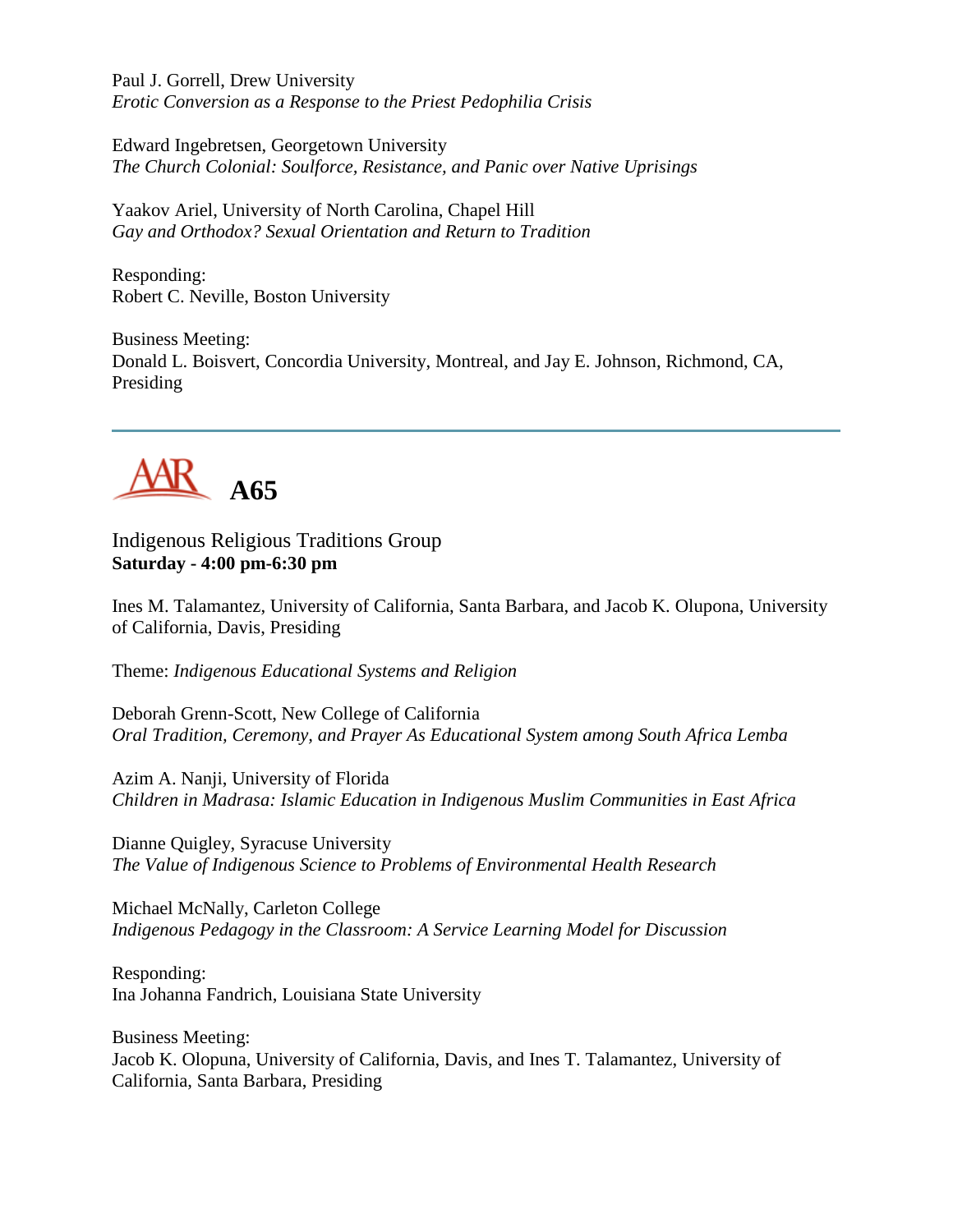

Nineteenth-Century Theology Group **Saturday - 4:00 pm-6:30 pm**

David C. Ratke, Lenoir-Rhyne College, and Charles J. T. Talar, University of Saint Thomas, Presiding

Theme: *The Left-Wing Hegelians and Alienation from Religion*

Heiko Schulz, University of Essen *True Consciousness Dreaming: Feuerbach's Critique of Religion Reconsidered*

Todd Gooch, Eastern Kentucky University *Stirner's Egoistic Atheism in Relation to Feuerbach and Bauer*

Theme: *Historians of Theology in the Late Nineteenth Century: In Honor of Claude Welch*

Peter C. Hodgson, Vanderbilt University F. C. Baur, Theologian of History: Revisited after Forty Years Michael J. Himes, Boston College J. A. Möhler As Historian of Theology



Platonism and Neoplatonism Group **Saturday - 4:00 pm-6:30 pm**

Willemien Otten, Utrecht University, Presiding

Theme: *Myth, Imagination, and Ecstasy in Platonic and Neoplatonic Thought I*

Jeffrey Brodd, California State University, Sacramento *Julian, Myth, and Platonism*

Burcht Pranger, University of Amsterdam *Augustine and the Epiphany of Scripture*

Geoffrey McVey, Miami University *Ficino's Demons: The Ambivalence of Phantasia in Fifteenth-Century Neoplatonism*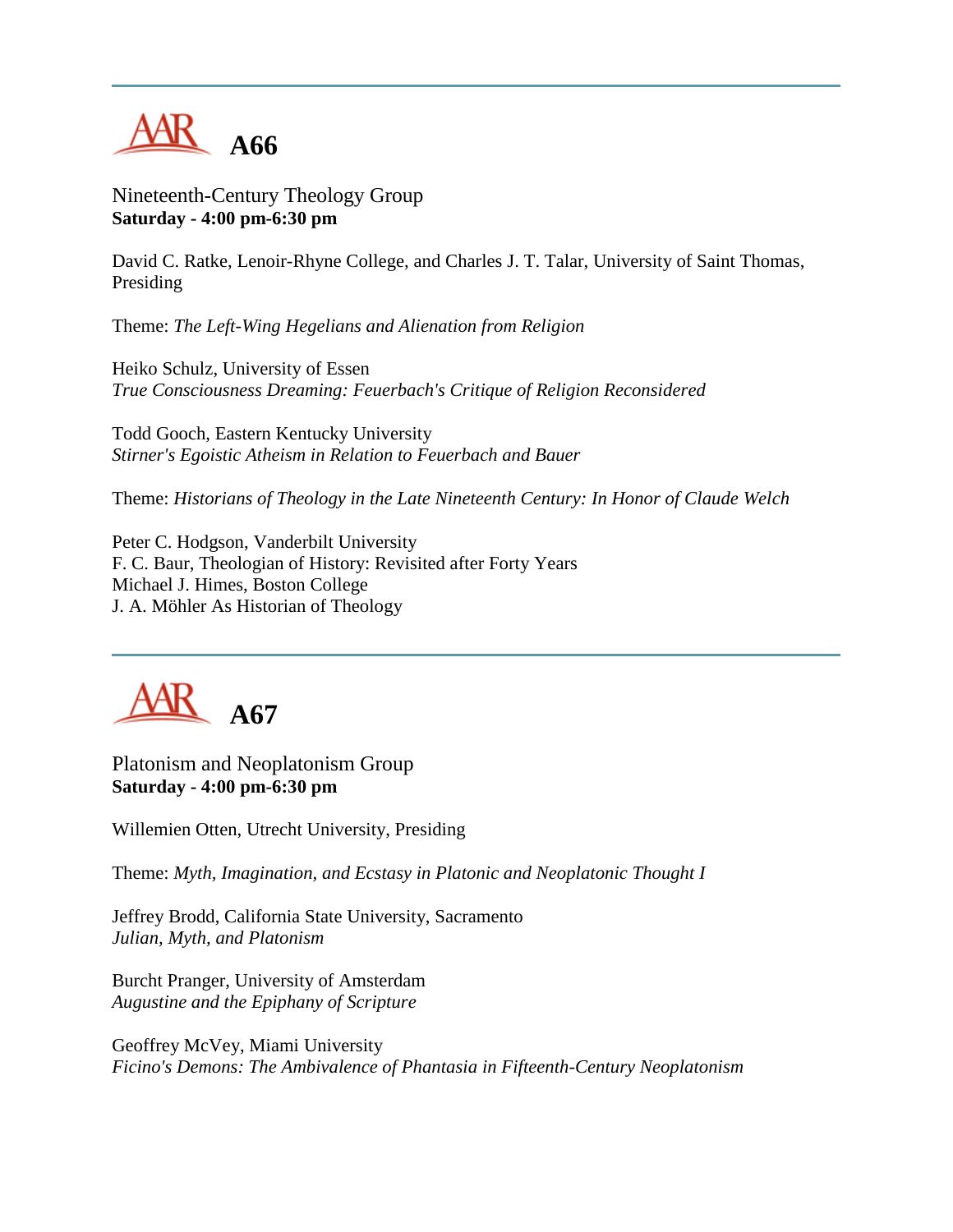R. D. Hedley, Cambridge University *Prophecy, Imagination, and the Poet's Fine Frenzy: Reflections of a Cambridge Platonist*



Tillich: Issues in Theology, Religion, and Culture Group and Pragmatism and Empiricism in American Religious Thought **Saturday - 4:00 pm-6:30 pm**

Frederick J. Ruf, Georgetown University, Presiding

Theme: *Paul Tillich and American Pragmatism*

Robison B. James, University of Richmond *The Pragmatism of Paul Tillich, Especially in His Theory of the Religious Symbol*

Richard Grigg, Sacred Heart University *Remaking Tillich as a Pragmatist: From Foundationalist Ontology to Pragmatic Construction*

David H. Nikkel, University of North Carolina, Pembroke *The Varieties of Mystical Experience: Paul Tillich and William James*

Responding: Michael Raposa, Lehigh University



Reformed Theology and History Group **Saturday - 4:00 pm-6:30 pm**

Robert Sherman, Bangor Theological Seminary, Presiding

Theme: *The Legacy of Colin Gunton for Reformed Theology*

Panelists: John Webster, University of Aberdeen Katherine Sonderegger, Virginia Theological Seminary Bruce McCormack, Princeton Theological Seminary Richard J. Mouw, Fuller Theological Seminary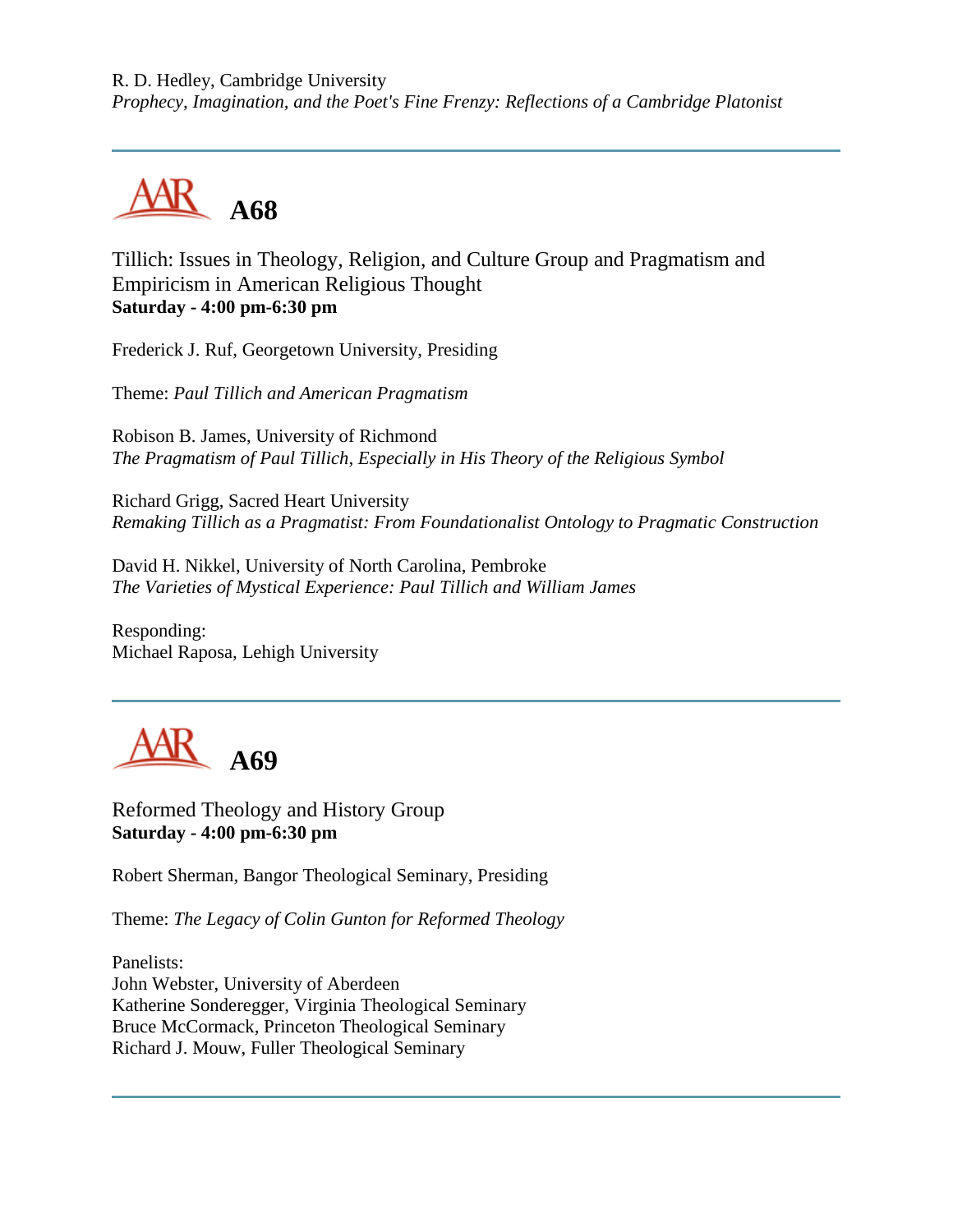

### Religion in Latin America and the Caribbean Group **Saturday - 4:00 pm-6:30 pm**

Jeanette Reedy Solano, California State University, Fullerton, Presiding

Theme: *Race, Religion, and Empire*

Panelists: Walter Mignolo, Duke University Eduardo Mendieta, State University of New York, Stony Brook Santiago H. Slabodsky, Duke University

Responding: Shelley C. Wiley, Concordia College, Moorhead



Tibetan and Himalayan Religions Group **Saturday - 4:00 pm-6:30 pm**

Bryan Cuevas, Florida State University, Presiding

Theme: *Lineage Construction in Tibet*

Jacob Dalton, School of Oriental and African Studies, London *Strategies of Lineage Construction in the Sutra Empowerment Tradition*

Ronald M. Davidson, Fairfield University *The Construction of Esoteric Indian Buddhist Lineages: The Case of the gSar-ma Translators*

Frances M. Garrett, University of Toronto *The Role of Illness in Tibetan Historiography*

David Germano, University of Virginia *The Construction of Lineages and Cosmological Narratives in early medieval Tibet: The rNying ma Creation of a Buddhist Vehicle Termed rDzogs Chen*

Responding: T. Griffith Foulk, Sarah Lawrence College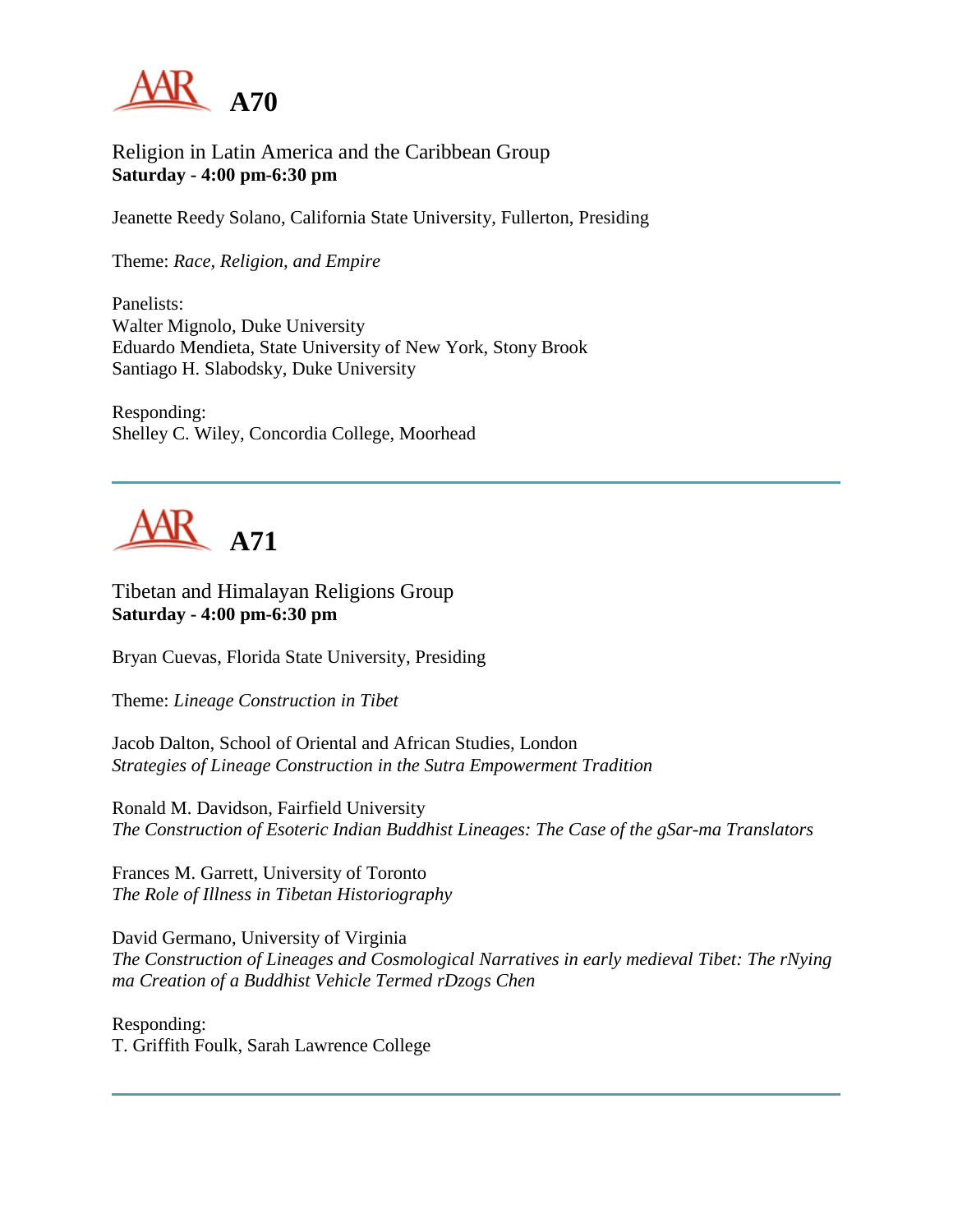

### Wesleyan Studies Group **Saturday - 4:00 pm-6:30 pm**

Sarah Heaner Lancaster, Methodist Theological School in Ohio, Presiding

Theme: *Celebrating the Tercentenary: Mission and Evangelism*

Laceye Warner, Duke University *Saving Women: Evangelistic Ministry in Southern Methodism*

Jeffrey Williams, Claremont Graduate University *Conversion and Communitas: Rethinking the Historiography on Early American Methodism*

Rosemary Keller, Union Theological Seminary, New York *"The Call of My Career": Anna Howard Shaw As the "New Woman" of American Methodism*

Business Meeting: K. Steve McCormick, Mount Vernon Nazarene University, Presiding



### Zen Buddhism Seminar **Saturday - 4:00 pm-6:30 pm**

Jin Y. Park, American University, Presiding

Theme: *Zen Buddhism and Scholarsticism*

Tao Jiang, Southern Illinois University *A Synchronic Analysis of Emptiness in Lin-chi's Zen*

Youru Wang, Rowan University *How "Living Words" Function in Zen Soteriological Practices: Philosophical Investigation of Three Types of "Living Words"*

Ding-hwa Evelyn Hsieh, Truman State University *Poetry and Chan Gong'an: From Xuedou Chongxian (980-1052) to Wumen Huikai (1183-1260)*

A. Charles Muller, Toyo Gakuen University *Gihwa's Analysis of the Relationship between the Worded and Wordless Teachings: The O ga Hae Seoreui*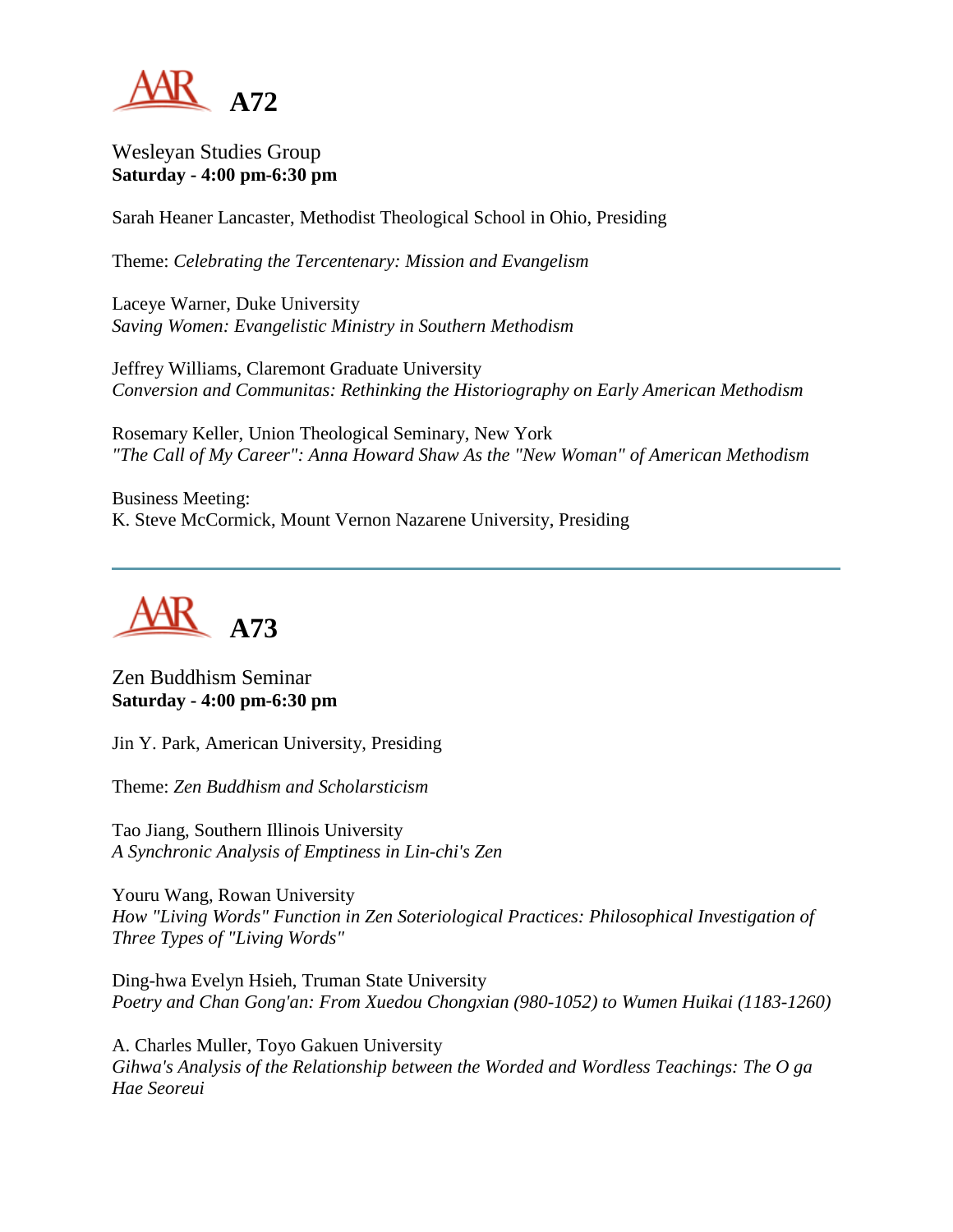Business Meeting: Gereon Kopf, Luther College, and Jin Y. Park, American University, Presiding



Childhood Studies and Religion Consultation **Saturday - 4:00 pm-6:30 pm**

Marcia Bunge, Valparaiso University, Presiding

Theme: *Research on Children and Childhood in Religious Studies*

Lesleigh Cushing, Colgate University *I Will Also Forget Thy Children: Childhood in Jewish Studies*

John Wall, Rutgers University *The Christian Ethics of Children: Emerging Questions and Possibilities*

Ruqayya Yasmine Khan, Trinity University *Childhood in Islamic Studies*

Responding: Christine E. Gudorf, Florida International University Ray Hiner, University of Kansas *Reflections on Children and Religion in American Historiography*

Bonnie Miller-McLemore, Vanderbilt University *Children and Children's Spirituality in Religious Education and Popular Spiritual Literature*

Karen-Marie Yust, Christian Theological Seminary *A Critical Analysis of Children's Ministries: Implications for Scholarship in Practical Theology*

Responding: Barbara Pitkin, Stanford University

Business Meeting: Nelly Van Doorn-Harder, Valparaiso University, Presiding

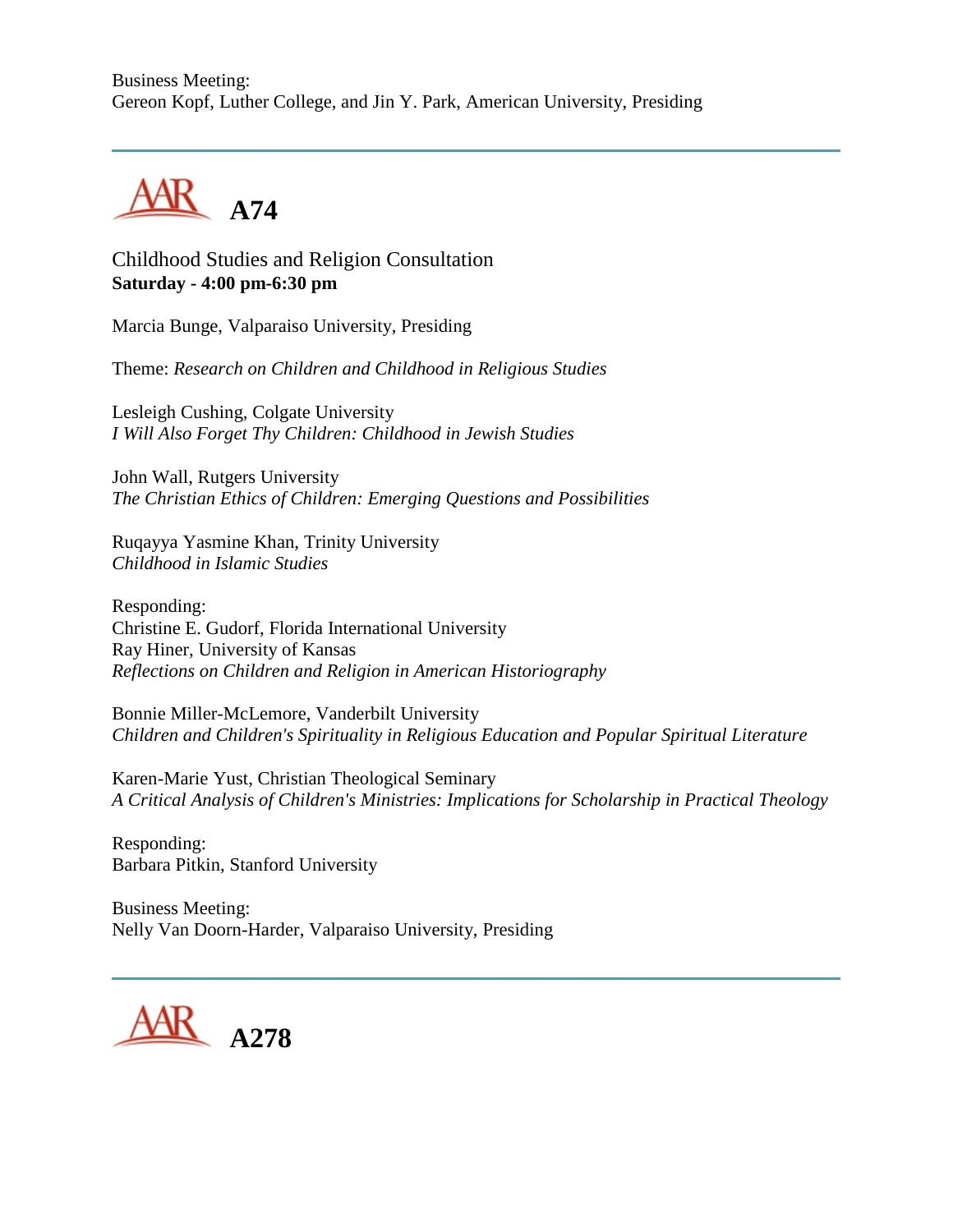#### Outsider Art Exhibit Reception **Saturday - 5:00 pm-6:30 pm**

1280 Peachtree Street

Please join us at a special reception sponsored by the AAR Arts Series and the Atlanta College of Art highlighting an exhibit of Outsider Art. This exhibition coincides with A25 "New Directions in the Study of Art & Religion: The Case of Self-Taught/Outsider/ Vernacular Art," sponsored by the Arts, Literature, and Religion Section and the History, Method, and Theory in the Study of Religion Consultation. Directions: from the Peachtree Center MARTA Station, go four stops north to the Arts Center Marta stop. Follow the signs to the Atlanta College of Art. For more information contact Brent Plate, [B.plate@tcu.edu.](mailto:b.plate@tcu.edu)



### Friends of the Academy Reception **Saturday - 5:30 pm-6:45 pm**

Individuals whose generosity allows us to continue many of our programs are invited to a reception hosted by the AAR Board of Directors.



Racial and Ethnic Minority AAR Members Reception **Saturday - 6:15 pm-7:00 pm**

The Status of Racial and Ethnic Minorities in the Profession Committee invites interested persons to a reception celebrating the contributions of racial and ethnic minority scholars in the Academy.



Awards and President's Address - A New Beginning, Again **Saturday - 7:00 pm-8:15 pm**

Jane Dammen McAuliffe, Georgetown University, Presiding

Theme: *A New Beginning, Again*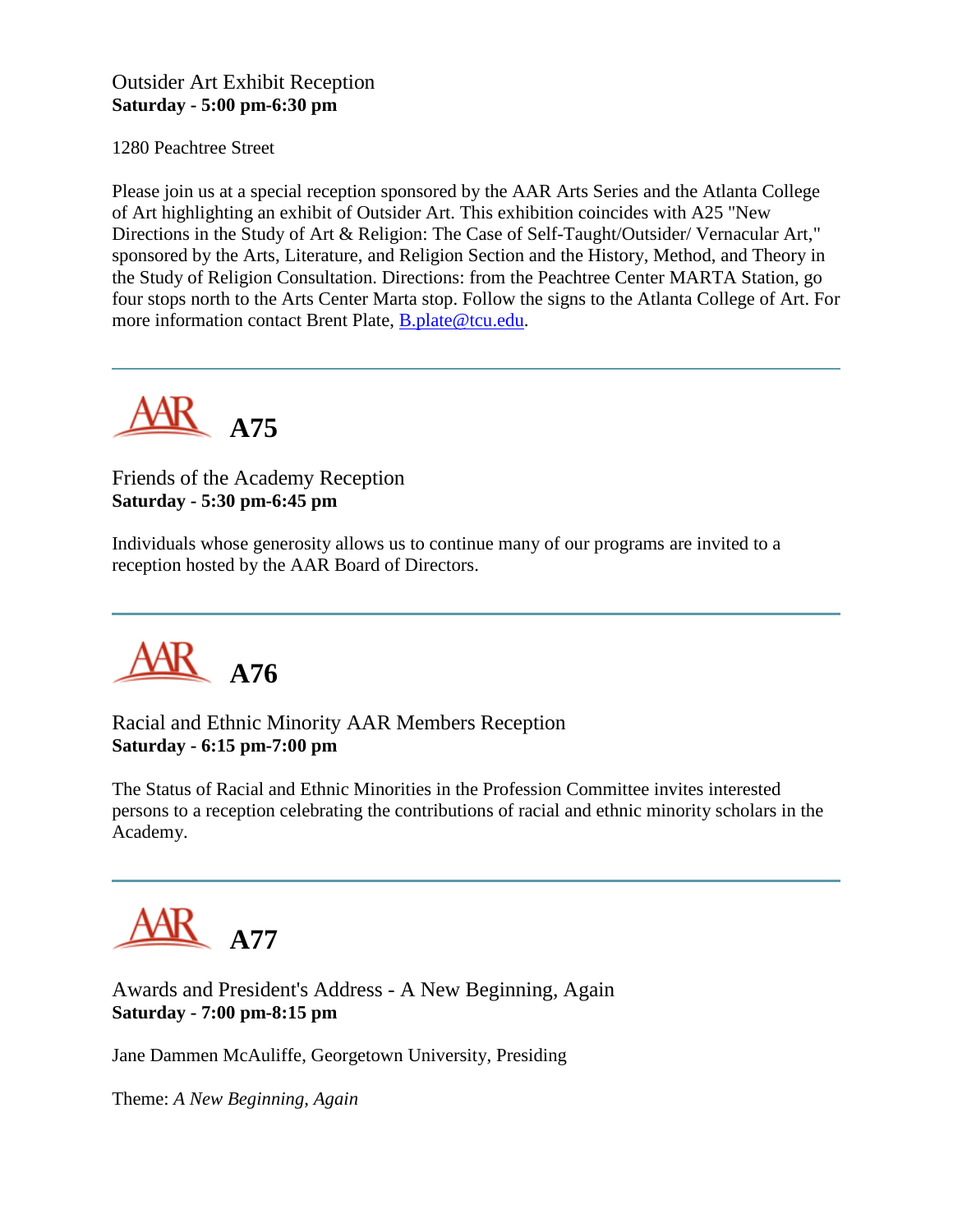Robert A. Orsi, Harvard University

See the **Program Highlights** page for a description.

**A78**

AAR Members' Dance Party **Saturday - 8:30 pm-12:00 am**

AAR members are invited to join one another at the AAR Members' Dance Party for music and dancing. Don't forget the free drink ticket that will be mailed with your name badge!



*The Matrix: Reloaded* **Saturday - 8:30 pm-11:00 pm**

Sponsored by the Religion, Film, and Visual Culture Group

Julien Fielding, University of Kansas, Presiding

See the [Program Highlights](http://www.aarweb.org/Meetings/Annual_Meeting/Past_and_Future_Meetings/2003/highlights.asp) page for a description



*The Seventh Chamber of Edith Stein: An Interpreted Life* **Saturday - 8:30 pm-10:30 pm**

Sponsored by the Religion, Genocide, and Holocaust Group and Religion, Film, and Visual Culture Group

Theresa Sanders, Georgetown University, Presiding

See the [Program Highlights](http://www.aarweb.org/Meetings/Annual_Meeting/Past_and_Future_Meetings/2003/highlights.asp) page for a description.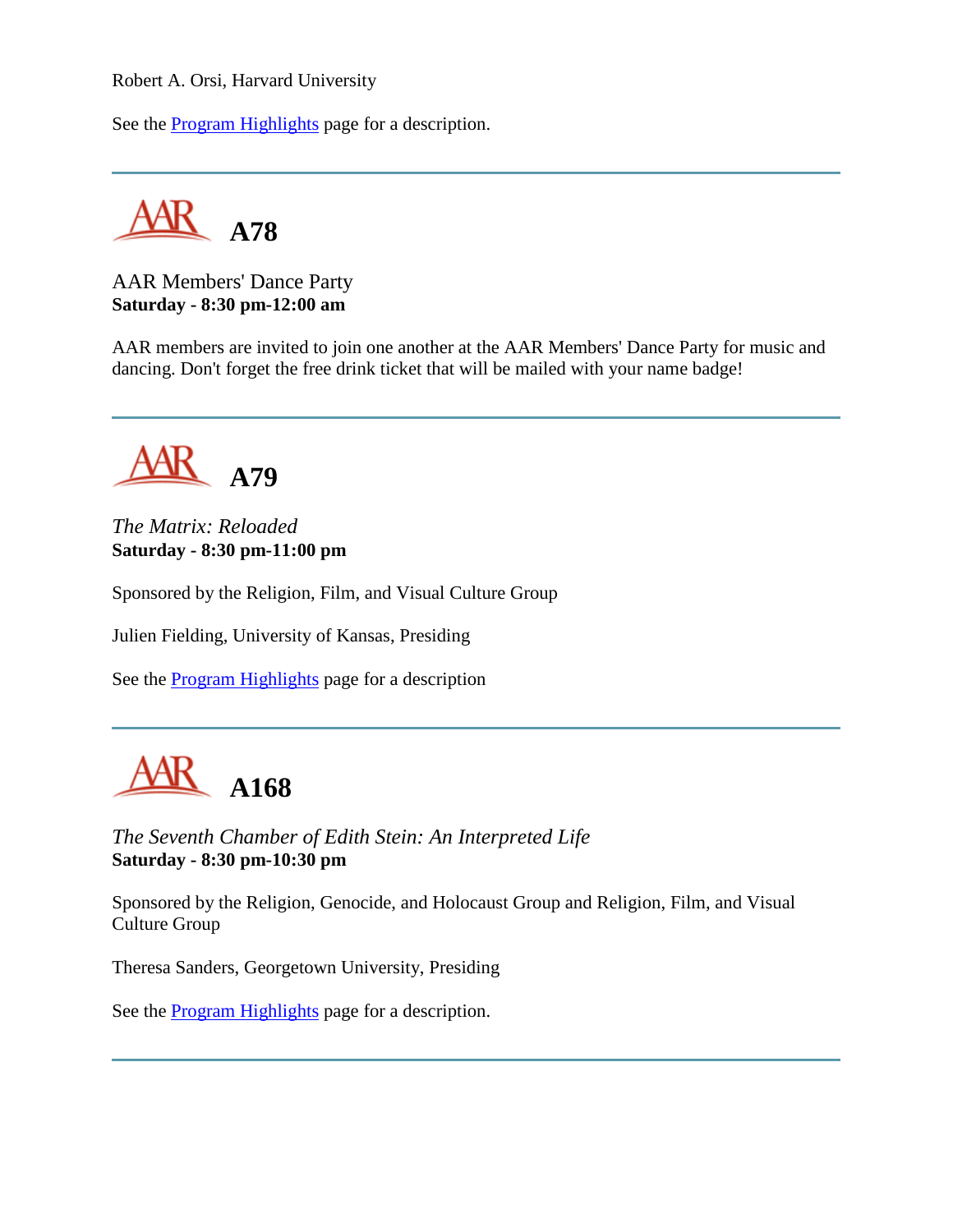

Women's Caucus Reception **Saturday - 9:00 pm-11:00 pm**

Sponsored by the Women's Caucus

Interested persons are invited to a reception honoring women's contributions in the Academy.



### Student Members' Reception **Saturday - 10:00 pm-11:30 pm**

AAR and SBL student members are invited to drop by for conversation with fellow students. Beer, wine, soda, and light snacks will be provided.

**A82**

*JAAR* Editorial Board **Sunday - 7:00 am-8:30 am**

Glenn E. Yocum, Whittier College, Presiding



AAR New Members' Continental Breakfast **Sunday - 7:30 am-8:45 am**

New (first-time) AAR members in 2003 are cordially invited to a continental breakfast with members of the Board of Directors.

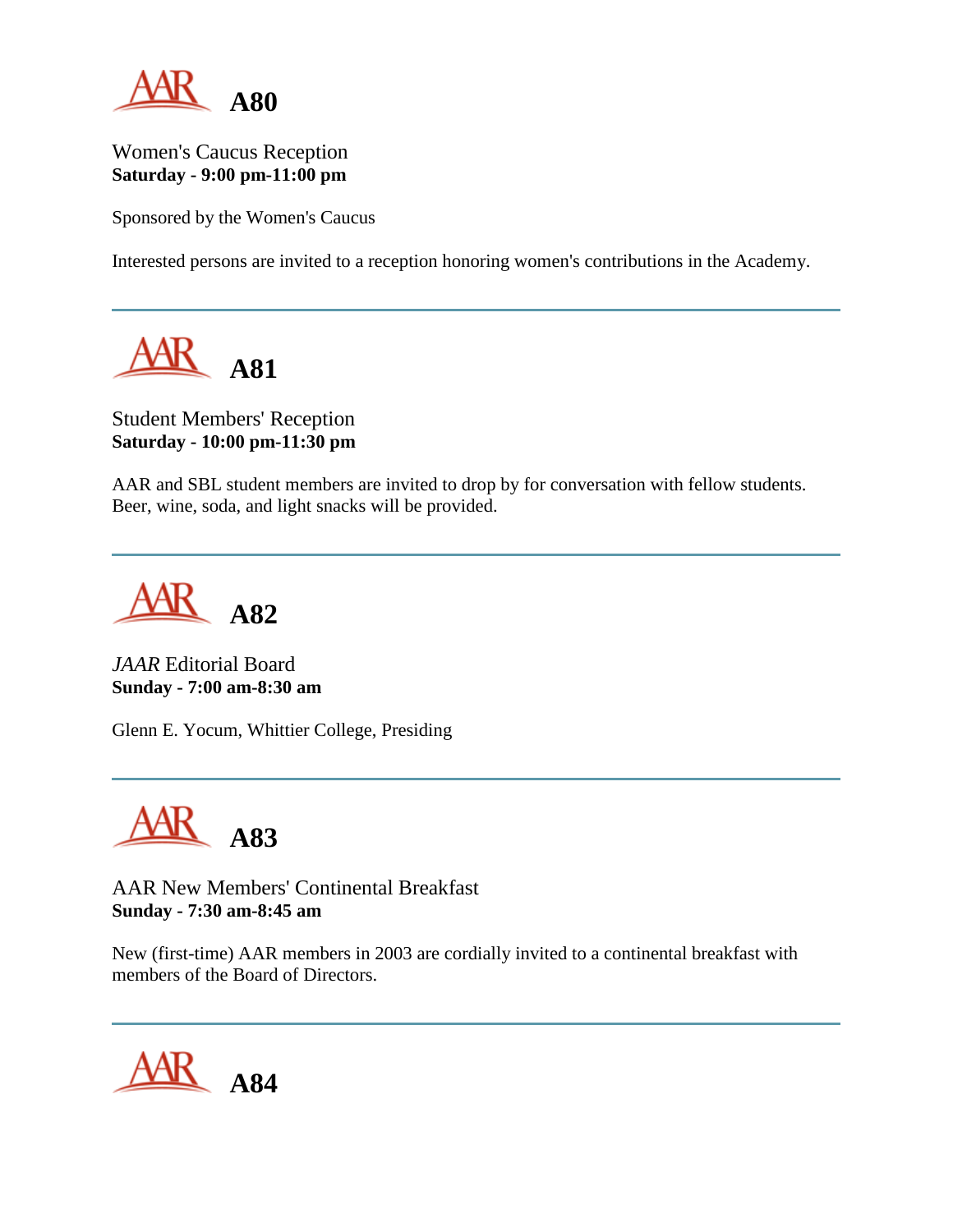CIC - Religious Studies in the Japanese Context **Sunday - 9:00 am-11:30 am**

Sponsored by the International Connections Committee

Manabu Watanabe, Nanzan University, Presiding

Theme: *Religious Studies in the Japanese Context*

Panelists: Makoto Hayashi, Aichi Gakuin University Tsuyoshi Nakano, Soka University Fumiko Nomura, Kawamura Gakuen Women's University Susumu Shimazono, University of Tokyo

Responding: William E. Paden, Vermont College Paul Swanson, Nanzan University

See the [Program Highlights](http://www.aarweb.org/Meetings/Annual_Meeting/Past_and_Future_Meetings/2003/highlights.asp) page for a description.



PUR - Religion in the 2004 Election **Sunday - 9:00 am-11:30 am**

Sponsored by the Public Understanding of Religion Committee

Laura Olson, Clemson University, Presiding

Theme: *Religion in the 2004 Election*

Panelists: Diane Connolly, Religionlink E.J. Dionne, Brookings Institute, Washington Post Allen D. Hertzke, University of Oklahoma Allison Calhoun-Brown, Georgia State University

See the [Program Highlights](http://www.aarweb.org/Meetings/Annual_Meeting/Past_and_Future_Meetings/2003/highlights.asp) page for a description.

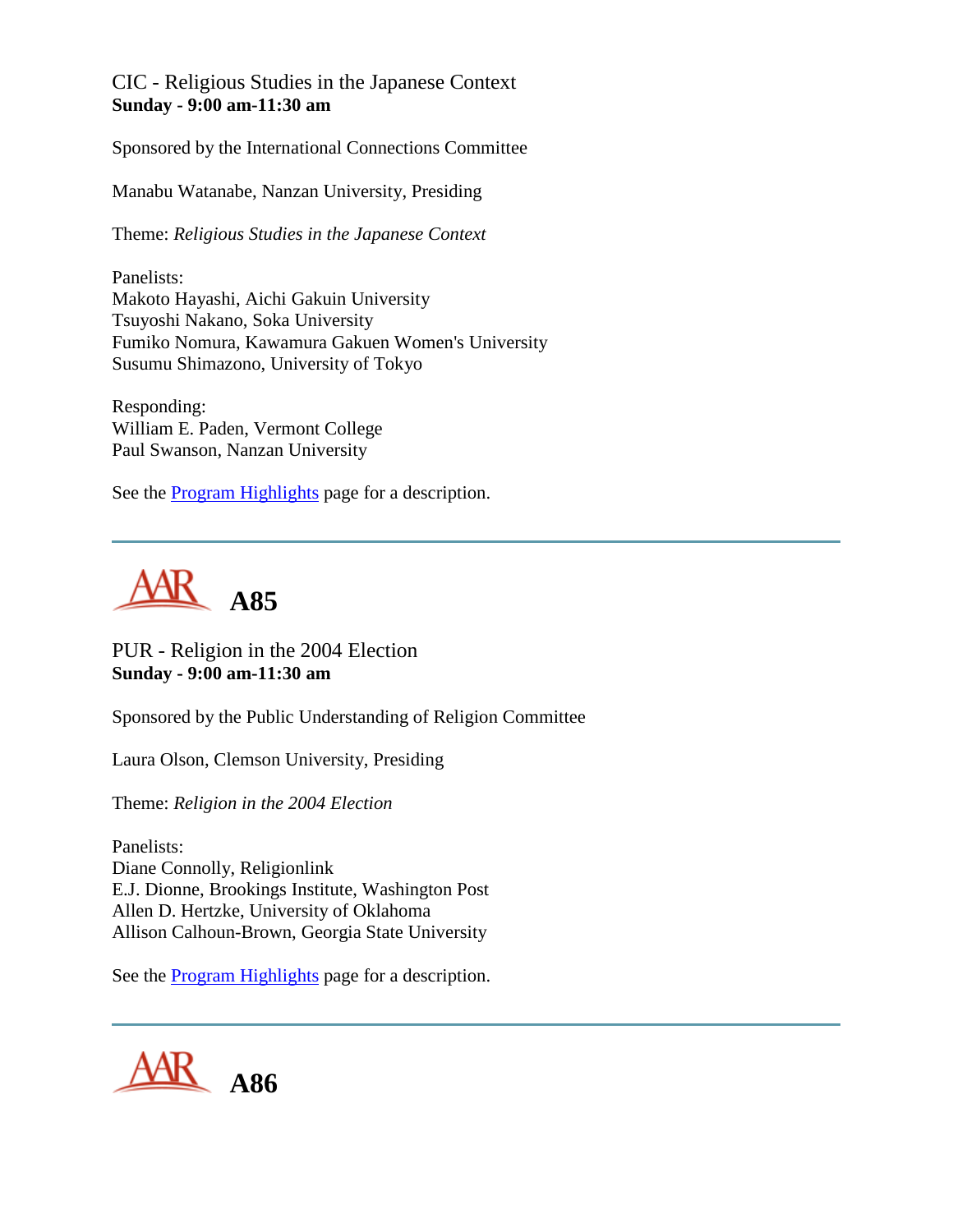TLC - Site Visits in the Study of Religion: Practice, Problems, Prospects **Sunday - 9:00 am-11:30 am**

Sponsored by the Teaching and Learning Committee

Barbara A. B. Patterson, Emory University, Presiding

Theme: *Site Visits in the Study of Religion: Practice, Problems, Prospects*

Panelists: Marcia Hermansen, Loyola University, Chicago Patrice Claude Brodeur, Connecticut College Jeffrey D. Carlson, Dominican University Karen McCarthy Brown, Drew University Joyce Burkhalter Flueckiger, Emory University Grace G. Burford, Prescott College

See the [Program Highlights](http://www.aarweb.org/Meetings/Annual_Meeting/Past_and_Future_Meetings/2003/highlights.asp) page for a description.



Publishers Weekly - Getting Marketing and Publicity for Your Scholarly Book **Sunday - 9:00 am-11:30 am**

Sponsored by AAR, SBL, and *Publishers Weekly*

Jana Riess, *Publishers Weekly*, Presiding

Theme: *Getting Marketing and Publicity for Your Scholarly Boo*k Panelists: Roger Freet, HarperSan Francisco Kelly Hughes, DeChant-Hughes Public Relations Rudy Faust, Oxford University Press

See the [Program Highlights](http://www.aarweb.org/Meetings/Annual_Meeting/Past_and_Future_Meetings/2003/highlights.asp) page for a description.



Academic Teaching and the Study of Religion Section **Sunday - 9:00 am-11:30 am**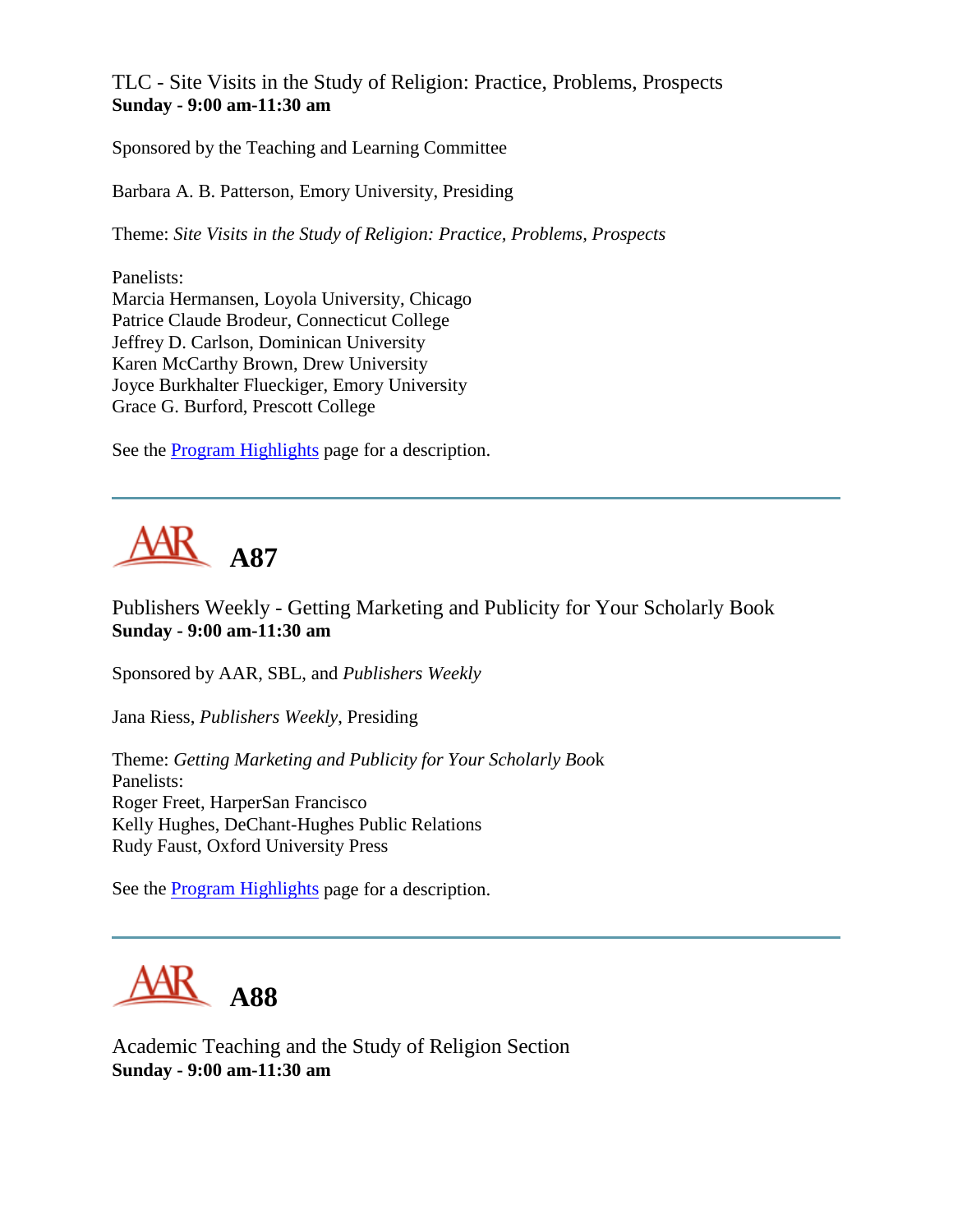Arthur Sutherland, Loyola College in Maryland, Presiding

Theme: T*he Craft of a Public Intellectual: Teaching at the Intersections of Religious Studies and the Common Good*

Beth Blissman, Oberlin College *Teaching Ethics in a Time of War: Pathways to Place-Based Ecosocial Transformation*

Peter Ellard, Siena College *Catholic Social Teaching and Today's College Classroom: The Missing Link of Advocacy*

Sheila E. McGinn, John Carroll University *The Religious Studies Introductory Course and the Jesuit Mission in Higher Education in the United States*

Stephen A. Wilson, Earlham College *Religious Ethics and the Vocation of the Public Intellectual*

### **A89**

Arts, Literature, and Religion Section **Sunday - 9:00 am-11:30 am**

Wesley A. Kort, Duke University, Presiding

Theme: *Music: Enchantment and Protest*

David H. Perkins, Vanderbilt University *Spiritual Aphrodisiac: Praise and Worship Music and the Re-enchantment of Western Culture*

Cyril Guerette, University of Toronto *Aleatoric Rhetoric: P(r)o(ph)etic Freestyling from Ancient Israel to the Backalley Cipher*

James R. Newell, Vanderbilt University *The Power to Enchant: Meaning and Context in African American and Turkish Religious Music*

Responding: Jeremy Begbie, Cambridge Theological Federation, University of Saint Andrews

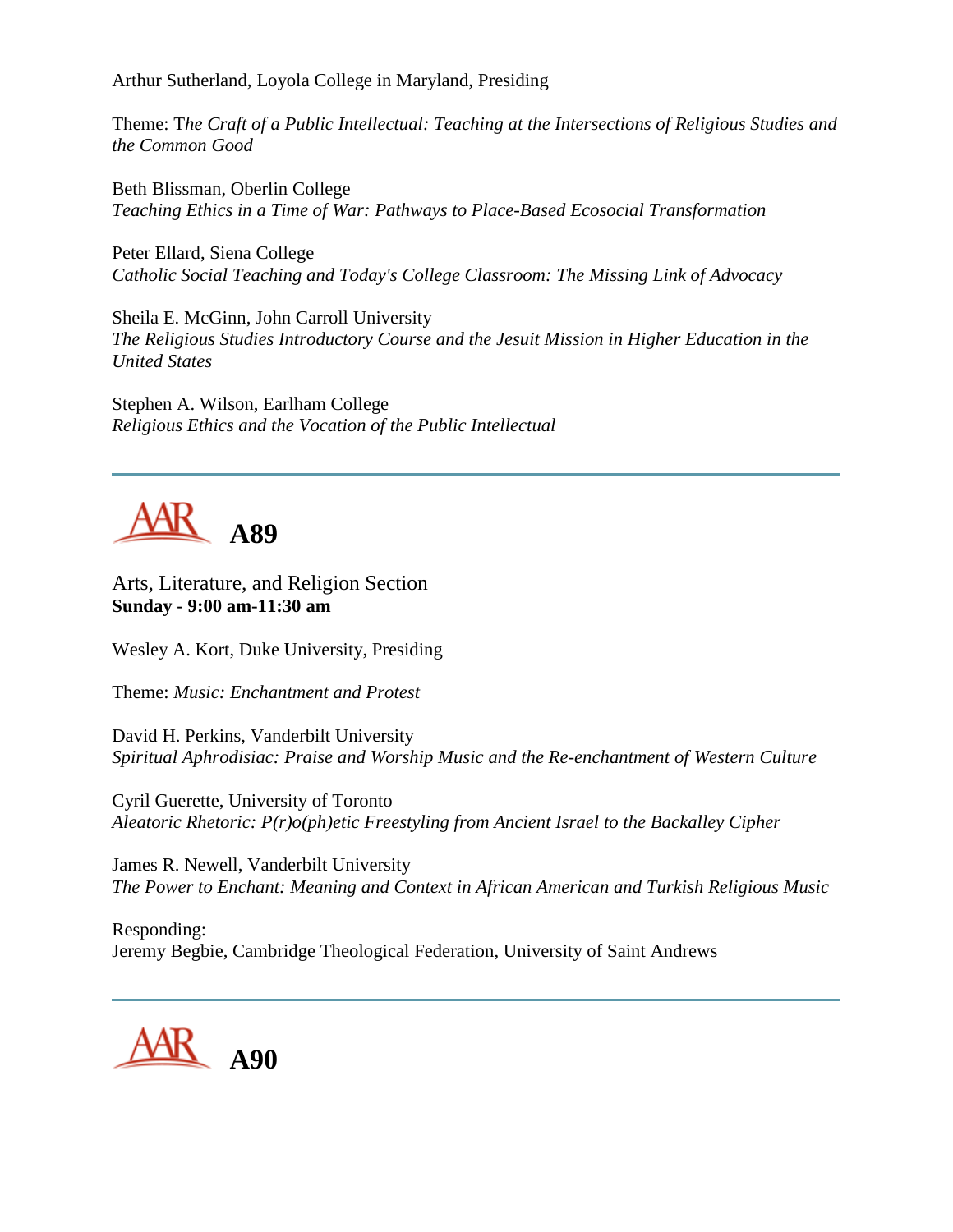#### Buddhism Section **Sunday - 9:00 am-11:30 am**

Robert M. Gimello, Harvard University, Presiding

Theme: *Polycentric Buddhism in Peripheral Regions of South and Central Asia*

Jason Neelis, University of Florida *Buddhist vs. Brahmanical Perspectives on Gandhara: Sacred Center or Peripheral Frontier?*

Mariko Namba Walter, Harvard University *Turfan: The Crossroad of Tokharian and Chinese Buddhism?*

Jacob Dalton, University of London *Mahayoga in Post-Tibetan Occupation Dunhuang*

Vesna Acimovic Wallace, University of California, Santa Barbara *The Literary Creation of Buddhist Identity and the Expression of Mongolian Ethnicity*

Responding: Daniel Boucher, Cornell University



North American Religions Section **Sunday - 9:00 am-11:30 am**

Wade Clark Roof, University of California, Santa Barbara, Presiding

Theme: *Ethnic Diversity in American Religious Communities*

Kathleen Garces-Foley, University of California, Santa Barbara *Ethnic Diversity and the Culture of Discomfort*

R. Scott Hanson, Philadelphia University *Multi-Ethnic Congregations in a Microcosm of World Religions: Snapshots from Flushing, Queens*

Russell Jeung, San Francisco State University *Power and Class: Faith-Based Organizing in a Multi-Ethnic Community*

Gerardo Marti, Whittier, CA *Can Lightning Strike Twice? A Comparative Analysis of Two Large Multi-Ethnic Congregations in Los Angeles*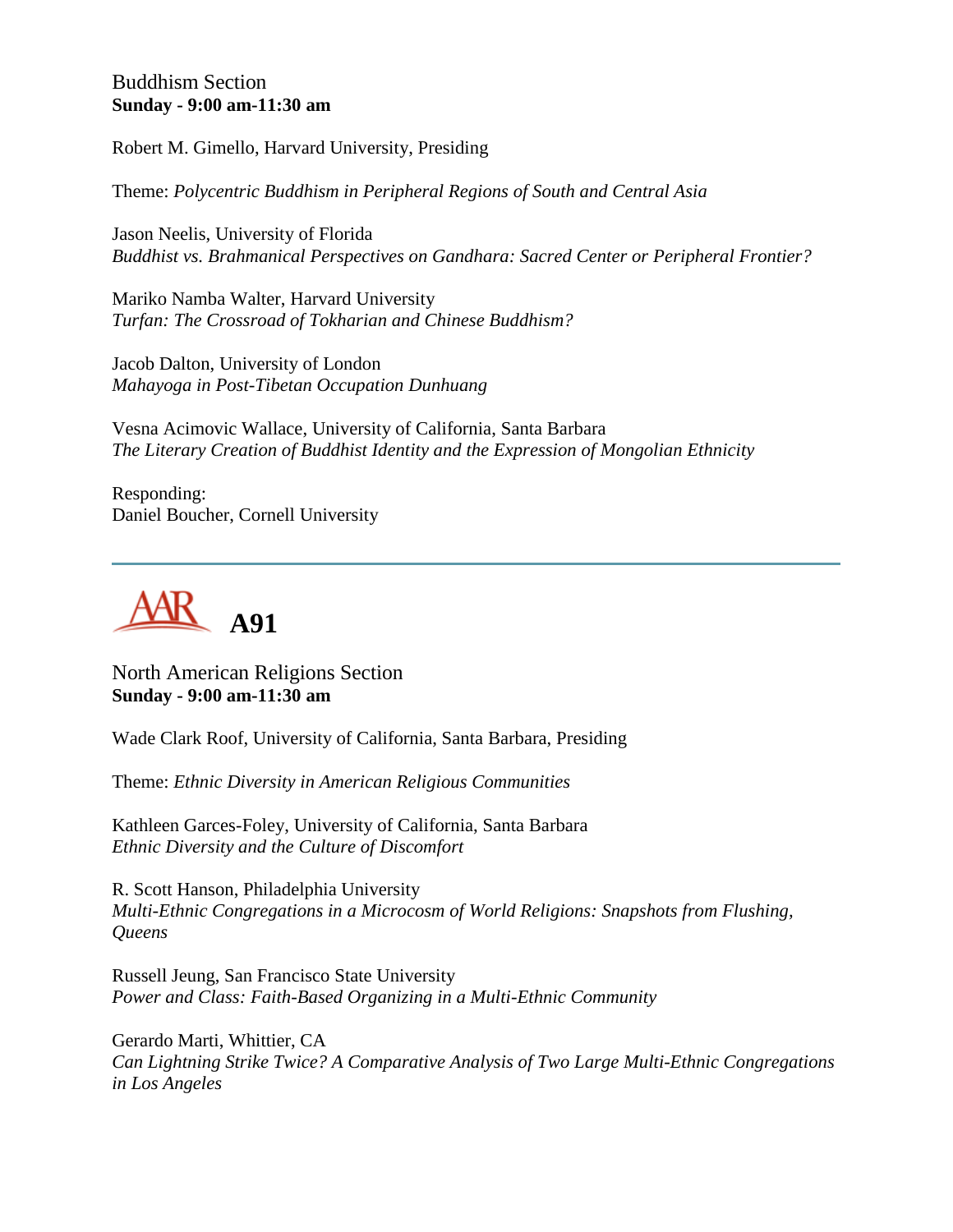#### Responding: Edwin David Aponte, Southern Methodist University



Religion and the Social Sciences Section **Sunday - 9:00 am-11:30 am**

Claudia Schippert, University of Central Florida, Presiding

Theme: *The Allure of Violence: Rethinking the Function of Violence in the Religious Imagination*

Matthias Beier, Drew University *Redeeming a Violent God-Image: Eugen Drewermann's Contribution to a Theology of Nonviolence*

Kaia Stern, Emory University *Shackling the Holy: The Intersection of Criminal Justice and Theology*

Brandi Denison, University of Colorado, Boulder *Towards a Responsible Apocalypse: The Apocalyptic Discourse of the American Nonviolence Movement*

Caryn D. Riswold, Illinois College *The Rhetoric of Evil and Eradicating Terrorism*



Study of Islam Section **Sunday - 9:00 am-11:30 am**

Zayn Kassam, Pomona College, Presiding

Theme: *Progressive Islam*

Panelists: Farid Esack, Xavier University, Cincinnati Amir Hussain, California State University, Northridge Omid Safi, Colgate University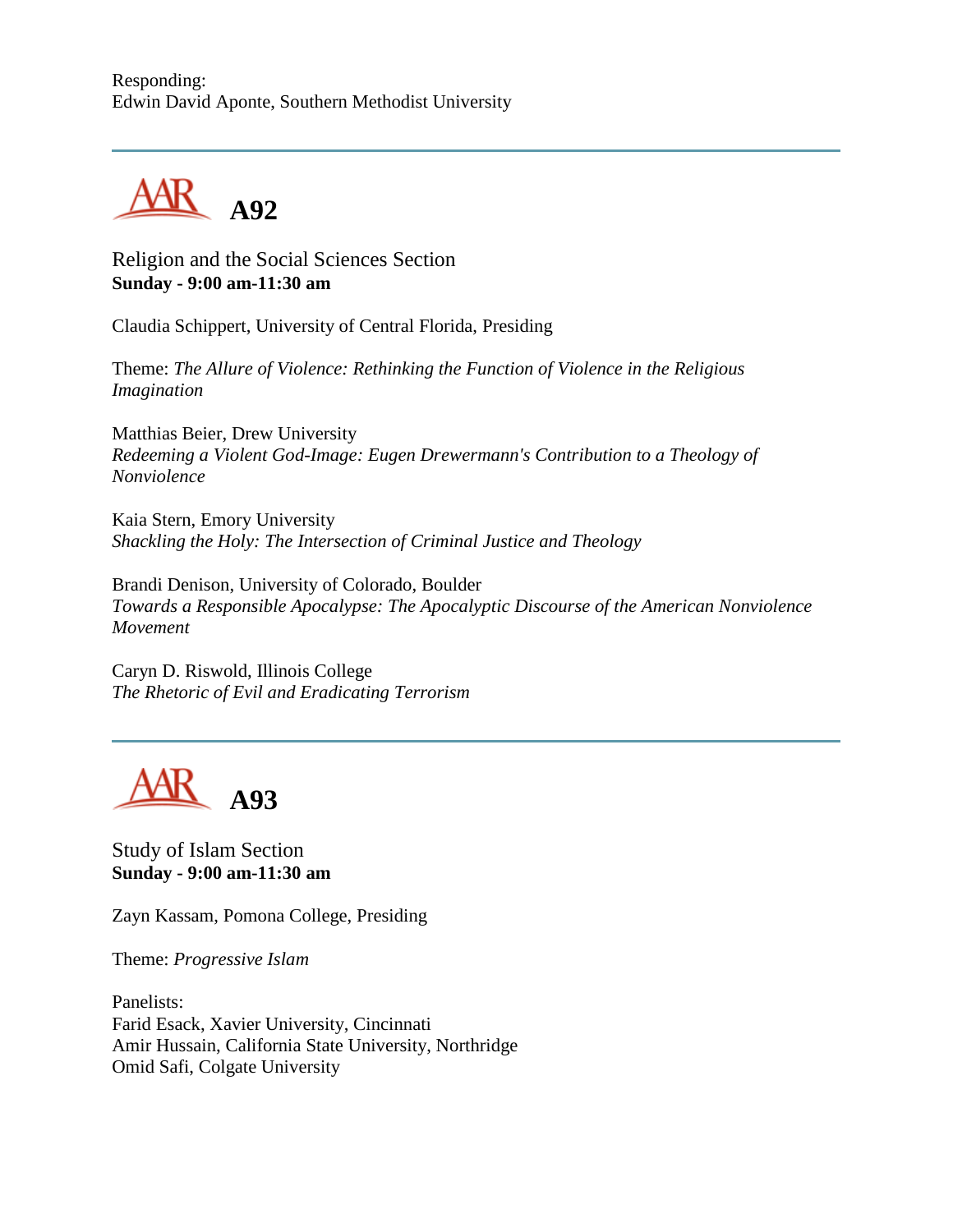Gwendolyn Zoharah Simmons, University of Florida Kecia Ali, Harvard University

Responding: Tazim Kassam, Syracuse University

Business Meeting: Jonathan E. Brockopp, Pennsylvania State University, Presiding

Zayn Kassam, Pomona College, Presiding



#### Study of Judaism Section **Sunday - 9:00 am-11:30 am**

Peter Ochs, University of Virginia, Presiding

Theme: *The Land of Israel and the Diaspora in the Talmud*

Panelists: Menachem Lorberbaum, Tel Aviv University Dina Stein, Graduate Theological Union, Berkeley Martin Kavka, Florida State University

Cosponsored with the Society for Textual Reasoning



Theology and Religious Reflection Section and Animals and Religion Consultation **Sunday - 9:00 am-11:30 am**

John A. Grim, Bucknell University, Presiding

Theme: *Theological Reflection and Other Animals: Recognizing Our Heritage, Recognizing Today's Realities*

Panelists: Richard Foltz, University of Florida Laura Hobgood-Oster, Southwestern University Paul Waldau, Tufts University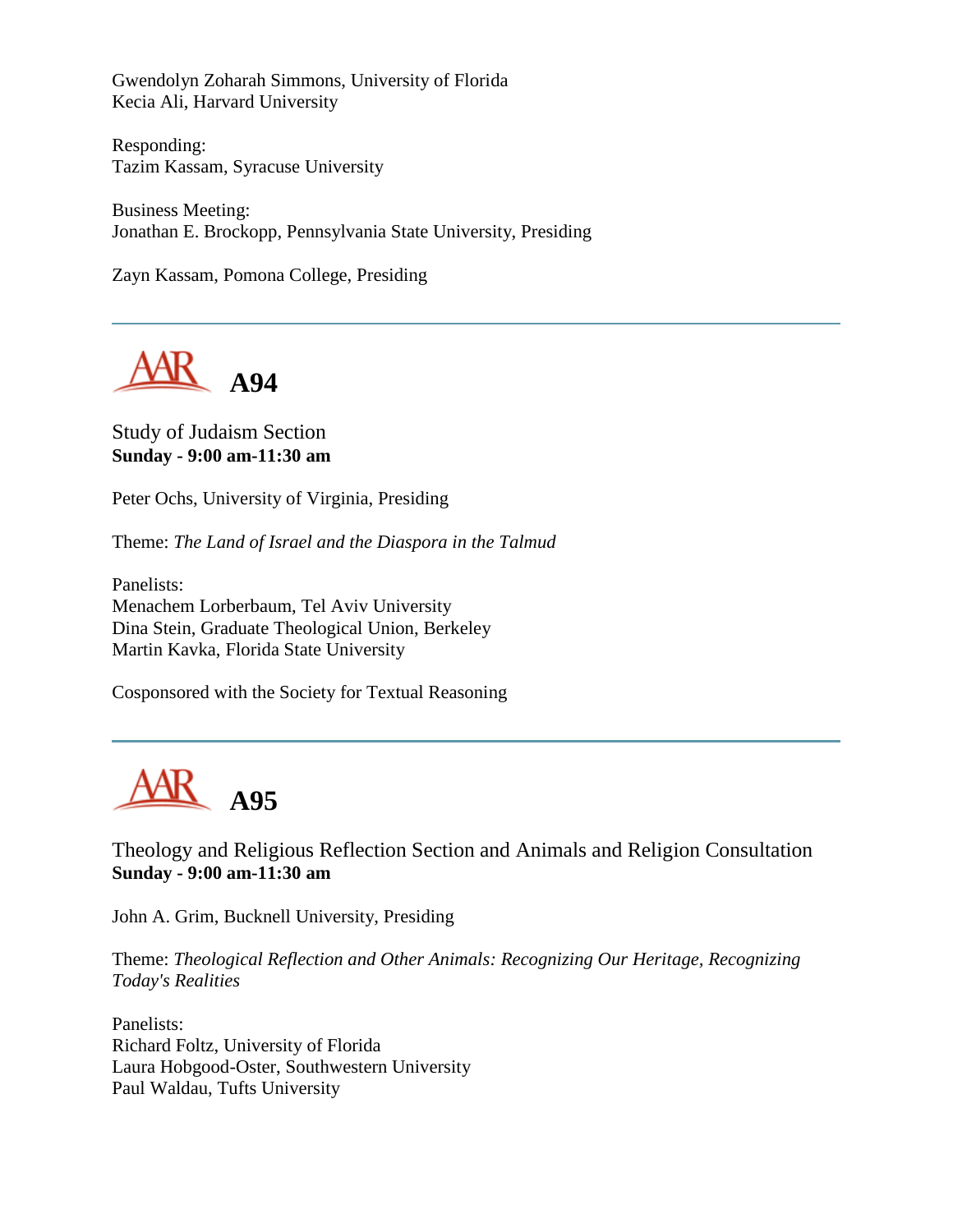Christopher Chapple, Loyola Marymount University Stephen H. Webb, Wabash College Anne Elvey, Monash University



Asian North American Religion, Culture, and Society Group and Women and Religion Section **Sunday - 9:00 am-11:30 am**

Grace Ji-Sun Kim, Knox College, Presiding

Theme: *The Fifteenth Year of Rita Nakashima Brock's* Journeys by Heart: Reflections on a Christology of Erotic Power Panelists: James H. Cone, Union Theological Seminary, New York City Ada Maria Isasi-Diaz, Drew University Catherine E. Keller, Drew University Kwok Pui-lan, Episcopal Divinity School Joan M. Martin, Episcopal Divinity School Fumitaka Matsuoka, Pacific School of Religion

Responding: Rita Nakashima Brock, Starr King School for the Ministry



Afro-American Religious History Group **Sunday - 9:00 am-11:30 am**

Debra Mubashshir Majeed, Beloit College, Presiding

Theme: *Images and Innovations of the Black Church Prior to 1945*

Moses N. Moore, Arizona State University *A Balm in Gilead: The Social Gospel Ministry of Henry H. Proctor*

Judith Weisenfeld, Vassar College *The Negro Soldier and the Sacralization of Military Service*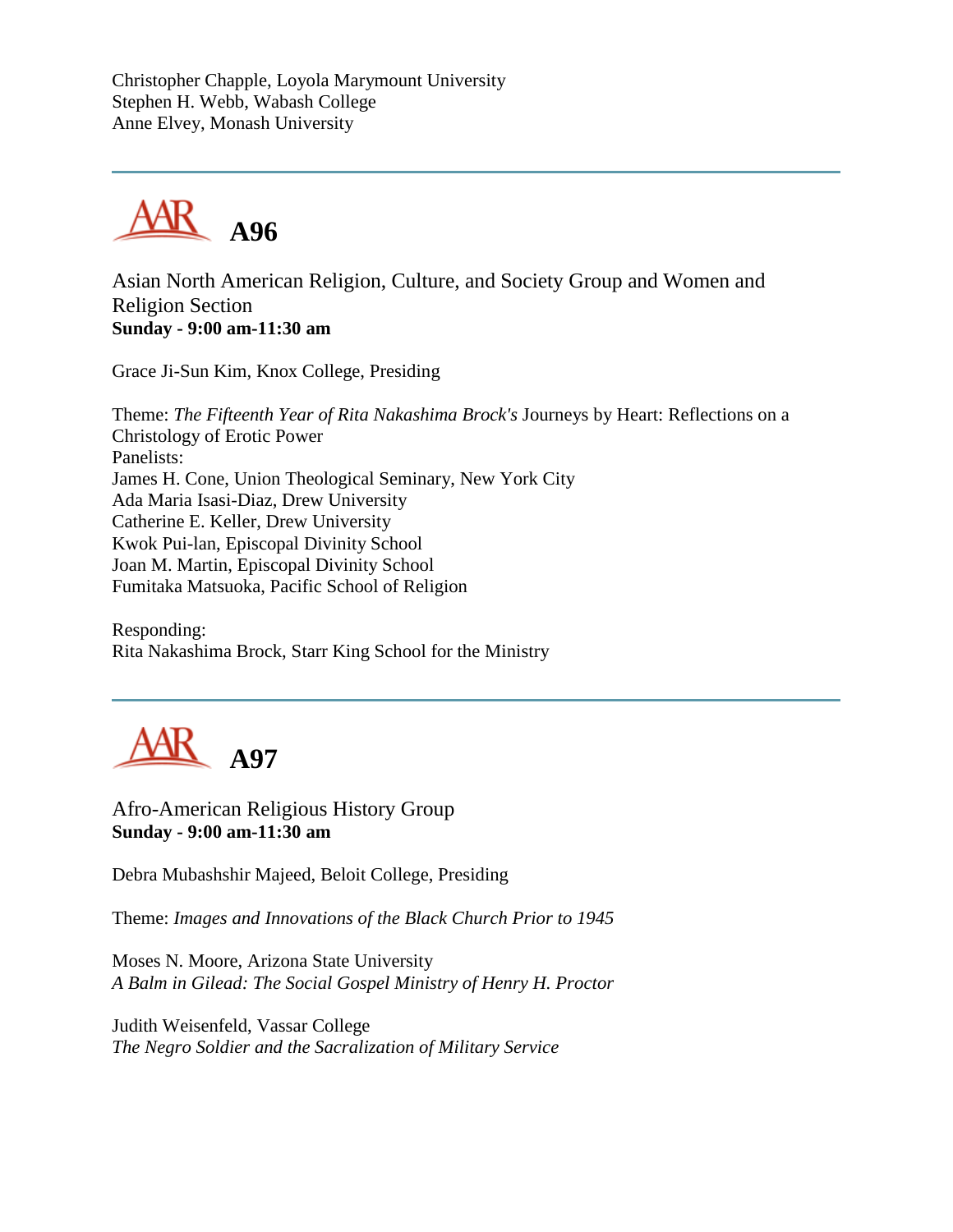Richard B. Turner, University of Iowa *Academic and Popular Images of African-American Islam 1920-1945*

Responding: Robert Michael Franklin, Atlanta, GA

Business Meeting: David Daniels, McCormick Theological Seminary, Presiding



Bioethics and Religion Group **Sunday - 9:00 am-11:30 am**

Donna M. McKenzie, Fordham University, Presiding

Theme: *Health Care, Human Rights, Moral Obligations*

Rachel Muers, University of Cambridge *Justice to Future Generations: The Contribution of Theological Bioethics*

Janet R. Nelson, Meredith College *In Suffering and Hope: Moral Obligations for Mental Health Care*

James C. Peterson, Wingate University *Universal Health Care: A Common Good and Imperative Self-Interest*

Aana Vigen, Union Theological Seminary, New York *"To Count among the Living": What Black and Latina Women with Cancer Know about Healthcare Quality*

Business Meeting: Michael M. Mendiola, Pacific School of Religion, Presiding

# AR <sub>A99</sub>

Chinese Religions Group **Sunday - 9:00 am-11:30 am**

Michael Puett, Harvard University, Presiding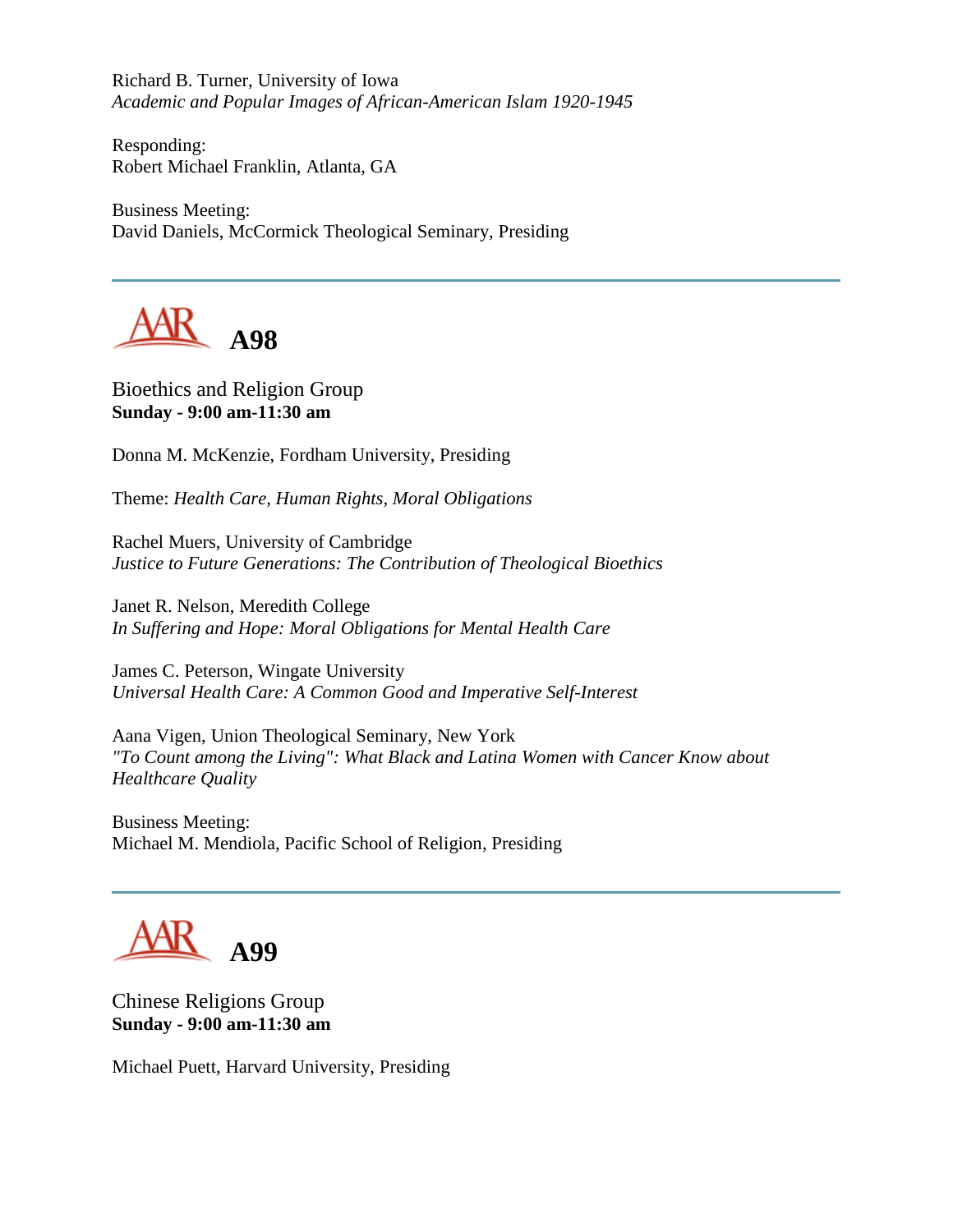Theme: *Ambivalence of Pattern: New Historical Approaches to Early Medieval Chinese Religions*

Panelists: Gil Raz, Indiana University, Bloomington Stephen R. Bokenkamp, Indiana University, Bloomington Rob Campany, Indiana University, Bloomington

Business Meeting: Randall Nadeau, Trinity University, Presiding



Christian Systematic Theology Group **Sunday - 9:00 am-11:30 am**

Lois Malcolm, Luther Seminary, St. Paul, Presiding

Theme: *Forgiven and Forgiving: Contemporary Systematic Perspectives*

Dan Bell, Lutheran Theological Southern Seminary *"Forgive Us Our Debts As We Forgive Our Debtors": Forgiveness and the End of Economy*

Anna Madsen, University of Regensburg *Painful Forgiveness: The Wrath and Love of God in the Forgiveness of Sins*

Michael Nausner, Drew University *The Space of Forgiveness: Theological Reflections on Forgiveness from a Space In-between*

Margaret B. Adam, Evanston, IL *The Interpretation of Forgiveness and the Forgiveness of Interpretation*

Business Meeting: David S. Cunningham, Hope College, Presiding



Europe and the Mediterranean in Late Antiquity Group **Sunday - 9:00 am-11:30 am**

Daniel Boyarin, University of California, Berkeley, Presiding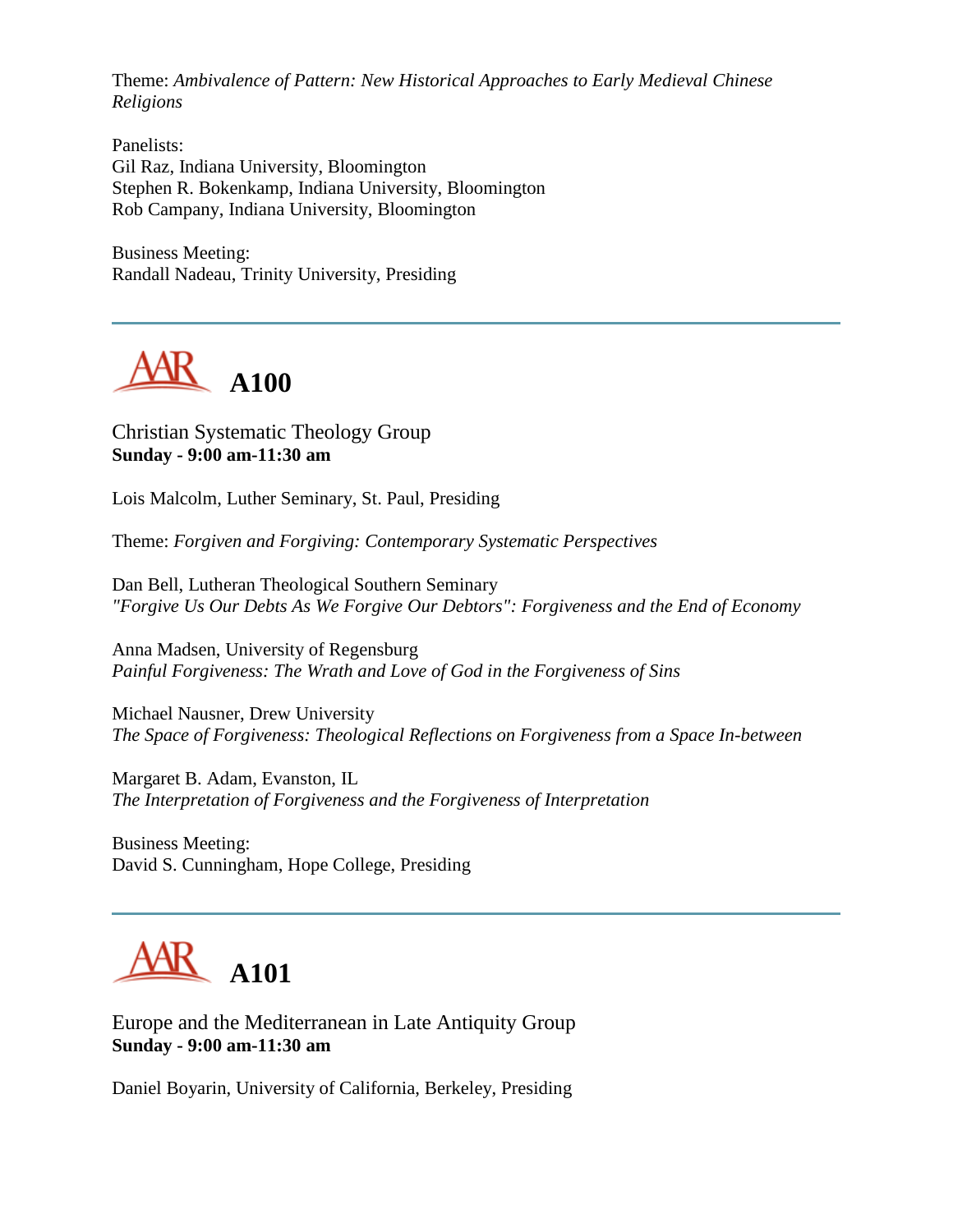Theme: *Popular Religion: A Category and Its Problems*

Robin Jensen, Andover Newton Theological School *Pictures and Popular Religion in Early Christianity: Visual Art As the Book of the Illiterate?*

Matthew C. Baldwin, Mars Hill College *Unpopular Christian Literature: The Case of the Pseudo-Clementine Recognitions and the Apocryphal Acts of Peter*

Leor Halevi, Texas A&M University *The Paradox of Islamization: Tombstones and the Problem of Religious Change*

Responding: David Frankfurter, University of New Hampshire



Hinduism Group **Sunday - 9:00 am-11:30 am**

Francis X. Clooney, Boston College, Presiding

Theme: *The Ramakrishna Mission and the Face of Contemporary Hinduism*

Panelists: Gerald J. Larson, Indiana University, Bloomington Anant Rambachan, Saint Olaf College Gwilym Beckerlegge, Manchester, UK Rachel Fell McDermott, Barnard College

Responding: Lola L. Williamson, University of Wisconsin, Madison

# **A103**

Indigenous Religious Traditions Group and Religion in Latin America and the Caribbean Group **Sunday - 9:00 am-11:30 am**

Ines M. Talamantez, University of California, Santa Barbara, Presiding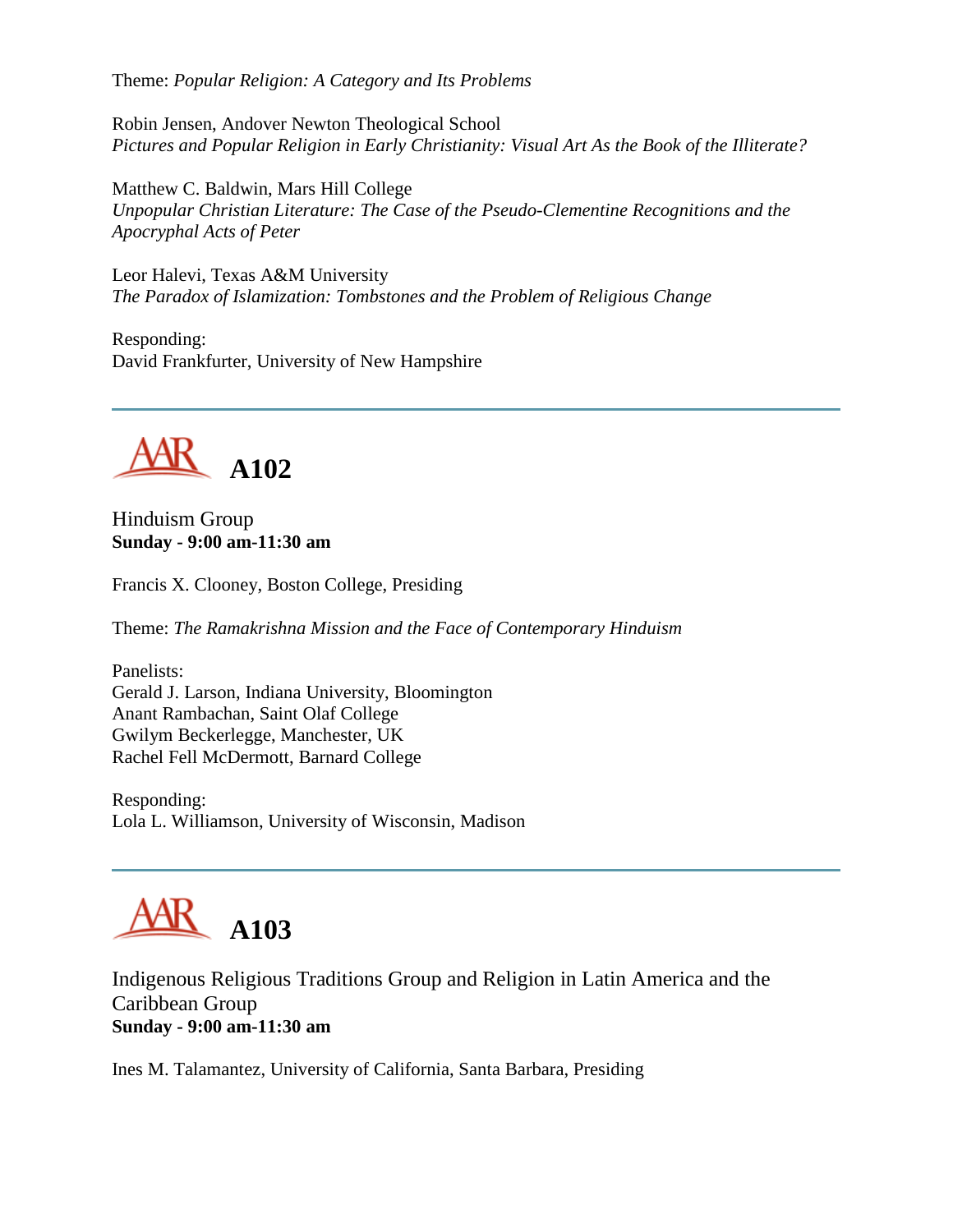Theme: *The Stuff of Creation: A Panel Discussion Marking the Fortieth Year of Charles H. Long's* Alpha: Myths of Creation Panelists: Charles H. Long, Chapel Hill, NC Philip P. Arnold, Syracuse University David Carrasco, Harvard University David Chidester, University of Cape Town Jacob K. Olupona, University of California, Davis Jennifer Reid, University of Maine, Farmington Joanne P. Waghorne, Syracuse University



#### New Religious Movements Group **Sunday - 9:00 am-11:30 am**

Sarah M. Pike, California State University, Chico, Presiding

Theme: *New Religious Movements at the Interface with Science and Technology*

Alyssa Beall, Syracuse University *Home, Home on the Web: Use of the Internet in Neopagan Religions*

Don Baker, University of British Columbia *New Korean Religions in North America and on the Web*

Lee Gilmore, Graduate Theological Union *Desert Dreams: Reflexivity, Ritual, and the Media at the Burning Man Festival*

Benjamin Zeller, University of North Carolina, Chapel Hill *Gatekeepers of (Ir)Religion: The Scientific Religion of Heaven's Gate*

Susan J. Palmer, Dawson College *Rael, from Contactee-Prophet to Messianic Scientist: A Study in Charisma*

Business Meeting: Sarah M. Pike, California State University, Chico, Presiding

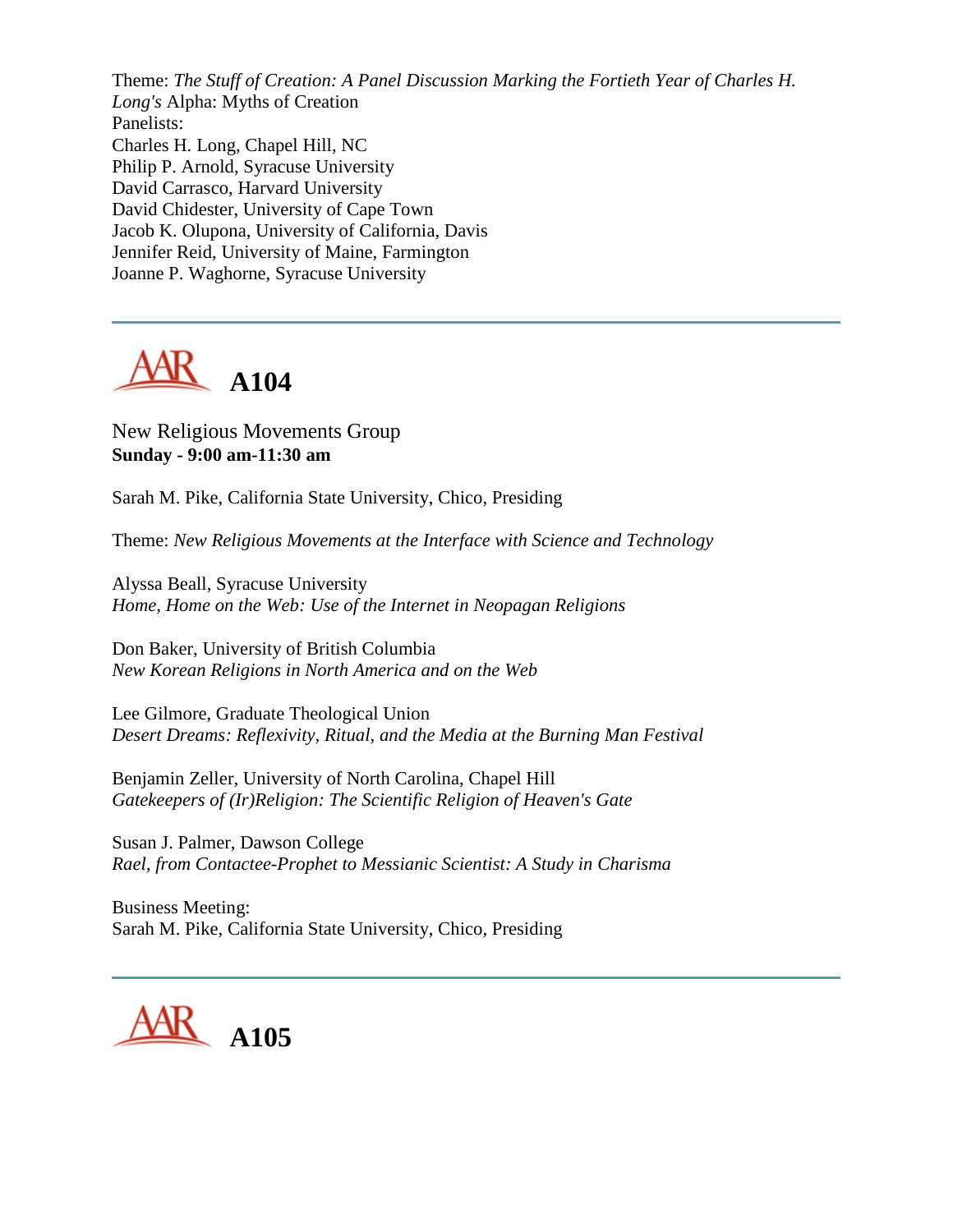#### Religion and Popular Culture Group **Sunday - 9:00 am-11:30 am**

Richard J. Callahan, University of Missouri, Columbia, Presiding

Theme: *Death in the Midst of Life*

Shelly Rambo, Emory University *Negotiating Death and Life: Six Feet Under and the Middle Space*

Diana Walsh-Pasulka, University of North Carolina, Wilmington *The Space Between: Purgatory in Contemporary Popular Culture*

Laurie Zoloth, Northwestern University *The Care of the Dying in America: The Ethics and Theology of Hair Dye, Botox, and Prozac*

Ian Bradley, Saint Andrews University *The Use of Popular Songs in Funeral Services in Britain: Pastoral and Liturgical Implications*

Business Meeting: Gary M. Laderman, Emory University, Presiding



Roman Catholic Studies Group **Sunday - 9:00 am-11:30 am**

Daniel P. Thompson, Fordham University, Presiding

Theme: *Critical Perspectives on the Clergy Sexual Misconduct Crisis*

Gustavo Benavides, Villanova University *Sex, Continence, Power*

Elizabeth Pullen, Drew University *Putting Sexual Abuse by Catholic Priests in Context: Authority, Power and Clerical Malfeasance*

Eamonn Conway, University of Limerick *Systemic Issues Regarding Child Sexual Abuse in the Roman Catholic Church*

Mary J. Henold, University of Rochester *Grassroots Catholic Reform Movements and the Evolution of the Dialogue Strategy, 1966-1986*

Responding: Dennis M. Doyle, University of Dayton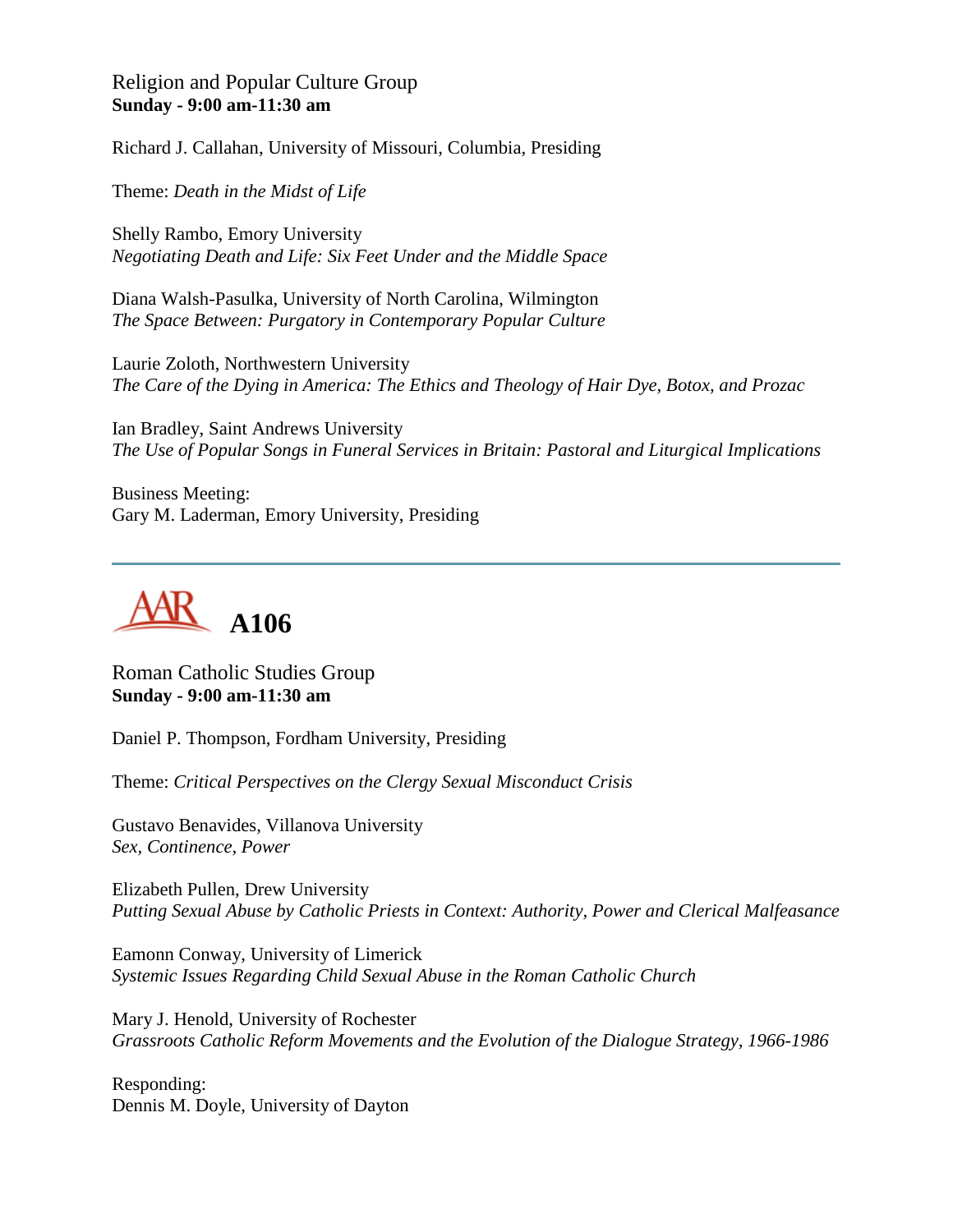Business Meeting: Jeffrey Marlett, College of Saint Rose, and Vincent J. Miller, Georgetown University, Presiding



Theology and Continental Philosophy Group **Sunday - 9:00 am-11:30 am**

Cleo McNelly Kearns, Princeton University, Presiding

Theme: *Political Theology: J. B. Metz and Others*

Sung Lim Lee, Seoul, Korea *Anamnestic Rationality and Solidarity for Otherness of Others: Johann Baptist Metz's Political-Theological Discourse*

Alan Revering, Quincy University *Metz As Anselm: The Ontological Argument and Political Theology*

J. David Franks, Boston College *A Storm Blowing from Paradise: What Metz's Critique of Bourgeois Temporality Owes to Benjamin, Horkheimer, and Adorno*

Derek Simon, McGill University *The New Political Theology of Metz: Confronting Schmitt's Political Theology and the Violent Identity Politics of Exclusion* 



Anthropology of Religion Consultation **Sunday - 9:00 am-11:30 am**

Anne Merideth, University of Rochester, Presiding

Theme: *Pilgrims and Tourists: Religion and the Construction of Travel*

Thomas Bremer, Rhodes College *Half a Pilgrim: Religion, Tourism, and Sacred Spaces*

Alexei Khamine, Drew University *Ignatius of Antioch: A Mediterranean Cruise to Martyrdom*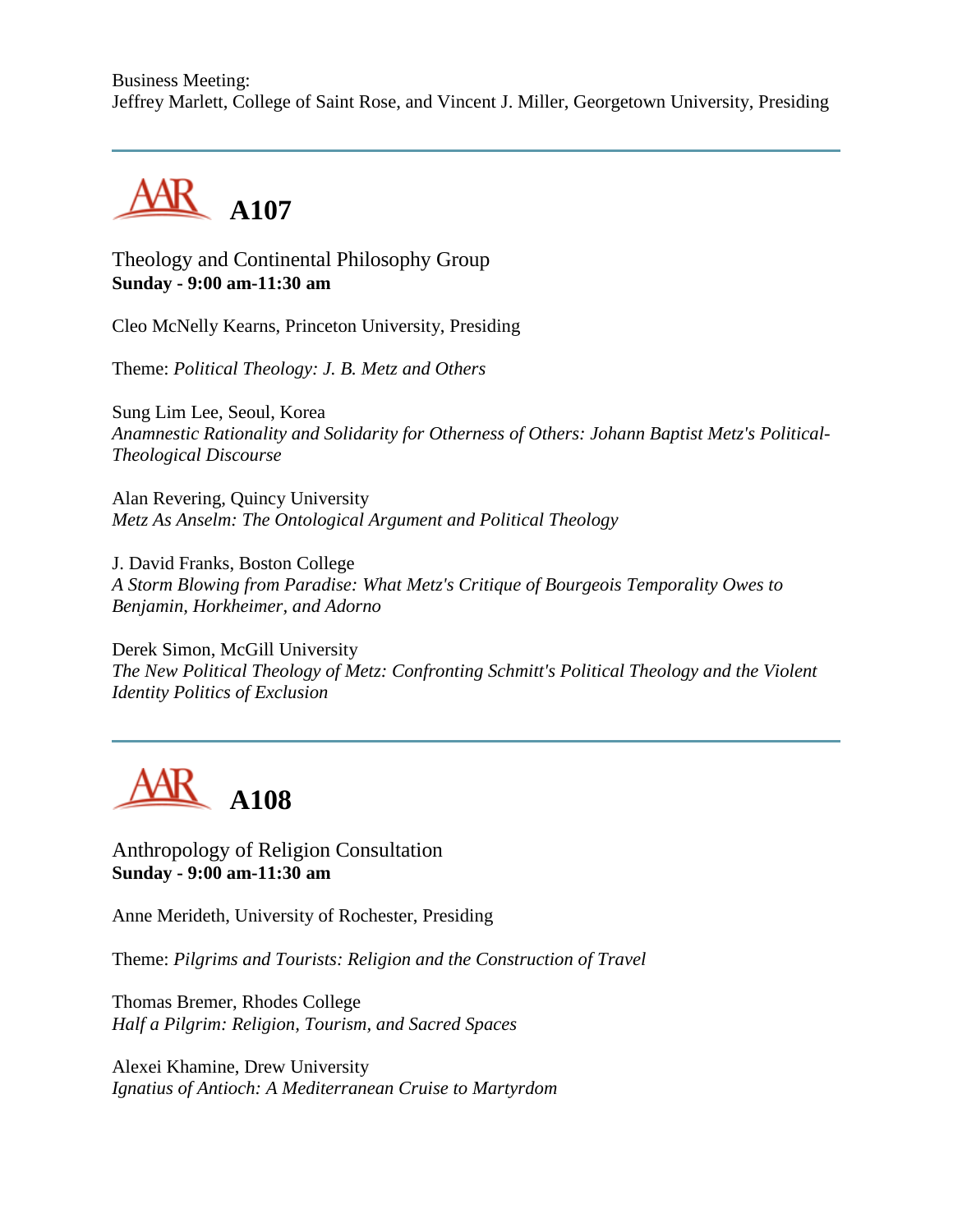Clare Fischer, Graduate Theological Union *Monument or Mall: Pilgrimage and Tourism in Indonesia*

Laurel Zwissler, University of Toronto *Pilgrimage and Protest: Travel by Religiously Motivated Activists to Anti-globalization Protests*

Responding: Thomas A. Tweed, University of North Carolina, Chapel Hill

Business Meeting: Pamela Klassen, University of Toronto, Presiding

Mario I. Aguilar, University of Saint Andrews, Presiding



Religion in Central and Eastern Europe Consultation **Sunday - 9:00 am-11:30 am**

Andrii Krawchuk, St. Paul University, Presiding

Theme: *Ethics, Historical Memory and Reconciliation in Post-Communist Societies*

Brendan Ozawa-de Silva, Oxford University *Lessons from East Germany: Intersections of Historiography, Ethics, and Theology Moving into the Twenty-First Century*

Joseph A. Favazza, Rhodes College *Religion and Social Reconciliation in Translyvania*

Slavica Jakelic, Boston University, Notre Dame University *The Problem of Secularization in the Post-communist Societies: The Cases of Bosnian, Croatian and Slovenian Catholicism*

Leslie A. Muray, Curry College *Christian Ethical Analyses of the Post-Communist Economy and Society in Hungary*

Responding: Robert Alvis, University of Massachusetts, Boston

Business Meeting: Andrii Krawchuk, St. Paul University and J. Shawn Landres, University of California, Santa Barbara, Presiding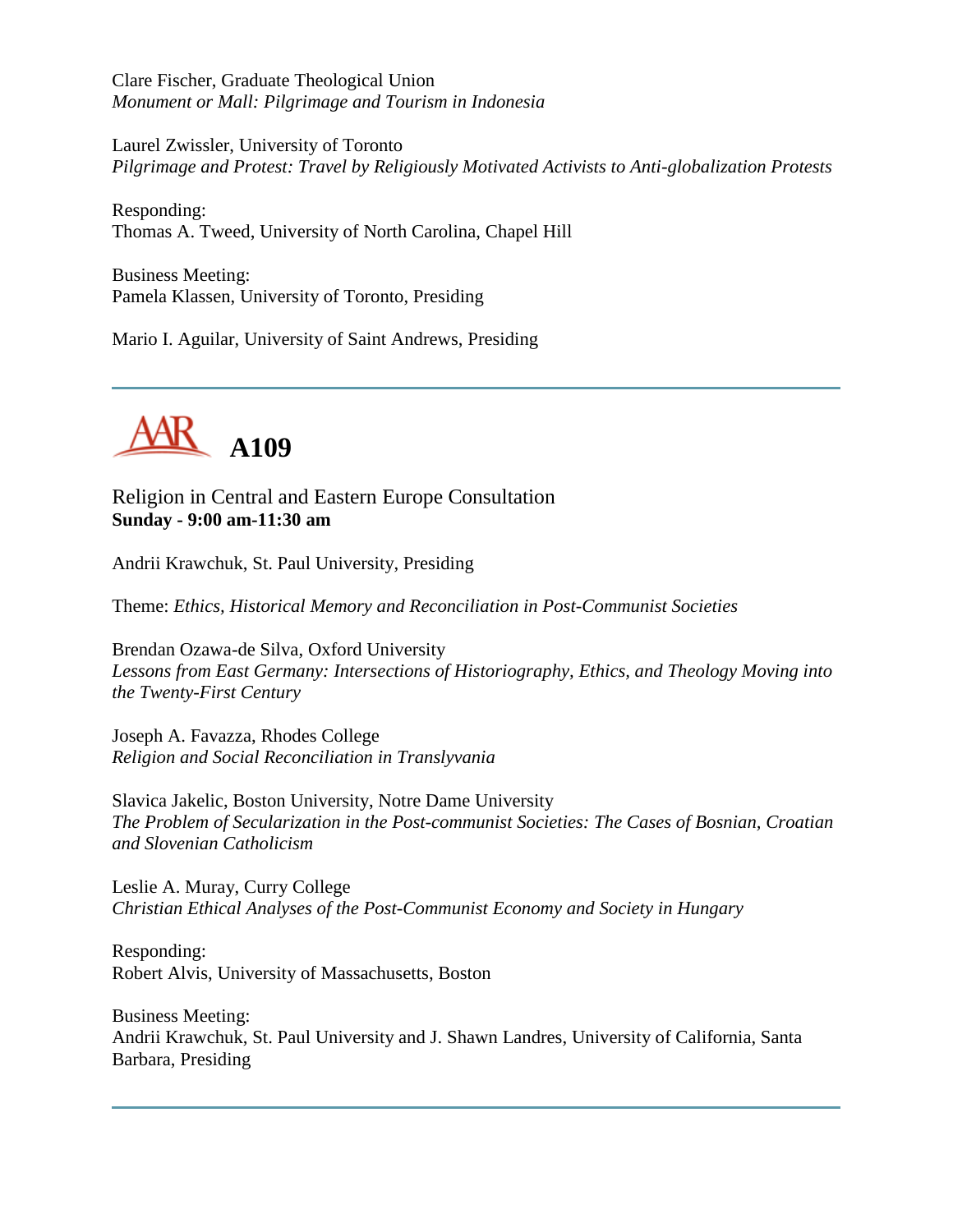

Religion and Science Group **Sunday - 9:00 am-11:30 am**

Ernest L. Simmons, Concordia College, Moorhead, Presiding

Theme: *Nature, Humanity, and Purpose: Greg Peterson's* Minding God Nancy Berlinger, The Hastings Center, Garrison, NY *Sacred Fools and Heroic Crips: Science and the Myth of Religious Consciousness*

David H. Nikkel, University of North Carolina, Pembroke *Minding God and the Body: An Embodied Versus a Functionalist Understanding of Mind*

Jacqueline Cameron, Northwestern University *Minding God/Minding Pain: Christian Theological Reflections on Recent Pain Research*

Amos Yong, Bethel College *Pneuma and Pratityasamutpada: Cognitive Science, the Christian-Buddhist Dialogue, and the Human Person*

Responding: Greg Peterson, South Dakota State University



Status of Racial and Ethnic Minorities in the Profession Committee Meeting **Sunday - 11:30 am-12:45 pm**

Kwok Pui Lan, Episcopal Divinity School, Presiding

# **A111**

Mentoring Session with the Women's Caucus and the Status of Women in the Profession Committee **Sunday - 11:30 am-1:00 pm**

Based on the positive feedback from this session last year, the Women's Caucus and the Status of Women in the Profession Committee have invited thirty feminist mid-career and senior AAR scholars to a brown bag lunch with new scholars and graduate students. Please join Katie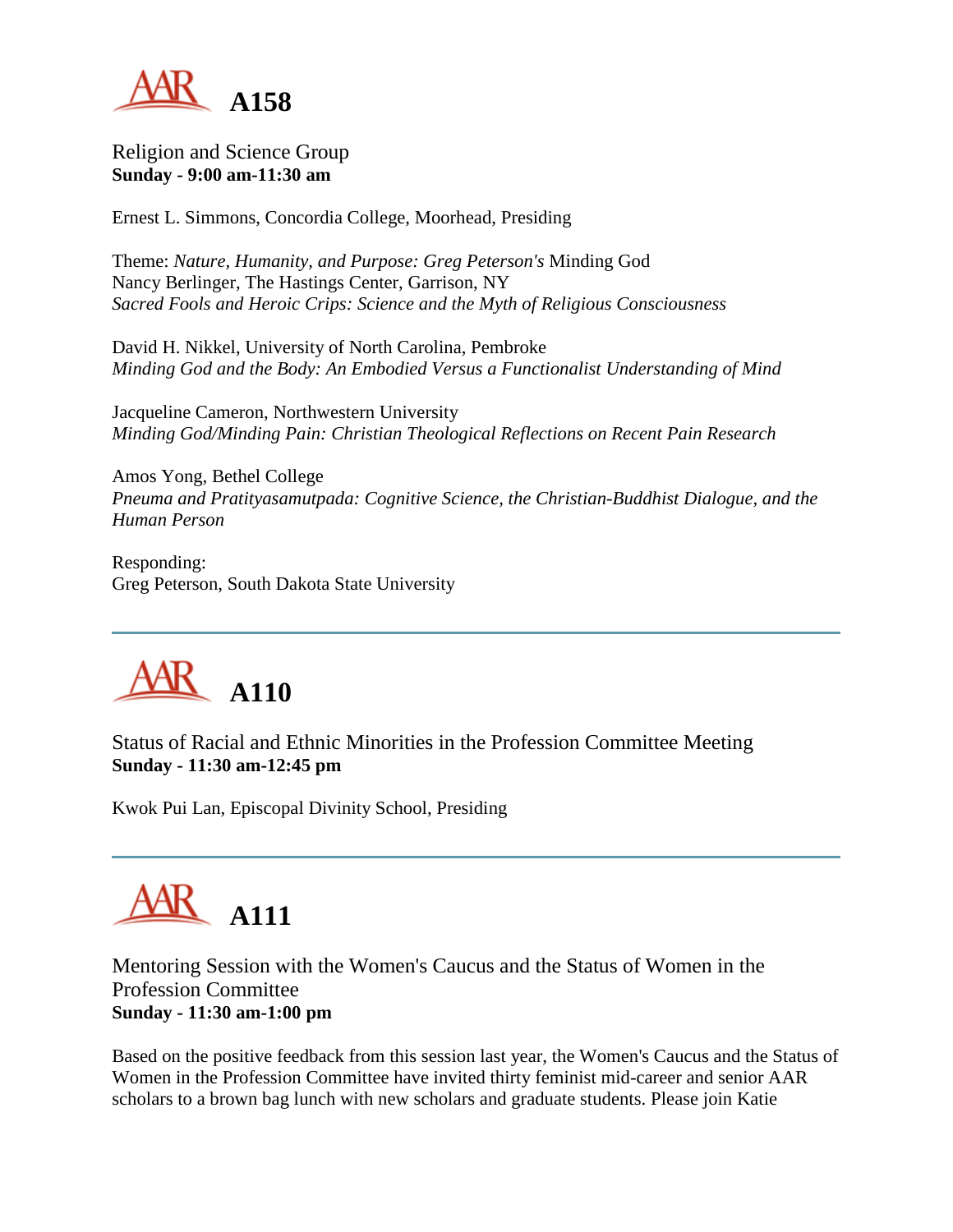Cannon, Elizabeth Castelli, Susan Henking, Serene Jones, Judith Plaskow, Emilie Townes, and many more to discuss pertinent issues like choosing an adviser, getting published, contract negotiation, and the challenge of balancing work and personal commitments. Please bring your questions and your lunch.



### A Conversation with the AAR Executive Committee and Board Members **Sunday - 1:00 pm-2:30 pm**

Robert A. Orsi, Harvard University, Presiding

Theme: *A Conversation with the AAR Executive Committee and Board Members*

Panelists:

Carol S. Anderson, Kalamazoo College Barbara DeConcini, American Academy of Religion Frederick M. Denny, University of Colorado, Boulder Susan E. Henking, Hobart and William Smith Colleges Hans J. Hillerbrand, Duke University William K. Mahony, Davidson College Jane Dammen McAuliffe, Georgetown University Mary McGee, Columbia University Vasudha Narayanan, University of Florida

See the [Program Highlights](http://www.aarweb.org/Meetings/Annual_Meeting/Past_and_Future_Meetings/2003/highlights.asp) page for a description.



PUR - How Religion Matters in Crisis Situations: Perspectives from Law Enforcement, News Media, and Religious Studies Scholars **Sunday - 1:00 pm-2:30 pm**

Sponsored by the Public Understanding of Religion Committee

Eugene V. Gallagher, Connecticut College, Presiding

Theme: *How Religion Matters in Crisis Situations: Perspectives from Law Enforcement, News Media, and Religious Studies Scholars*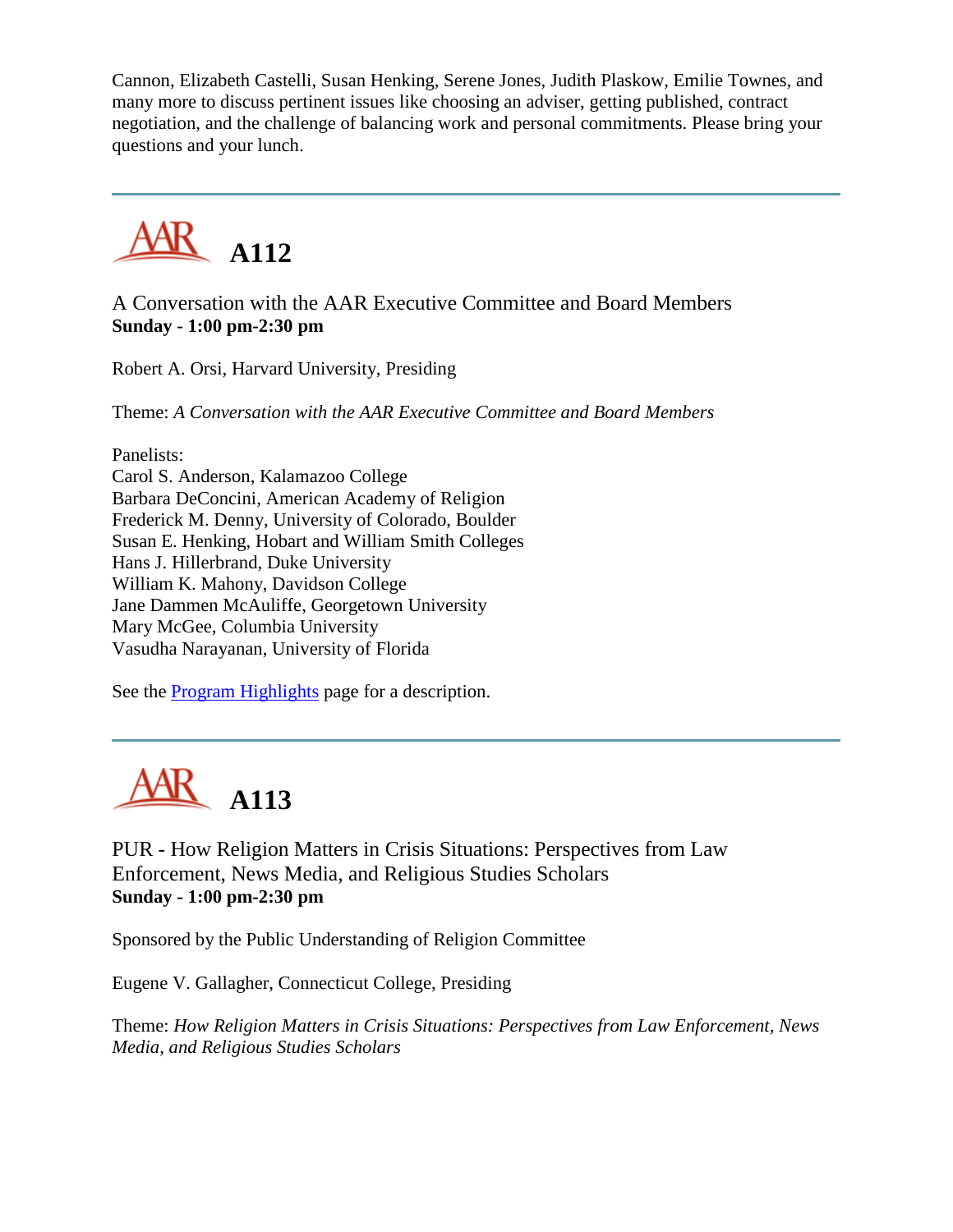Panelists: Eileen V. Barker, London School of Economics Mark Juergensmeyer, University of California, Santa Barbara Mary Walsh, CBS News Representation from members of the FBI

See the [Program Highlights](http://www.aarweb.org/Meetings/Annual_Meeting/Past_and_Future_Meetings/2003/highlights.asp) page for a description.



The Legacy of Franz Rosenthal for Islamic Studies **Sunday - 1:00 pm-2:30 pm**

Sponsored by the Study of Islam Section

Jonathan E. Brockopp, Pennsylvania State University, Presiding

Theme: *The Legacy of Franz Rosenthal for Islamic Studies*

Bruce B. Lawrence, Duke University *Franz Rosenthal and Ibn Khaldun Revisited*

Gordon D. Newby, Emory University *Franz Rosenthal and Comparative Semitics*

Frederick M. Denny, University of Colorado, Boulder *Franz Rosenthal on Faith and Knowledge*

Vincent J. Cornell, University of Arkansas *Franz Rosenthal and the Historiography of Islam*

Responding: Wadad Kadi, University of Chicago

See the [Program Highlights](http://www.aarweb.org/Meetings/Annual_Meeting/Past_and_Future_Meetings/2003/highlights.asp) page for a description.



Buddhism Section **Sunday - 1:00 pm-2:30 pm**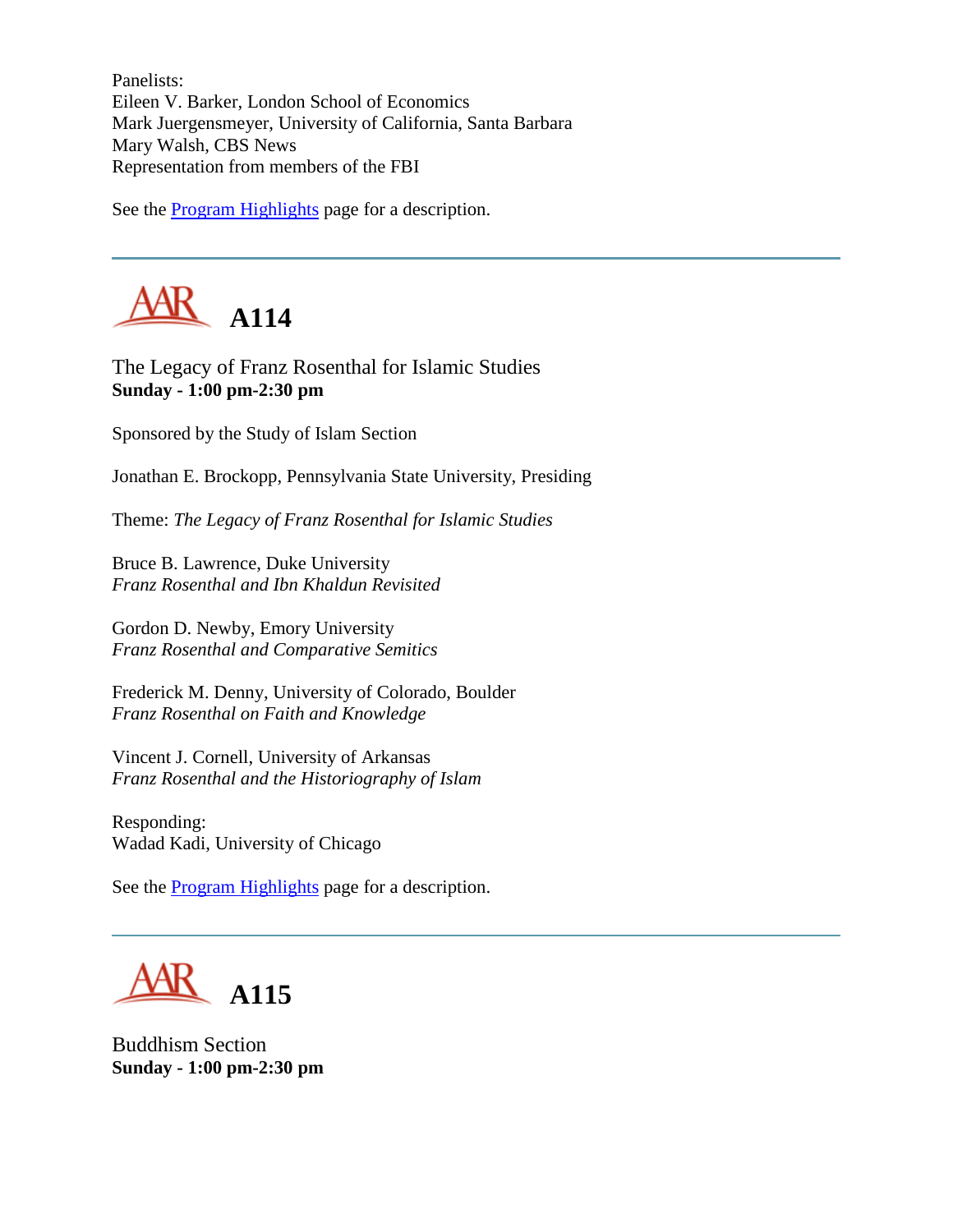Richard K. Payne, Graduate Theological Union, Presiding

Theme: *Language, Text, and Image in the Transmission of Buddhism*

Sarah Horton, Macalester College *Living Buddha Images in Japan: Statues and the Transmission of Buddhism in the Twelfth and Thirteenth Centuries*

Hudaya Kandahjaya, Graduate Theological Union *Architectural Prototype of Borobudur*

George A. Keyworth, University of Colorado, Boulder *Dissent and the Dharma: Tales of Transmission from behind Bars and Banishment*

Karil Kucera, Saint Olaf College *Universal Appeal: Transmitting the Dharma through Text and Image at Baodingshan*

D. Neil Schmid, North Carolina State University *Popular Lectures: Liturgical Origins of Art and Text at Dunhuang*

Responding: Bruce C. Williams, University of California, Berkeley



Comparative Studies in Religion Section **Sunday - 1:00 pm-2:30 pm**

Mark Wheeler MacWilliams, Saint Lawrence University, Presiding

Theme: *Myth-Understanding: Categories, Controversies, and Cross-Cultural Concerns*

Takeshi Kimura, University of Tsukuba *What Are Inside and Outside Myths: Japanese Study of Myth*

Lesley A. Northup, Florida International University *The Ongoing Christian Myth: On the Necessity of Myth in Religious Studies*

Gregory Spinner, Central Michigan University *Judaism Re-mythologized: The Case of Phinehas and the Category of "Myth"*

Hiroshi Yamanaka, University of Tsukuba *The Utopian "Power to Live": What the Miyazaki Phenomenon Signifies*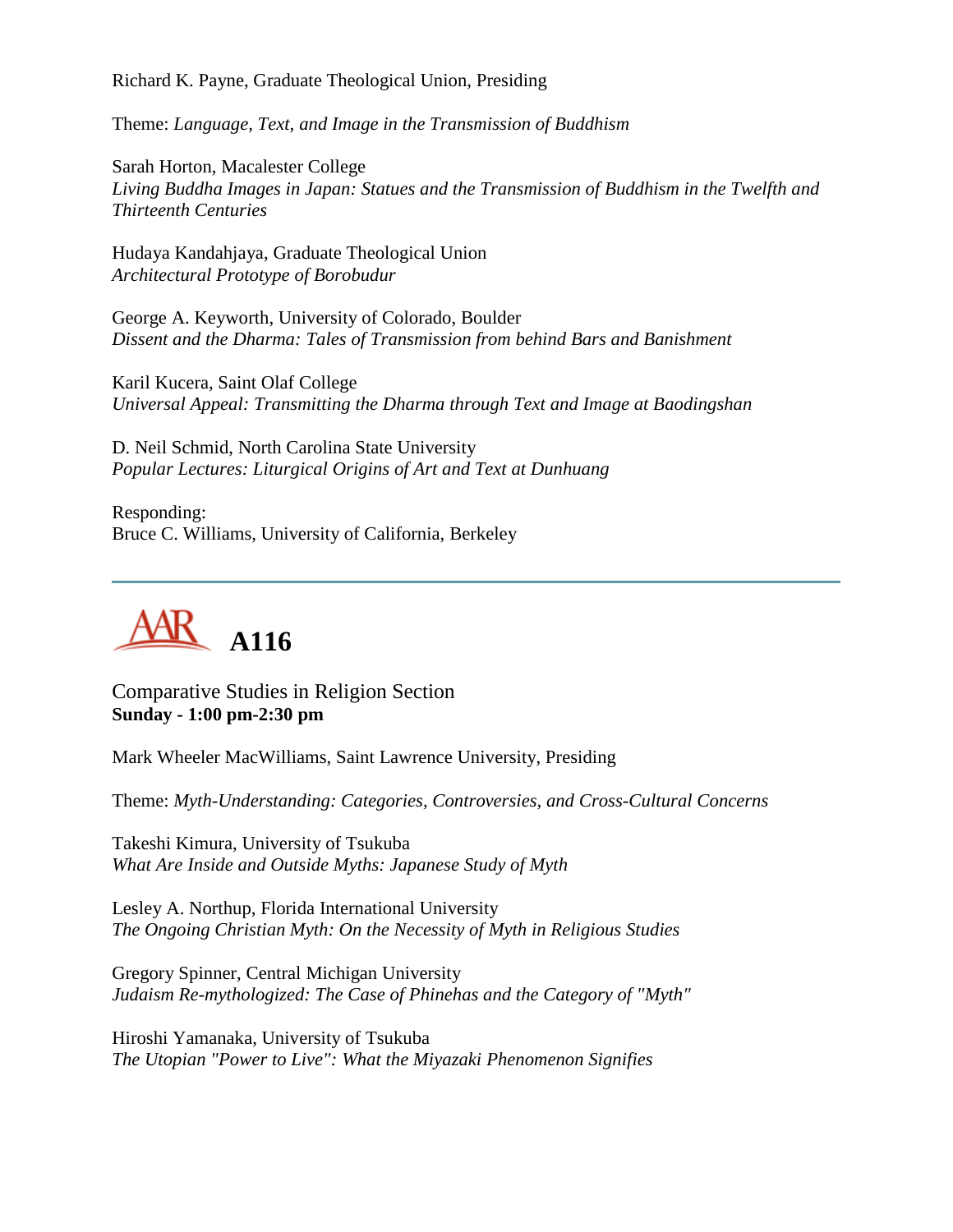

North American Religions Section **Sunday - 1:00 pm-2:30 pm**

John Corrigan, Florida State University, Presiding

Theme: *Fashion, Funerals, and the First Moral Majority: Best Paper Proposals 2003*

Martha L. Finch, Southwest Missouri State University *"Fashions of Worldly Dames": Dress, Gender, and Visible Sainthood in Early New England*

Paul Charles Kemeny, Grove City College *The First Moral Majority: The New England Watch and Ward Society, Moral Reform Politics, and the Battle over Commercial Culture in Early Twentieth-Century Boston*

Jennifer Rycenga, San José State University *Abolitionists, Spiritualists, and Exodusters: The Mythic Aura of Kansas in the Late Nineteenth Century*

Lawrence Snyder, Western Kentucky University *Funerals without God: Victorian Humanism and the Ritualization of Death*

Lynn S. Neal, University of North Carolina, Chapel Hill *The Leo Frank Case: Sidelights and Shadows on Religious Intolerance*

Responding: Catherine L. Albanese, University of California, Santa Barbara



Religion in South Asia Section **Sunday - 1:00 pm-2:30 pm**

Jeff Brackett, Dickinson College, Presiding

Theme: *Faithful Histories: Religion and Historiography in South Asia*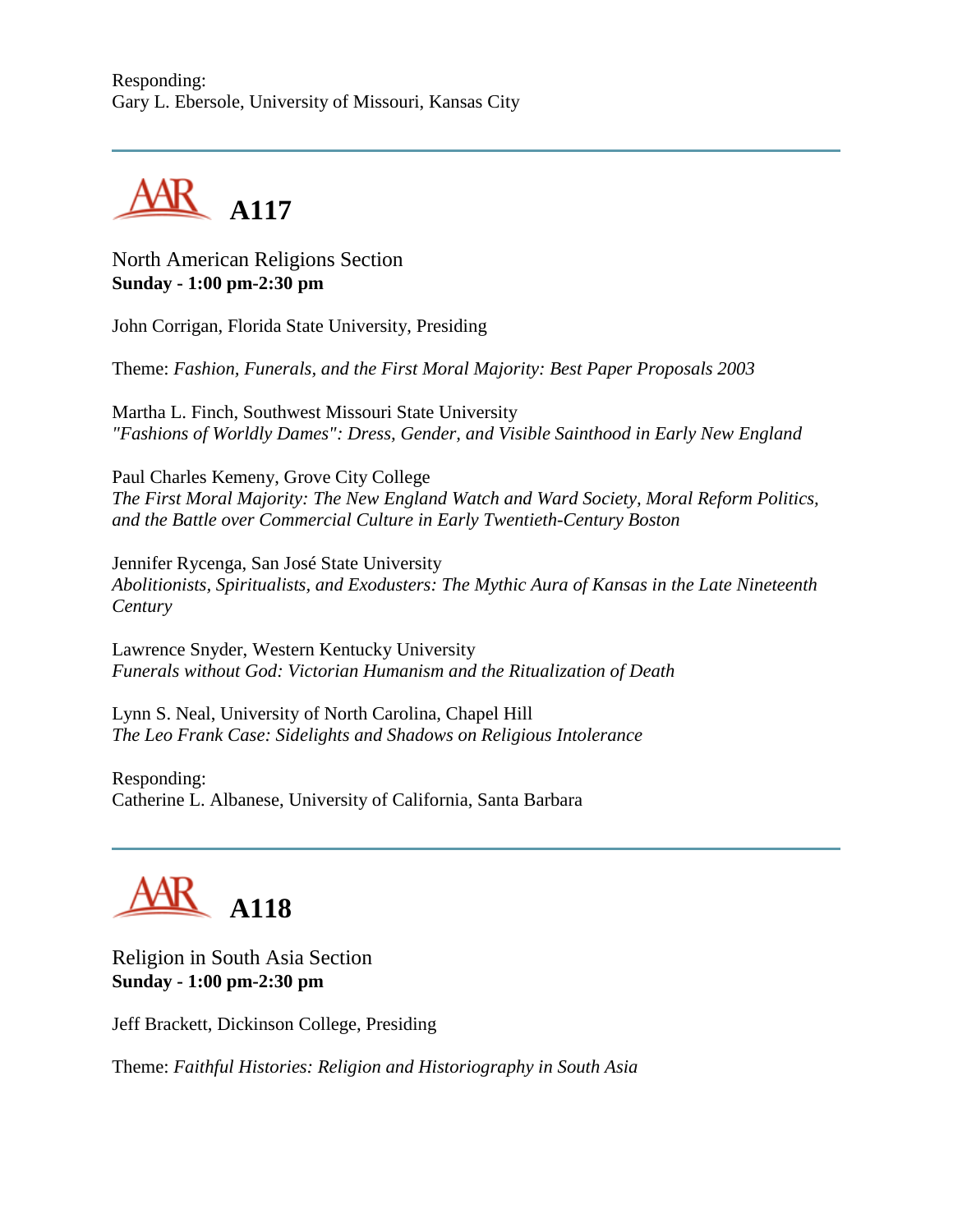Anne Murphy, Columbia University *The Material of History in Sikh Tradition*

Bradford Phillips, University of Virginia *For Guru, God, and Country: Envisioning the Resurrection of Divine Rule in Medieval Tibet*

Christopher Lee, Canisius College *Performing the Past, Present, and Future: History and the Urdu Ghazal in Banaras*

Peter Gottschalk, Wesleyan University *Through the Historiographic Lens: Religion in Arampur*

Karline McLain, University of Texas, Austin *Remembering Shivaji: Narrative and Counter-Narrative in Nineteenth and Twentieth-Century Maharashtra*

Responding: Christian Lee Novetzke, University of Pennsylvania

Business Meeting: Leslie C. Orr, Concordia University, Montreal, and Philip Lutgendorf, University of Iowa



Theology and Religious Reflection Section **Sunday - 1:00 pm-2:30 pm**

Cheryl A. Kirk-Duggan, Graduate Theological Union, Presiding

Theme: *Religion and Postcolonialism*

Marion S. Grau, Graduate Theological Union *Divine Commerce: A Postcolonial Christology for Times of Neo-Colonial Empire*

Arvind Mandair, Hofstra University *Virtually Religion: Towards a Postcolonial 'Sikh Theology'*

John May, Irish School of Ecumenics *The Postcolonial Mediation of Transcendence*

Jan H. Pranger, DePaul University *Beyond Orientalist Constructions of Religious "Others": Christian Encounters with Other Religions in a Postcolonial World*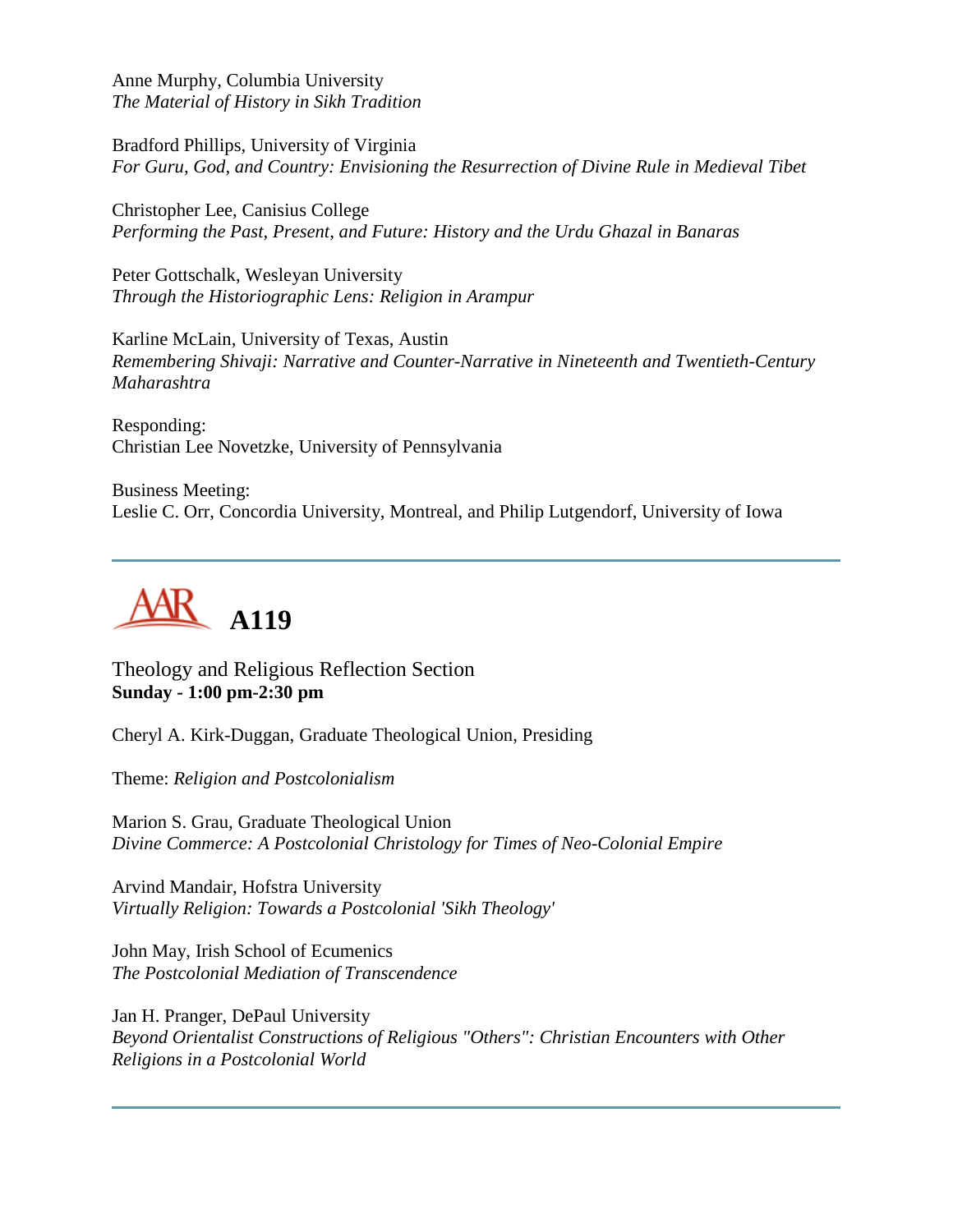

Women and Religion Section **Sunday - 1:00 pm-2:30 pm**

Justine Smith, Harvard University, Presiding

Theme: *Sexual/Domestic Violence and Accountability in Religous/Spiritual Communities: Exploring New Women of Color Activisms*

Panelists: Joy R. Bostic, New York, NY Renee L. Hill, All Saints Church, Pasadena, CA Kimberleigh Jordan, New York University Andrea Smith, University of Michigan, Ann Arbor



#### African Religions Group **Sunday - 1:00 pm-2:30 pm**

Cynthia Hoehler-Fatton, University of Virginia, Presiding

Theme: *African Religions and the Arts*

Alisa LaGamma, Columbia University, Metropolitan Museum of Art *Exploring the Sources of Inspiration for African Art at the Metropolitan Museum of Art*

Joseph M. Murphy, Georgetown University *Crowning the Spirit: Orisa Altar Crowns in South Florida*

Babatunde Lawal, Virginia Commonwealth University *Earth, Wind, Fire, and Water: Incarnating Sango, the Yoruba Thunderstorm Deity*

Business Meeting: Samuel K. Elolia, Emmanuel School of Religion, Presiding

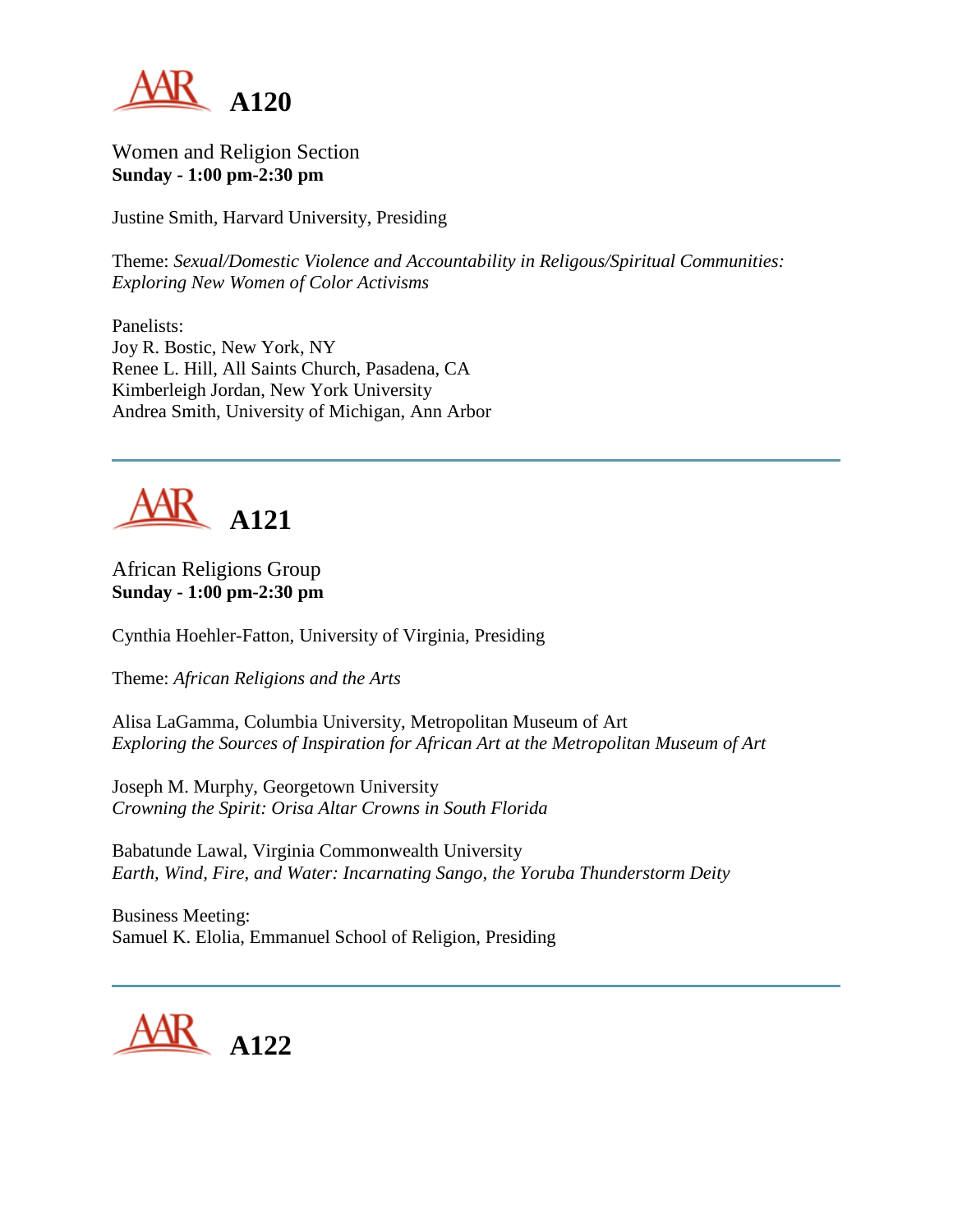Afro-American Religious History Group and Black Theology Group **Sunday - 1:00 pm-2:30 pm**

Rachel E. Harding, University of Denver, Presiding

Theme: *Religion and Social Transformation: The Liberating Scholarship of Vincent Harding*

Panelists: Jennifer Graber, Duke University Victor Anderson, Vanderbilt University Bernice Johnson Reagon, Smithsonian Institution

Responding: Vincent Harding, University of Denver



Bonhoeffer: Theology and Social Analysis Group **Sunday - 1:00 pm-2:30 pm**

Mark S. Brocker, Pacific Lutheran Theological Seminary, Presiding

Theme: *Engaging Bonhoeffer within Communities of Resistance and Reconciliation*

Willis Jenkins, University of Virginia *Kenosis and Resistance: Protest Ecclesiologies in Dietrich Bonhoeffer and Martin Luther King, Jr*. Steven Bezner, Baylor University

*Ontological Obedience: Examining Bonhoeffer's Hermeneutics of Nonviolence in Light of the Bruderhof Community*

Katharina Von Kellenbach, Saint Mary's College of Maryland *The Gospel of Cheap Grace: Rituals of Forgiveness and Convicted Perpetrators after the Holocaust*

Business Meeting: Lisa Dahill, Carnegie Foundation for the Advancement of Teaching, Presiding

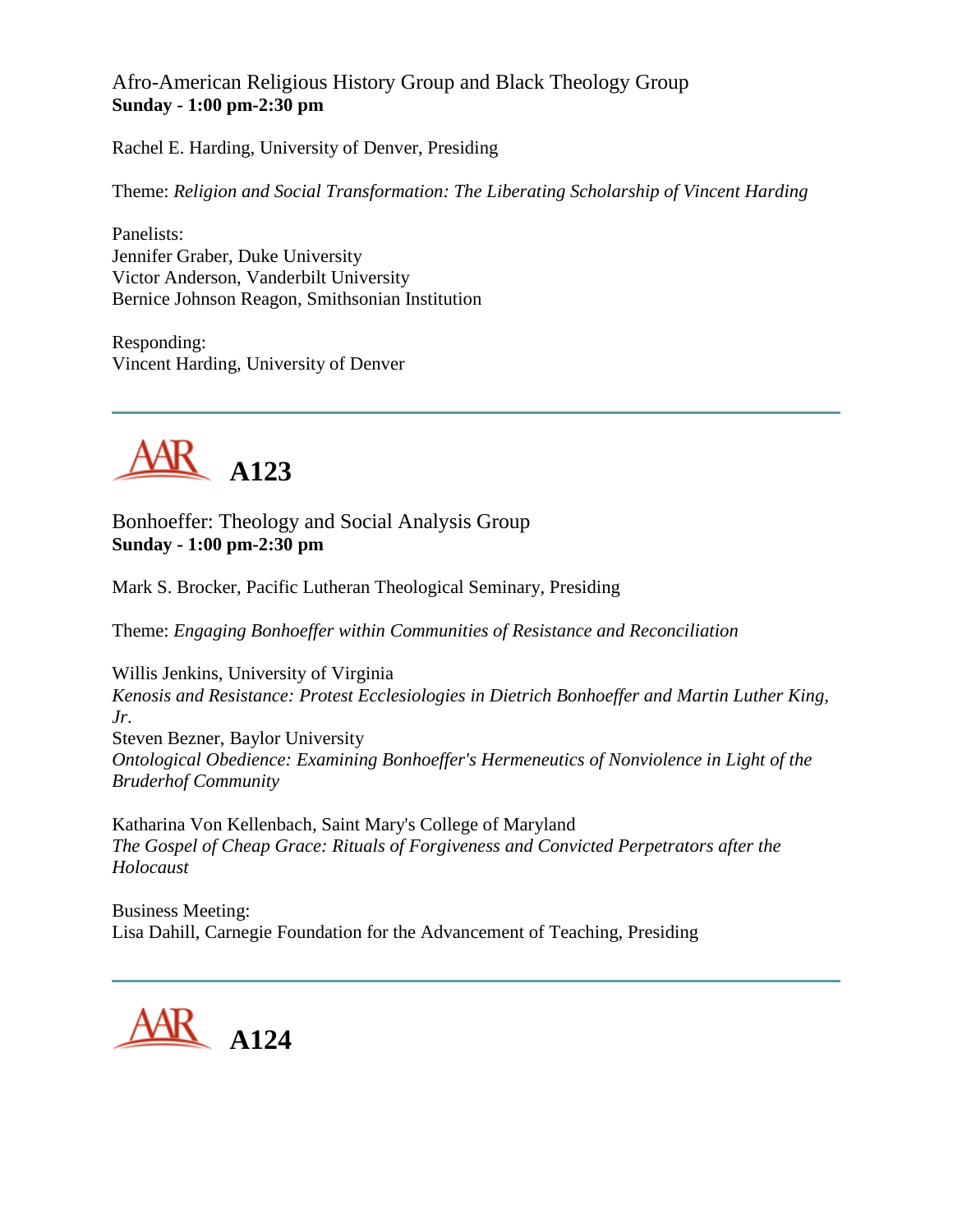#### Comparative Studies in Hinduisms and Judaisms Group **Sunday - 1:00 pm-2:30 pm**

Daniel Matt, Shalom Hartman Institute, Berkeley, CA, Presiding

Theme: *Mantra and Divine Name in Hindu and Jewish Meditation Traditions*

Lloyd W. Pflueger, Truman State University *Personal and Impersonal Interpretations of "Meditation on the Lord" in Patañjali's Yogasutra*

Paul E. Muller-Ortega, University of Rochester *Mantra and Meditation in the Upaya Classification of the Saiva Tantra*

Elliot R. Wolfson, New York University *Seeing the Eye That Sees: Embodying the Name in the Meditation Practices of Prophetic Kabbalah*

Pinchas Giller, University of Judaism *Sacred Names in Late Kabbalah*

Responding: Barbara A. Holdrege, University of California, Santa Barbara



Critical Theory and Discourses on Religion Group **Sunday - 1:00 pm-2:30 pm**

Jay Geller, Vanderbilt University, Presiding

Theme: *Critical Views of Cognitive Science of Religion and Neurotheology*

Michael T. Bradley, Jr., Decatur, GA *"We Shall Take No Account of the Soul": An Assessment of the Cognitive Basis of Religion*

Matthew C. Day, New College, Sarasota, FL *Religion, Off-Line Cognition, and the Virtues of Embeddedness*

Jonathon S. Feit, Boston University *Neuropsychology and Its Critics*

Responding: Robert N. McCauley, Emory University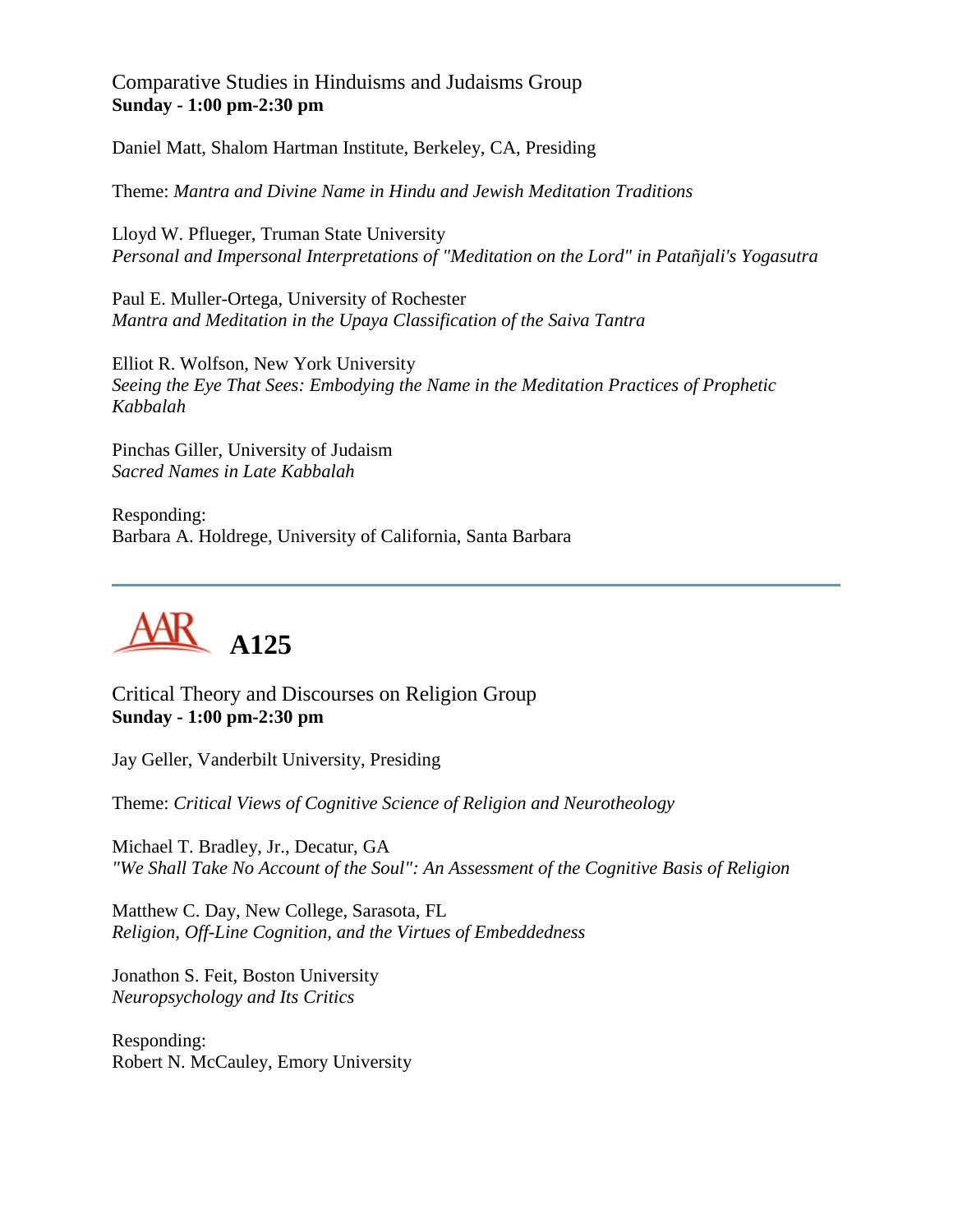Business Meeting: Steven Engler, Mount Royal College, and Kocku von Stuckrad, University of Amsterdam, Presiding



Eastern Orthodox Studies Group **Sunday - 1:00 pm-2:30 pm**

Eve Tibbs, Fuller Seminary, Presiding

Theme: *Theosis and Its Reception in Western Christianity*

Paul Lehninger, Wisconsin Lutheran College *Luther and Theosis: Deification in the Theology of Martin*

Anthony D. Baker, University of Indianapolis *Poesis and Inversion: The Mysterious Disappearance of Sergei Bulgakov in Von Bathasar's Dramatics of Salvation*

Veli-Matti Kärkkäinen, Fuller Theological Seminary, University of Helsinki *The Idea of Theosis in Martin Luther's Soteriology: The Ecumenical Significance of a New Interpretation of Luther's Theology of Salvation*

Gösta Hallonsten, Catholic University of America *The Concept of Theosis in Recent Research: The Need for a Clarification*



Lesbian-Feminist Issues and Religion Group and Religious Freedom, Public, and the State Group **Sunday - 1:00 pm-2:30 pm**

Emily Erwin Culpepper, University of Redlands, Presiding

Theme: *Religion, Law, and Politics at Home and Abroad*

Elizabeth Currans, University of California, Santa Barbara *Sexuality, Race and Politics: California's 2000 Primary Election*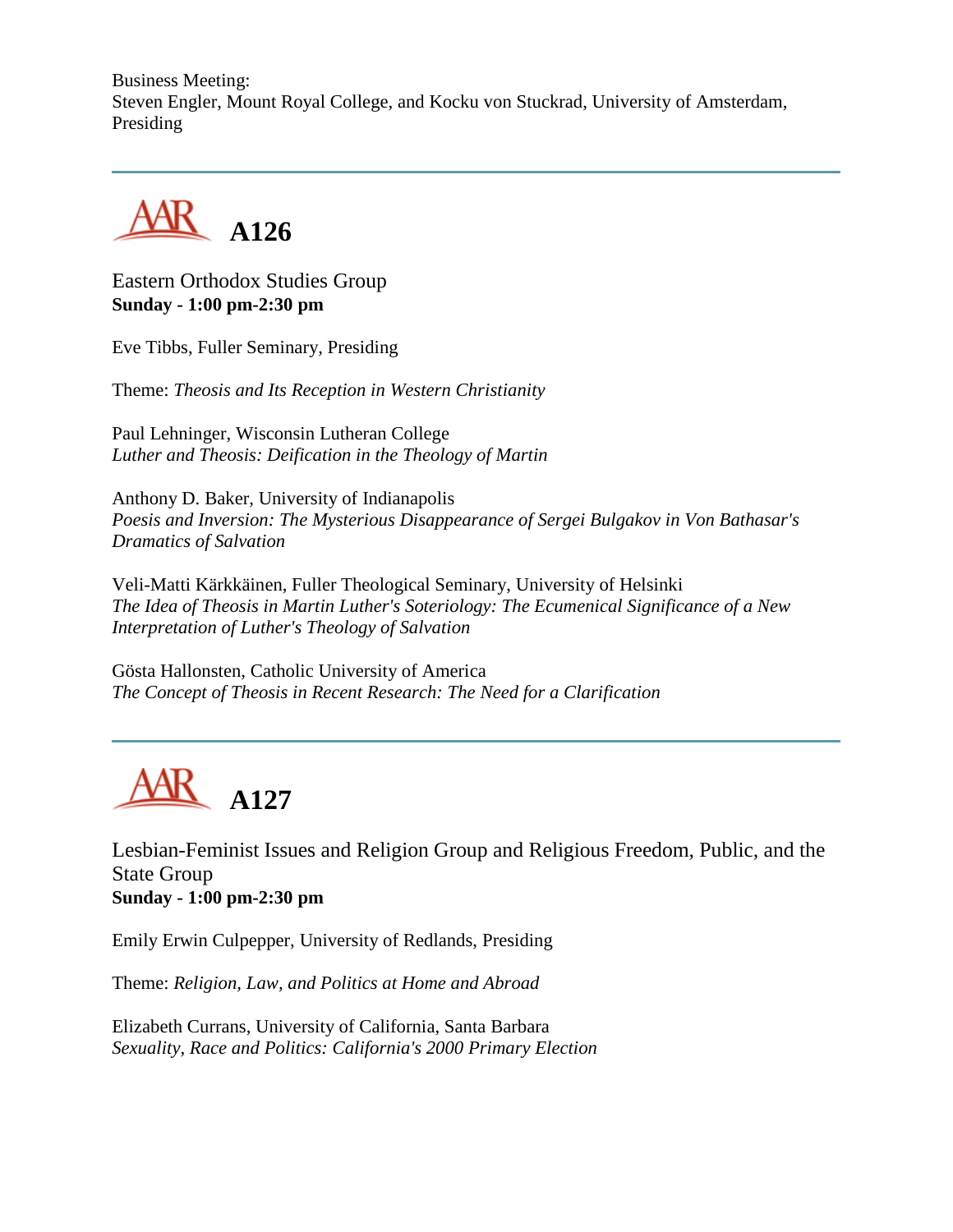Marvin M. Ellison, Bangor Theological Seminary *Is Same-Sex Marriage a Must or a Bust? Lessons from the Intra-LBGT Community Debate about Civil and Religious Marriage*

D.Ø. Endsjø, University of Oslo *LGBT Rights and the Relativism of Human Rights*

Beverly W. Harrison, Cedar Mountain, NC *Are Fetuses More Full-Bodied Than the Rest of Us? The Christian Right, the Court, and the Struggle for Human Rights in the U.S.*

Responding: Sheila Briggs, University of Southern California



Mysticism Group **Sunday - 1:00 pm-2:30 pm**

John M. Thompson, Hood College, Presiding

Theme: *Mysticism and Mystics "Within" and "Without" Formally Recognized Spiritual Traditions*

Ridgeway Addison, Catholic University of America *The Confluence of Peace and Nonviolence in the Mystical Theology of Howard Thurman*

Lissa McCullough, Muhlenberg College *Simone Weil's Radical Mysticism*

Kenneth T. Rose, Christopher Newport University *Interspirituality and Unsaying: Apophatic Strategies for Departicularizing Christ and the Church in Current Roman Catholic Mystical Movements*

G. William Barnard, Southern Methodist University *Postmodern Mystical Healings*

Business Meeting: Neil Douglas-Klotz, Edinburgh Institute for Advanced Learning, Presiding

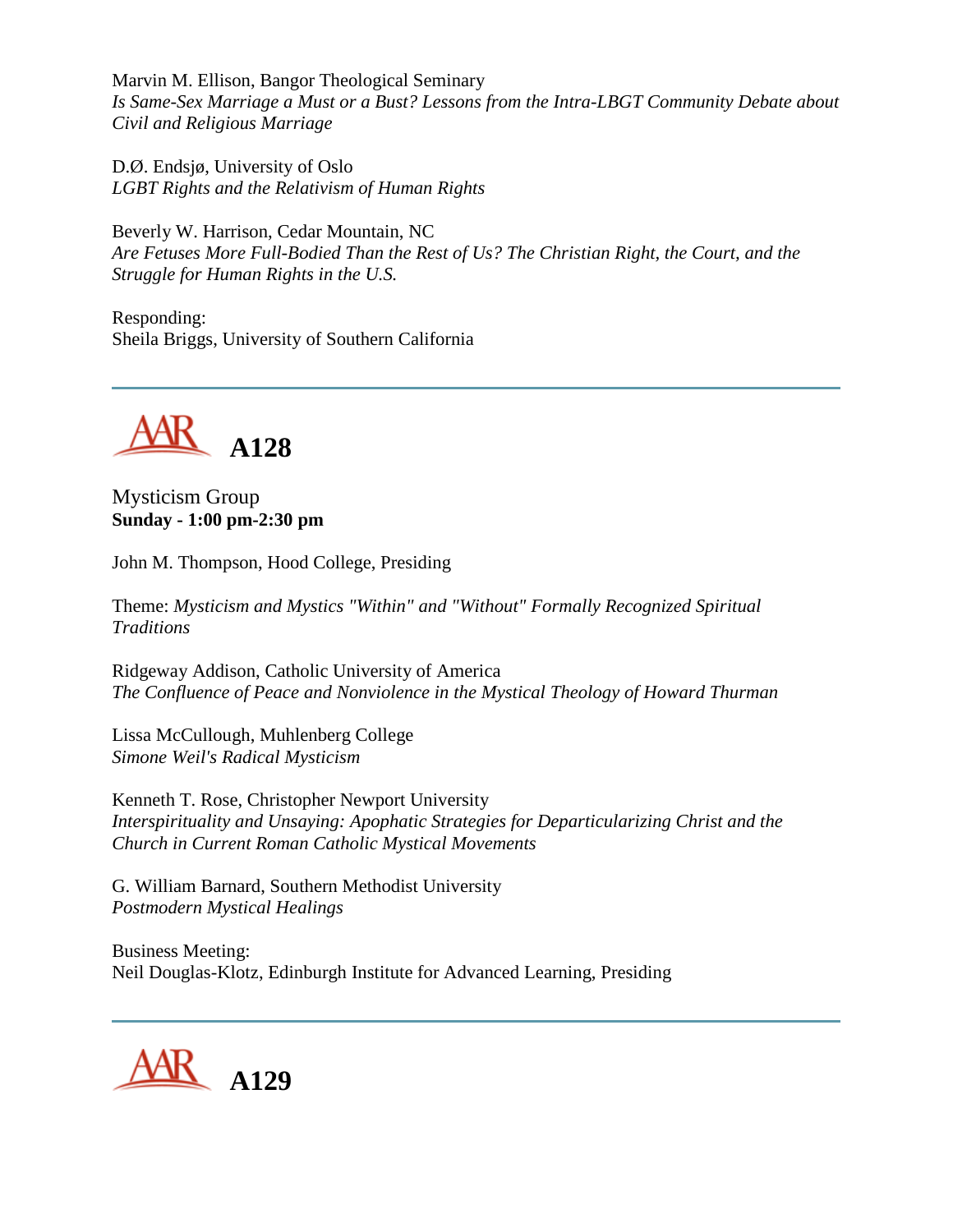#### Person, Culture, and Religion Group **Sunday - 1:00 pm-2:30 pm**

Pamela Cooper-White, Lutheran Theological Seminary, Philadelphia, Presiding

Theme: *Psyche, Soul, and Self*

Felicity Brock Kelcourse, Christian Theological Seminary *A Phenomenology of Psyche, Self and Soul: What Can We Learn from a Name?*

Franz Aubrey Metcalf, The Forge Institute *A Winnicottian Transpersonal Psychology*

Marsha Hewitt, Trinity College *To Never Wholly Die, Never to Fully Live: Death and Rebirth in the Emergence of Self in the Therapeutic Process*

Wil Brant, Chicago Theological Seminary *Souls That Materialize: Implications of Judith Butler's Psyche on the Christian Self*



Platonism and Neoplatonism Group **Sunday - 1:00 pm-2:30 pm**

Gregory Shaw, Stonehill College, Presiding

Theme: *Myth, Imagination, and Ecstasy in Platonic and Neoplatonic Thought II*

Jennifer Rapp, Stanford University *Debunking the Myth of Platonic Dualism through a Consideration of Platonic Myth: Phaedrus 246a-256e*

Aaron William Hughes, University of Calgary *Imagination and Myth in Islamicate Neoplatonism*

Sarah Pessin, California State University *The Manifest Image: Revealing the Hidden in Halevi, Saadya and Gabirol*

Stephen Edmondson, Virginia Theological Seminary *Awakened to the World: Coleridge and the Imaginative Reading of Scripture*

Business Meeting: Willemien Otten, Utrecht University, Presiding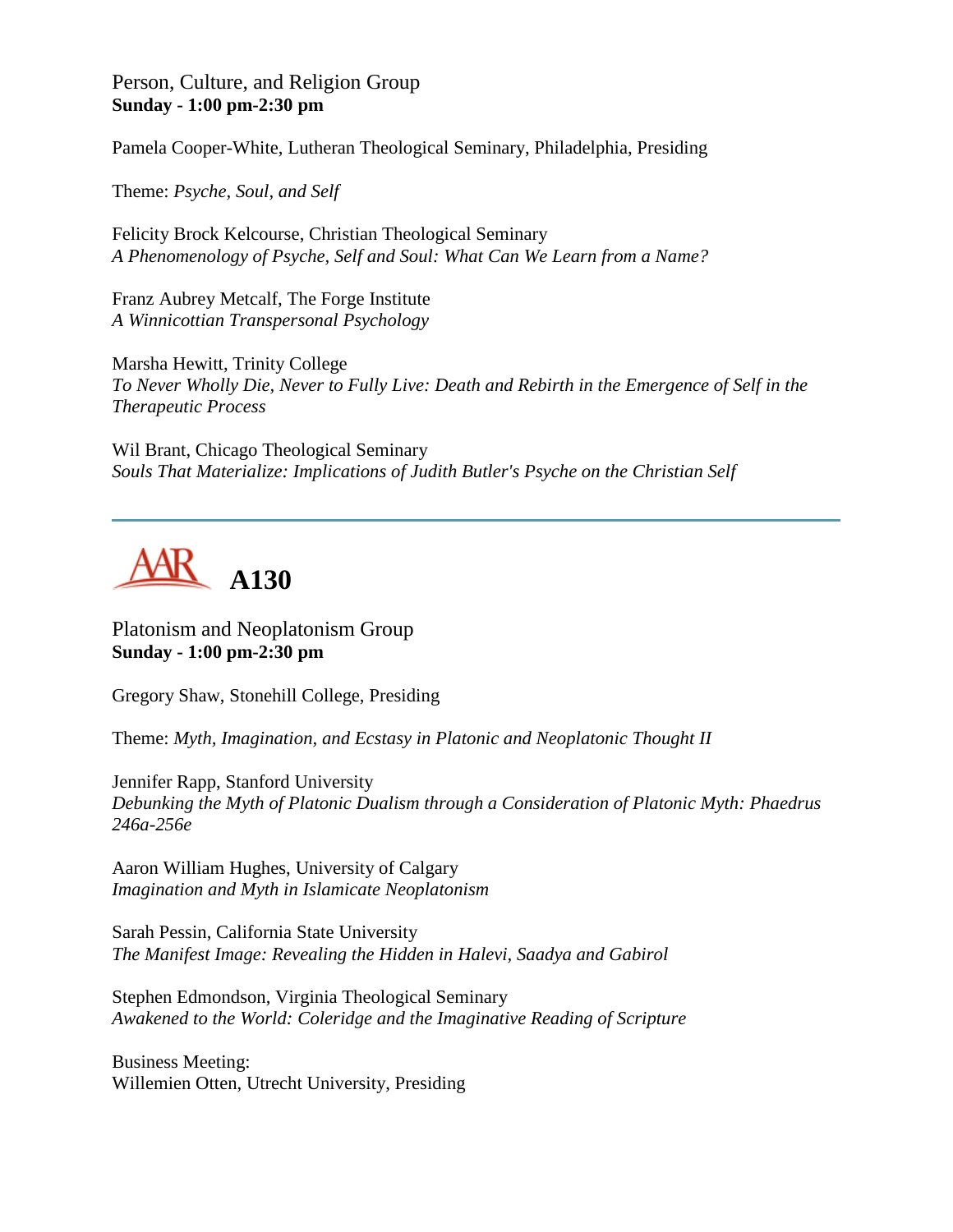

Reformed Theology and History Group **Sunday - 1:00 pm-2:30 pm**

Michelle J. Bartel, Hanover College, Presiding

Theme: *The Reformed Tradition and The Enlightenment: Continuity or Conflict?*

John Perry, University of Notre Dame *From Miracles As Revelation to Miracles As Evidence: How the Enlightenment Shaped the Reformed Doctrine of Cessationism*

Jason A. Nicholls, Marquette University *Appealing at "The Bar of Common Sense": Nathaniel Taylor, Reformed Theology and the Scottish Enlightenment*

Virginia W. Landgraf, Princeton Theological Seminary *Jacques Ellul As Critic and Heir of the Enlightenment*

Gregory W. Love, San Francisco Theological Seminary *I and We: A Reformed Pattern to Human Freedom*

Business Meeting: Kathryn Greene-McCreight, Yale University, and Robert J. Sherman, Bangor Theological Seminary, Presiding



Religion and Disability Studies Group **Sunday - 1:00 pm-2:30 pm**

Mary Jo Iozzio, Barry University, Presiding

Theme: *Biblical Images of Disability in Modern Perspective*

Kerry Wynn, Southeast Missouri State University *PBS at the Jabbok*

Rebecca M. Raphael, Southwest Texas State University *Images of Disability in Hebrew Prophetic Literature*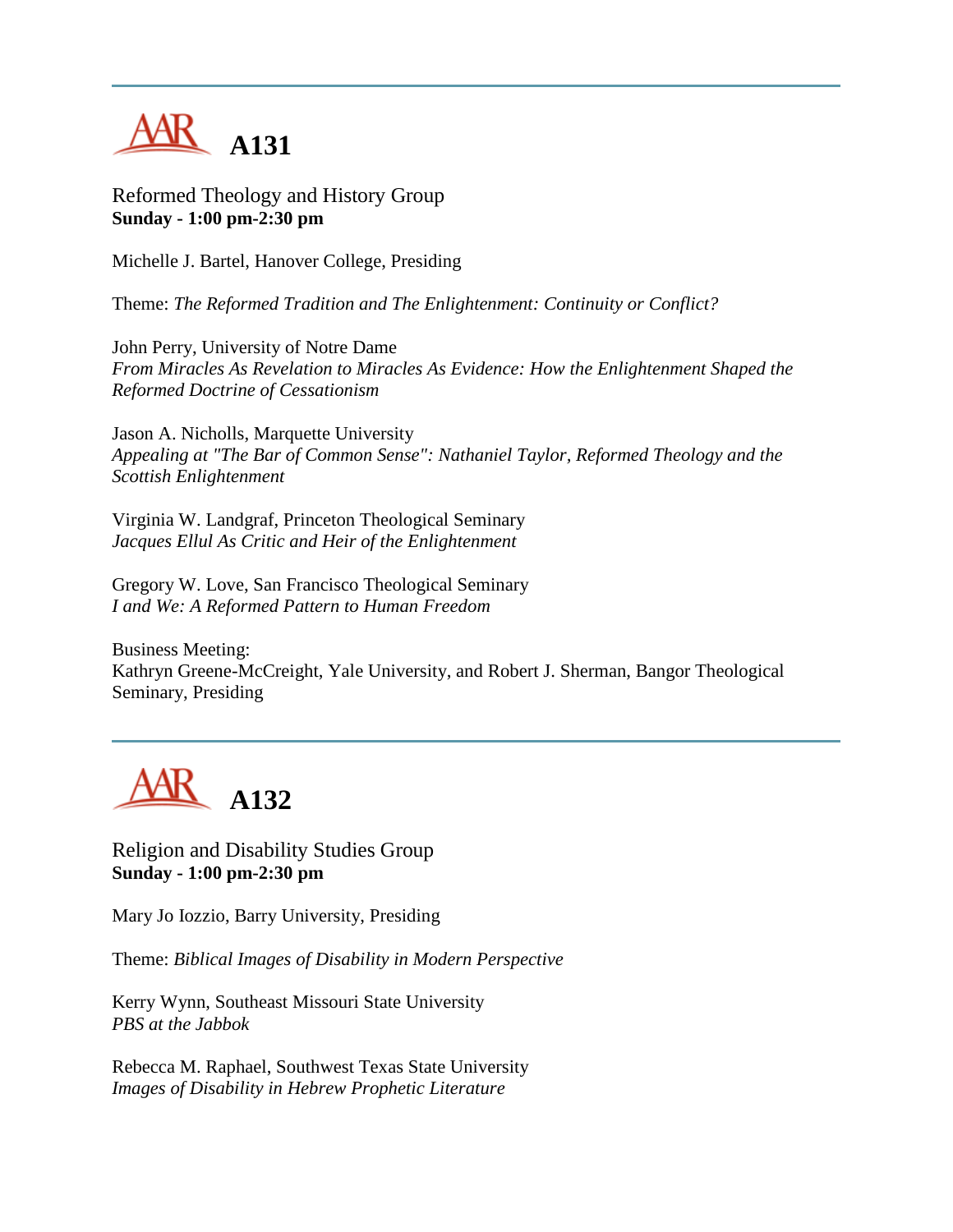Jennifer Koosed, Albright College, and Darla Schumm, Hollins University *Physically Challenged, Spiritually Lost? Examining the Blind in the Gospel of John*

Responding: Hector Avalos, Iowa State University



Religion in Latin America and the Caribbean Group **Sunday - 1:00 pm-2:30 pm**

Iain S. Maclean, James Madison University, Presiding

Theme: *Religion and Violence*

Carole A. Myscofski, Illinois Wesleyan University *Creating Violence in Colonial Brazil: Imagining Encounters with Amazons and Cannibals*

Jeffrey Mallinson, Union College, Barbourville, KY *Principalities and Powers: French and Spanish Violence in Florida As Holy Warfare*

Jennifer S. Hughes, Graduate Theological Union *The Iconography of Suffering: Indigenous Perspectives on Christian Self-Inflicted Violence and the Brutality of the Crucifix in Colonial Mexico*

Lois Lorentzen, University of San Francisco *Ahora la Luz: Transnational Gangs, Violence, and Religion*

Responding: Nelson Maldonado-Torres, University of California, Berkeley

Business Meeting: Lois Lorentzen, University of San Francisco, and Nelson Maldonado-Torres, University of California, Berkeley, Presiding

**A134**

Tillich: Issues in Theology, Religion, and Culture Group **Sunday - 1:00 pm-2:30 pm**

Francis Schüssler Fiorenza, Harvard University, Presiding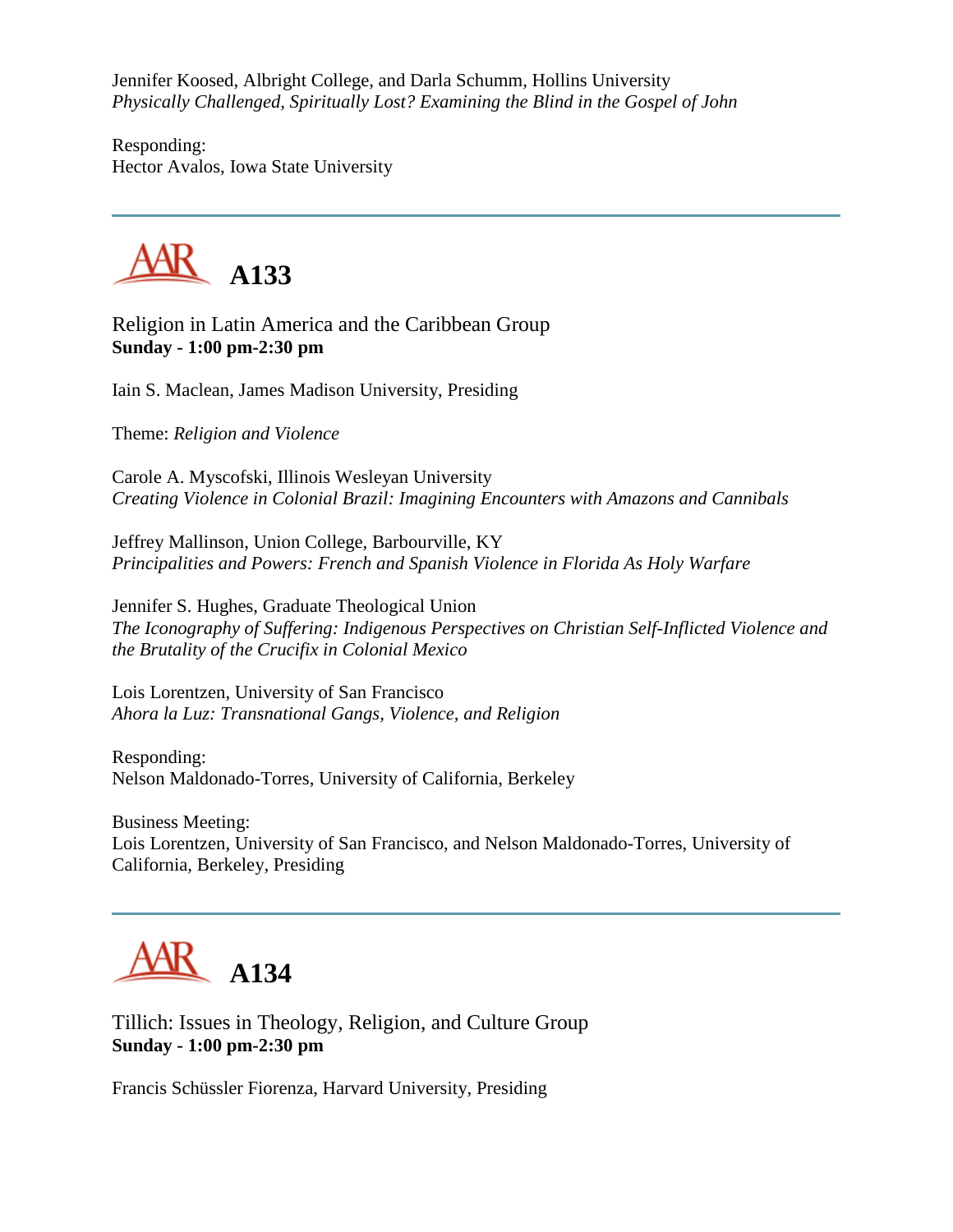Theme: *Why Tillich? Why Now? Building Bridges*

Pia Altieri, University of Chicago *Exploring Tillich's Frontier: Logos in History for History of Religions*

Darlene Fozard Weaver, Villanova University *The Boundaries of Agape: Resources in Paul Tillich for a Post-Modern World*

Rachel Sophia Baard, Princeton Theological Seminary *Original Grace, Not Destructive Grace: A Feminist Appropriation of Paul Tillich's Notion of Acceptance*

David S. Blix, Wabash College *"Icons: and "Artifacts": Tillich on Religion and Culture*

Responding: Langdon Gilkey, University of Virginia

## **A135**

Modern Historical Consciousness and the Christian Churches Seminar **Sunday - 1:00 pm-2:30 pm**

Harvey Hill, Berry College, Presiding

Theme: *Modern Historical Consciousness and the Christian Churches*

Darrell Jodock, Gustavus Adolphus College *D. F. Strauss*' Life of Jesus, *F. C. Baur, and Modern Historical Consciousness*

Kenneth L. Parker, Saint Louis University *Newman and Acton on Papal Infallibility: Modern Historical Consciousness and Theology*

Responding: Paul Misner, Marquette University

Business Meeting: Harvey Hill, Berry College, Presiding

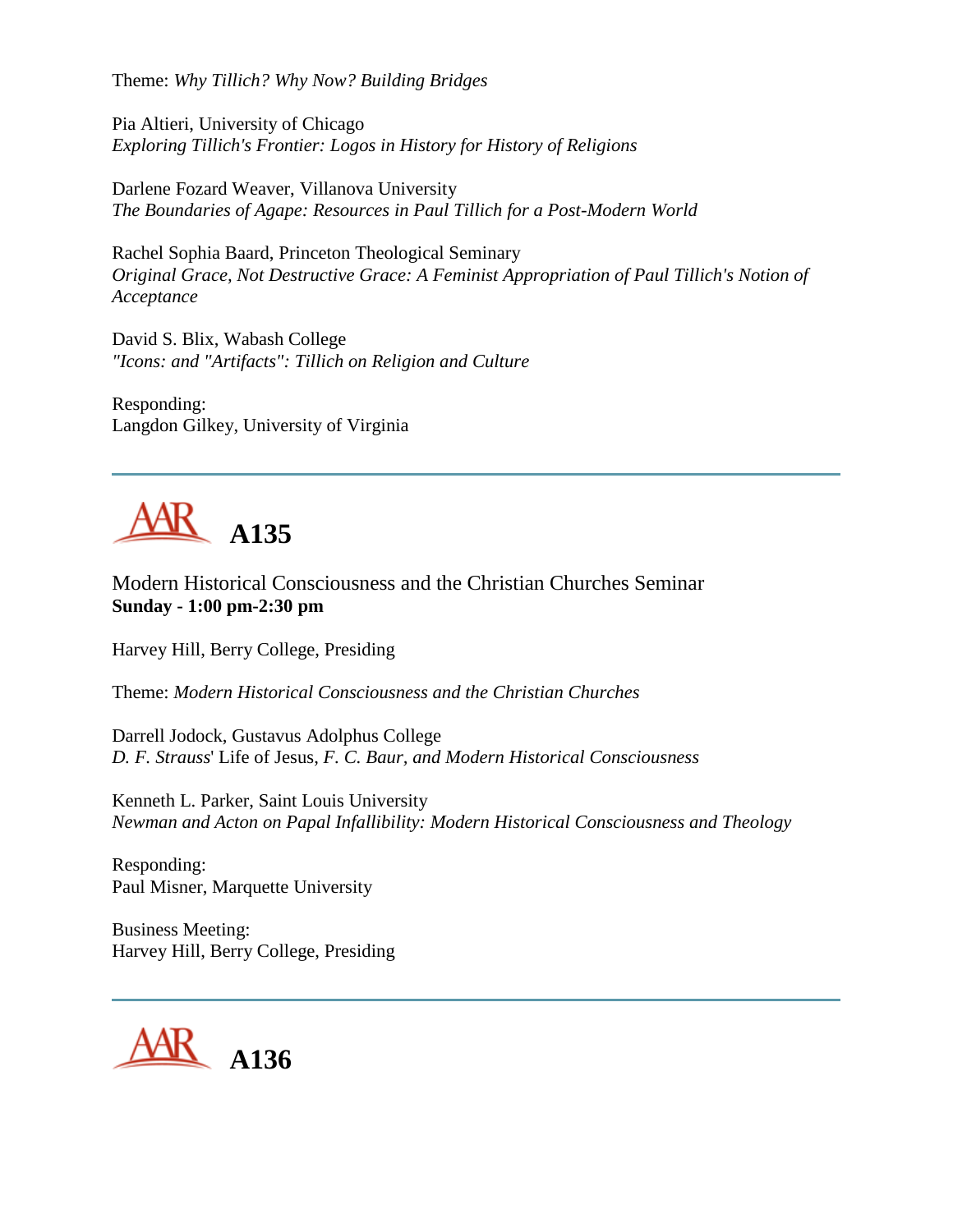#### Confucian Traditions Group **Sunday - 1:00 pm-2:30 pm**

Edward Slingerland, University of Southern California, Presiding

Theme: *Reading Sex and Gender in Confucian Texts*

Vivian-Lee Nyitray, University of California, Riverside *Reading Women out of the Text: Breaking the Hermeneutical Circle of Confucian Exegesis*

Paul Rakita Goldin, University of Pennsylvania *Manhood in the Analects*

Pauline C. Lee, Santa Clara University *What Is Distinctive about Confucian Feminism?*

Jane Geaney, University of Richmond *Shame and Sex in Early Confucian Ethics*

Business Meeting: Mark Csikszentmihalyi, University of Wisconsin, Madison, and Edward Slingerland, University of Southern California, Presiding



Religion, Culture, and Communication Consultation **Sunday - 1:00 pm-2:30 pm**

Mark Silk, Trinity College, Presiding

Theme: *Re-presenting Religion in the Media*

Matthew S. Waggoner, University of California, Santa Cruz *The Photographic Medium: The Specular Production of Religious and Racial Selves in Early American Pentecostalism*

Titus Hjelm, University of Helsinki *Our Good Religion: Constructing Deviant Religion in the Finnish Media*

Claudia Schippert, University of Central Florida *No Longer Sitting on the Curb: Virtual Heroes and Re-emerging Hagiography in Post-September 11 Media/Religion*

Brian Flanagan, Boston College *www.vatican.va: The Encoded Ecclesiology of the Vatican Website*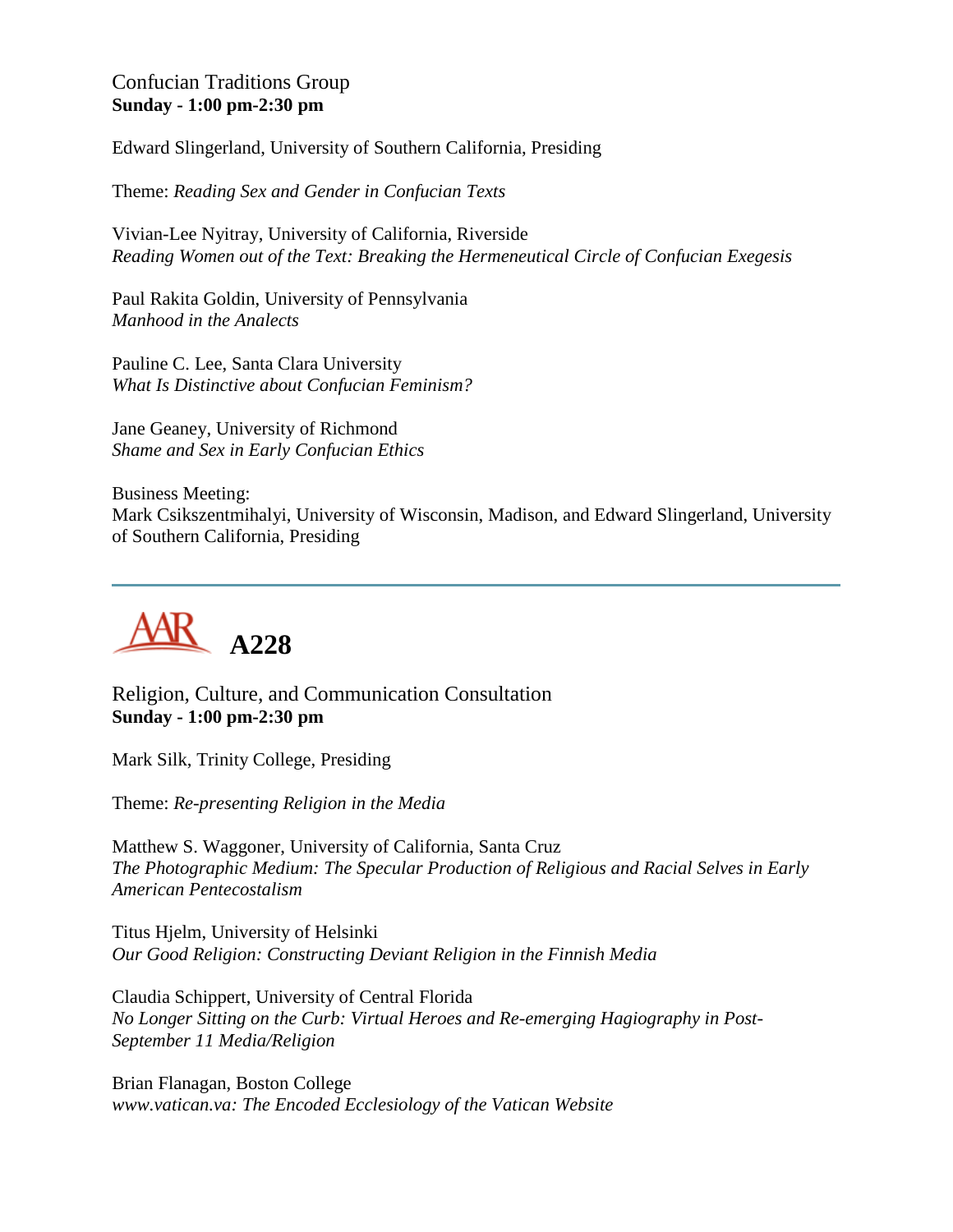Responding: Stewart M. Hoover, University of Colorado, Boulder

Business Meeting: Michele Rosenthal, University of Haifa, and Stewart M. Hoover, University of Colorado, Boulder, Presiding



Pub - Publishing in AAR/OUP Series **Sunday - 3:00 pm-4:30 pm**

Sponsored by the Publications Committee

Cynthia Read, Oxford University Press, Presiding

Theme: *Publishing in AAR/OUP Series*

Panelists: Kimberly Rae Connor, University of San Francisco Mark Csikszentmihalyi, University of Wisconsin, Madison Susan E. Henking, Hobart and William Smith Colleges Jacob Kinnard, College of William and Mary James Wetzel, Colgate University

See the [Program Highlights](http://www.aarweb.org/Meetings/Annual_Meeting/Past_and_Future_Meetings/2003/highlights.asp) page for a description.



SWP - Women, Religion, and Global Conflict **Sunday - 3:00 pm-4:30 pm**

Sponsored by the Status of Women in the Profession Committee

Janet R. Jakobsen, Barnard College, Presiding

Theme: *Women, Religion, and Global Conflict*

Panelists: Loretta Ross, Center for Human Rights Education Patricia Martinez, University of Malaya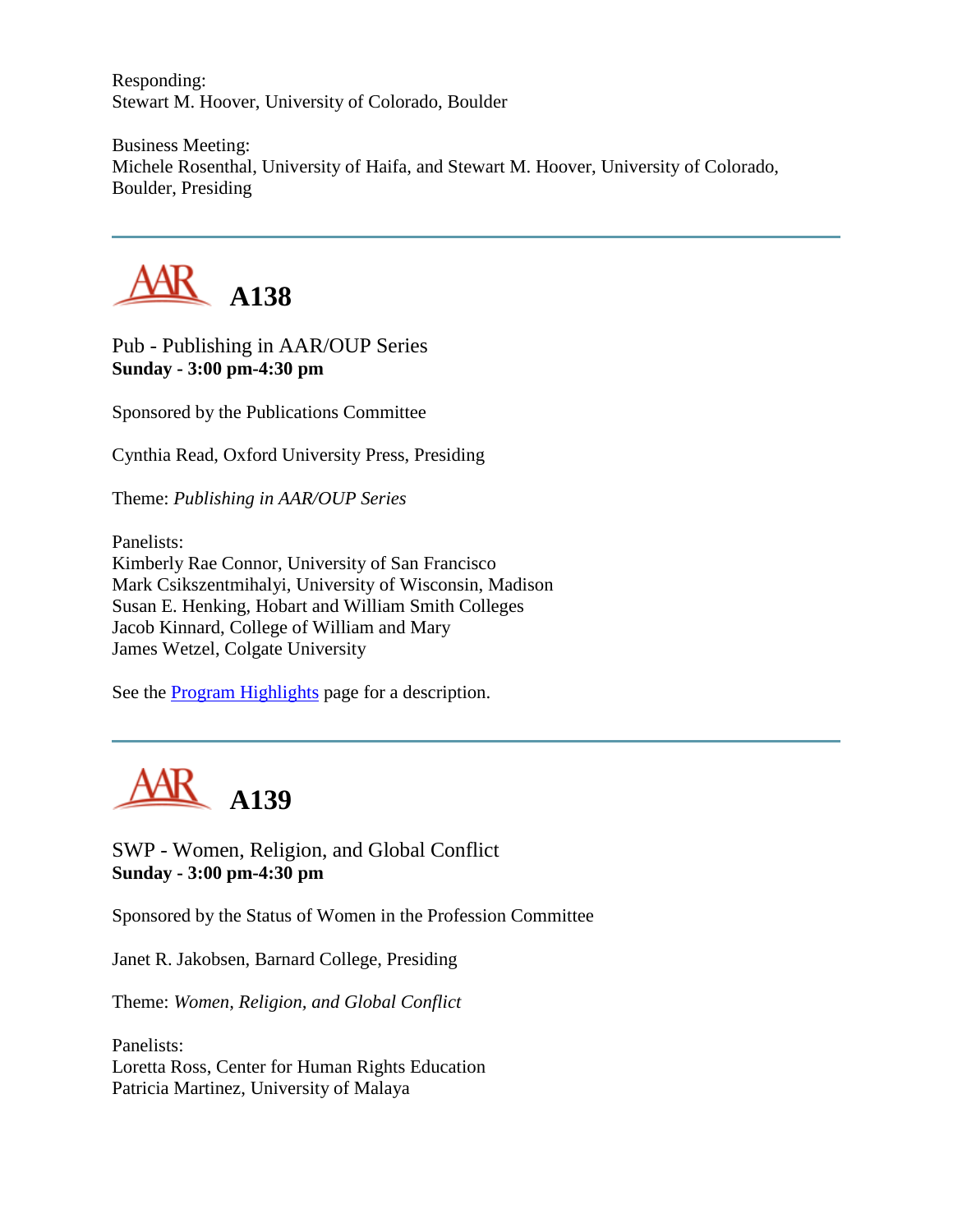Ziba Mir-Housseini, University of London Brouria Bitton-Ashkelony, Hebrew University of Jerusalem

See the [Program Highlights](http://www.aarweb.org/Meetings/Annual_Meeting/Past_and_Future_Meetings/2003/highlights.asp) page for a description.



Academic Teaching and the Study of Religion Section **Sunday - 3:00 pm-4:30 pm**

Fran Grace, University of Redlands, Presiding

Theme: *More Voices, Multiple Lenses: Diverse Perspectives in the Religious Studies Classroom*

Edward E. Curtis, University of North Carolina, Chapel Hill *Honoring African-American Experience in Teaching about Islam*

Shelley C. Wiley, Concordia College, Moorhead *"This Little Light of Mine" and Other Subversive Texts and Strategies*

Pamela Owens, University of Nebraska, Omaha *Academic Teaching and the Study of Native American Religion(s): Teaching with and for Respect*

Frederick E. Detwiler, Adrian College *Playing Buddha Golf: Pedagogy and Perspective*

Florian Pohl, Temple University *Pedagogical Dialogue: The Pesantren Tradition of Yogyakarta, Indonesia*



Arts, Literature, and Religion Section **Sunday - 3:00 pm-4:30 pm**

Charles Mathewes, University of Virginia, Presiding

Theme: *Evil and Negativity*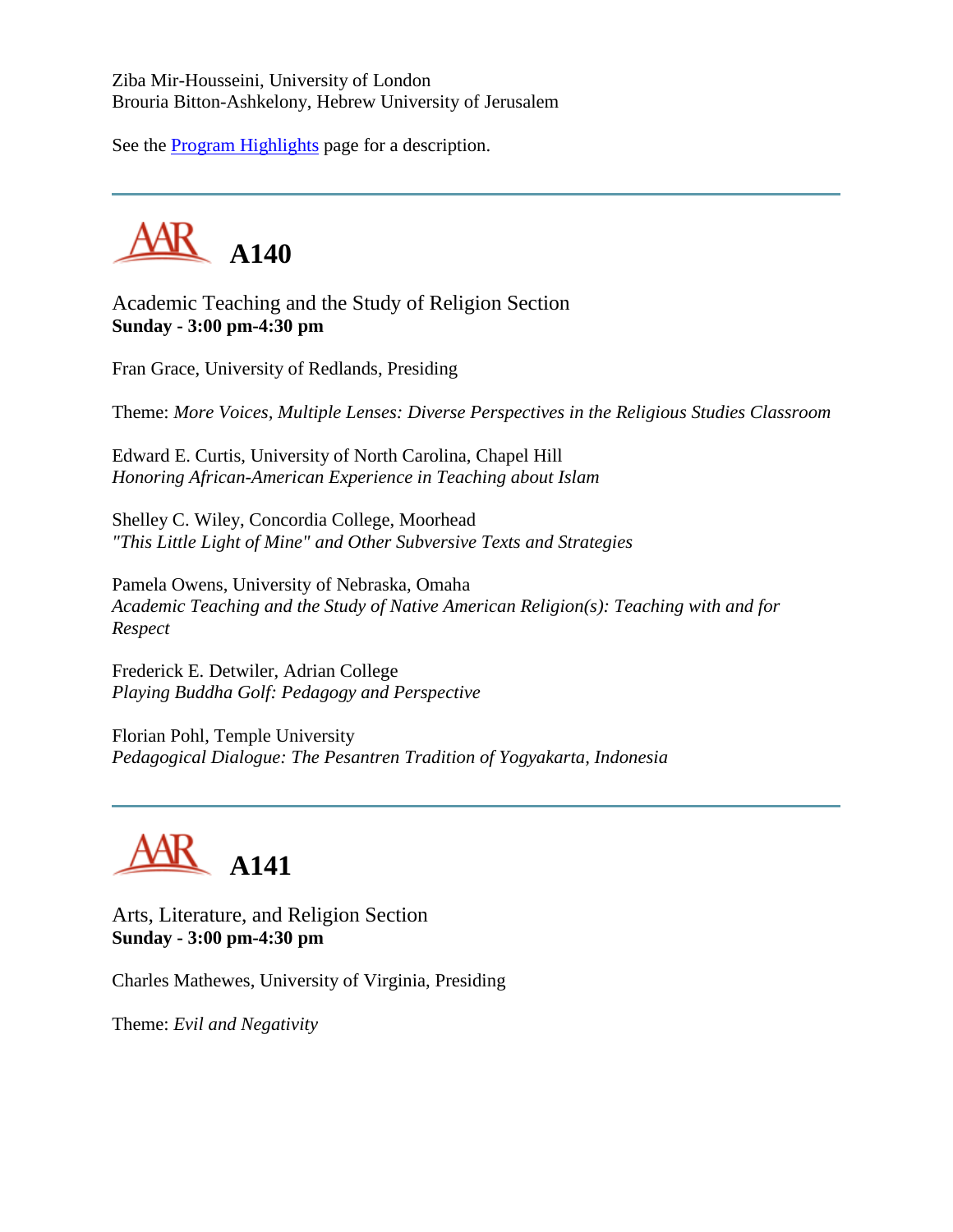Barbara E. Galli, McGill University *Facing Evil: The Parable of the Ring in the Hands of Abraham Abulafia and Gotthold Ephraim Lessing*

Eric Boynton, Allegheny College *Ivan's Rebellion: Love and the Excess of Evil*

Anita Houck, Saint Mary's College, Notre Dame *Comic Theodicies: Laughter and Divine Responsibility in Modern Literature*

Alyda Faber, Atlantic School of Theology *Reading the Letters and Journals: Virginia Woolf's "Poetics of Reality"*



Comparative Studies in Religion Section **Sunday - 3:00 pm-4:30 pm**

Russell T. McCutcheon, University of Alabama, Tuscaloosa, Presiding

Theme: *Religion/s between Covers: Dilemmas of the World Religions Textbook*

Carol S. Anderson, Kalamazoo College *The Disappearance of Women in World Religions Textbooks*

Mark Wheeler MacWilliams, Saint Lawrence University *Shinto in World Religions Textbooks*

Ross Miller, Prentice Hall/Pearson Higher Education and Melanie White, London, UK *Creating a World Religions Text for the Twenty-First Century*

Selva Raj, Albion College *The Quest for a Balanced Representation of South Asian Religions in World Religions Textbooks*

Kay A. Read, DePaul University *World Religions and the Miscellaneous Category*

Joanne Punzo Waghorne, Syracuse University *Revisiting the Question of "Religion" in the World Religions Textbook*

Robert M. Baum, Iowa State University *The Forgotten South: African Religions in World Religions Textbooks*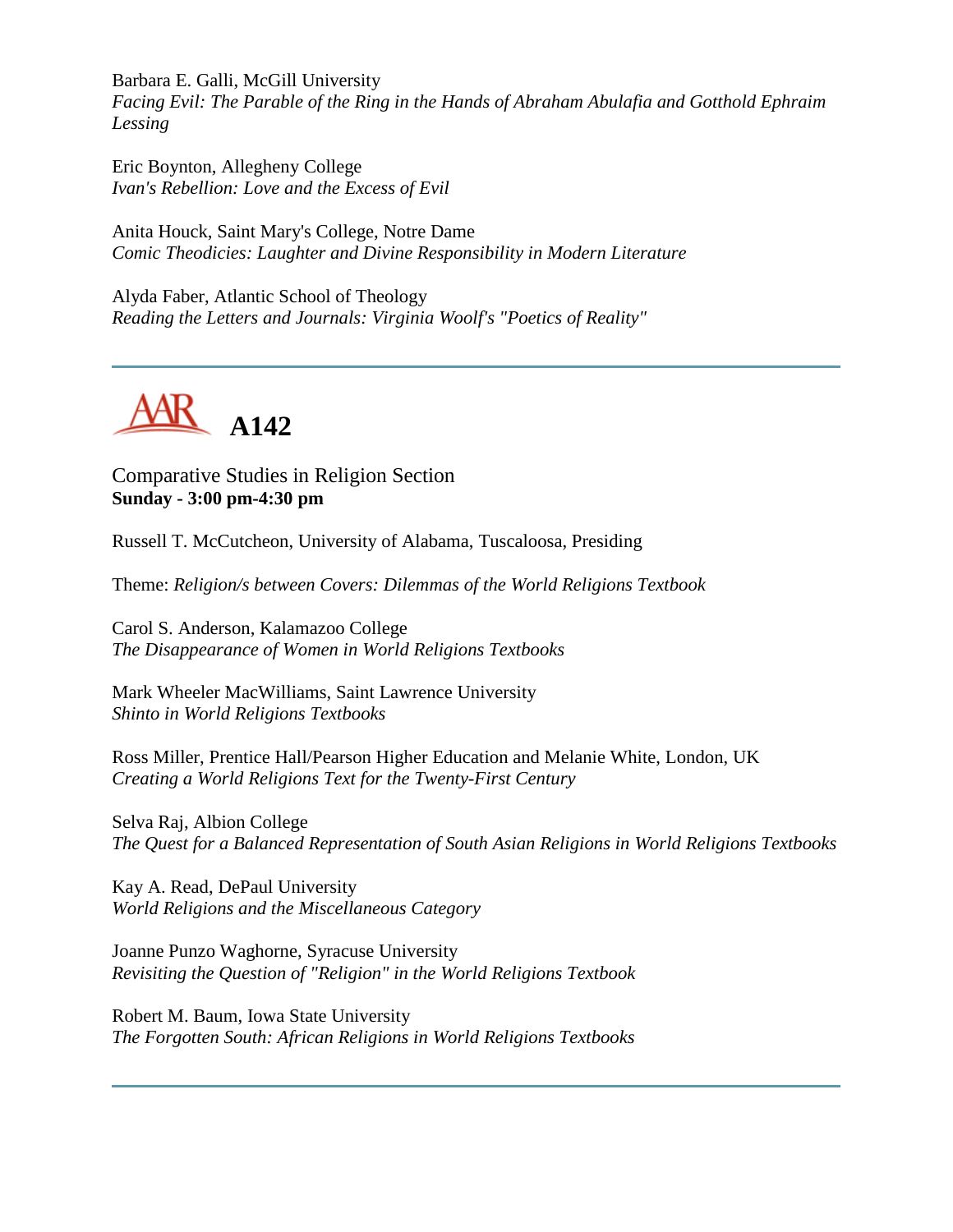

History of Christianity Section **Sunday - 3:00 pm-4:30 pm**

Mark R. Mullins, Sophia University, Presiding

Theme: *Christianity in Japan: Conflicting Experiences*

Dorothea Magdalena Filus, University of Tokyo *Religious, Social and Political Conflict in a Small Town in Japan*

Ikuo Higashibaba, Tenri University *Strategies for Resolving Christian Conflicts in Early Modern Japan*

Mira Sonntag, University of Tokyo *The Second Coming of Christ Movement: A Discourse on Salvation and Rationality in Modern Japan*

Responding: *Fumitaka Matsuoka, Pacific School of Religion*

Business Meeting: Anne Clark, University of Vermont, and Anne Thayer, Lancaster Theological Seminary, Presiding



North American Religions Section **Sunday - 3:00 pm-4:30 pm**

E. Brooks Holifield, Emory University, Presiding

Theme: *Popular Christianity in the American South: 1945-Present*

Elesha Coffman, Duke University *Converts in a Strange Land: Catholic Missions in North Carolina under Bishop Vincent S. Waters, 1945-1974*

Seth Dowland, Duke University *Moral Majority and the Mobilization of White Evangelicals in Alabama*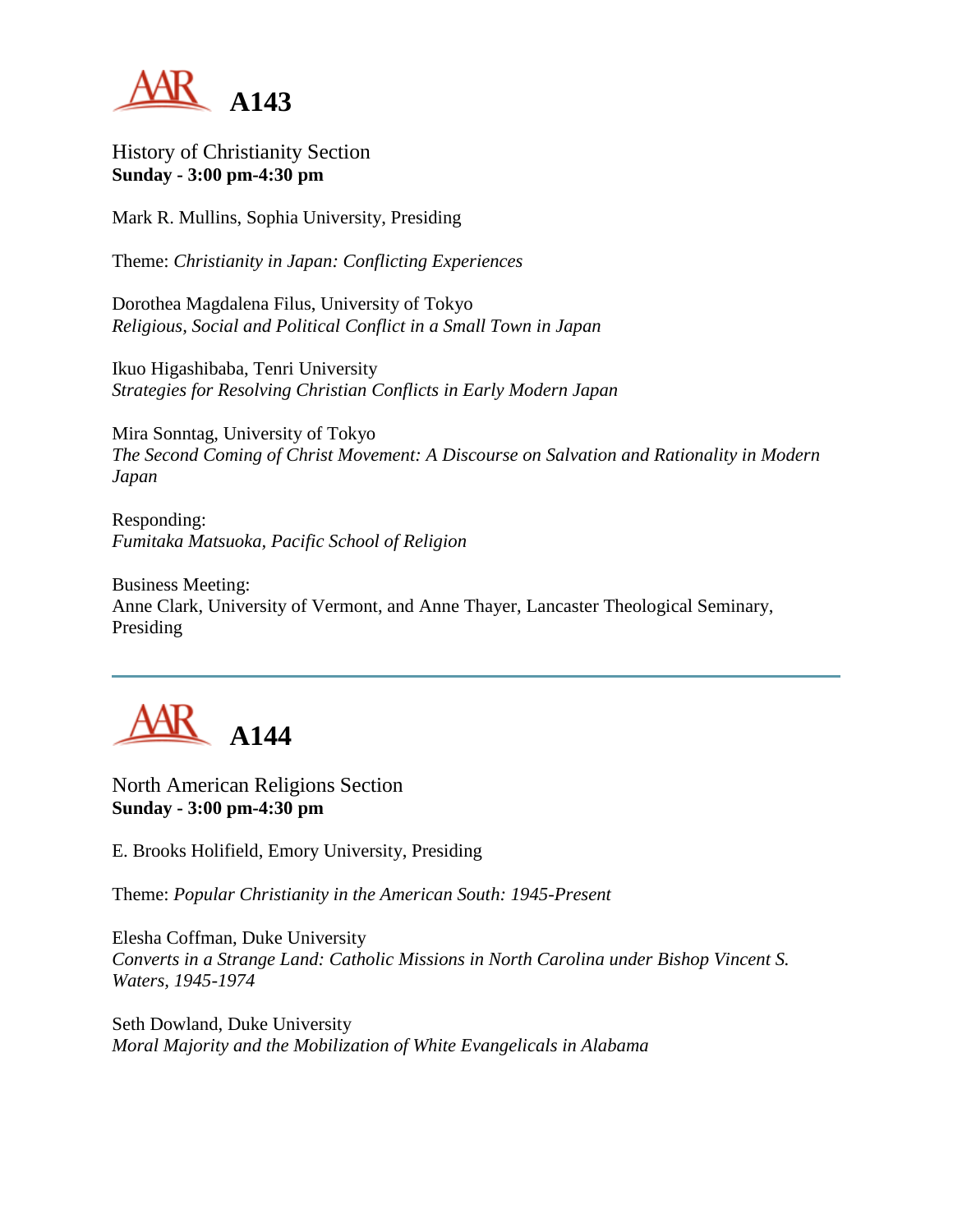Jennifer Graber, Duke University *Pax Christi, Pacifism, and the New Catholic Landscape of Richmond, Virginia*

Responding: David E. Harrell, Auburn University



Philosophy of Religion Section **Sunday - 3:00 pm-4:30 pm**

Thomas A. Carlson, University of California, Santa Barbara, Presiding

Theme: *Mark C. Taylor: Recent Work on Religion, Philosophy, and Network Culture*

Panelists: William G. Doty, University of Alabama, Tuscaloosa Glenn William Shuck, Rice University Amy M. Hollywood, Dartmouth College John D. Caputo, Villanova University

Responding: Mark C. Taylor, Williams College



Religion and Ecology Group and Religion and the Social Sciences Section **Sunday - 3:00 pm-4:30 pm**

Daniel T. Spencer, University of Montana, Presiding

Theme: *A Liminal Age: Between Fossil Fuels and the Future*

Heather Eaton, Saint Paul University *A Liminal Age and Religious Consciousness*

Lee Cormie, University of Toronto *Another World Is Possible: Contributions of the World Social Forum to the Ethics of Alternative Globalization*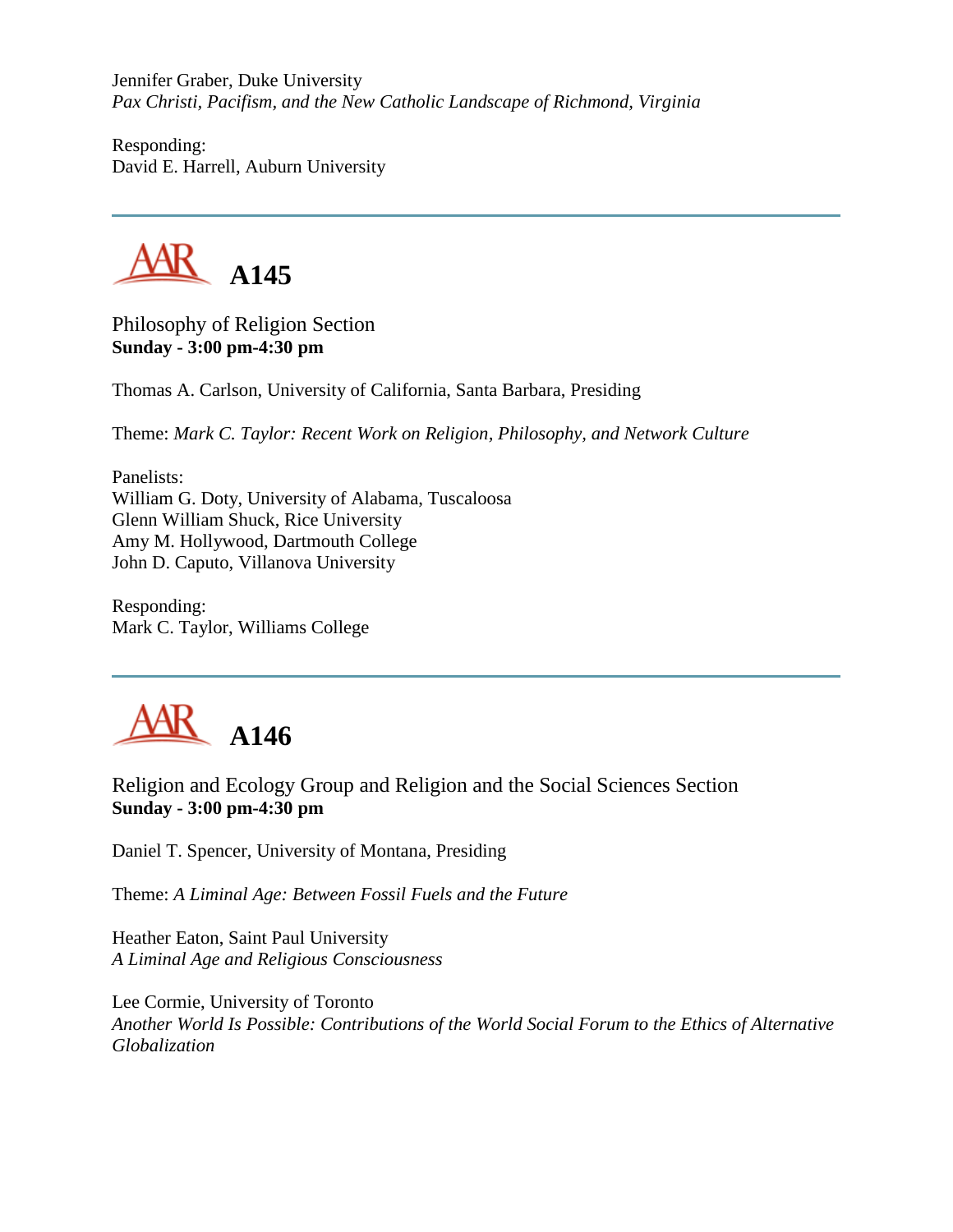Cynthia Moe-Lobeda, Seattle University *Ethics in a Liminal Age: Critical Mystical Vision*

Laurel D. Kearns, Drew University *Fossil Fuels and Faith: Energy Issues and a Sustainable Future*

Rebecca Kneale Gould, Middlebury College *Saying L'chaim to a Post-Fossil Fuel Future: Religious Identity, Environmental Activism and American Public*



Study of Islam Section **Sunday - 3:00 pm-4:30 pm**

Gordon D. Newby, Emory University, Presiding

Theme: *Inscribing Authority in Medieval and Modern Islamic Societies*

Stuart D. Sears, American University, Cairo *Dirty Dirhams and Righteous Rebels: A Controversy Surrounding the Inscription of Qur'anic Text on Early Muslim Coins*

Maria Massi Dakake, George Mason University *"Rarer Than Red Sulfur": Women and the Early Shi`ite Movement*

Erik S. Ohlander, University of Michigan, Ann Arbor *A Sethian Genealogy: Connecting Futuwwa, Akhis, and Ribat-Based Sufism in the Early Thirteenth Century*

Amina Steinfels, Gettysburg College *In the Presence of the Master: The Malfuzat of Sayyid Jalal al-din Bukhari*

Alfons Teipen, Furman University *Unseemly Women in Sacred Biographical Literatures: A Comparison between Early Christian Texts and Early Muslim Narratives about Muhammad*

David Dakake, Temple University *Swords Thrown into the Sky: The Decontextualization of Quranic Verses on Jihad in the Fatwa of the World Islamic Front*

Responding: Laury Silvers-Alario, Skidmore College Please join us for iftar during this session.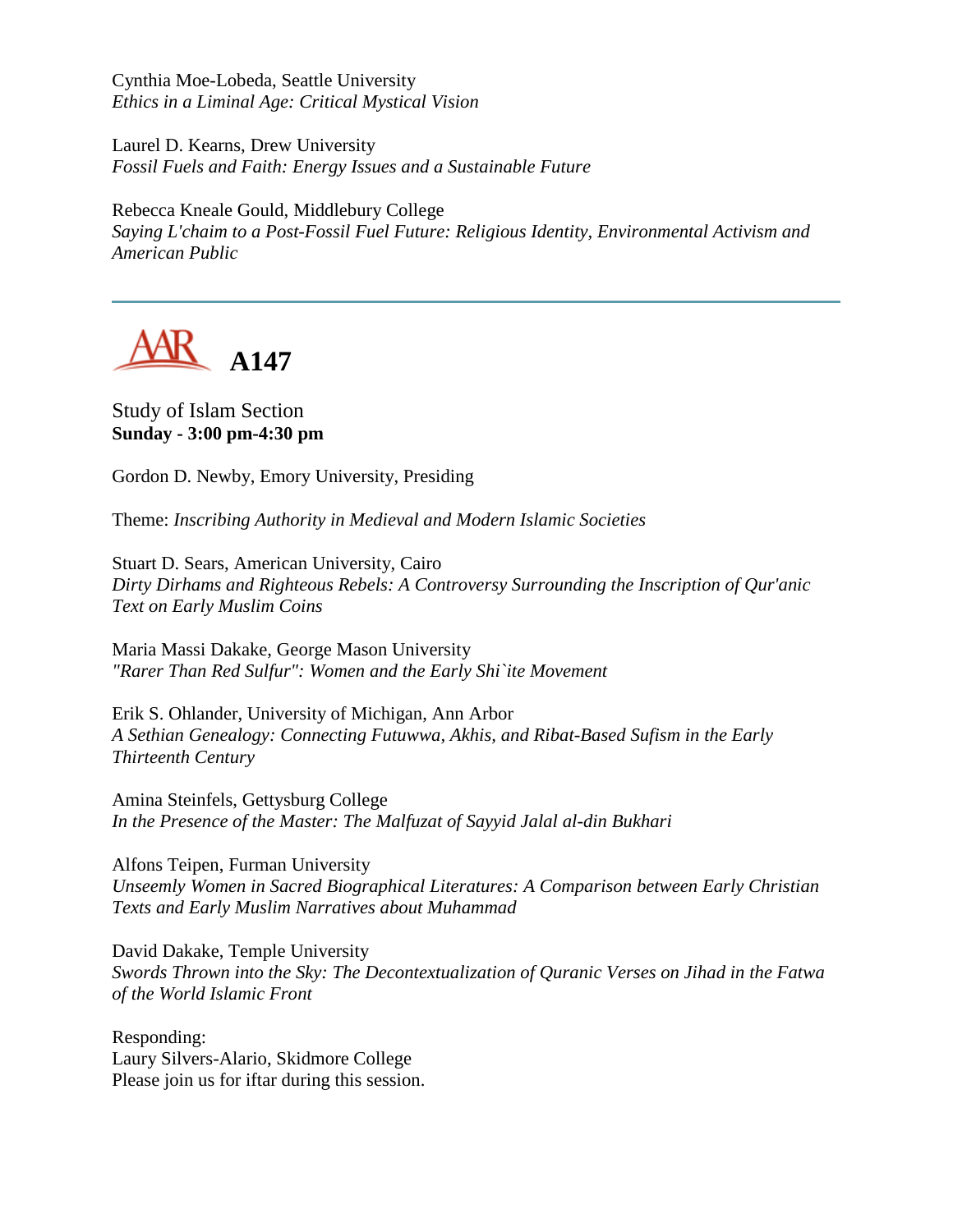

Comparative Studies in Hinduisms and Judaisms Group and Study of Judaism Group **Sunday - 3:00 pm-4:30 pm**

David Blumenthal, Emory University, Presiding

Theme: The Zohar: Pritzker Edition--*An Assessment of Daniel Matt's New Annotated Translation*

Panelists: Daniel Matt, Shalom Hartman Institute, Berkeley, CA Elliot R. Wolfson, New York University Moshe Idel, Hebrew University



Theology and Religious Reflection Section **Sunday - 3:00 pm-4:30 pm**

Serene Jones, Yale University, Presiding

Theme: *The Ethics of Theological Reflection*

John Wall, Rutgers University *In the Image of God: The Human Capability for Moral Creativity*

Shelly Rambo, Emory University *Witnessing Death and Life: Theologians Occupying the Middle Space*

Neal E. Magee, Syracuse University *Vectors and Junkspace: Reconfiguring Theological Reflection*

Rosemary P. Carbine, Saint Mary's College, Notre Dame The Public Theologian: Insights from Interstitiality

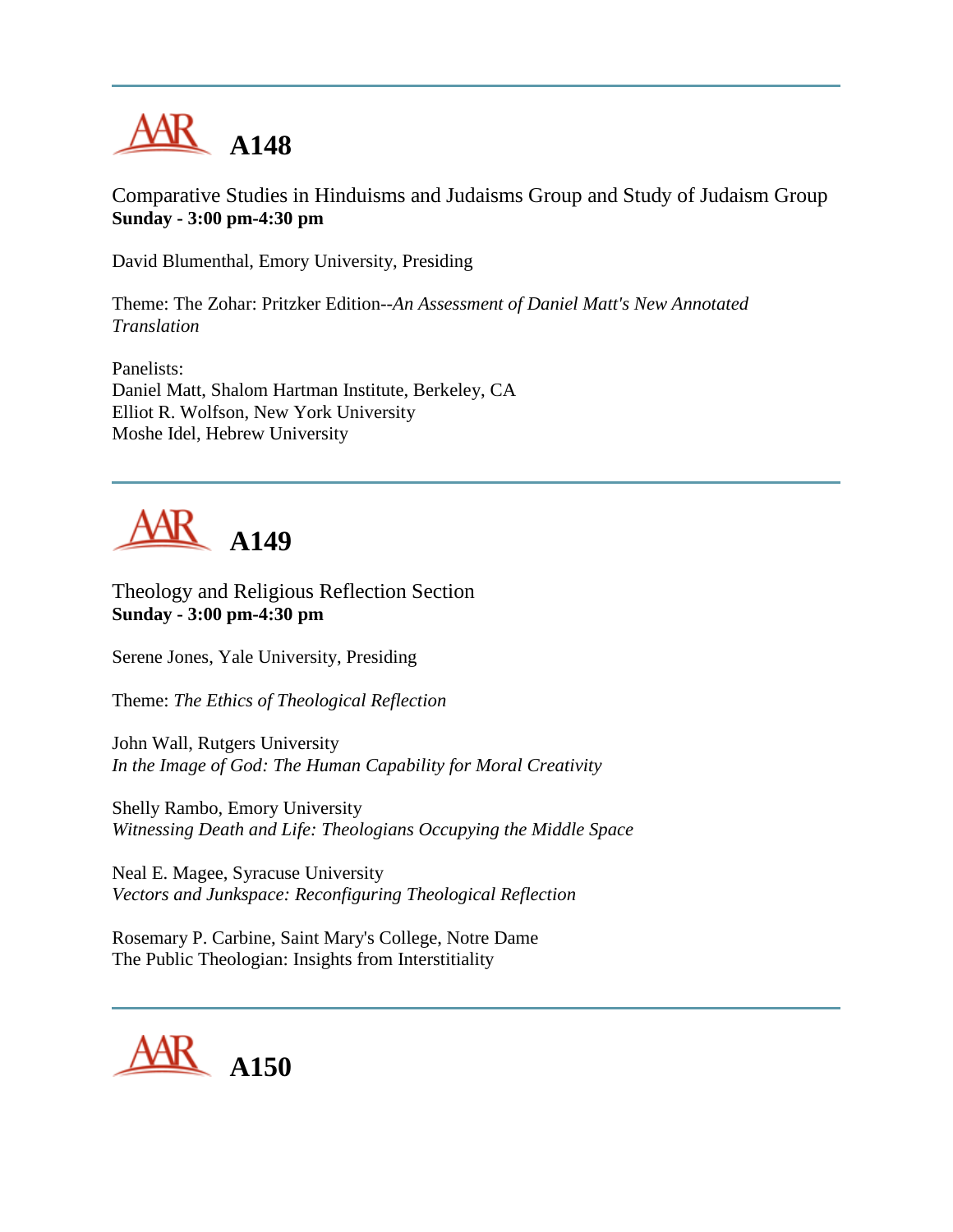Asian North American Religion, Culture, and Society Group **Sunday - 3:00 pm-4:30 pm**

Nikky Singh, Colby College, Presiding

Theme: *South Asian Religious Communities in the American South*

Steven W. Ramey, Furman University *Hindu, Sikh, and Sufi: Recreating a Regional Heritage in the Context of Atlanta*

Khyati Joshi, Fairleigh Dickinson University *Desis in Dixie: Indian American Experiences of Religion and Race in Atlanta*

Thomas Russell, Western Kentucky University *Bible Belt Jainism: The Rise and Development of the Jain Tradition in the Mid-South*

Responding: Diana L. Eck, Harvard University Vasudha Narayanan, University of Florida



Christian Spirituality Group **Sunday - 3:00 pm-4:30 pm**

Michael Battle, Duke University, Presiding

Theme: *Spiritualities of Resistance and Reconciliation*

Hak Joon Lee, New Brunswick Theological Seminary *The Politics of Imago Dei: The Communitarian Anthropology of Martin Luther King, Jr. and Desmond Tutu and the Struggles of Resistance and Reconciliation*

Ann Coble, Westminster College *Clarence Jordan: Resistance and Reconciliation in the Cotton Patch*

Kevin Mongrain, Saint Mary's University, San Antonio *Ritual and Forgiveness: Inscribing God's Forgiveness on the Human Body of Christ*

Responding: Gilbert Bond, Yale University

Business Meeting: Arthur G. Holder, Graduate Theological Union, Presiding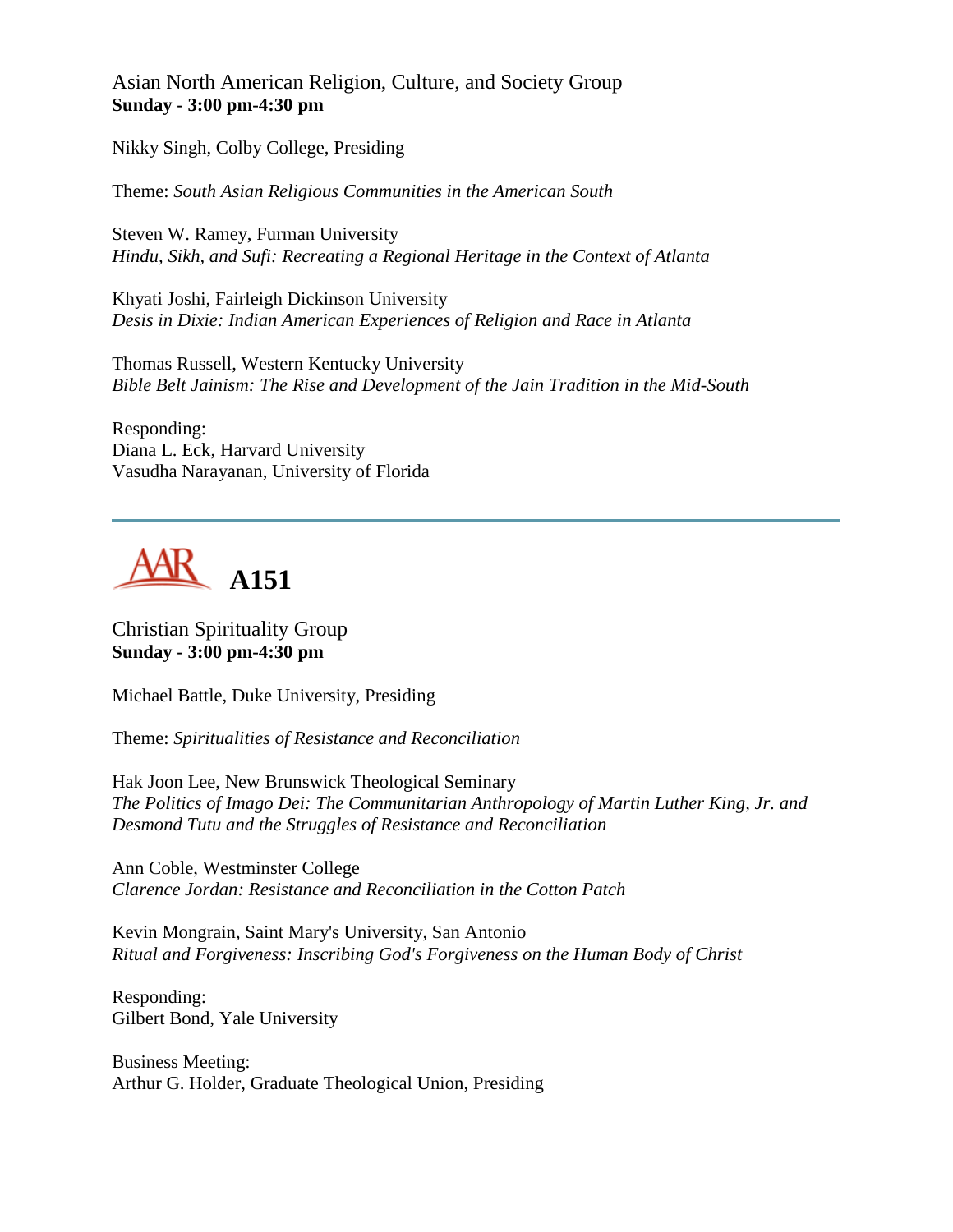

Europe and the Mediterranean in Late Antiquity Group **Sunday - 3:00 pm-4:30 pm**

Jason D. BeDuhn, Northern Arizona University, Presiding

Theme: *Demons and Demonologies*

Catherine Burris, University of North Carolina, Chapel Hill *Syriac Demonology: Rhetoric and Reality*

David Brakke, Indiana University, Bloomington *Unutterable Beauty and Unnatural Acts: Gender and the Demonic in Two Egyptian Monastic Communities*

Sarah L. Schwarz, University of Pennsylvania *Astrology As Demonology in the Testament of Solomon*

Annette Reed, McMaster University *Fire, Blood, and Water: Demonology and Halakha in the Pseudo-Clementine Homilies*

Nicola Denzey, Bowdoin College *Roman Christian Demonological Ascent Formulae in Mortuary Context*

Business Meeting: Sarah Iles Johnston, Ohio State University, Presiding



Evangelical Theology Group **Sunday - 3:00 pm-4:30 pm**

John G. Stackhouse, Regent College, Presiding

Theme: *Connections, Tensions, Dissentions: The Current State of Evangelical Theology*

Panelists: Molly Marshall, Central Baptist Theological Seminary Henry H. Knight, Saint Paul School of Theology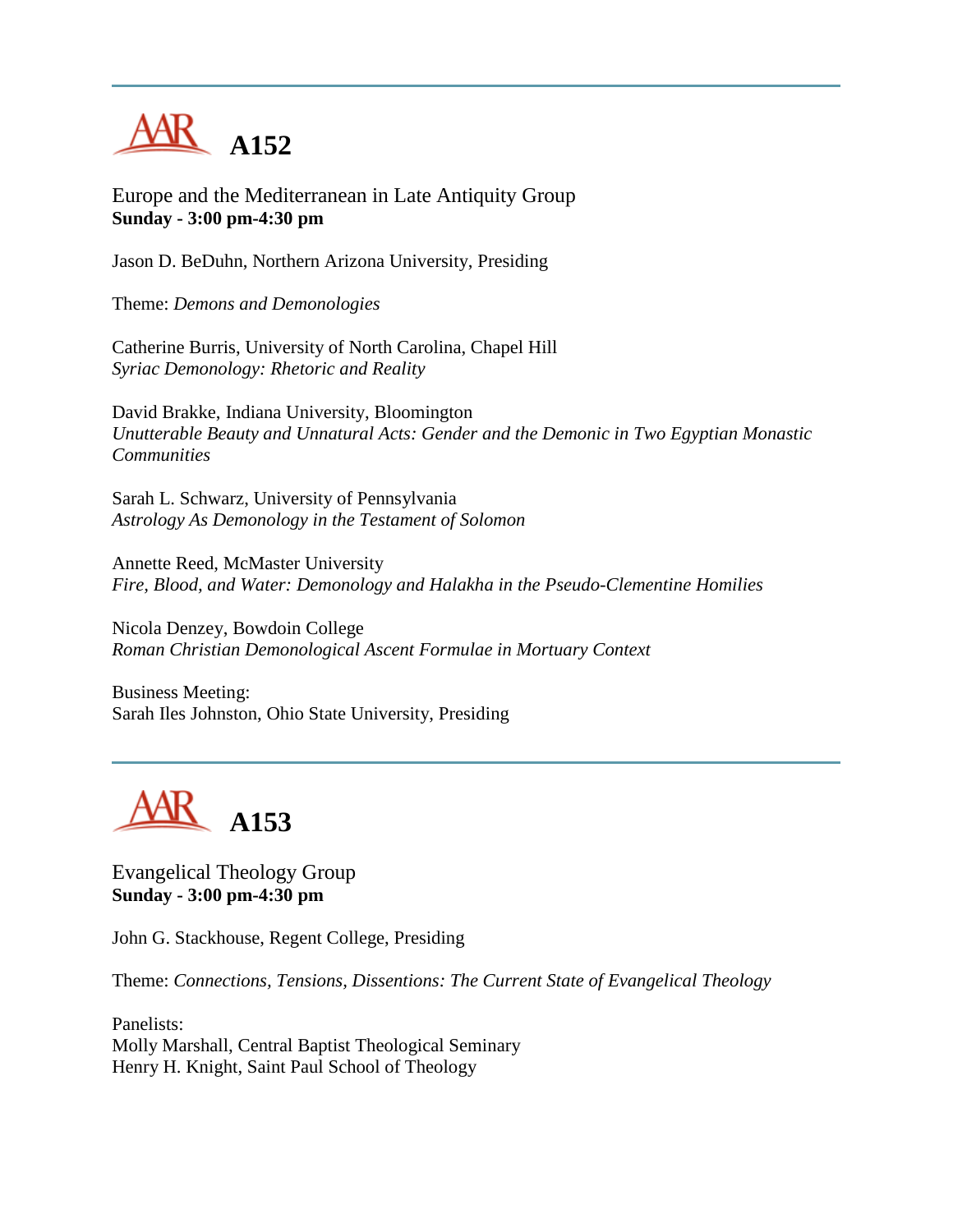William Pannell, Fuller Theological Seminary Michael S. Horton, Westminster Seminary

Business Meeting: David Kling, University of Miami, Presiding

Anthea Butler, Loyola Marymount University, Presiding



Hinduism Group **Sunday - 3:00 pm-4:30 pm**

T. S. Rukmani, Concordia University, Montreal, Presiding

Theme: *Hinduism and Western Hermeneutics: Problems and Possibilities*

Purushottama Bilimoria, University of Melbourne *Dialogic Fecundation of Western Hermeneutics and Hindu Mimamsa in the Critical Era*

Jeffery D. Long, Elizabethtown College *Truth, Diversity, and the Unfinished Project of Modern Hinduism*

Arvind Sharma, McGill University *Hinduism's Socio-Political Response to Western Hermeneutical Theories of Religion*

Sharada Sugirtharajah, University of Birmingham *Muller and Textual Management*

Responding: Laurie Louise Patton, Emory University

Business Meeting: Tracy Pintchman, Loyola University, Chicago, Presiding



Japanese Religions Group **Sunday - 3:00 pm-4:30 pm**

Daniel Boucher, Cornell University, Presiding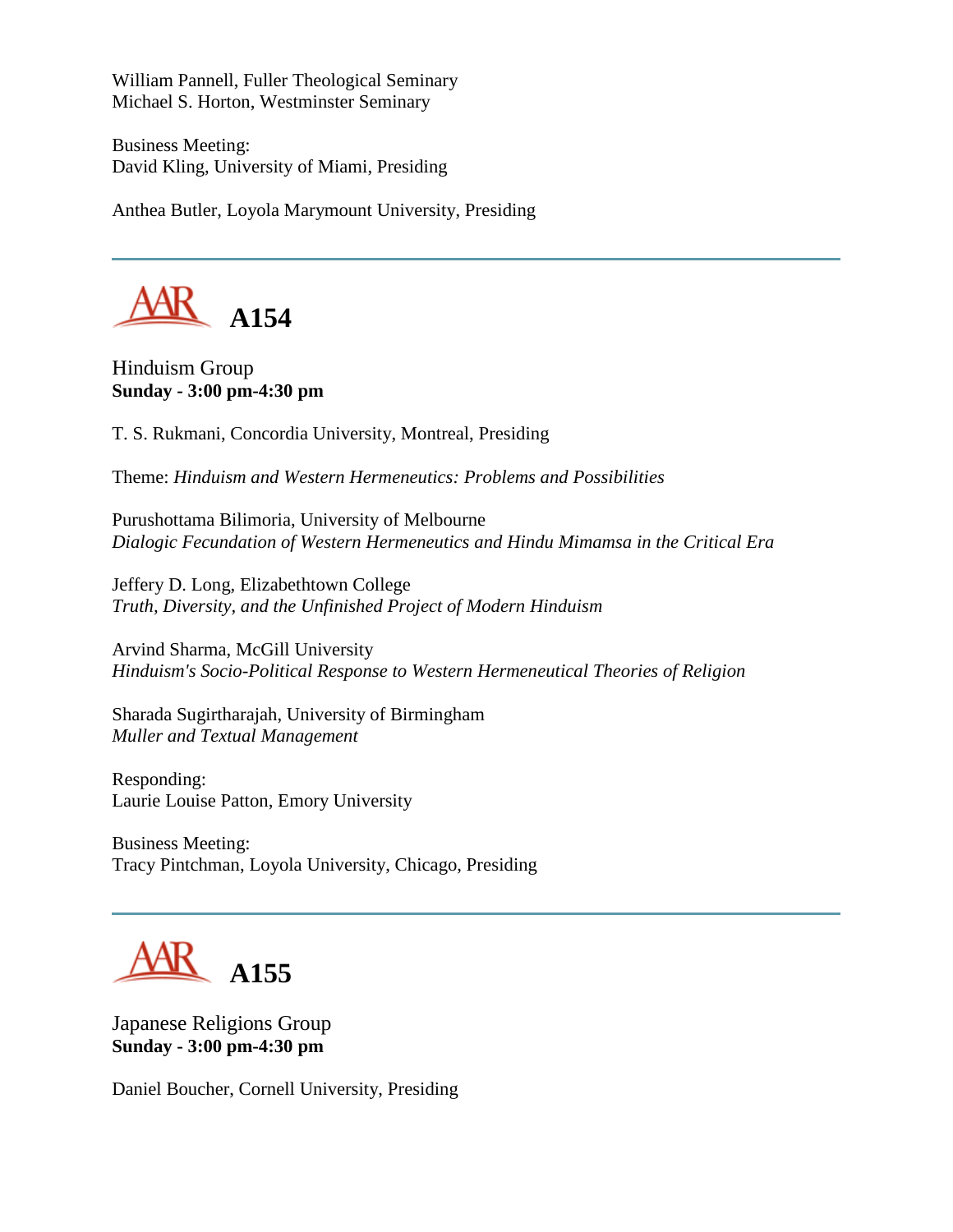Theme: *Revisiting Authenticity Discourses in Japanese Religious Renewal Movements: Theory and a Descent to Cases*

Lisa Kuly, Cornell University *Contending Voices of Meaning in the Contemporary Hanamatsuri*

Jane Marie Law, Cornell University *Reconsidering Authenticity in Religious Revival and Renewal in Japan: Theoretical Considerations*

Kakuju Matsubara, Cornell University *Inventing Zen Tradition and Its Authenticity: The Inside Problems of Tradition Maintenance in Contemporary Rinzai Zen*

Mark McGuire, Cornell University *Moments of Recognition and Healing: Shugendo Asceticism and Cultural Property Designation in the Folk Performing Arts of Japan*

Responding: Edmund T. Gilday, Grinnell College



Native Traditions in the Americas Group **Sunday - 3:00 pm-4:30 pm**

Michelene Pesantubbee, University of Iowa, Presiding

Theme: *Impediments to Spiritual/Cultural Integrity and Creativity in Indigenous America*

Joel Geffen, University of California, Santa Barbara *Picture This: The Role of Iconography in Contemporary Yakama Identity Formation*

Janet Parker, Chicago Theological Seminary *Steering the Canoe: The Kaswentha Principle in Haudenosaunee Struggles for Land and Self-Determination*

Adam Darlage, University of Chicago *Inquisitions at Home and in the New World: Success in Italy and Negotiated Settlements in the Americas*

Philip J. Deloria, University of Michigan, Ann Arbor *Indians in Unexpected Places*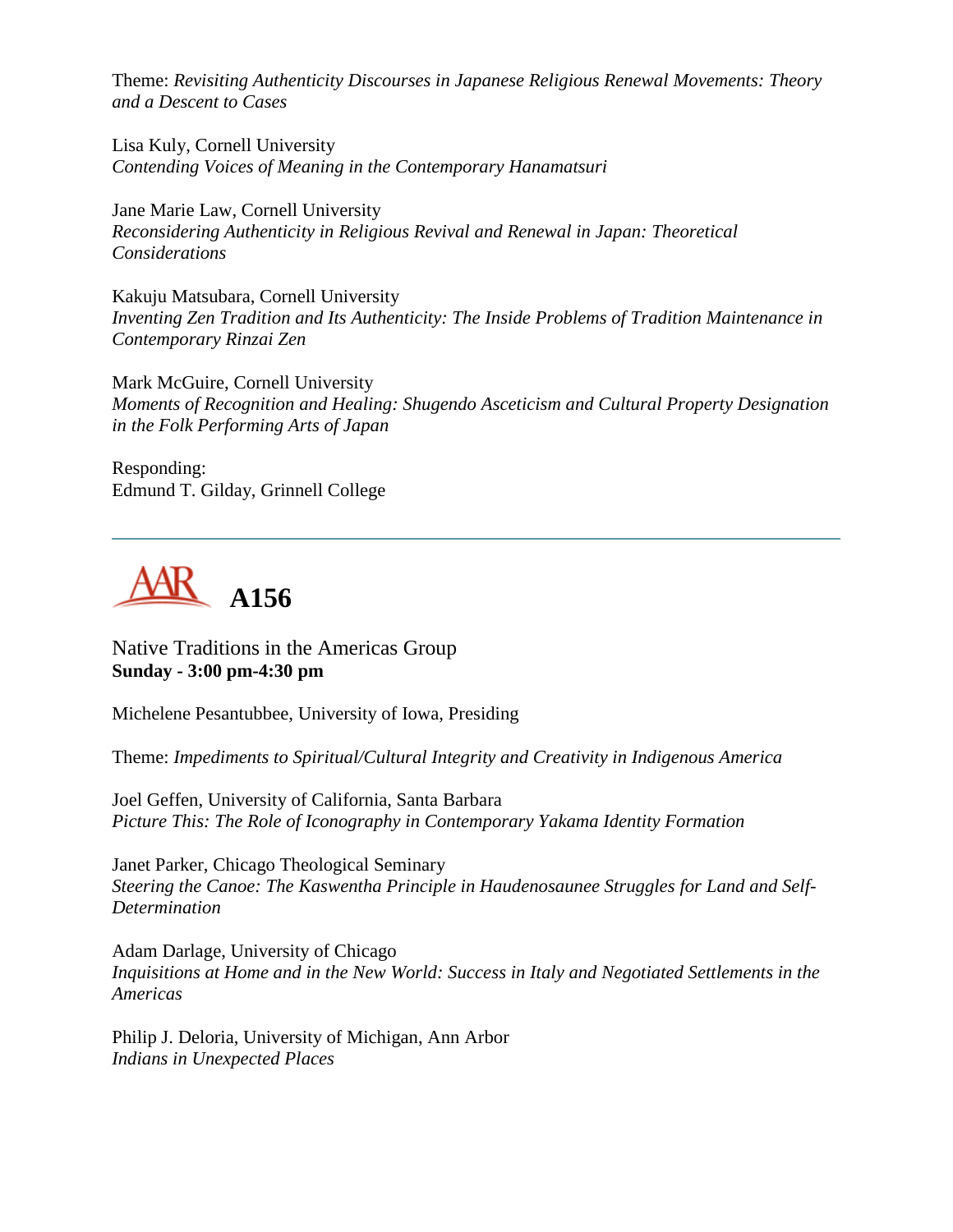

Pragmatism and Empiricism in American Religious Thought Group **Sunday - 3:00 pm-4:30 pm**

Wayne Proudfoot, Columbia University, Presiding

Theme: *Pragmatism and Democracy: Assessing Jeffrey Stout's Democracy and Tradition: Religion, Ethics, and Public Philosophy*

Panelists: Stanley M. Hauerwas, Duke University Cornel West, Princeton University Richard Rorty, Stanford University

Responding: Jeffrey L. Stout, Princeton University



Ritual Studies Group **Sunday - 3:00 pm-4:30 pm**

Nikki Bado-Fralick, Iowa State University, Presiding

Theme: *Bodies in Ritual Practice*

Lisa Battaglia, Vanderbilt University *Profaning the Sacred, Sacralizing the Profane: Ritual Space and Ritual Practice among Thai Buddhist Nuns*

Constance Wise, University of Denver *Feminist Wiccan Ritual Magic As Effective Cultural Practice*

Jeffrey Samuels, Western Kentucky University *The Very Idea of a Practical Canon: The Body as a Key Rubric in Monastic Training*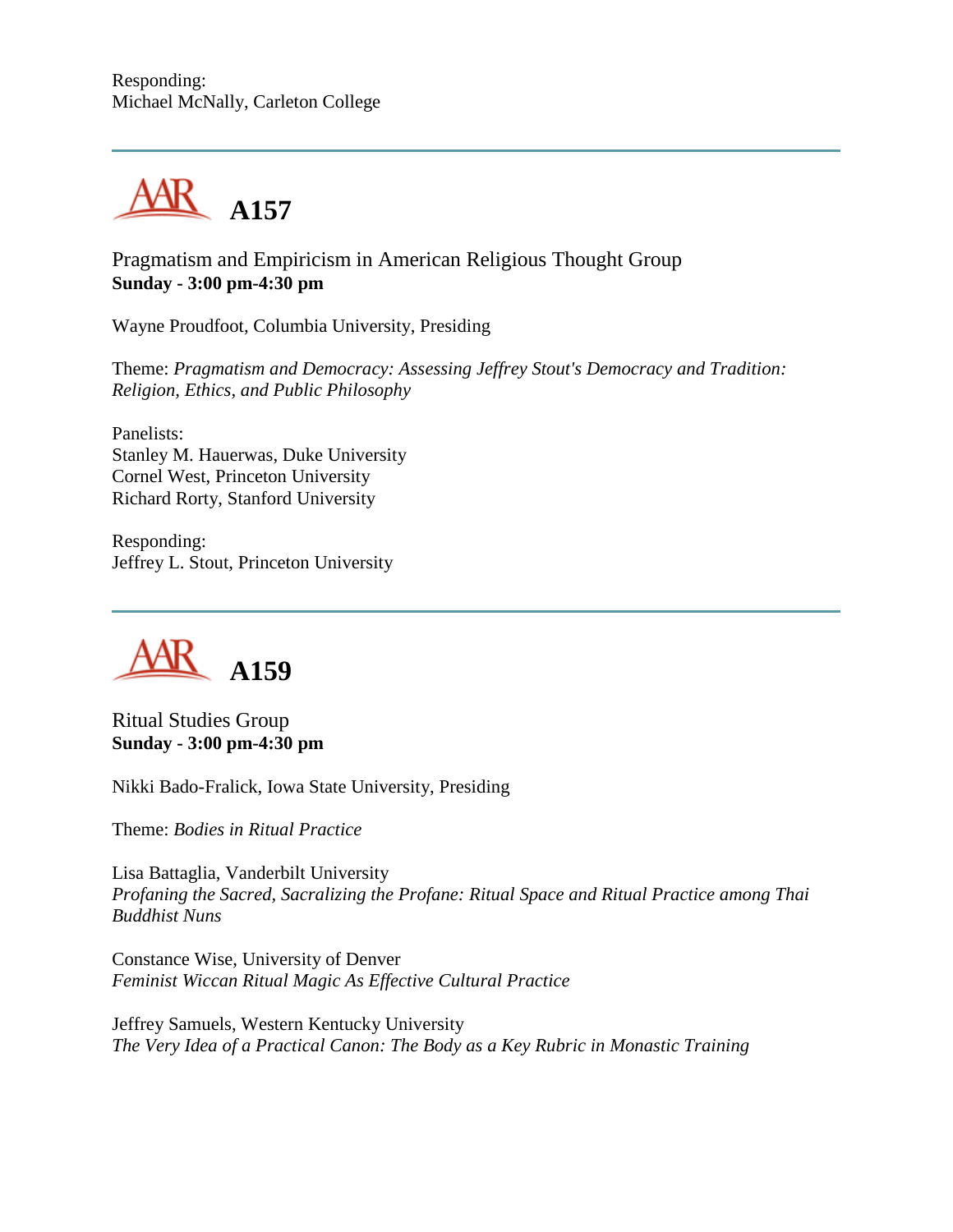Donna Lynne Seamone, McMaster University *Encountering Spirit in the Body: Divine Messages in Pentacostal Ritualizing*

Business Meeting: Donna Lynne Seamone, McMaster University, Presiding



Schleiermacher Group **Sunday - 3:00 pm-4:30 pm**

Jacqueline Marina, Purdue University, Presiding

Theme: *Schleiermacher and Romanticism, Schleiermacher As Romantic*

Philip Clayton, Claremont School of Theology *Schleiermacher As Romantic: Joyful Experience, the Individual, and the Whole*

David E. Klemm, University of Iowa *Kunstreligion in Early German Romanticism: Schleiermacher and Caspar David Friedrich*

Eric Nelson, University of Toledo *Schleiermacher's "Romanticism": The Singular, the Whole, and the Unconditional*

Peter Foley, University of Arizona *De-romanticising and Re-romanticising Schleiermacher: Self-Reflexivity and Kant*

Responding: Richard Crouter, Carleton College

Business Meeting: Julia A. Lamm, Georgetown University, Presiding

**A161**

Tibetan and Himalayan Religions Group **Sunday - 3:00 pm-4:30 pm**

José I. Cabezón, University of California, Santa Barbara, Presiding

Theme: *Women in Tibetan Religious Life: Histories and Contemporary Communities*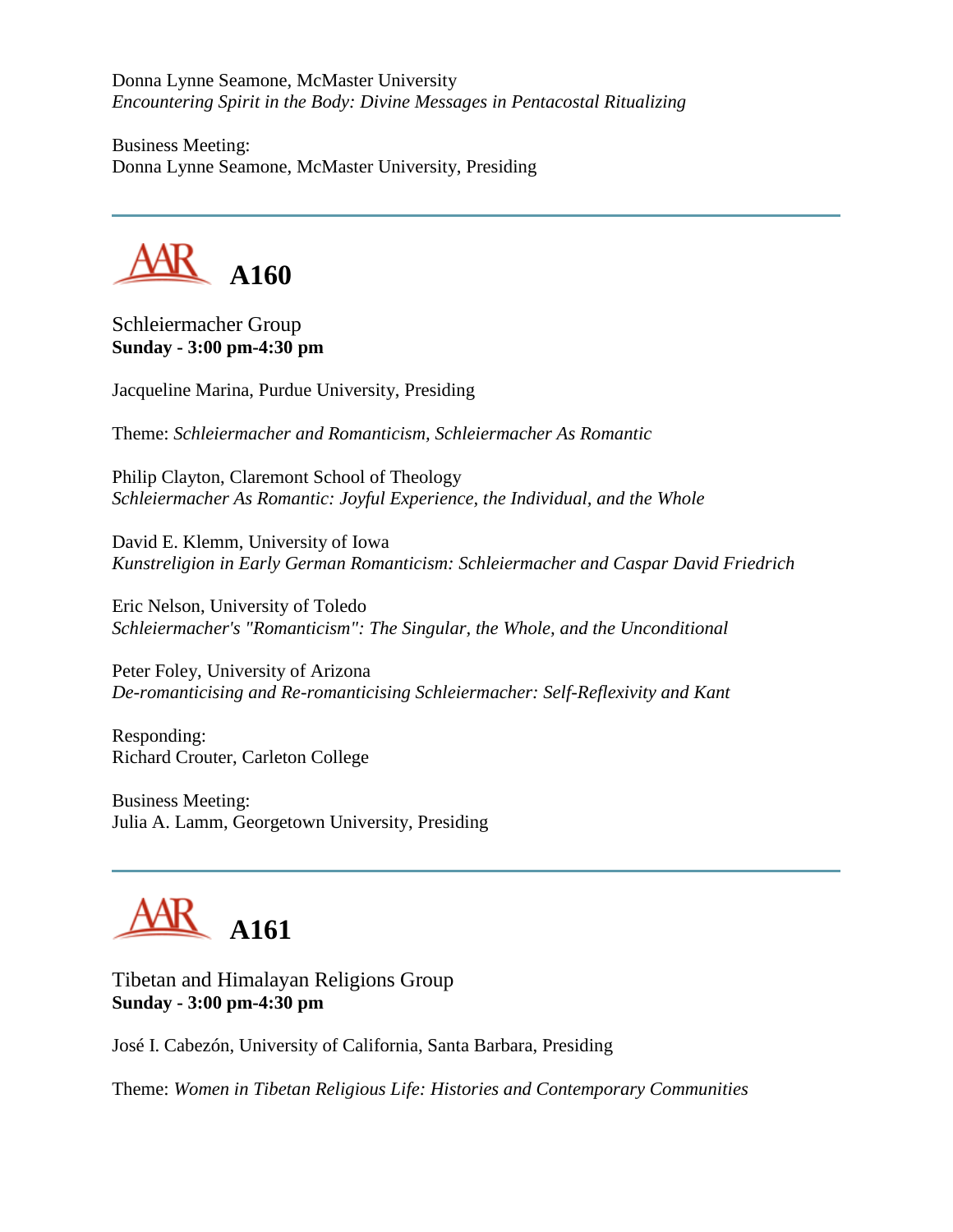Bryan Cuevas, Florida State University *Tibetan Female Revenants*

Robert Trent Pomplun, Loyola College, Maryland *Hell Hath No Fury: The Lady Tshe-ring Bkra-shis and the Death of Sde-srid Sangs-rgyas Rgyamtsho*

Alyson Prude, University of California, Santa Barbara *A Comparative Look at Himalayan Nunneries*

Kurtis Schaeffer, University of Alabama, Tuscaloosa *A Royal Nun in Fifteenth-Century Tibet*

Karma Lekshe Tsomo, University of San Diego *Buddhist Women and Social Change in the Spiti Valley*

Business Meeting: Kurtis Schaeffer, University of Alabama, Tuscaloosa, Presiding



Womanist Approaches to Religion and Society Group **Sunday - 3:00 pm-4:30 pm**

Marcia Y. Riggs, Columbia Theological Seminary, Presiding

Theme: *Unspeakable Things Unspoken: Interdisciplinary Explorations of the Work of Toni Morrison As Fulcrum for Religious Discourse*

Panelists: C. Dale Gadsden, Harvard University Charles H. Long, Chapel Hill, NC Carolyn Medine, University of Georgia Emilie M. Townes, Union Theological Seminary, New York David Carrasco, Harvard University

Business Meeting: Marcia Y. Riggs, Columbia Theological Seminary, Presiding

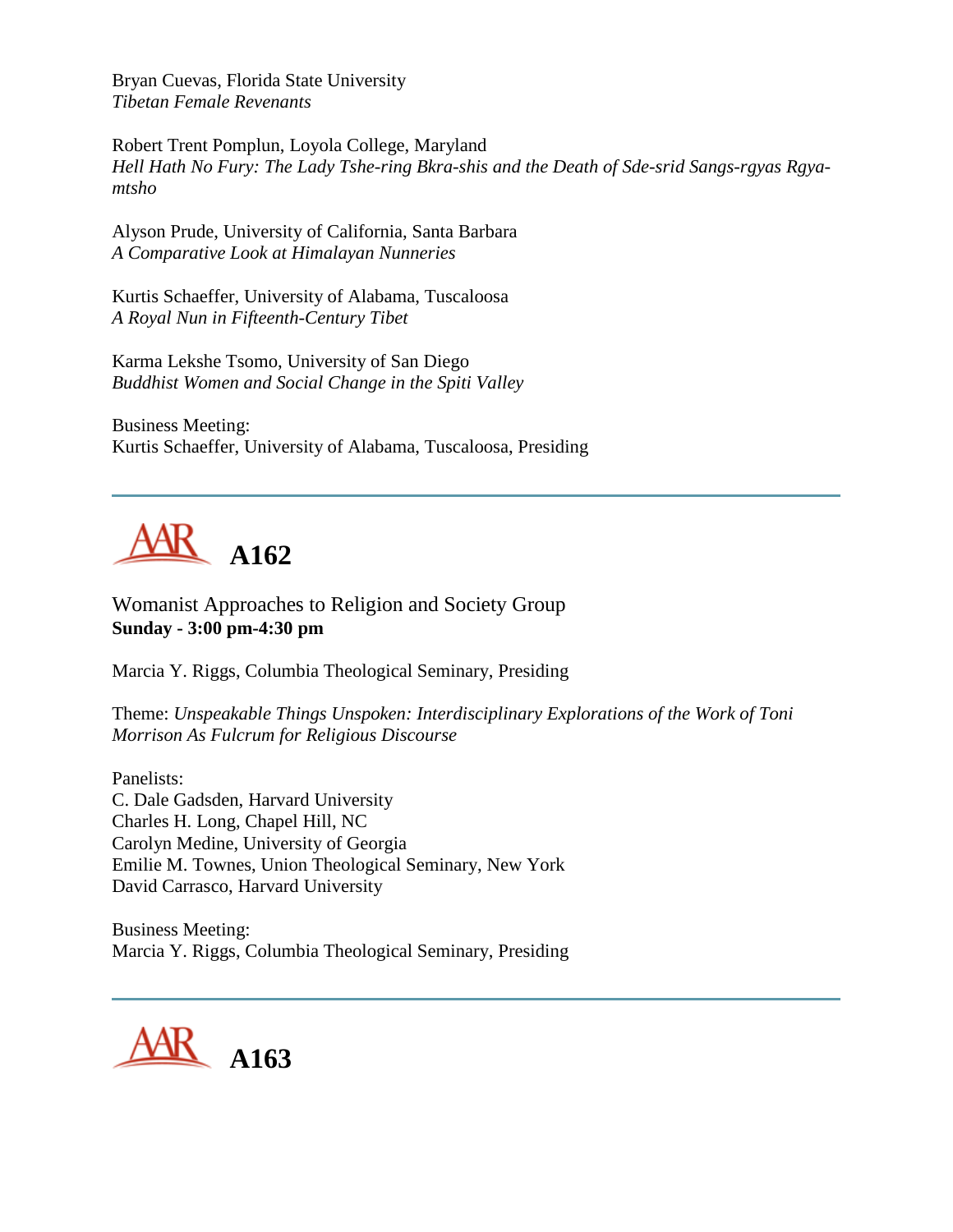Religions, Medicines, and Healing Consultation **Sunday - 3:00 pm-4:30 pm**

Linda L. Barnes, Boston University, Presiding

Theme: *Religion and the Healing Arts*

Sunju Chong, University of Chicago *Communal Healing in Korean Tradition of Music and Dance in Performance of Mask Dance, Pansori, and Kut*

Bridget Blomfield, Claremont Graduate University *The Zar Ritual: Healing Tradition of Islamic Middle East and Africa*

James W. Perkinson, Eucumenical Theological Seminary *Kongo Nkisi/Canaanite Repartee/Black Savvy: Possession and Healing at the Crossroads*

Responding: Suzanne J. Crawford, University of California, Santa Barbara

Business Meeting: Linda L. Barnes, Boston University, Presiding



Caring for Nature: From Fact to Value, from Respect to Reverence **Sunday - 3:00 pm-4:30 pm**

Sponsored by the AAR and the Templeton Foundation

Ian G. Barbour, Carleton College,Presiding

Theme: *Caring for Nature: From Fact to Value, from Respect to Reverence*

Holmes, Rolston, III, Colorado State University

See the [Program Highlights](http://www.aarweb.org/Meetings/Annual_Meeting/Past_and_Future_Meetings/2003/highlights.asp) section for a description.

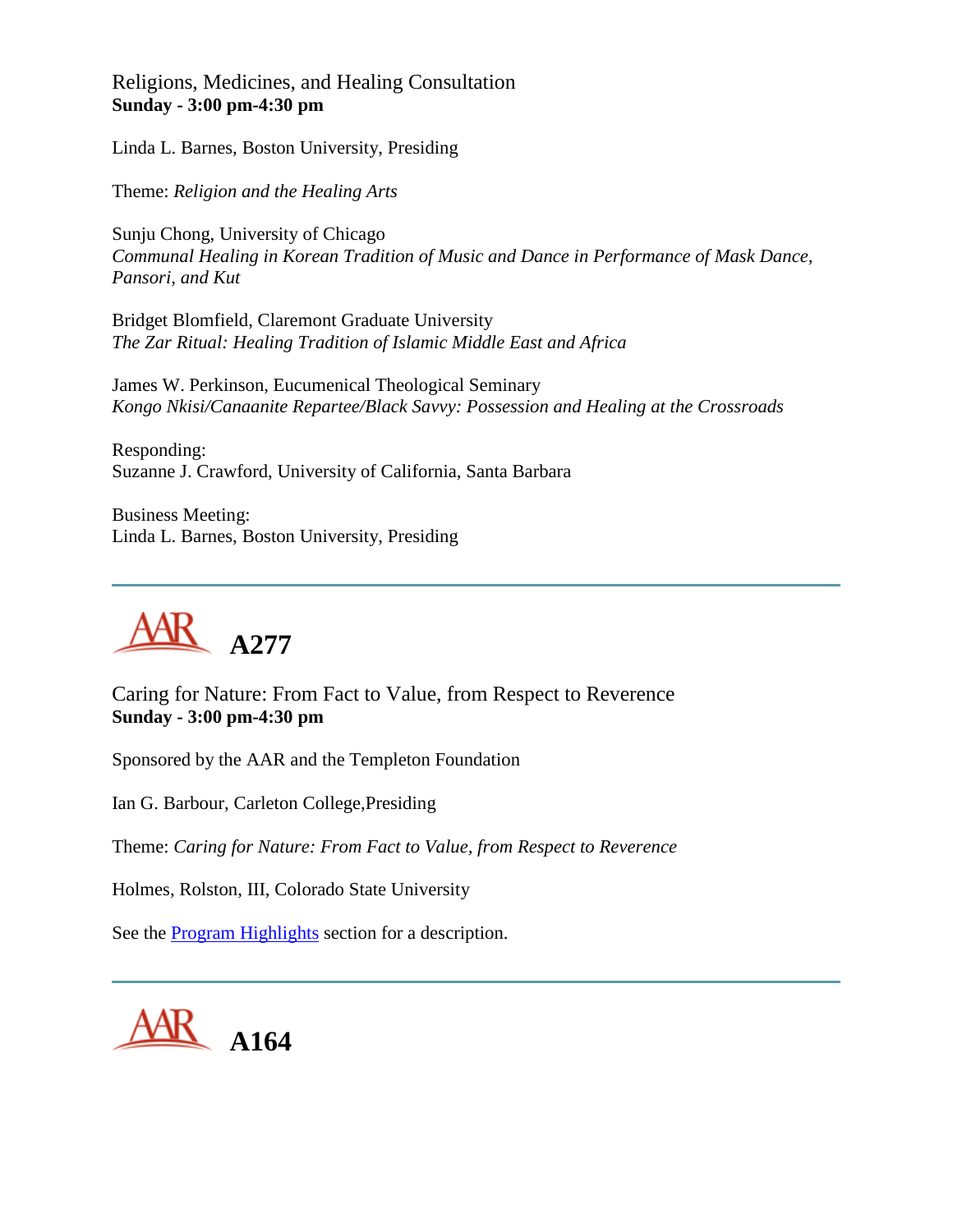## AAR Retired Members Reception **Sunday - 5:30 pm-6:30 pm**

All members of the AAR who are retired from full-time employment are cordially invited to an open house hosted by Barbara DeConcini, executive director, and Robert A. Orsi, president.



Michael Jackson - The Prose of Suffering and the Practice of Silence **Sunday - 7:15 pm-8:15 pm**

Robert A. Orsi, Harvard University, Presiding

Theme: *The Prose of Suffering and the Practice of Silence*

Michael Jackson, University of Copenhagen

See the [Program Highlights](http://www.aarweb.org/Meetings/Annual_Meeting/Past_and_Future_Meetings/2003/highlights.asp) page for a description.



The Gospel of John **Sunday - 8:00 pm-11:00 pm**

Rialto Theater, Georgia State University Sponsored by the Religion, Film, and Visual Culture Group

Tony S. L. Michael, University of Toronto

Please meet at the information kiosk in the main lobby of the Marriott Marquis at 7:30 pm to go to the theater.

See the [Program Highlights](http://www.aarweb.org/Meetings/Annual_Meeting/Past_and_Future_Meetings/2003/highlights.asp) page for a description.



Places of Peace and Power: The Sacred Sites Slide Show of Martin Gray **Sunday - 8:30 pm-10:00 pm**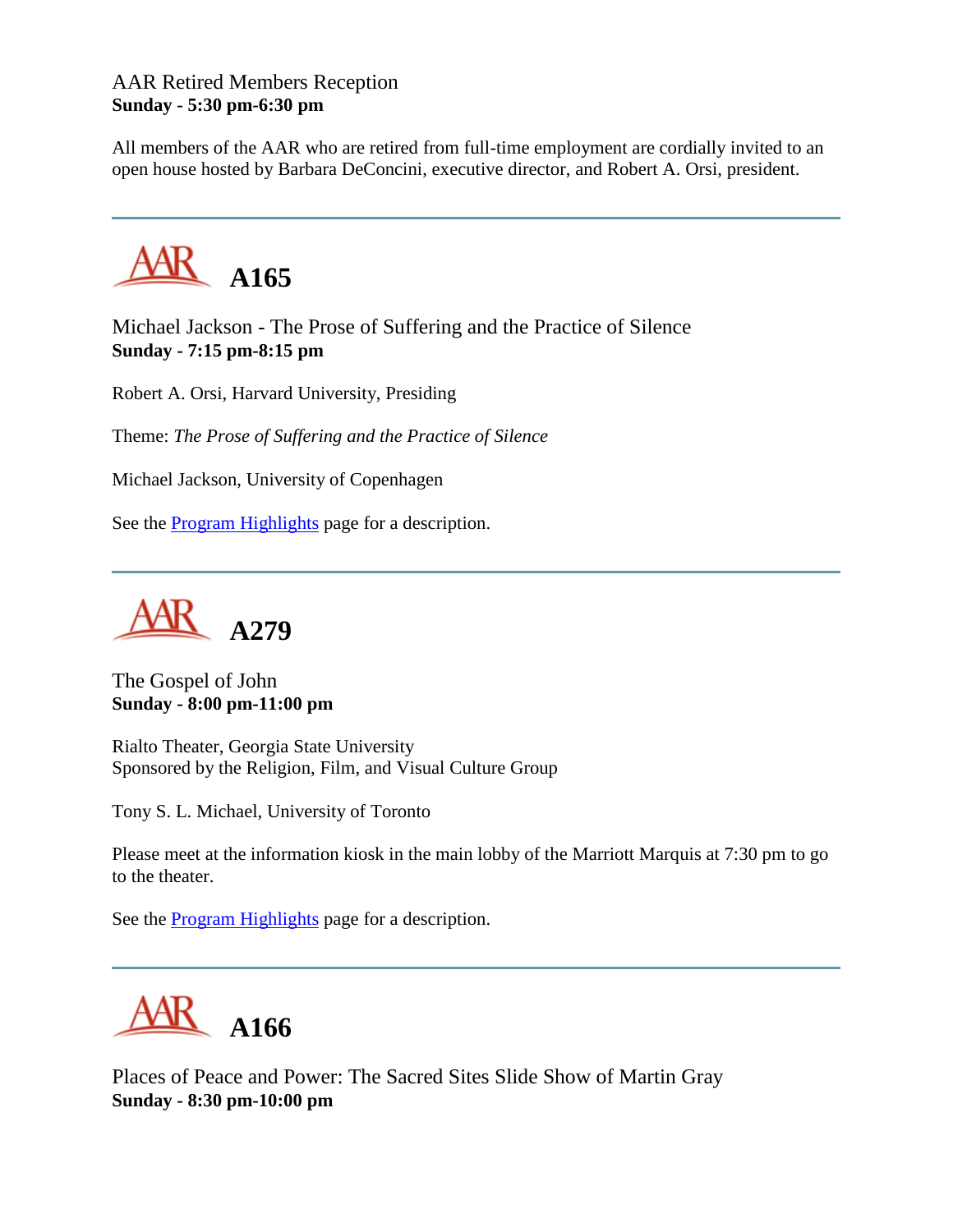Diane Apostolos-Cappadona, Georgetown University, Presiding

Martin Gray, Sedona, AZ

See the [Program Highlights](http://www.aarweb.org/Meetings/Annual_Meeting/Past_and_Future_Meetings/2003/highlights.asp) page for a description.



*Distance*: Screening and Conversation with Director Kore-eda **Sunday - 8:30 pm-10:00 pm**

Sponsored by the Religion, Film, and Visual Culture Group

Hirokazu Kore-eda, Tokyo, Japan, Michiaki Okuyama, Nanzan University, and Paul L. Swanson, Nanzan University, Presiding

See the [Program Highlights](http://www.aarweb.org/Meetings/Annual_Meeting/Past_and_Future_Meetings/2003/highlights.asp) page for a description.



*JAAR* Editorial Board Reception **Sunday - 8:30 pm-10:00 pm**



Religions in the Schools Task Force Meeting **Monday - 7:30 am-8:30 am**

Marcia Beauchamp, The Freedom Forum First Amendment Center, Presiding



AAR Program Unit Chairs Breakfast **Monday - 7:30 am-8:45 am**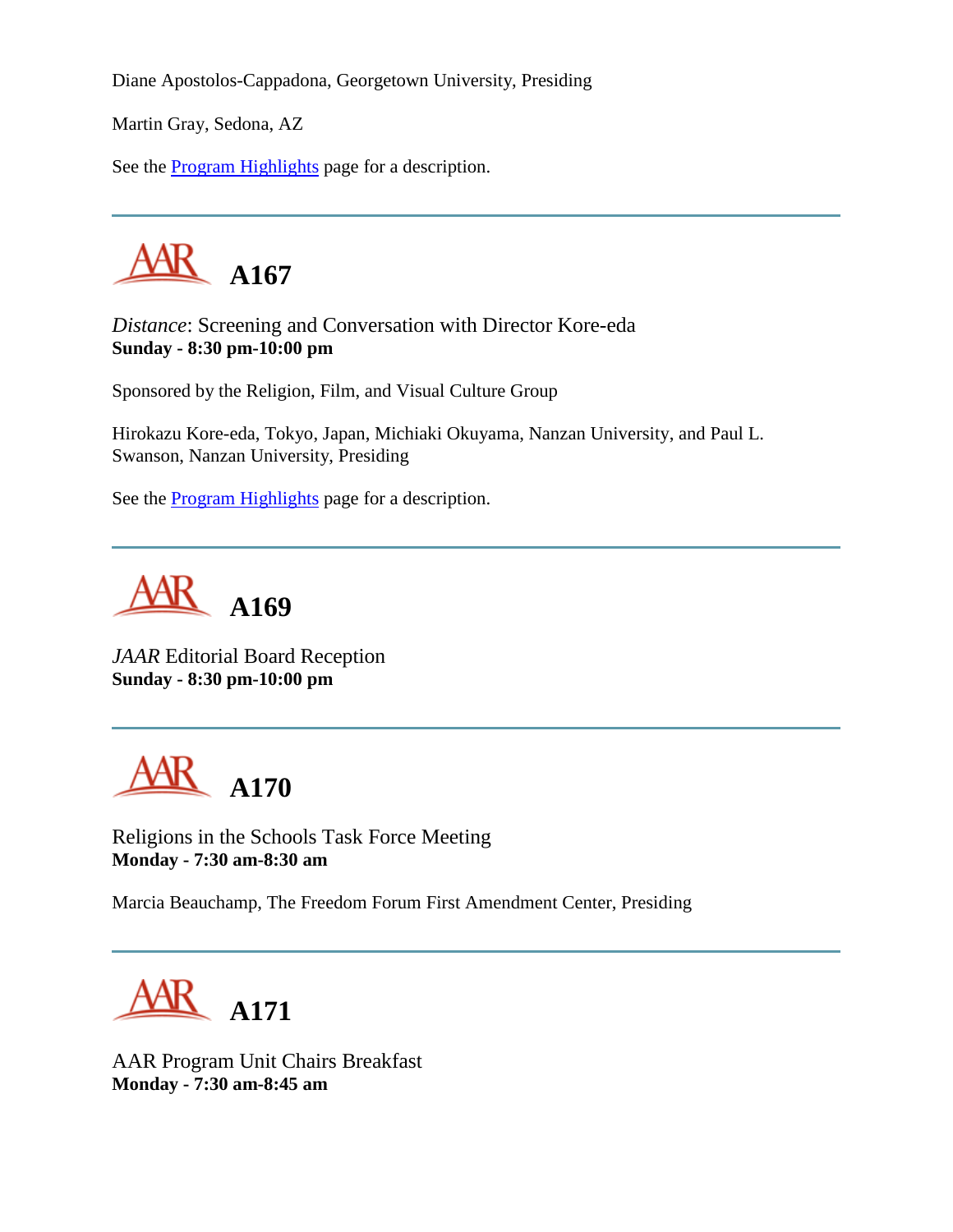Barbara DeConcini, American Academy of Religion, Presiding

All program unit chairs should attend this important informational sesion with the AAR's Program Committee.

**A172**

International Members Continental Breakfast **Monday - 7:30 am-8:45 am**

All AAR international attendees are invited to an information session and continental breakfast hosted by the AAR's International Connections Committee.



**Monday - 7:30 am-8:45 am**



RSTF - Preparing Teachers to Teach about Religion: Current Practices and Models **Monday - 9:00 am-11:30 am**

Sponsored by the Religion in the Schools Task Force

Diana L. Eck, Harvard University, Presiding

Theme: *Preparing Teachers to Teach about Religion: Current Practices and Models*

Panelists: Bruce Grelle, California State University, Chico Stephen N. Dunning, University of Pennsylvania Diane L. Moore, Harvard University

See the [Program Highlights](http://www.aarweb.org/Meetings/Annual_Meeting/Past_and_Future_Meetings/2003/highlights.asp) page for a description.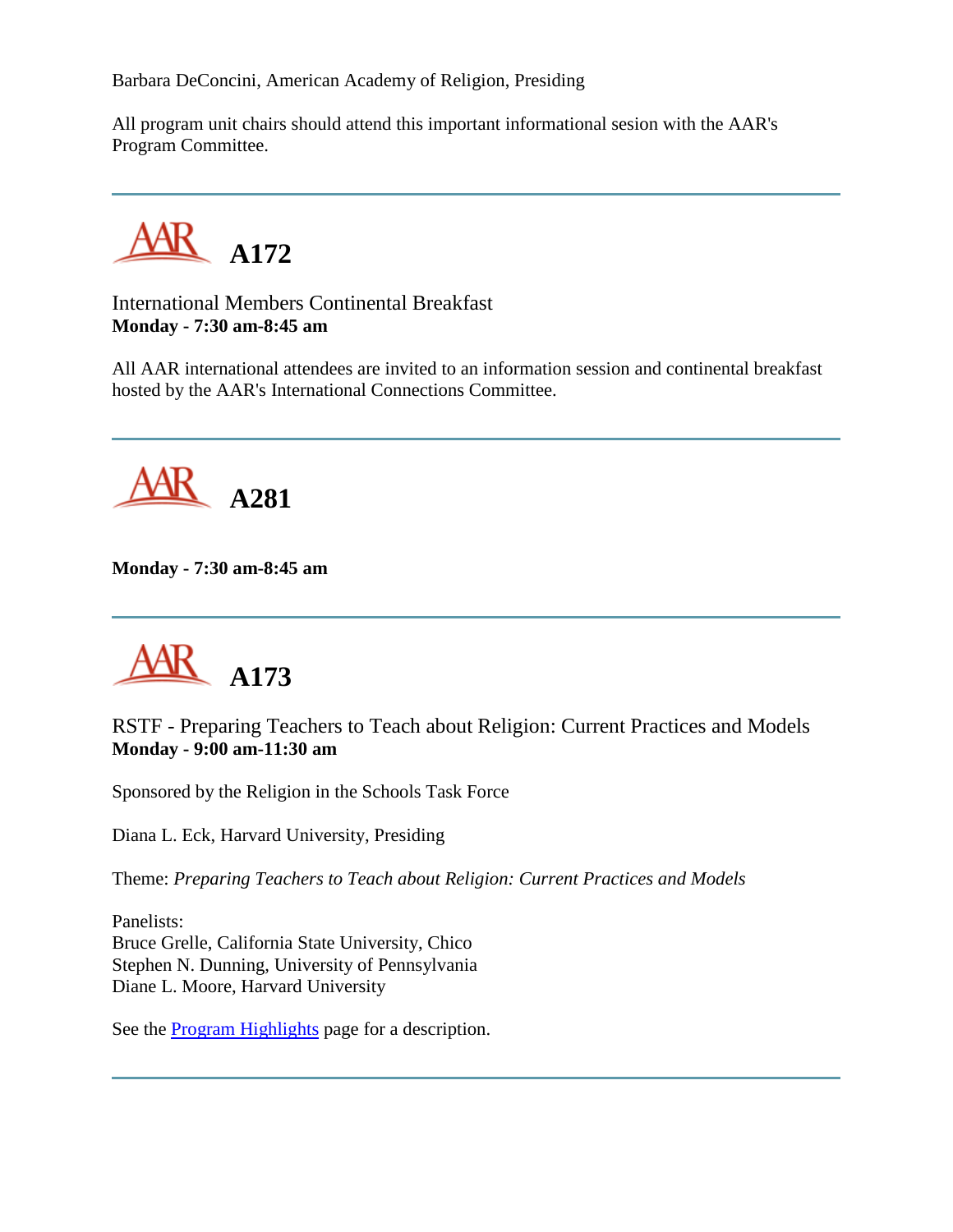

SLG - Top Ten Ways to Survive Your First Year on the Job **Monday - 9:00 am-11:30 am**

Sponsored by the Student Liaison Group

Richard Amesbury, Valdosta State University, Presiding

Theme: *Top Ten Ways to Survive Your First Year on the Job*

Sandie Gravett, Appalachian State University

See the [Program Highlights](http://www.aarweb.org/Meetings/Annual_Meeting/Past_and_Future_Meetings/2003/highlights.asp) page for a description.



Afro-American Religious History Group and Religion and Social Sciences Section and Womanist Approaches to Religion Group **Monday - 9:00 am-11:30 am**

Sponsored by Religion and Social Sciences Section, Afro-American Religious History Group, and Womanist Approaches to the Study of Religion Group

David Daniels, McCormick Theological Seminary, Presiding

Theme: *Centennial Celebration of the Scholarship of W. E. B. DuBois*

Terrence Johnson, Brown University *Religion, Race, and Liberalism: DuBois and Rawls on the Issue of Justice*

Arthur Sutherland, Loyola College, Maryland *The Motif of the Stranger in* The Souls of Black Folk Cheryl Townsend Gilkes, Colby College *The Gift of W. E. B. DuBois: A Sociology of Vision and Spirit*

Responding: Nellie McKay, University of Wisconsin, Madison

See the [Program Highlights](http://www.aarweb.org/Meetings/Annual_Meeting/Past_and_Future_Meetings/2003/highlights.asp) page for a description.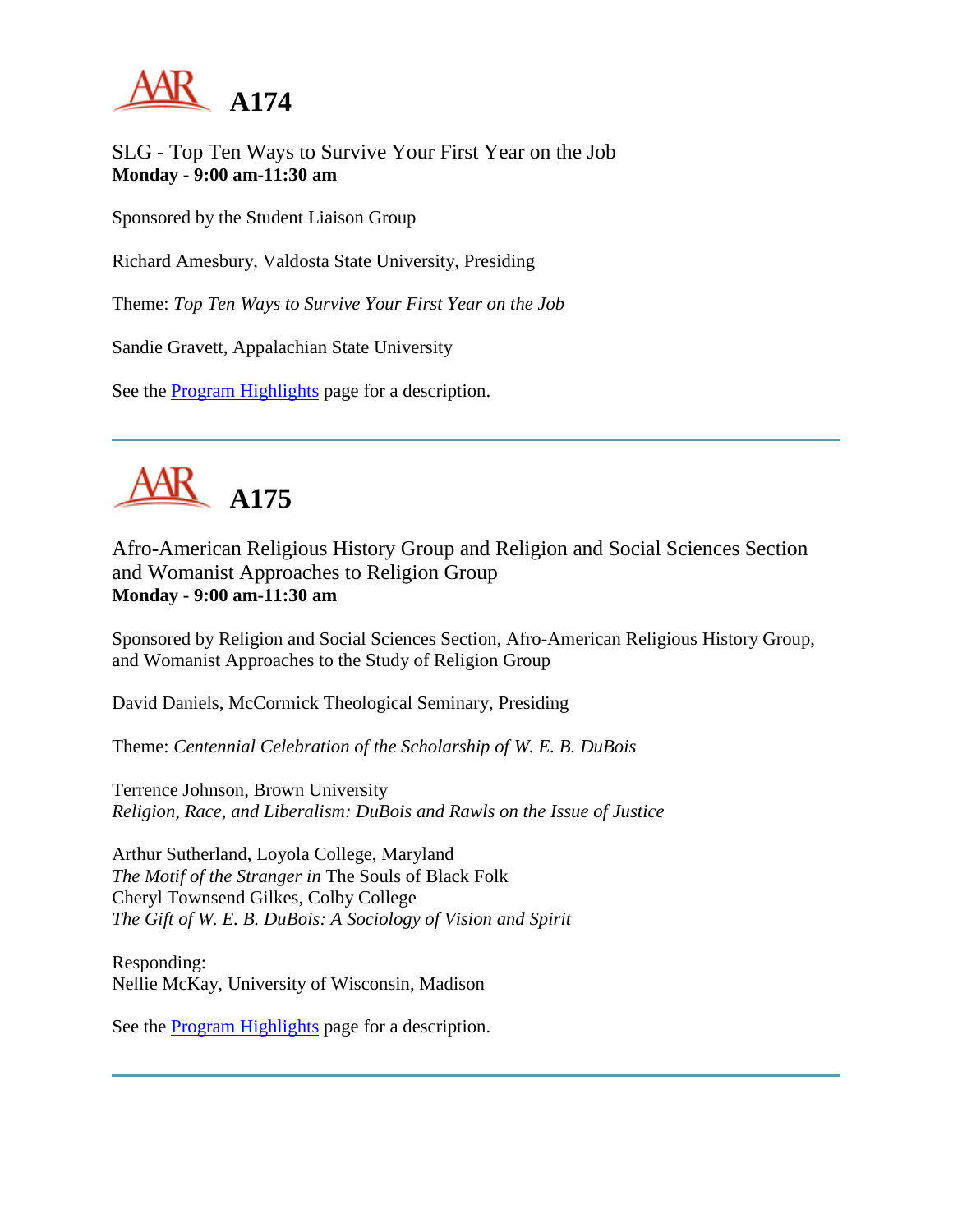

## Study of Islam Section and Academic Teaching and the Study of Religion Section **Monday - 9:00 am-11:30 am**

Amir Hussain, California State University, Northridge, Presiding

Theme: *Sufis in Western Societies: Global Networking and Locality*

Markus Dressler, New York University *Sufis in the City: The Predicament of Pluralism*

Ron Geaves, Chester College *Transglobal Mysticism or a Case of Cultural Binary Fission: The Transmigration of Sufism to Britain*

Marcia Hermansen, Loyola University, Chicago *"Global Sufism": Theirs and Ours*

Gritt Klinkhammer, University of Erfurt *Re-traditionalizing Spirituality: The Burhaniya Sufi Order in Germany*

Juliane Hammer, Georgetown University *Globalizing Sufism in a Virtual World: Sufi Orders on the Internet*

Responding: Gisela Webb, Seton Hall University



Arts, Literature, and Religion Section **Monday - 9:00 am-11:30 am**

Frederick J. Ruf, Georgetown University, Presiding

Theme: *Making Space Sacred*

Joan R. Branham, Providence College *The Temple That Won't Quit: Constructing Sacred Space in Orlando's Holy Land Theme Park*

Stephen Murphy, University of Virginia *Conflict, Commemoration, Community, and Making Space Sacred: The Response to Racist Violence at Saint John's Baptist Church, Dixiana, South Carolina*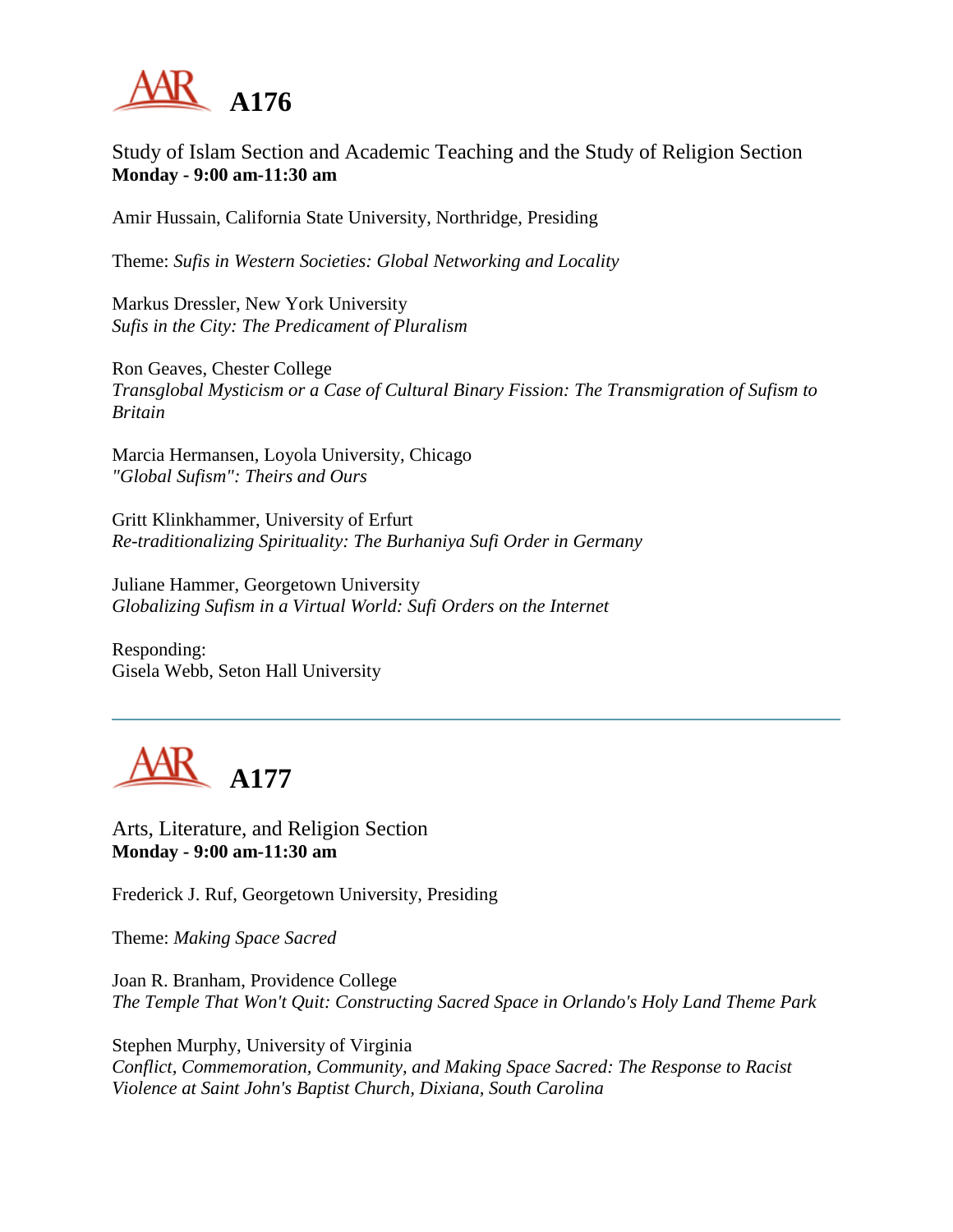Ki Joo Choi, Boston College *Art and Architecture As Religious and Moral Language? Assessing Contemporary Theological Responses through a Liberationist Example*

Crystal Downing, Messiah College *Readers of the Lost Ark: Containing the Sacred*

Responding: William G. Doty, University of Alabama, Tuscaloosa



### Buddhism Section **Monday - 9:00 am-11:30 am**

David Germano, University of Virginia, Presiding

Theme: An *Appraisal of Ronald Davidson's* Indian Esoteric Buddhism *in the Context of the Social History of Medieval Esoteric Movements*

Panelists: Ryuichi Abe, Columbia University Edward Davis, University of Hawaii Phyllis Granoff, McMaster University Jeffrey Stephen Lidke, Berry College Robert Sharf, University of Michigan, Ann Arbor Michael D. Swartz, Ohio State University Hugh B. Urban, Ohio State University

Responding: Ronald M. Davidson, Fairfield University



Ethics Section **Monday - 9:00 am-11:30 am**

Jane Hicks, Saint John Fisher College, Presiding

Theme: *Visions of Rapture or Visions of Desolation? Connecting Globalization to Poverty*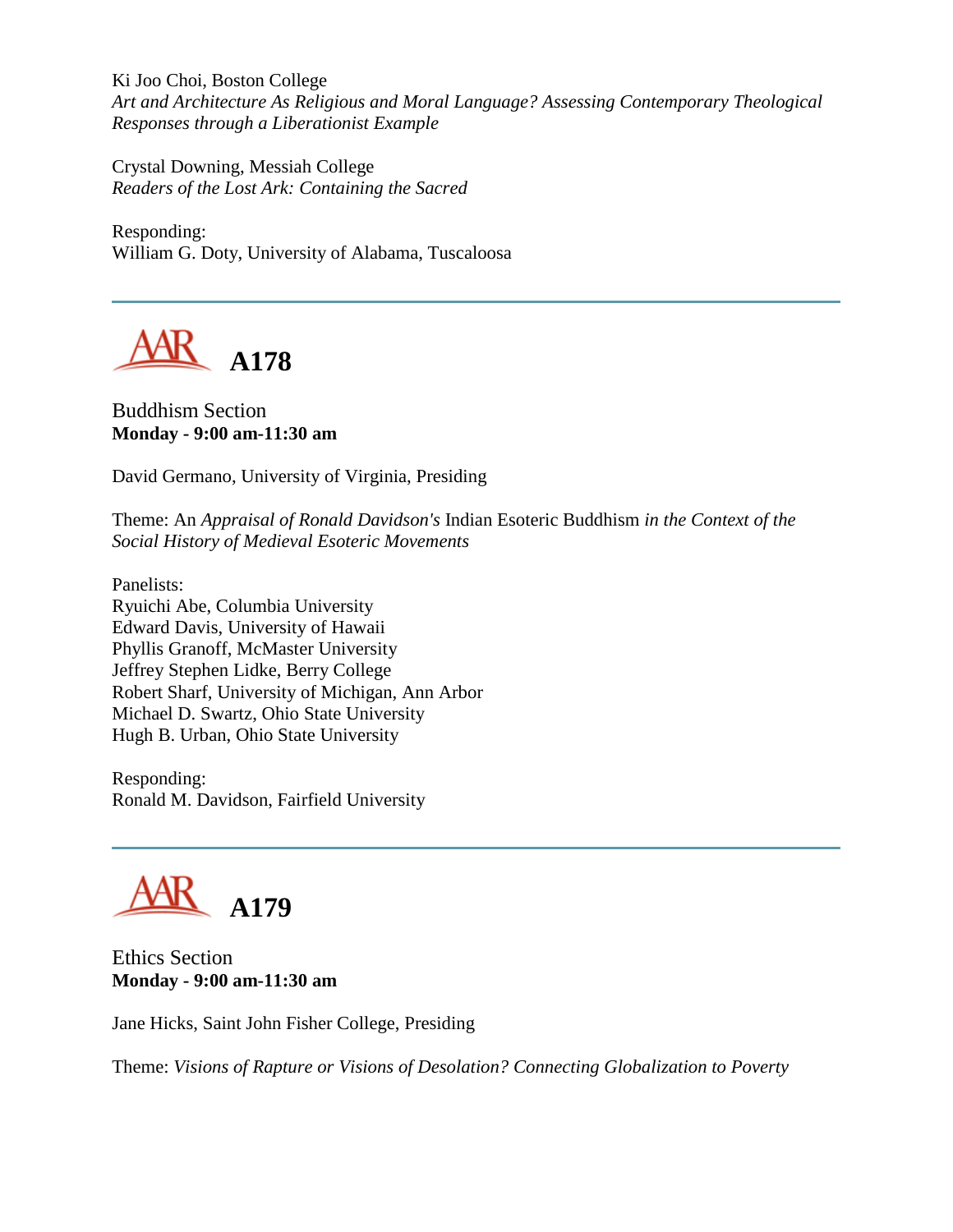Jim Bailey, Duquesne University *Assets, the Poor, and Democracy*

Maria T. Davila, Boston College *Empowerment of the Poor and Democracy: New Dimensions on the Question of International Development*

Bron Taylor, University of Florida *Earth in Play: Globalization and Religious Ethics at the World Summit on Sustainable Development*

Ken Estey, New York, NY *Union Democracy and Global Change: Prospects for the Working Classes*



Christian Spirituality Group and History of Christianity Section **Monday - 9:00 am-11:30 am**

Christopher Bellitto, Paulist Press, Presiding

Theme: *Paulist Press's Classics of Western Spirituality Series Twenty-Fifth Anniversary*

Panelists: Bernard McGinn, University of Chicago Sandra M. Schneiders, Jesuit School of Theology Ewert H. Cousins, Fordham University



Law, Religion, and Culture Consultation and North American Religions Section **Monday - 9:00 am-11:30 am**

Kathleen Flake, Vanderbilt University, Presiding

Theme: *Nation, Law and Religion*

James McBride, New York, NY *Holy Nation, Holy War: The Controversy over the Pledge of Allegiance in Times of Conflict*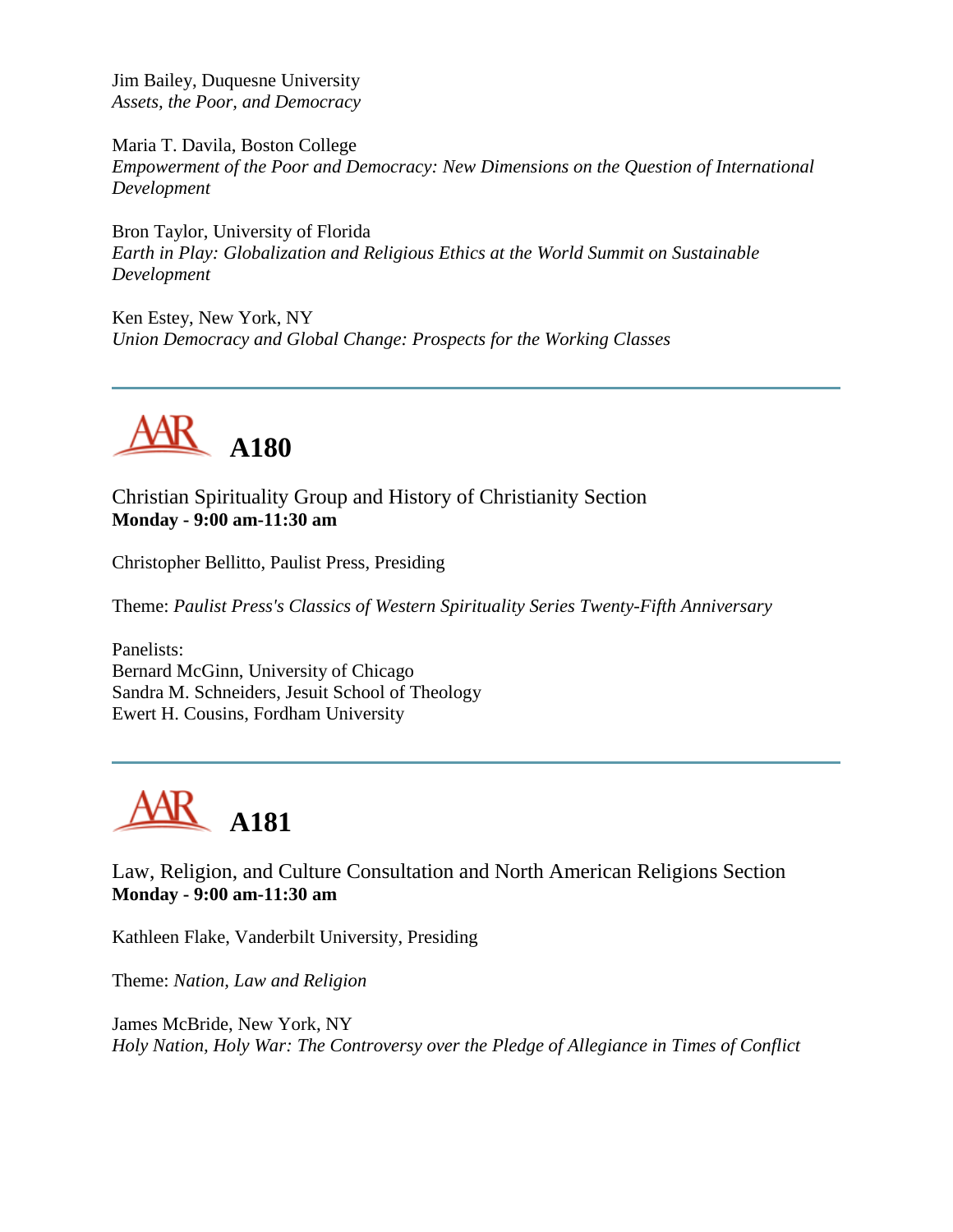Justin Watson, Le Moyne College *Bush, Clinton, and American Civil Religion*

Avi M. Spiegel, Harvard University *Healing the Student Body: Spirituality, Yoga, and the Law*

K. Healan Gaston, University of California, Berkeley *Re-reading the Judeo-Christian Tradition: Will Herberg's "Protestant, Catholic, Jew" as a Cold War Text*



Study of Judaism Section **Monday - 9:00 am-11:30 am**

Randi Rashkover, York College of Pennsylvania, Presiding

Theme: *Thinking Ritual*

Panelists: Peter Ochs, University of Virginia Robert Gibbs, University of Toronto Steven D. Kepnes, Colgate University

Responding: Graham Ward, University of Manchester



Women and Religion Section **Monday - 9:00 am-11:30 am**

Jacqueline Z. Pastis, La Salle University, Presiding

Theme: *Women and Mysticism*

Trish Beckman, University of Missouri, Columbia *Authority and Performance with/in Medieval Women's Mystical Texts*

Carol P. Christ, Ariadne Institute for the Study of Myth and Ritual, Lesbos, Greece *Embodied Embedded Mysticism: Affirming the (Female) Body and the World Body*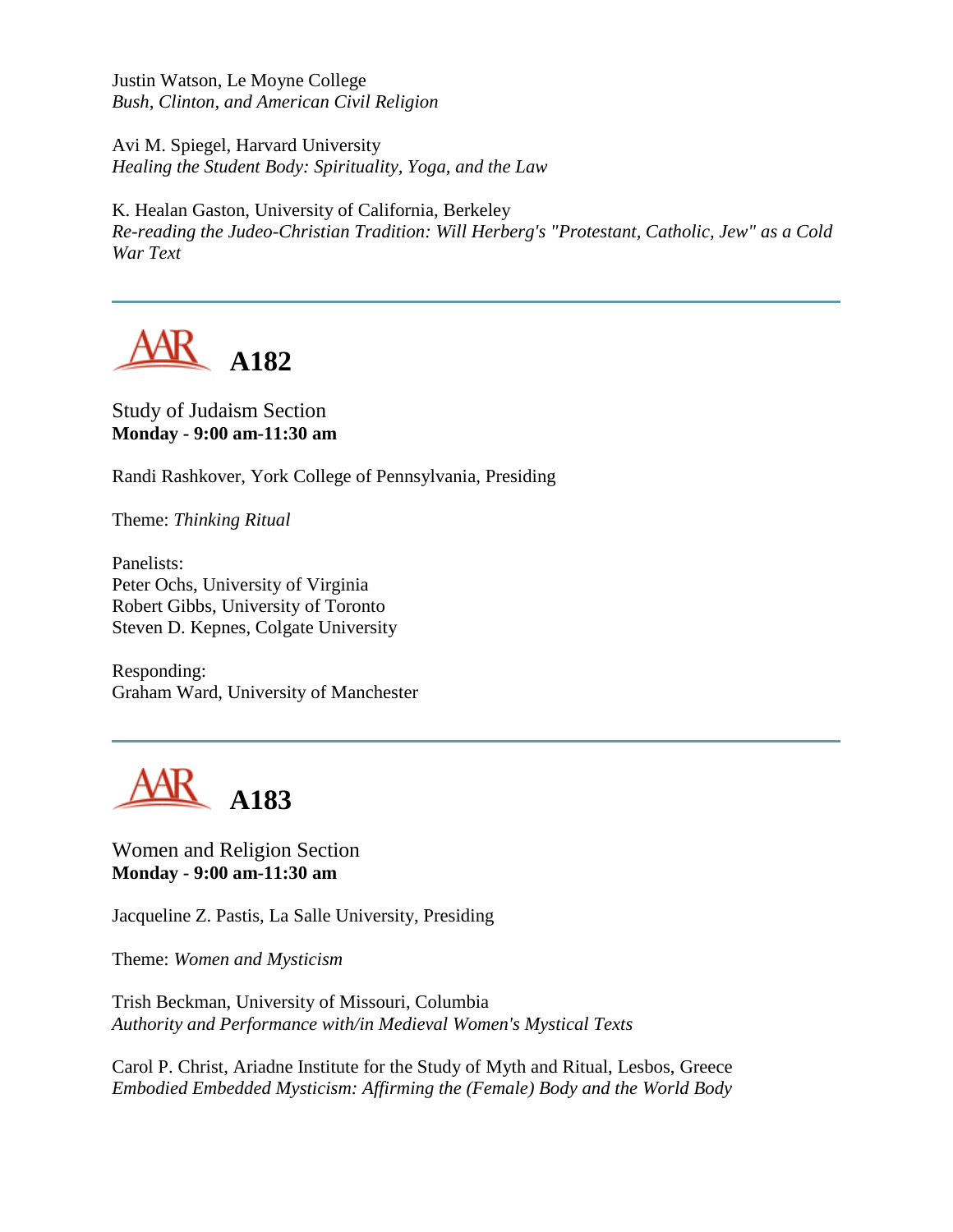Sarah M. Taylor, Northwestern University *Green Mysticism and Spiritual Madness: The Committed "Lunacy" of an Eco-Woman Warrior*

Maria Massi Dakake, George Mason University *"The Guest of My Inmost Heart": Images of the Divine Beloved in Female Sufi Poetry*



Bioethics and Religion Group and Lesbian-Feminist Issues in Religion Group **Monday - 9:00 am-11:30 am**

Rebecca T. Alpert, Temple University, Presiding

Theme: *Gay Gene? Religious and Policy Implications of a Possible Genetic Basis for Sexual Orientation*

Panelists: Dena S. Davis, Cleveland-Marshall College of Law Suzanne Holland, University of Puget Sound Kathleen M. Sands, University of Massachusetts, Boston



Christian Systematic Theology Group and Latina/o Religion, Culture, and Society Group **Monday - 9:00 am-11:30 am**

Joy McDougall, Emory University, Presiding

Theme: *Innovations and Revelations: Latino/a Systematic Theology*

Alejandro Garcia-Rivera, Jesuit School of Theology *The Correspondence of Aesthetics with Doctrines of Revelation and As Theological Method*

Mayra Rivera, Drew University *Sophia the Hybrid: A Latina Postcolonial Theology*

Stephen L. Stell, Austin College *Sources and Products of Revelation: "Religious Experience" and "Culture" in the Works of Latina/o Theologians*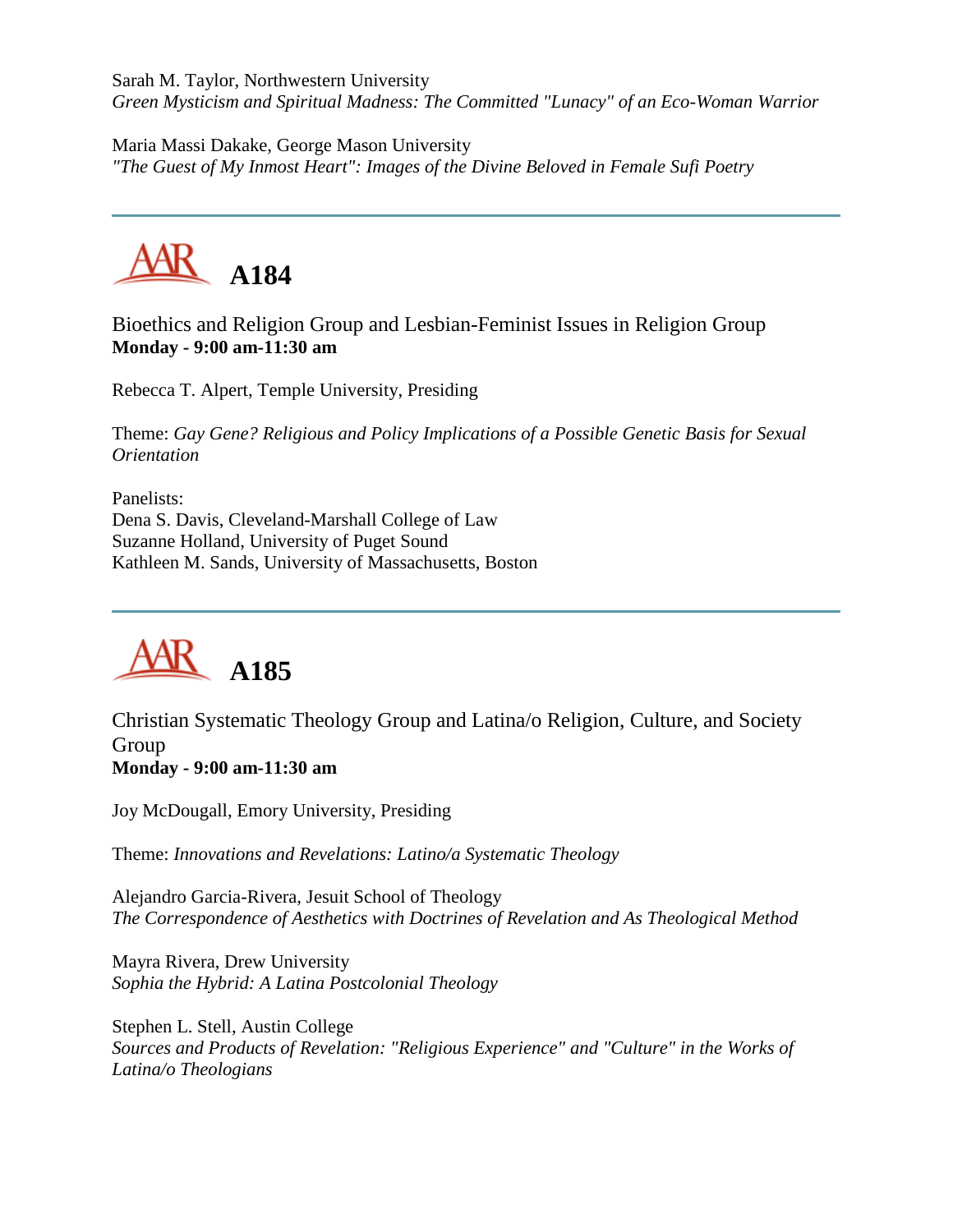

Comparative Studies in Hinduisms and Judaisms Group **Monday - 9:00 am-11:30 am**

Graham M. Schweig, Christopher Newport University, Presiding

Theme: *Erotic Figuring of Divine Love in Jewish and Hindu Traditions*

Sarah Pessin, California State University, Fresno *Love's Desire: Eros and Divinity in the Poetry of Solomon Ibn Gabirol*

Yehudit K. Greenberg, Rollins College *To Desire or to Love? That Is the Question!*

Steven P. Hopkins, Swarthmore College *Extravagant Beholding: The Love of Two Bodies and the Language of Excess in the Song of Songs and South Indian Devotion*

Rita Dasgupta Sherma, Binghamton University *Union and Separation from the Kama Sutra to the Gitagovinda*

Responding: Francis X. Clooney, Boston College

Business Meeting: Barbara A. Holdrege, University of California, Santa Barbara, and Kathryn McClymond, Georgia State University, Presiding



Cultural History of the Study of Religion Consultation **Monday - 9:00 am-11:30 am**

John P. Burris, Rollins College, Presiding

Theme: *The Politics of Making "Religion" in the U.S.*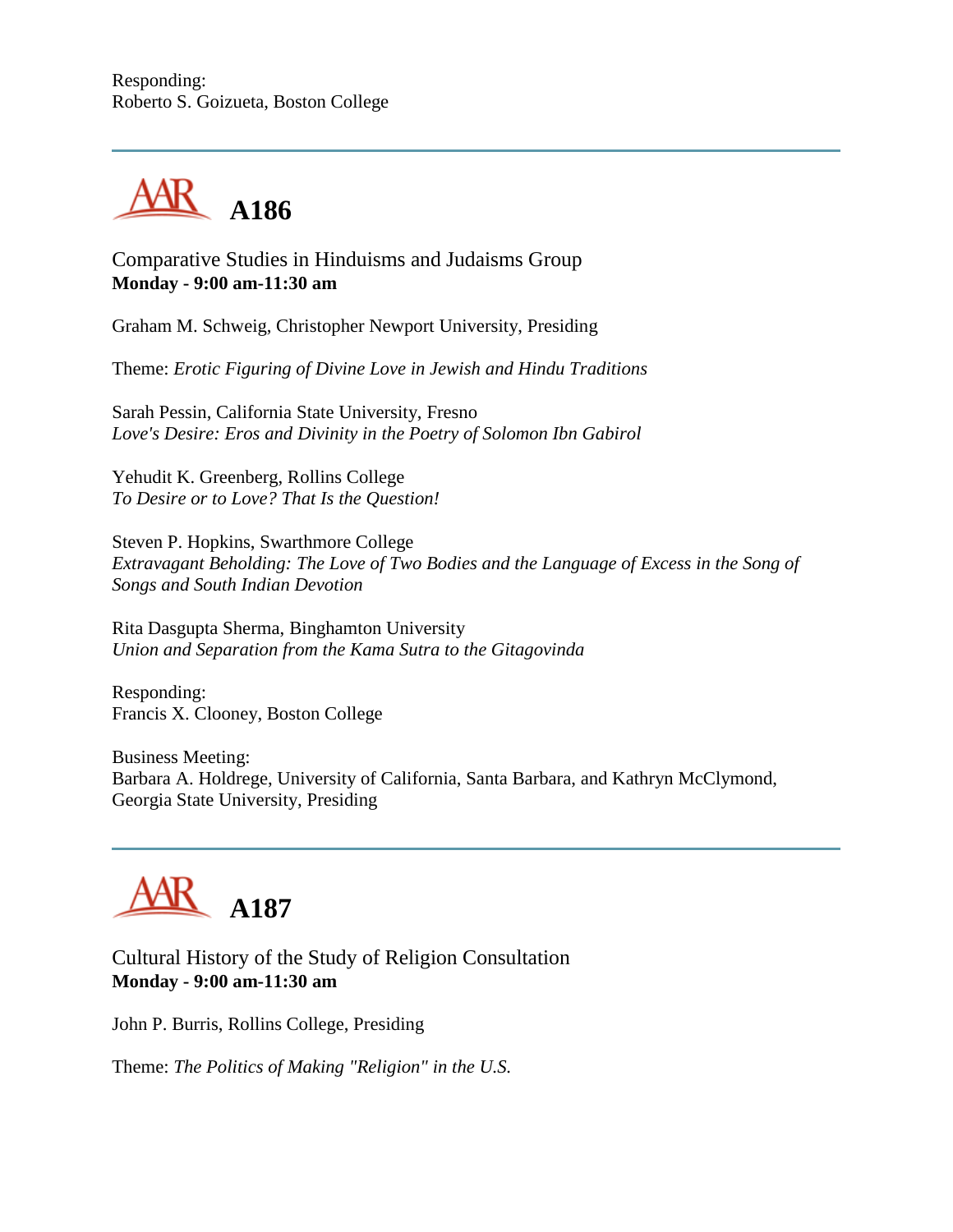John Lardas, University of California, Santa Barbara *Ungraspable Phantoms: The Emergence of the Culture Concept in Antebellum America*

Kent McConnell, Dartmouth College *Consumer Culture and Remaking "Lost Cause" Religion in the South*

Kristin Schwain, University of Missouri, Columbia *Religious Experience and Racial Uplift in the Art of Henry Ossawa Tanner*

Russell T. McCutcheon, University of Alabama, Tuscaloosa *The Cold War, the Humanistic Study of Religion, and the Fallacy of Insufficient Cynicism*

Responding: Ann Taves, Claremont School of Theology

Business Meeting: Robert A. Orsi, Harvard University, and Leigh Schmidt, Princeton University, Presiding

# **A188**

Eastern Orthodox Studies Group **Monday - 9:00 am-11:30 am**

Brian E. Daley, University of Notre Dame, Presiding

Theme: *Maximus the Confessor*

Ian A. McFarland, University of Aberdeen *Fleshing out Christ: Maximus the Confessor's Christology in Anthropological Perspective*

Stephen J. Shoemaker, University of Oregon *The Georgian Life of the Virgin Attributed to Maximus the Confessor: Its Authenticity and Importance*

Despina Prassas, Johnson City, NY *Theoria and Praxis in Saint Maximos the Confessor's "Quaestiones et Dubia"*

Business Meeting: Robin Darling Young, University of Notre Dame, and James C. Skedros, Holy Cross School of Theology

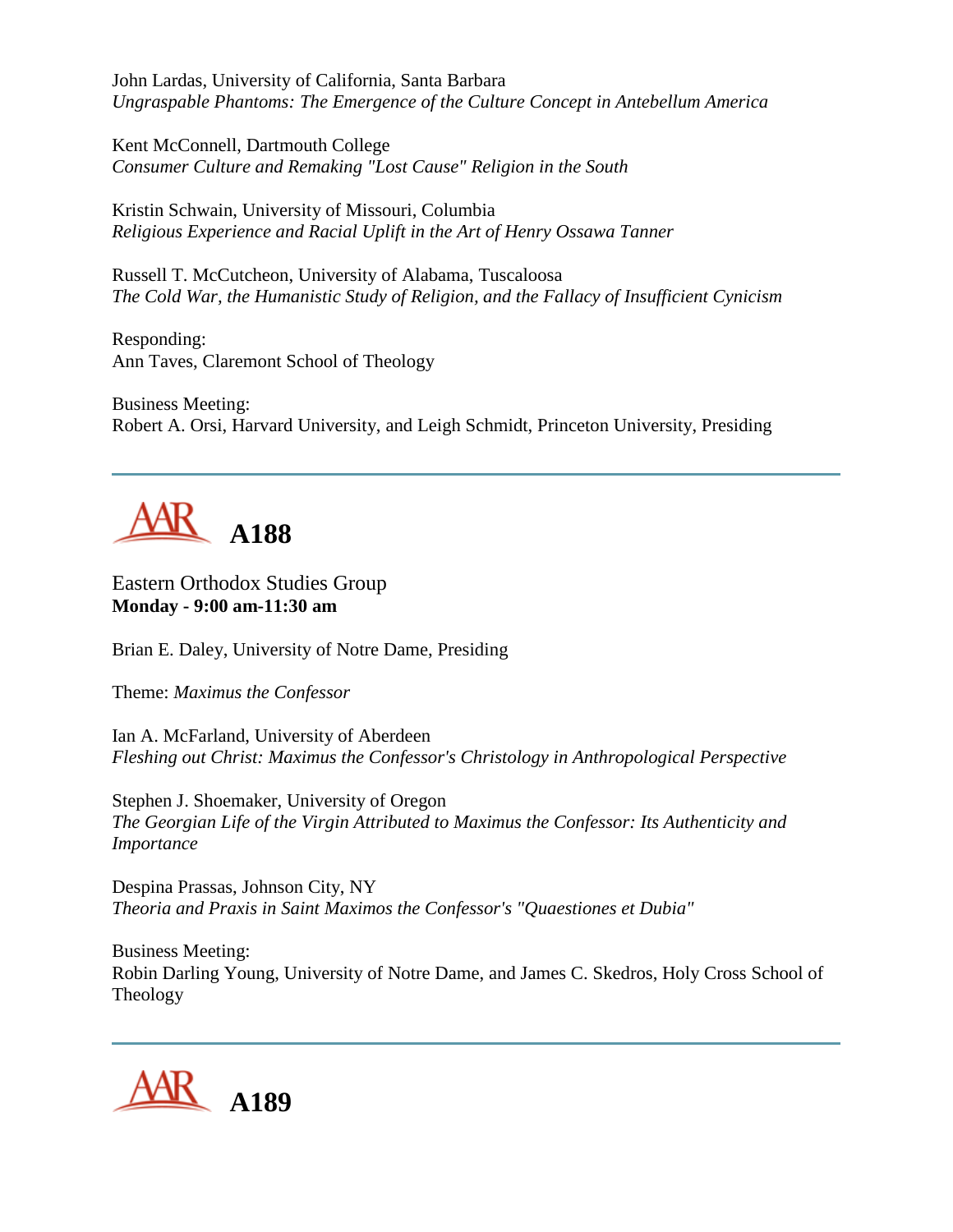New Religious Movements Group and Japanese Religions Group **Monday - 9:00 am-11:30 am**

Robert Kisala, Nanzan Institute for Religion and Culture, Presiding

Theme: *Public Relations and Growth Strategies in New Religious Movements in Japan*

Ben Dorman, Australian National University *Japanese Print Media Reporting of Two New Religions in Occupied Japan*

Saburo Morishita, Tenri University *The Question of Self Presentation in Tenrikyo*

Manabu Watanabe, Nanzan University *Aum Shinrikyo and Its Utilization of Media*

Yoshihide Sakurai, Hokkaido University *Cult Controversy and Strategies of the Unification Church of Japan*

Responding: Ian Reader, Lancaster University



Nineteenth-Century Theology Group **Monday - 9:00 am-11:30 am**

Darrell Jodock, Gustavus Adolphus College, Presiding

Theme: *Historians of Theology in the Late Nineteenth Century: In Honor of Claude Welch*

Paul Misner, Marquette University *John Henry Newman As Historian of Christian Thought*

Gregory Walter, Princeton Theological Seminary *Defining Protestantism in Albrecht Ritschl's Historical Method*

Walter E. Wyman, Jr., Whitman College *Adolf von Harnack As Historian and Theologian*

Thomas Buchan, Drew University *Convergences in Historical Theological Method in J. H. Newman and A. von Harnack*

David T. Ball, Methodist Theological School in Ohio *Ernst Troeltsch's Method for Discerning the Normative in History*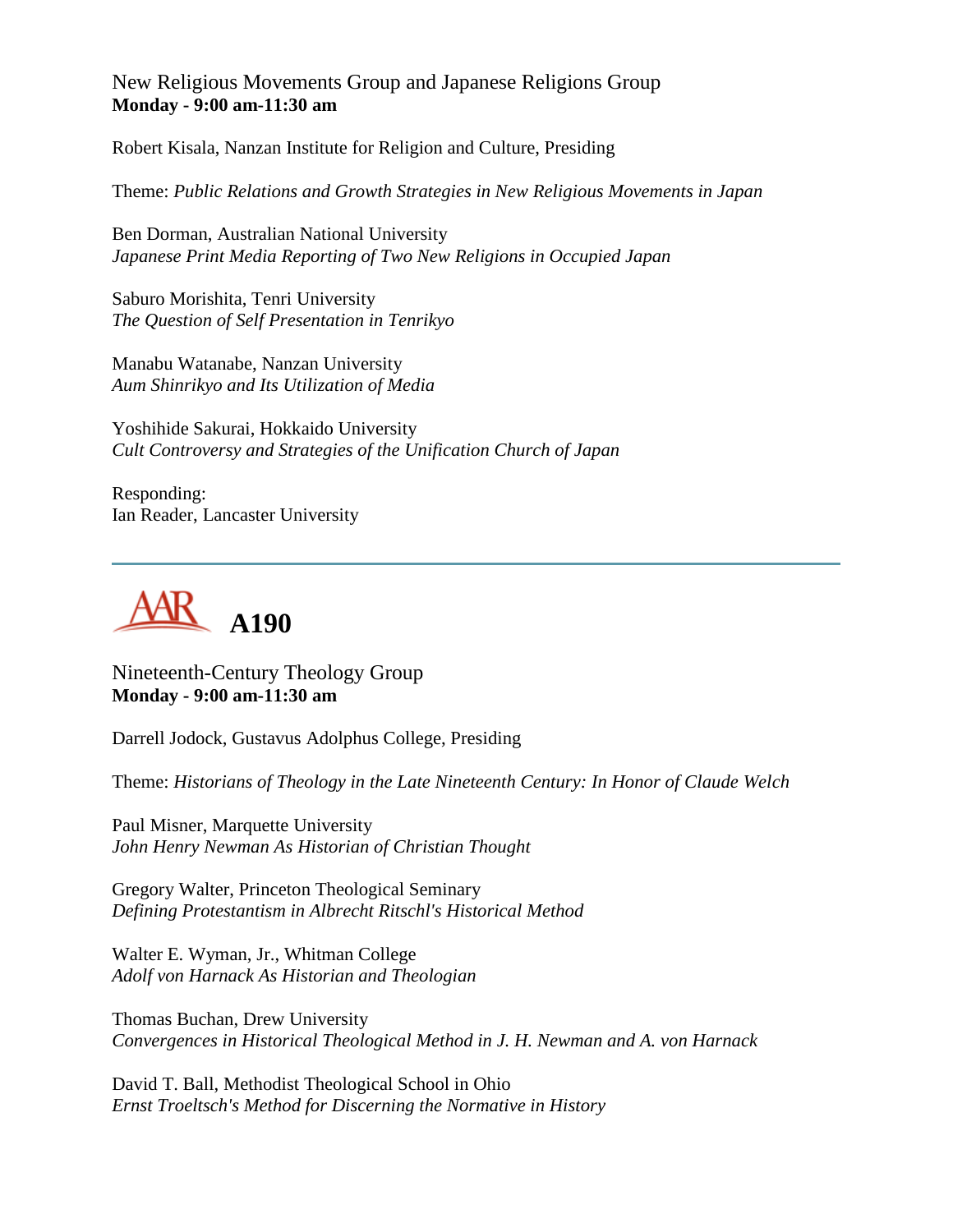

Person, Culture, and Religion Group **Monday - 9:00 am-11:30 am**

Kathleen Bishop, Drew University, Presiding

Theme: *Practicing Theory and Theorizing Practice*

G. William Barnard, Southern Methodist University *Scholarship and Healing: Two Worlds, One Life*

Stanford J. Searl, Union Institute, San Diego *Making a Place for the Soul: The Pedagogy of Silence*

Al Dueck, Pasadena, CA *Ethics, Levinas, and Psychotherapy*

Lee Hayward Butler, Chicago Theological Seminary *From Theory to Student to Parish/Client and Back Again: Pastoral Theology As Praxis*



Religion, Holocaust, and Genocide Group and Religion, Film, and Visual Culture Group **Monday - 9:00 am-11:30 am**

Jay Geller, Vanderbilt University, Presiding

Theme: *Film and the Holocaust: Reflections of Identity*

Meredith Hammons, Vanderbilt University *Blessed Haman and Wicked Mordechai: Inversion of the Story of Esther in Veit Harlan's Jud Suss*

Theresa Sanders, Georgetown University *The Cinematic Lives of Edith Stein*

Liora Gubkin, California State University, Bakersfield *As If You Were There: Knowledge and Identity in The Devil's Arithmetic*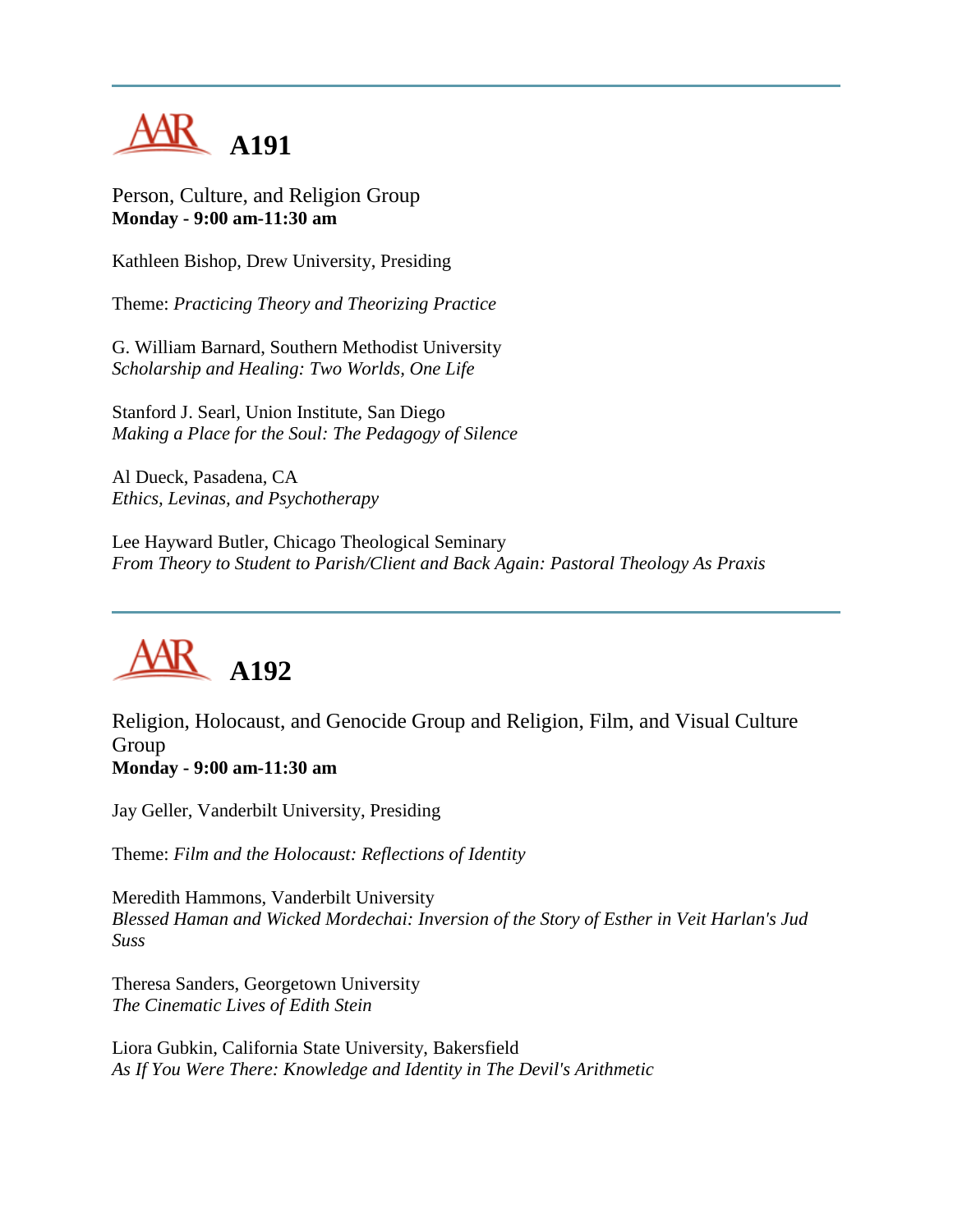Responding: Laura S. Levitt, Temple University

Business Meeting: Susan L. Nelson, Pittsburgh Theological Seminary, and Oren Baruch Stier, Florida International University, Presiding



Religious Freedom, Public Life, and the State Group **Monday - 9:00 am-11:30 am**

Kenneth Woodward, Newsweek, Presiding

Theme: *Bush, the War, and Religious Rhetoric*

Panelists: Steven Waldman, Beliefnet.com David Brooks, *Weekly Standard*

Peter Steinfels, *New York Times*

Mark Silk, Trinity College



Wesleyan Studies Group **Monday - 9:00 am-11:30 am**

Kenneth J. Collins, Asbury Theological Seminary, Presiding

Theme: *Celebrating the Tercentenary: Worship and Spirituality*

Richard Heitzenrater, Duke University *Portraits and Piety: Wesleyan Iconography in the Methodist Tradition*

Candy Gunther Brown, Saint Louis University *Sanctified Singing: The Role of Hymnody in Shaping Wesleyan Traditions, 1736-1915*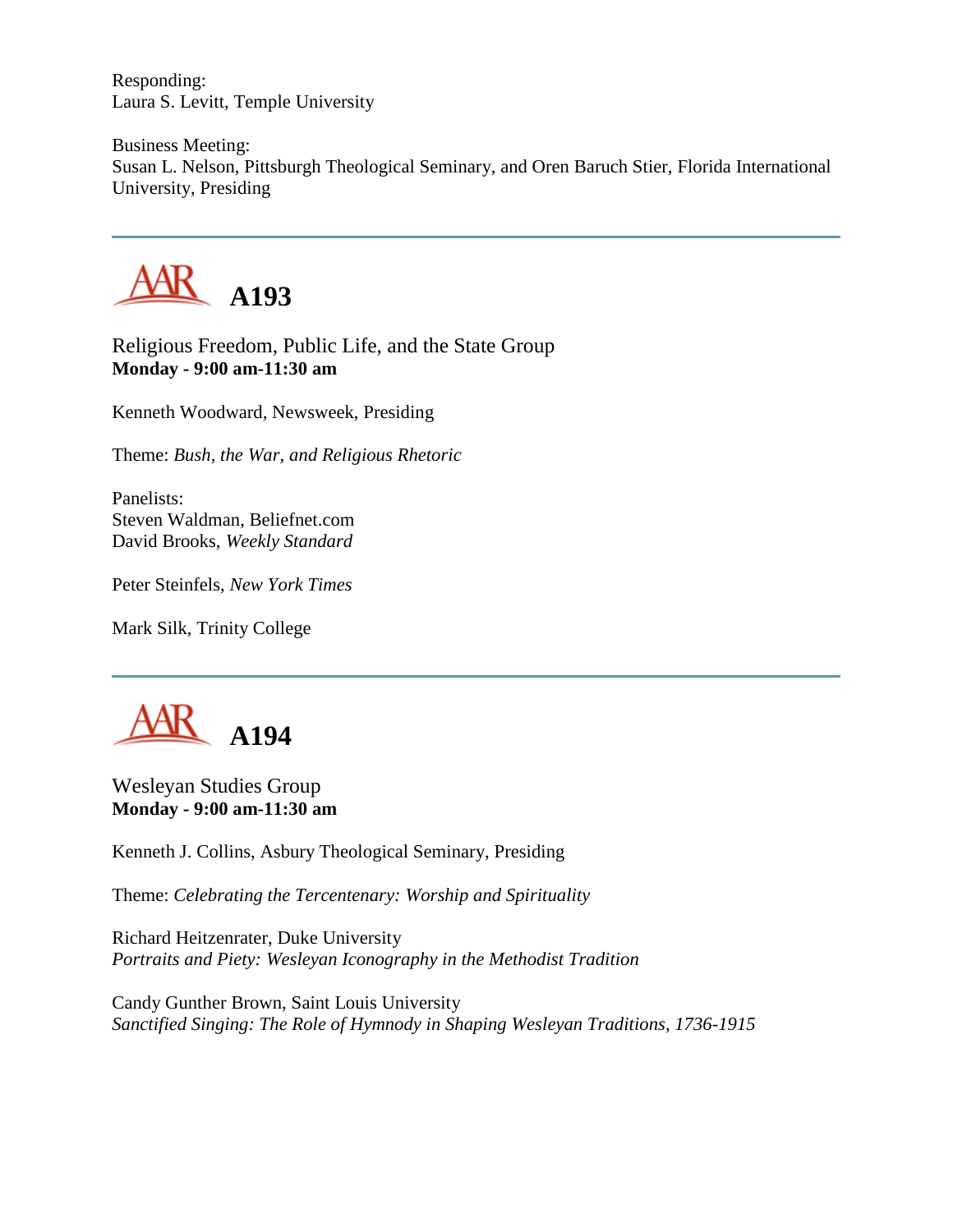Gregory S. Clapper, University of Indianapolis *Wesley's "Main Doctrines" Were Life Experiences: What This Means for Spiritual Formation and Teaching Doctrine in the Wesleyan Tradition*

L. Edward Phillips, Garrett Evangelical Theological Seminary *Open Tables and Closed Minds: United Methodist Attitudes toward the "Open" Communion Table*



Constructions of Ancient Space Seminar **Monday - 9:00 am-11:30 am**

James W. Flanagan, Case Western Reserve University, Presiding

Theme: *Critical Issues in Spatial Studies*

William E. Deal, Case Western Reserve University *Discourses of Space*

Hayim Lapin, University of Maryland *Towards a Regional History of Later-Roman Palestine: The Making of Provincial Space*

Christl Maier, Yale University *Daughter Zion as a Gendered Space in the Book of Isaiah*

William R. Millar, Linfield College *A Bakhtinian Reading of Narrative Space and Its Connection to Social Space*

Tina Pippin, Agnes Scott College *Ideology of Apocalyptic Spaces*

David M. Gunn, Texas Christian University *Spatial Analysis in Modern Historiography Relating to the Book of Judges*

Burke Long, Bowdoin College *Picturing the Past: The Use of Illustrations in Recent Presentations of Biblical History*

Keith W. Whitelam, University of Sheffield *Space and the Poetics of Historiography*

Business Meeting: James W. Flanagan, Case Western Reserve University, Presiding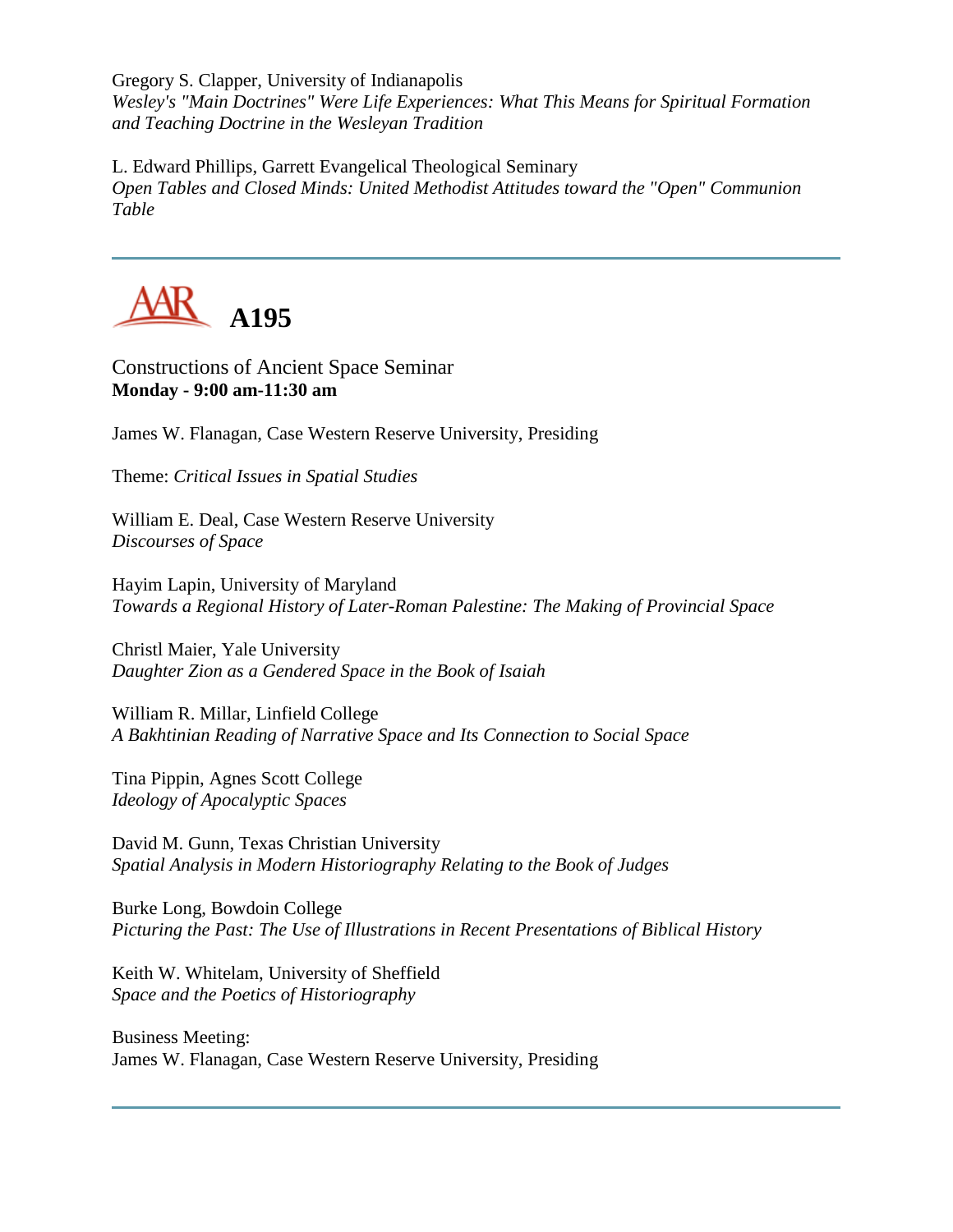

Animals and Religion Consultation **Monday - 9:00 am-11:30 am**

Jay McDaniel, Hendrix College, Presiding

Theme: *Many Traditions, Many Animals*

Jonathan D. Brumberg-Kraus, Wheaton College *The Tension between Vegetarianism and Meat-Eating in Judaism*

Kenneth Mello, University of Minnesota, Duluth *Sacred Animals in American Indian Creation Narratives*

Stephanie Kaza, University of Vermont *Are All Buddhists Vegetarian?*

Thomas Hughson, Marquette University *Wolves and Religion: Can Christianity Assimilate "Religious Experience" of Animals?*

Lisa Sideris, McGill University *Who Named the Animals? A Comparison of Christian and Islamic Interpretations*

Responding: Paul Waldau, Tufts University

Business Meeting: Laura Hobgood-Oster, Southwestern University, Presiding



History, Method, and Theory in the Study of Religion Consultation **Monday - 9:00 am-11:30 am**

Michel Gardaz, University of Ottawa, Presiding

Theme: *Confronting Orientalism: East and West in the Study of Religion Twenty-Five Years after Said's* Orientalism Carl Olson, Allegheny College *A Critical Look at the Radical Politics That Informs the Orientalism of Said and Postcolonialism*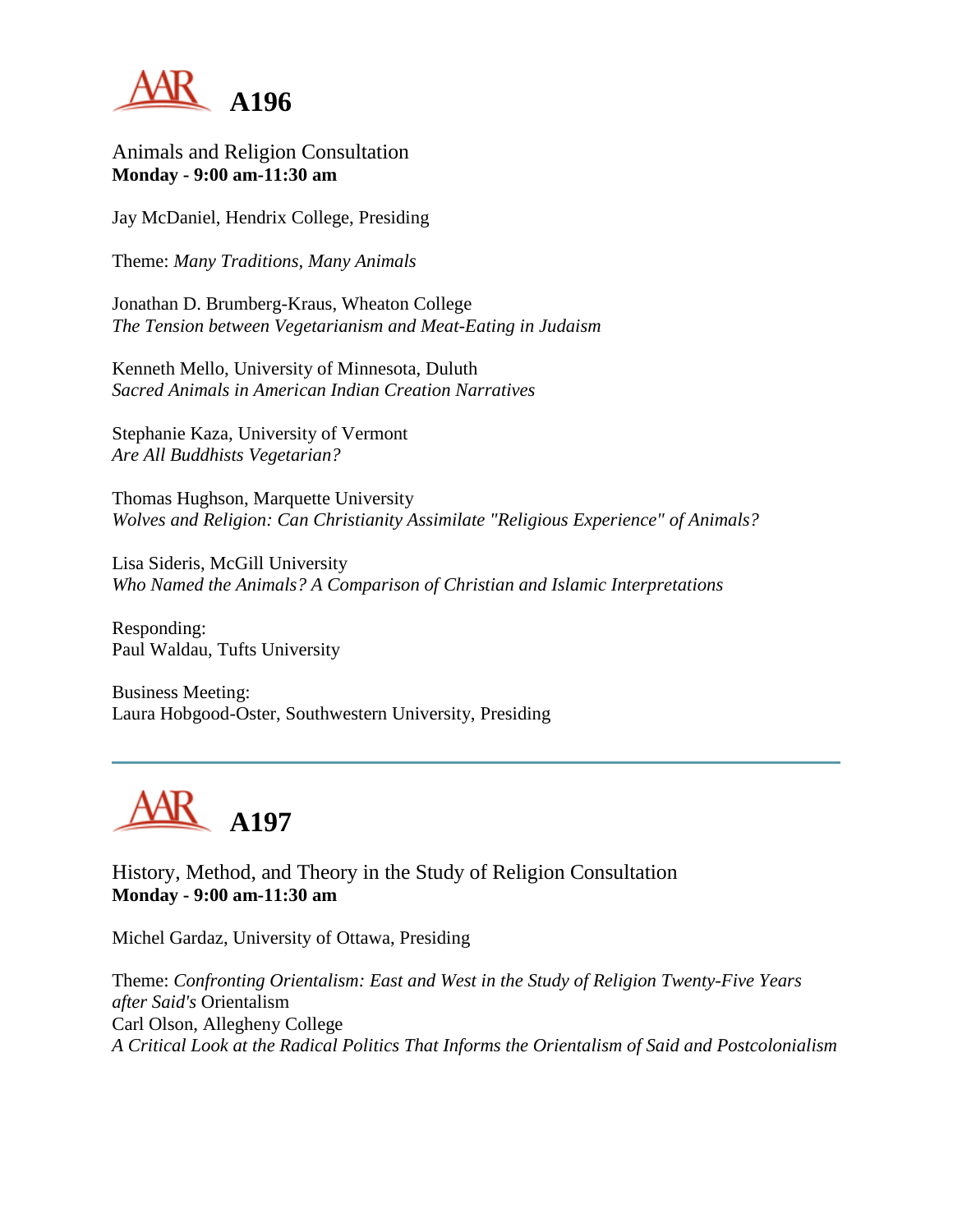Mathieu Courville, University of Ottawa *Edward Said on the Clash of Civilizations*

Jan H. Pranger, DePaul University *Orientalist Constructions of Religious "Others" in European Protestant Theology*

Responding: Gary L. Ebersole, University of Missouri, Kansas City



Religion, Ethics, and Society in Contemporary East Asia Consultation **Monday - 9:00 am-11:30 am**

Paula K.R. Arai, Carleton College, Presiding

Theme: *Monotheism vs. Polytheism? East Asian Views on Religions and Environmental Ethics*

Yoshitsugu Sawai, Tenri University *Environmental Ethics and the Japanese Religious Views of Nature*

Katsuhiro Kohara, Doshisha University *The Confrontation of Monotheistic and Polytheistic View of Nature in Japan*

Klaus Spennemann, Doshisha University *Environmental Ethics and Japanese Religion*

Mitsuya Dake, Ryukoku University *Environmental Ethics and the Japanese Religious Views of Nature*

Ranjana Mukhopadhyaya, Tokyo University *Science and Popular Ethics in Modern Japanese Religion: Some Theoretical Aspects Revisited*

Responding: Mary Evelyn Tucker, Bucknell University Max L. Stackhouse, Princeton University

Business Meeting: Young-chan Ro, George Mason University, and Michiko Yusa, Western Washington University, Presiding

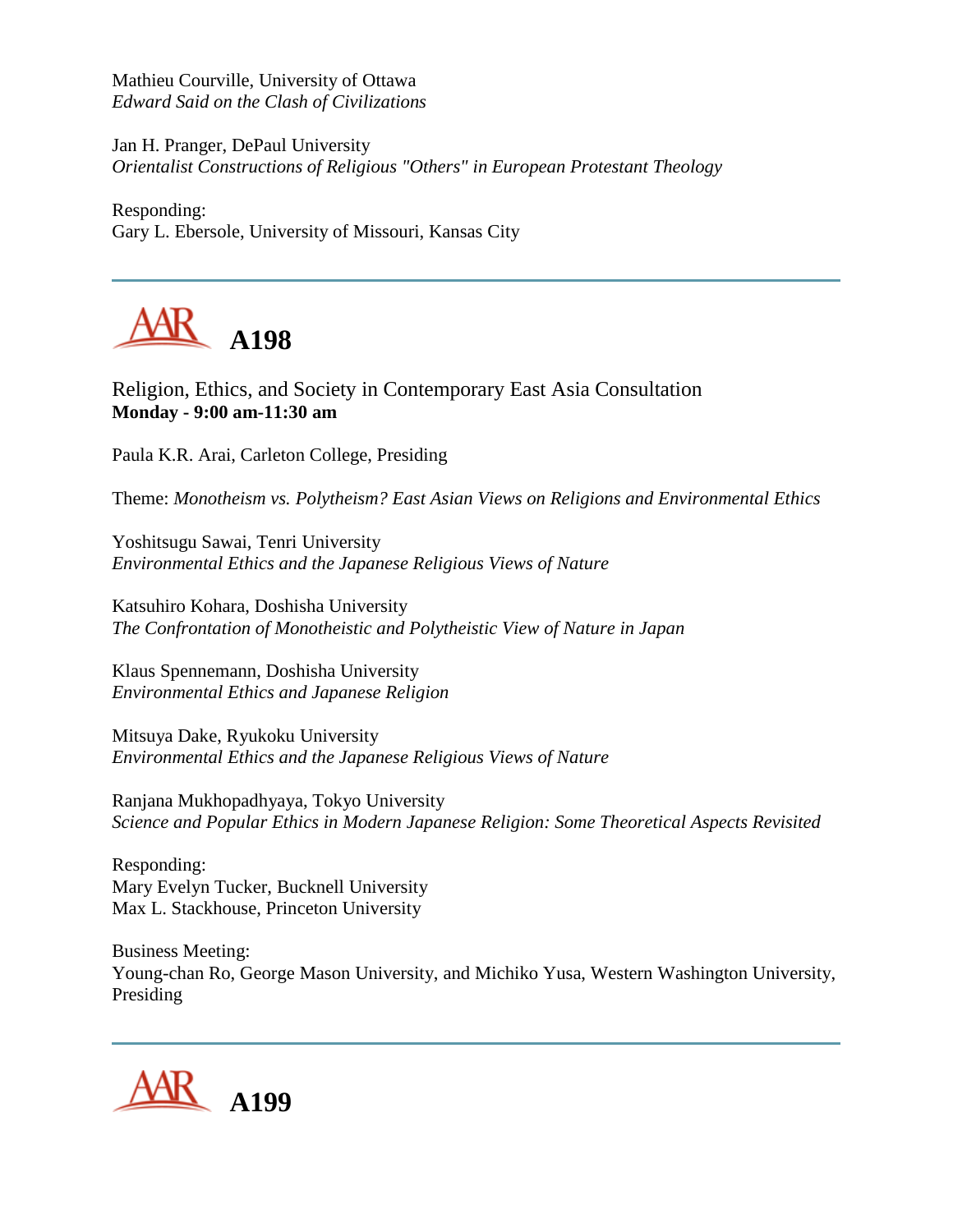### EIS Advisory Committee Meeting **Monday - 11:30 am-1:00 pm**

Carey J. Gifford, American Academy of Religion, Presiding



Religion and Disabilities Task Force Meeting **Monday - 11:45 am-1:00 pm**

Kerry Wynn, Southeast Missouri State University, Presiding



Wabash Student-Teacher Luncheon **Monday - 11:45 am-1:00 pm**

Sponsored by the Student Liaison Group and the Wabash Center for Teaching and Learning in Theology and Religion

Richard Amesbury, Valdosta State University, Presiding

The Wabash Center cordially invites student attendees to gather for conversation and a light lunch. Attendance is limited to the first 75 students who sign up. Please RSVP online.



AAR Annual Business Meeting **Monday - 11:45 am-1:00 pm**

Robert A. Orsi, Harvard University, Presiding

AAR members are encouraged to join the AAR's Board of Directors for the annual business meeting of the Academy.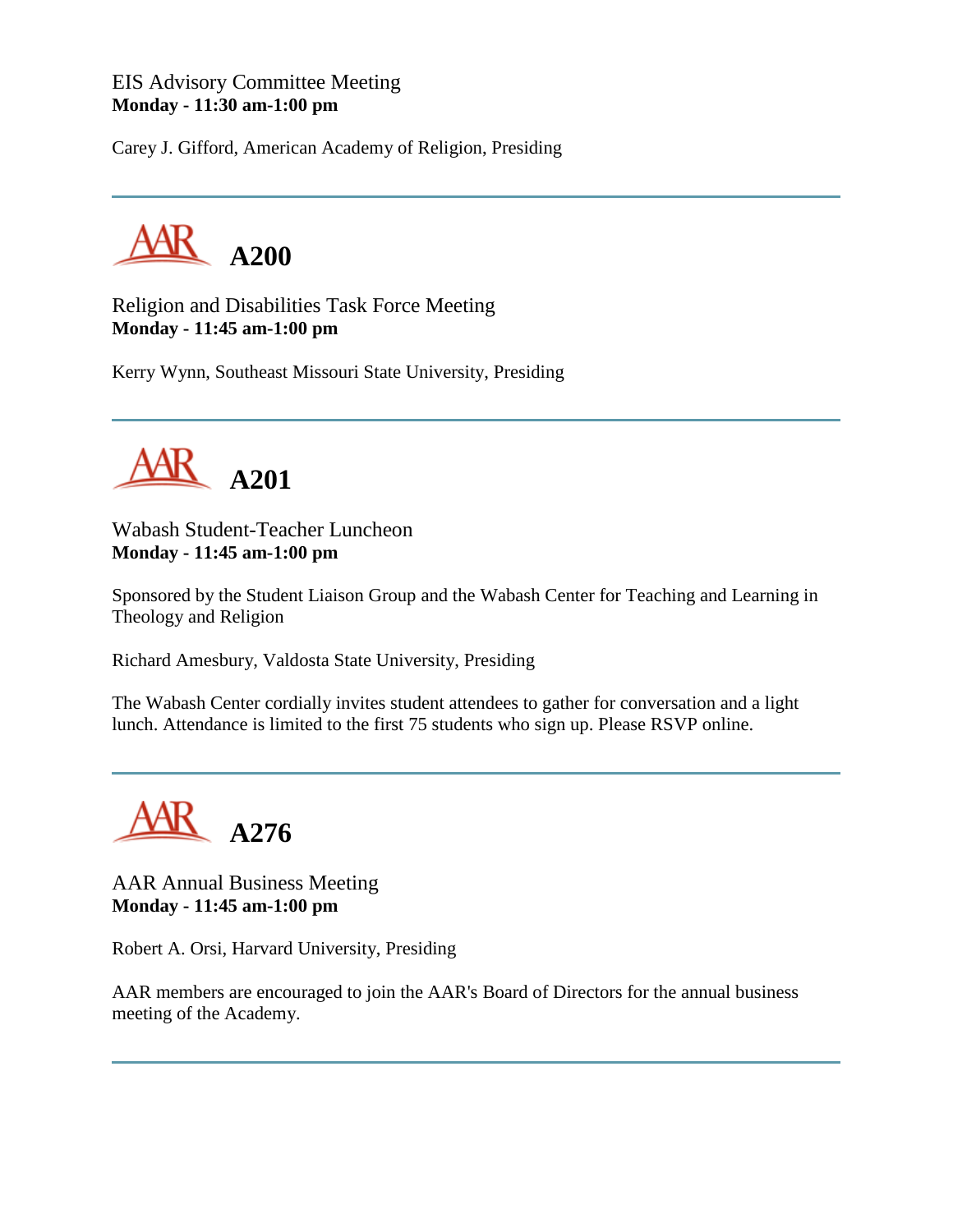

Religions, Social Conflict, and Peace Consultation **Monday - 1:00 pm-3:30 pm**

Peter Gathje, Christian Brothers University, Presiding

Theme: *Is Religion the Forgotten "Key to Peace" in the Middle East? Analyzing Marc Gopin's* Holy War, Holy Peace: How Religion Can Bring Peace to the Middle East *and Charles Kimball's* When Religion Becomes Evil David Mycoff, Warren Wilson College *Can Religion Be the Forgotten Key to Peace in the Middle East? The Experience of the Christian Peacemaker Teams in Hebron, 1995 - Present*

Jack Nelson-Pallmeyer, University of Saint Thomas *Problematic Interpreters or Problematic Texts? A Response to Charles Kimball*

Jon Pahl, Lutheran Theological Seminary *Of Specks and Logs: U.S. Scholars of Religion and Violence in an Age of American Empire*

Sallie B. King, James Madison University *An Engaged Buddhist Response to Gopin and Kimball*

Responding: Marc Gopin, Tufts University Charles A. Kimball, Wake Forest University

Business Meeting: Susan Windley-Daoust, University of Saint Thomas, Saint Paul, Presiding



Walking Tour of Atlanta's Religious and Civic Sites **Monday - 1:00 pm-3:30 pm**

Sponsored by the North American Religions Section

Peter W. Williams, Miami University, and Jeanne H. Kilde, Macalester College, Presiding

See the [Program Highlights](http://www.aarweb.org/Meetings/Annual_Meeting/Past_and_Future_Meetings/2003/highlights.asp) page for a description.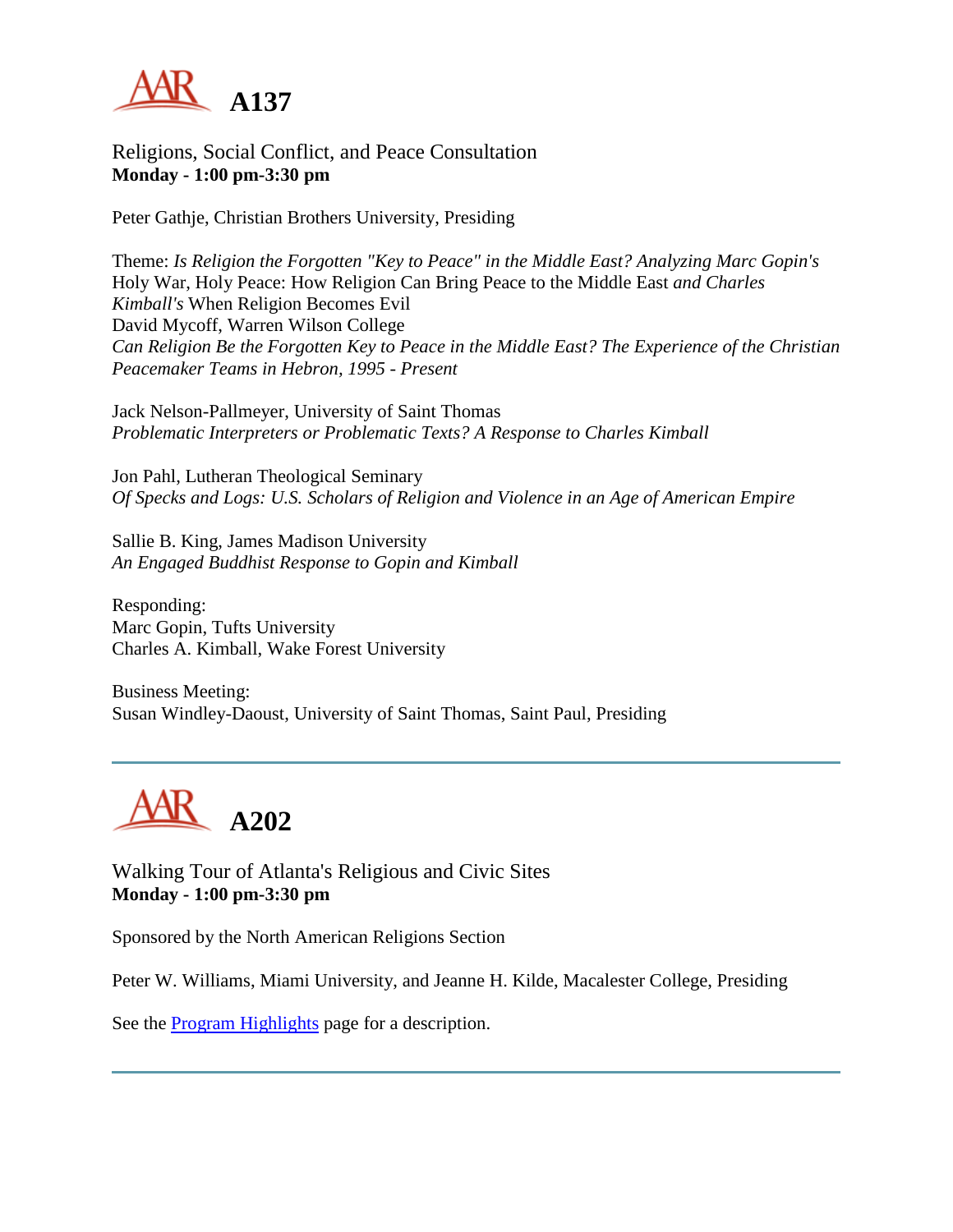

## RDTF- Methodology in the Study of Religion and Disability **Monday - 1:00 pm-3:30 pm**

Sponsored by the Religion and Disabilities Task Force and the Religion and Disability Studies Group

Robert A. Orsi, Harvard University, Presiding

Theme: *Methodology in the Study of Religion and Disability*

Panelists: Nancy L. Eiesland, Emory University Rosemarie Garland-Thomson, Emory University

See the **Program Highlights** page for a description.

# **A204**

The Marty Forum: A Conversation with Robert Wuthnow on the Changing Face of American Protestantism **Monday - 1:00 pm-3:30 pm**

Judith M. Buddenbaum, Colorado State University, Ft. Collins, Presiding

Theme: *The Marty Forum: A Conversation with Robert Wuthnow on the Changing Face of American Protestantism*

Panelists: Robert Wuthnow, Princeton University Gus Niebuhr, Princeton University

See the [Program Highlights](http://www.aarweb.org/Meetings/Annual_Meeting/Past_and_Future_Meetings/2003/highlights.asp) page for a description.



SLG - Introduction to Syllabus Writing Workshop **Monday - 1:00 pm-3:30 pm**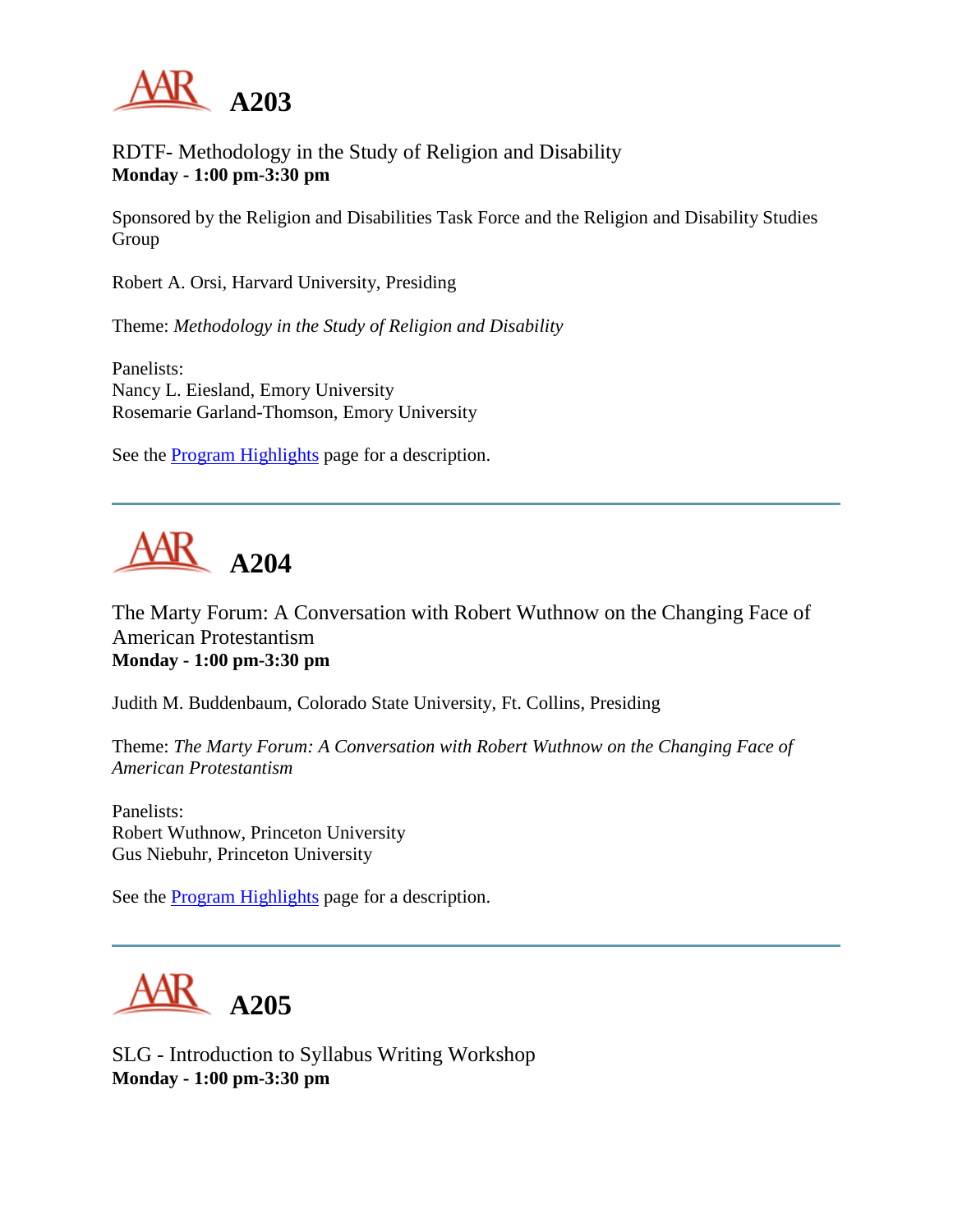Sponsored by the Student Liaison Group

Shannon Planck, American Academy of Religion, Presiding

Theme: *Introduction to Syllabus Writing Workshop*

Panelists: Eugene V. Gallagher, Connecticut College William C. Placher, Wabash College Timothy M. Renick, Georgia State University Emilie M. Townes, Union Theological Seminary, New York City

See the [Program Highlights](http://www.aarweb.org/Meetings/Annual_Meeting/Past_and_Future_Meetings/2003/highlights.asp) page for a description.



Arts, Literature, and Religion Section and Roman Catholic Studies Group **Monday - 1:00 pm-3:30 pm**

Peter Ellard, Siena College, Presiding

Theme: *Comparative Approaches to the Work of Shusaku Endo*

Christopher Link, Boston University *Bad Priests and the Valor of Pity: Shusaku Endo and Graham Greene on the Paradoxes of Christian Virtue*

Jeffrey F. Keuss, University of Glasgow *God without Fumie: Reading Shusaku Endo's* Silence *with Jean-Luc Marion*

Carroll Ann Friedmann, University of Virginia *Bondage to the Face in Endo's* Silence

Jon K. Cooley, Centre College *The Violent Bear It Away Silently: Comedic Violence in Shusaku Endo and Flannery O'Connor*

Responding: Darren J.N. Middleton, Texas Christian University

Business Meeting: S. Brent Plate, Texas Christian University, and Jennifer L. Geddes, University of Virginia, Presiding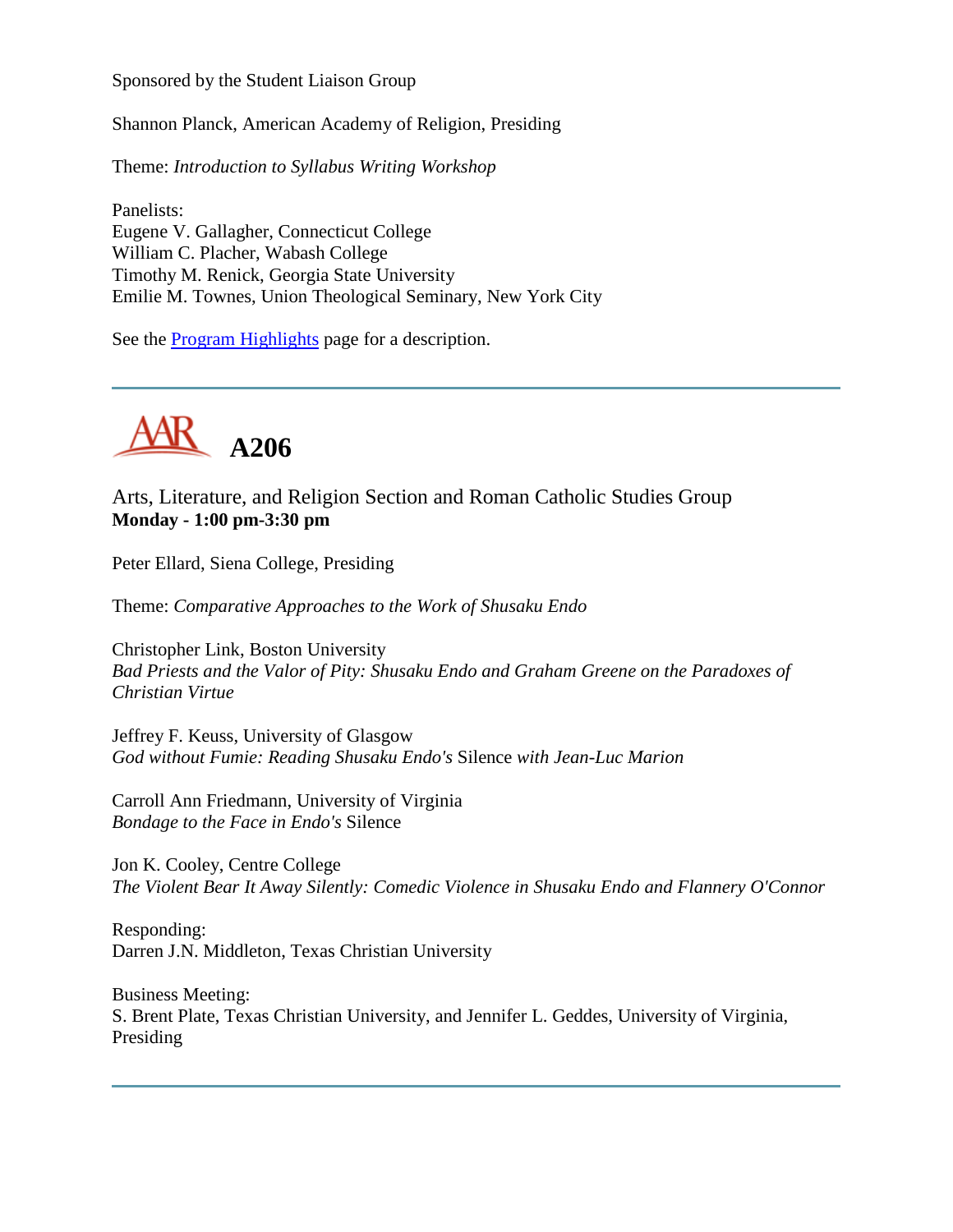

Buddhism Section and Chinese Religions Group **Monday - 1:00 pm-3:30 pm**

Peter N. Gregory, Smith College, Presiding

Theme: *The Transformation of Buddhism in Contemporary Taiwan*

Scott Hurley, Luther College *The Development of Religious Ideology in Mid-Twentieth-Century China: Master Yinshun's Interpretation of Buddhist Doctrine and Its Relationship to the "Humanistic Buddhism" Movement*

Chien-yu Julia Huang, National Tsing Hua University *The Buddhist Compassion Relief Movement in Taiwan and Its Mission of Education*

Stuart Chandler, Indiana University of Pennsylvania *Foguangshan and Buddhist-Style Democracy*

Linda Learman, Boston University *A Buddhist Wedding Ceremony in Taiwan*

Responding: Chun-Fang Yu, Rutgers University



Comparative Studies in Religion Section and Religion in South Asia Section **Monday - 1:00 pm-3:30 pm**

Deepak Sarma, Yale University, Presiding

Theme: *Refutation and Ridicule: Hindus, Buddhists, and Jains As Seen by Others*

Panelists: Elaine Craddock, Southwestern University Katherine Ulrich, DePauw University Stuart R. Sarbacker, Loyola University, Chicago Karen C. Lang, University of Virginia Hugh Reynolds Nicholson, Coe College Elizabeth L. Wilson, Miami University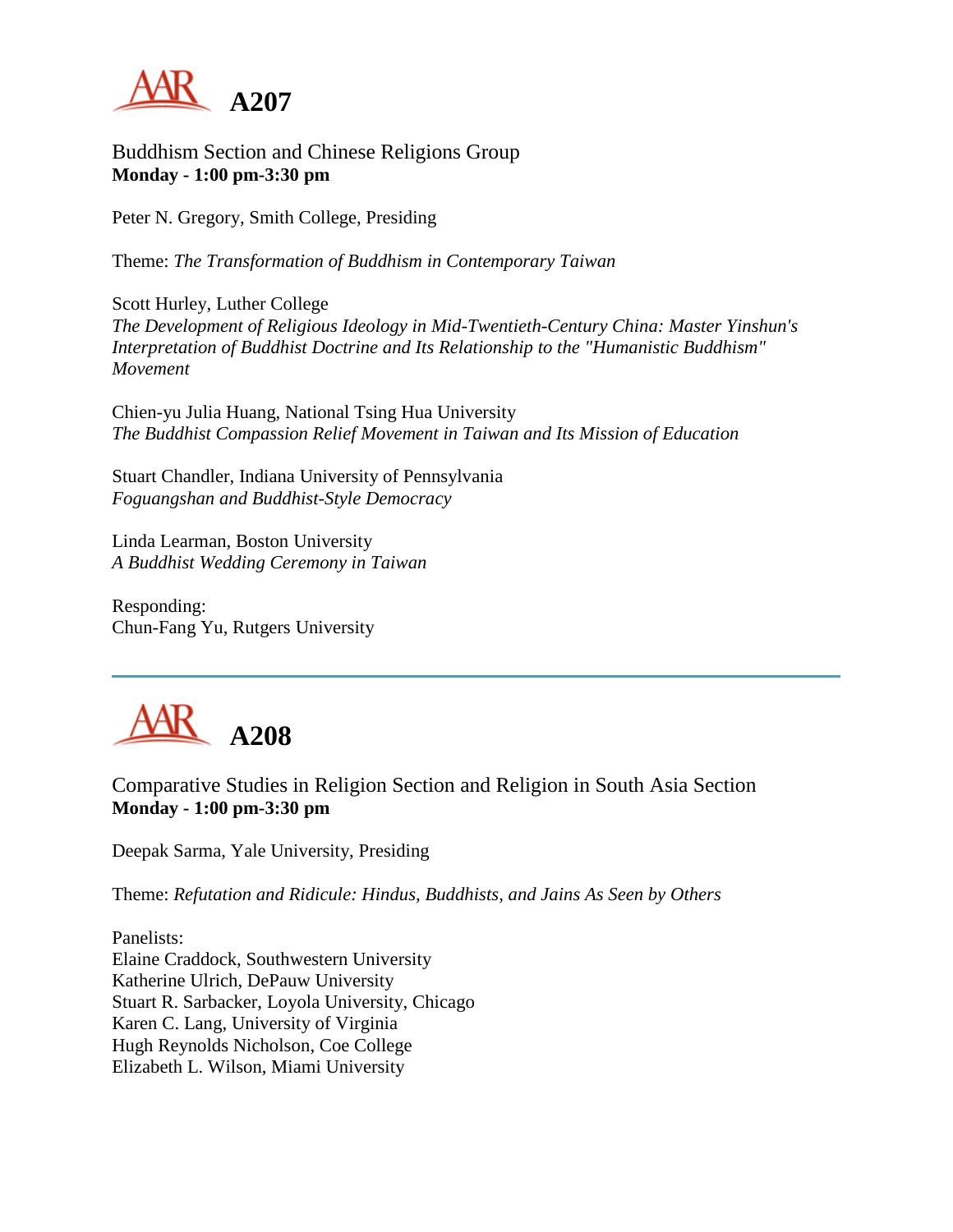Responding: Anne E. Monius, Harvard University



Ethics Section **Monday - 1:00 pm-3:30 pm**

John Kelsay, Florida State University, Presiding

Theme: *"Fear and Trembling": Understanding Universal Rights in a Dangerous and Complex World*

Michael Skerker, University of Chicago *Religion and Nussbaum's Capabilities Approach*

Irene Oh, University of Virginia *Universality Amid Particularity: Islam and Universal Human Rights Discourse*

Donna Yarri, Alvernia College *Universal Rights and Liberties in an Age of Terrorism*

Business Meeting: Gloria H. Albrecht, University of Detroit, Mercy, and Darryl Michael Trimiew, Colgate Rochester Crozer Divinity School, Presiding



History of Christianity Section **Monday - 1:00 pm-3:30 pm**

Edwin David Aponte, Southern Methodist University, Presiding

Theme: *Ritual and Redemption*

B. Lilan Laishley, University of Pittsburgh *The Harrowing of Hell and Other Medieval Christian Labyrinth Rituals*

Beth Langstaff, Institut zur Erforschung des Urchristentums *The Resuscitation of Dead Babies for Baptism: The Fate of a Marian Miracle in the Genevan Reformation*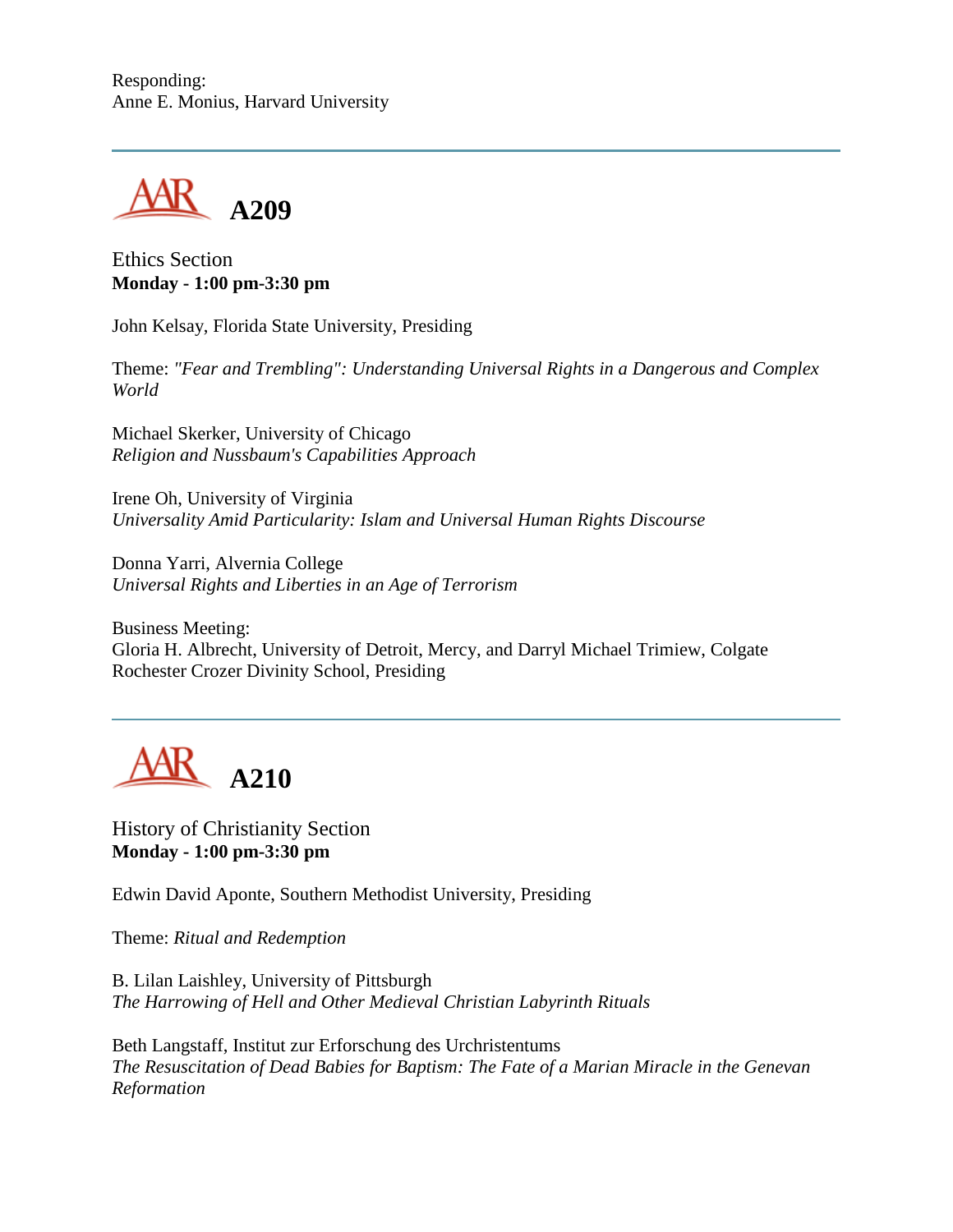W. Scott Haldeman, Chicago Theological Seminary *Race and Rites: Interrogating U.S. Protestant Liturgical History*

Corrie Ellen Norman, Converse College *Martha and Iron Chef in Rome: Or, Culinary Holiness, Catholic Reform, and Food in the History of Christianity*

Heather D. Curtis, Harvard University *"Acting Faith": Bodily Performance and Rituals of Religious Healing in Late Nineteenth-Century Protestantism*

Marie Pagliarini, University of California, Santa Barbara *Transforming the "Natural" Body: Rituals of Discipline and Pain in the Nineteenth-Century Georgetown Visitation Convent*



Philosophy of Religion Section **Monday - 1:00 pm-3:30 pm**

Jason Slone, Findlay University, Presiding

Theme: *Keeping Religion in Mind: Cognitive Science and the Study of Religion*

Panelists: Robert N. McCauley, Emory University Pascal Boyer, Washington University, Saint Louis Brian Malley, University of Michigan, Ann Arbor Deb Kelemen, Boston University

Business Meeting: Thomas A. Carlson, University of California, Santa Barbara, and Thomas P. Kasulis, Ohio State University, Presiding



Religion and the Social Sciences Section **Monday - 1:00 pm-3:30 pm**

Alton B. Pollard, Emory University, Presiding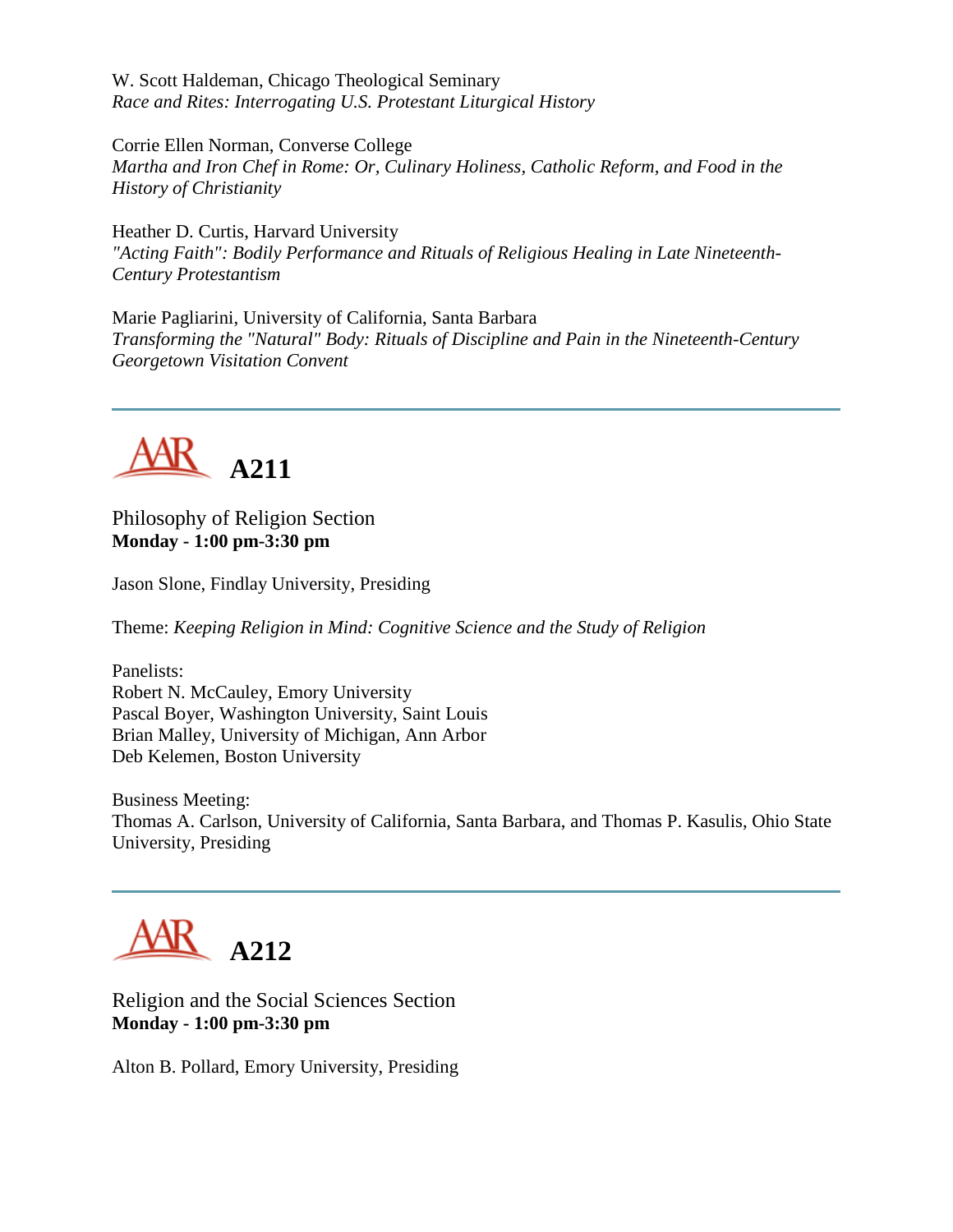Theme: *Flags and Voters: The Changing U.S. South*

Robert P. Jones, Southwest Missouri State University *The Unintended Consequences of Dixieland Post-Liberalism*

Marla Frederick, Interdenominational Theological Center *Women, Televangelism, and Shifting Discourses of Racial Progress*

Francesca Nuzzolese, Columbia Theological Seminary; and John Blevins, Emory University *Why a Cross on a Flag Is a Bad Idea: A Personal/Psychological Perspective*



#### Study of Islam Section **Monday - 1:00 pm-3:30 pm**

R. Michael Feener, University of California, Riverside, Presiding

Theme: *Expressions of Islam in Southeast Asia*

Vivienne S. M. Angeles, La Salle University *From Ethnic to Islamic: Visual Expressions of Muslim Identity in Predominantly Catholic Philippines*

Patrice Claude Brodeur, Connecticut College *Transnational Higher Education Migration Patterns between Indonesia and Canada: The Case of IAINs and McGill University*

Rob Rozehnal, LeHigh University *Transplanting the Tariqa: Chishti Sabiri Sufism in Malaysia*

Florian Pohl, Temple University *Religion and Conflict: Religious Education at the Pesantren of Yogyakarta, Indonesia*

Nelly Van Doorn-Harder, Valparaiso University *Indonesian Muslim Women Working toward Applications of a Discourse on Universal Human Rights*

Responding: Frederick M. Denny, University of Colorado, Boulder

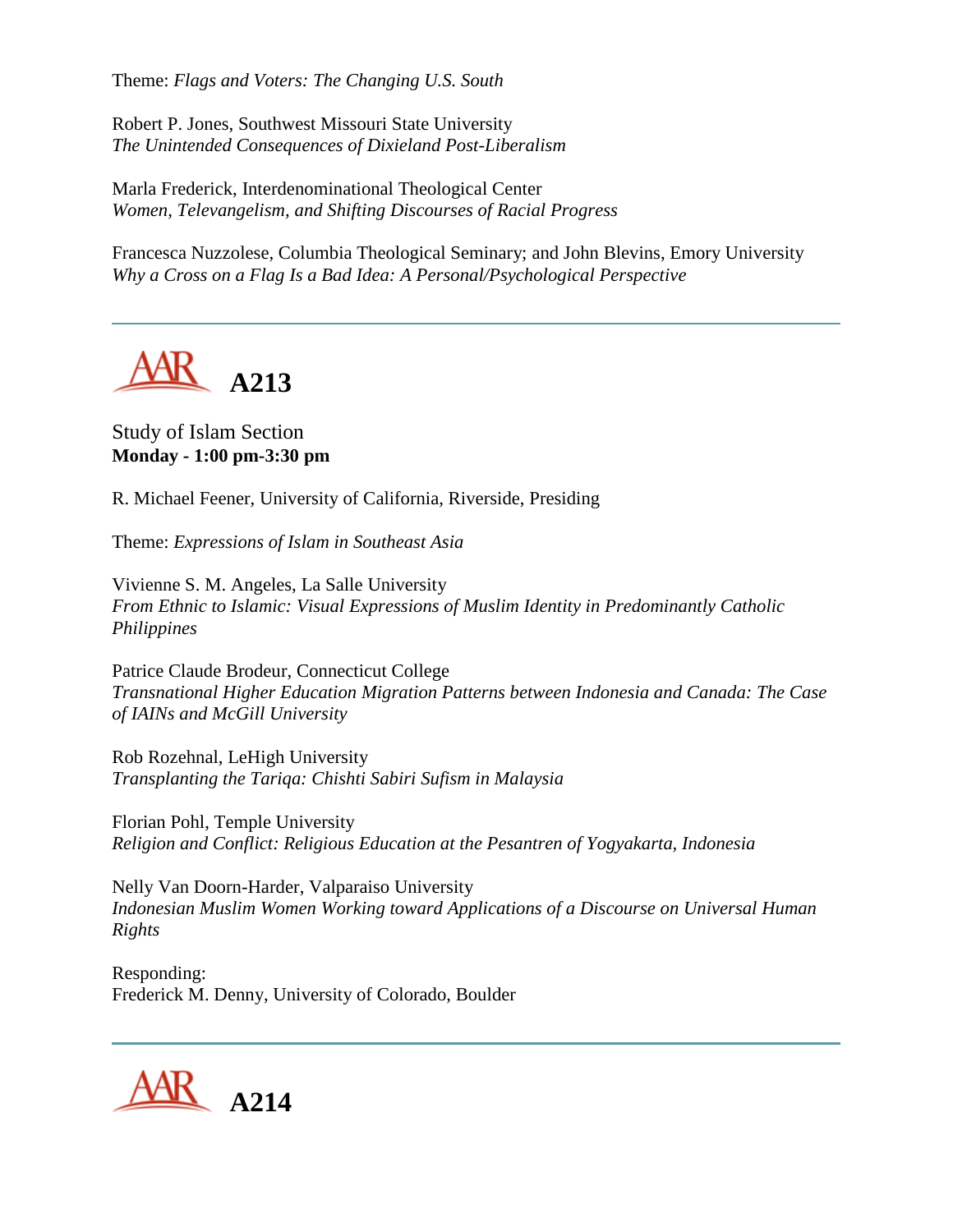Study of Judaism Section **Monday - 1:00 pm-3:30 pm**

Aryeh Cohen, University of Judaism, Presiding

Theme: *Method and Theory in the Study of Early Judaism*

Jonathan Schofer, University of Wisconsin, Madison *The Play of Tropes in Rabbinic Culture: Metaphor Theory and the Fathers According to Rabbi Nathan*

Alon Goshen-Gottstein, Elijah School, Jerusalem *The Role of Polemics in the Shaping of Rabbinic Thought: Methodological Reflections in Light of Jewish and Christian Readings of the Song of Songs*

Christopher Beall, Oxford University *The Archaeology of Variety: Material Remains in the Construction of Diaspora Judaism*

Marjorie S. Lehman, Jewish Theological Seminary of America *Reading Talmudic Texts on Women and Festival Ritual: Methodological Considerations*



Asian North American Religion, Culture, and Society Group **Monday - 1:00 pm-3:30 pm**

Duncan Williams, University of California, Irvine, Presiding

Theme: *Japanese American Immigrants and Religion in the Late Nineteenth and Early Twentieth Centuries*

Stephen Ward Angell, Earlham College *Bunji and Toshi Kida: Quaker Missionaries to the Japanese in California*

Michihiro Ama, University of California, Irvine *The Early History of the "Americanization of Shin Buddhism": The Case of Reverend Itsuzo Kyogoku*

Tomoe Moriya, Hannan University *A Historical Analysis on D. T. Suzuki's Articles for the* Shin Bukkyo *Magazine*

Tara K. Koda, University of California, Santa Barbara *Buddha in the Land of Tengoku: Buddhism in Plantation Hawaii*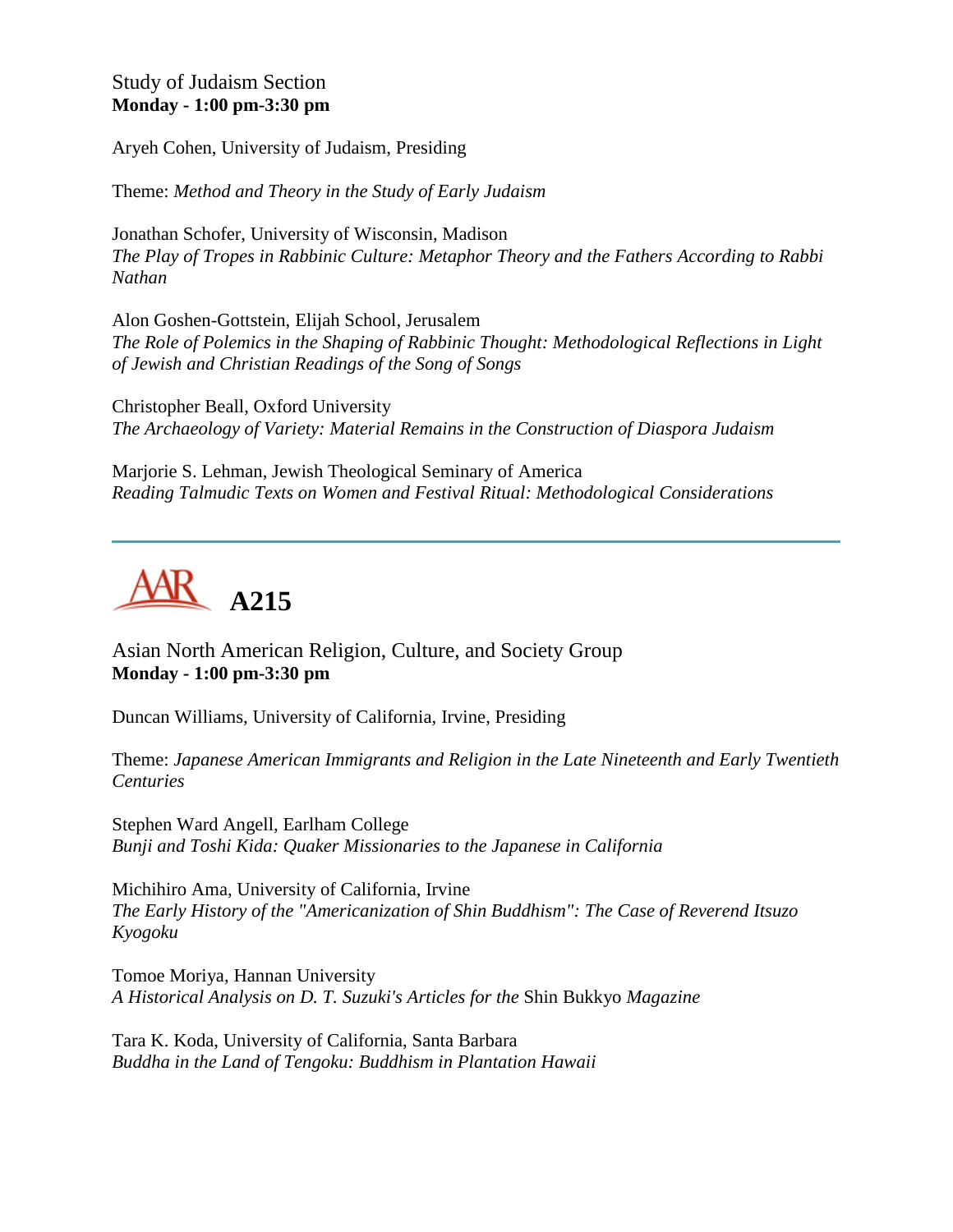Responding: Brian Masaru Hayashi, Kyoto University

Business Meeting: Duncan Williams, University of California, Irvine, and Jane Naomi Iwamura, University of Southern California, Presiding



Feminist Theory and Religious Reflection Group **Monday - 1:00 pm-3:30 pm**

Liora Gubkin, University of Southern California, Presiding

Theme: *The Relation of Theory and Praxis/Political Action*

Bonna Devora Haberman, Brandeis University *Unmasking Feminist Activist Performance*

Aysha Hidayatullah, University of California, Santa Barbara *Nisa'iya: Naming a Muslim Women's "Feminist" Theology Movement*

Michelle A. Gonzalez, Loyola Marymount University *Daily Life Is Not Abstract: The Theoretical Turn in Contemporary Latina Theologies*

Business Meeting: Liora Gubkin, University of Southern California, and M. Gail Hamner, Syracuse University, Presiding



Gay Men's Issues in Religion Group **Monday - 1:00 pm-3:30 pm**

Donald L. Boisvert, Concordia University, Montreal, Presiding

Theme: *Love Is a Many Splendored Thing: Varied Views on Polyamory*

Julianne Buenting, Chicago Theological Seminary *(Marriage) Queered: Proposing Polyfidelity As Christian Theo-Praxis*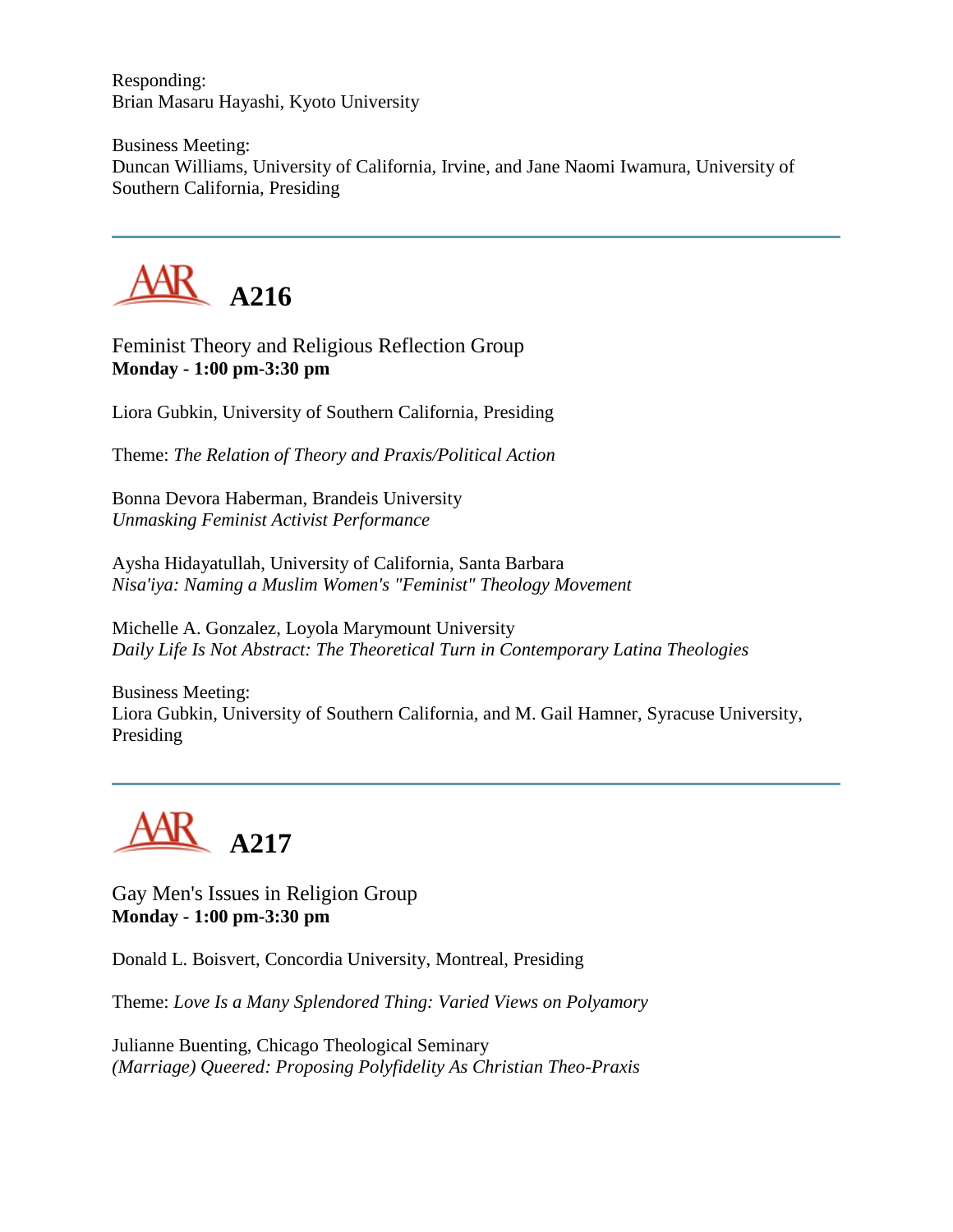Robert E. Goss, Webster University *Proleptic Sexual Love: God's Promiscuity Reflected in Christian Polyamory*

Jay E. Johnson, Richmond, CA *Trinitarian Tango: Divine Perichoretic Fecundity in Polyamorous Relations*

Mark D. Jordan, Emory University *"One Wife": The Problem with the Patriarchs and the Promiscuity of Agape*

Ronald E. Long, Hunter College *Heavenly Sex: The Moral Authority of a Seemingly Impossible Dream*

Responding: Paul J. Gorrell, Drew University



Mysticism Group **Monday - 1:00 pm-3:30 pm**

Carol P. Christ, Ariadne Institute for the Study of Myth and Ritual, Lesbos, Greece, Presiding

Theme: *Mysticism from a Feminist Perspective*

Beverly Lanzetta, Prescott College *Julian and Teresa As Cartographers of the Soul: A Contemplative Feminist Study*

Elizabeth Dreyer, Fairfield University *Feminist Appropriation of Medieval Mysticism: Borrowing or Stealing?*

Tracy Coleman, Colorado College *Spiritual Freedom within Social Constraints? Eros and Gender in the Construction of Hindu Mysticism*

June McDaniel, College of Charleston *My Mother, Myself: Female Mystical Identity in Bengali Shaktism*



Native Traditions in the Americas Group **Monday - 1:00 pm-3:30 pm**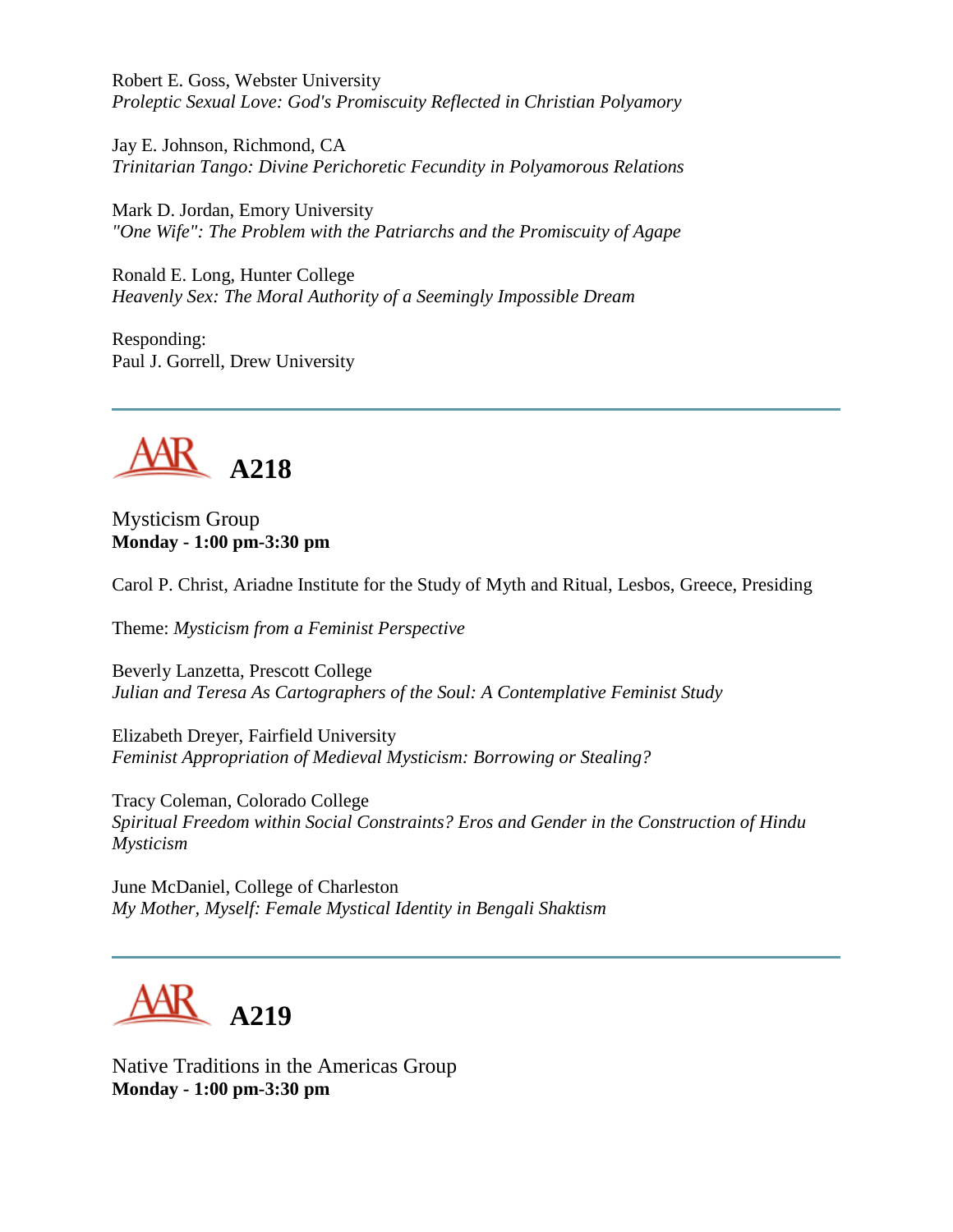Andrea Smith, University of Michigan, Ann Arbor, Presiding

Theme: *Canaanites, Cowboys, and Indians: The Bible and Narratives of Conquest*

Panelists: Mary Ann Tolbert, Pacific School of Religion Jace Weaver, University of Georgia Randall Bailey, Interdenominational Theological Seminary Justine Smith, Harvard University Rita Nakashima Brock, Starr King School for the Ministry Rebecca Parker, Starr King School for Ministry

Responding: Robert Allen Warrior, University of Oklahoma

Business Meeting: Michelene Pesantubbee, University of Iowa, Presiding



Pragmatism and Empiricism in American Religious Thought Group **Monday - 1:00 pm-3:30 pm**

Sigridur Gudmarsdottir, Drew University, Presiding

Theme: *Issues in Pragmatism and Empiricism*

William D. Dean, Iliff School of Theology *A Neglected Apology for Mystery*

Jacob Goodson, Northwestern University *William James's "Philosophy" in* The Varieties of Religious Experience*: From Theology to the Science of Religions*

John Walter Woell, Claremont School of Theology *The Proliferation of Pragmatisms: A Call for Restraint*

Business Meeting: David Lamberth, Harvard University, and Frederick J. Ruf, Georgetown University, Presiding

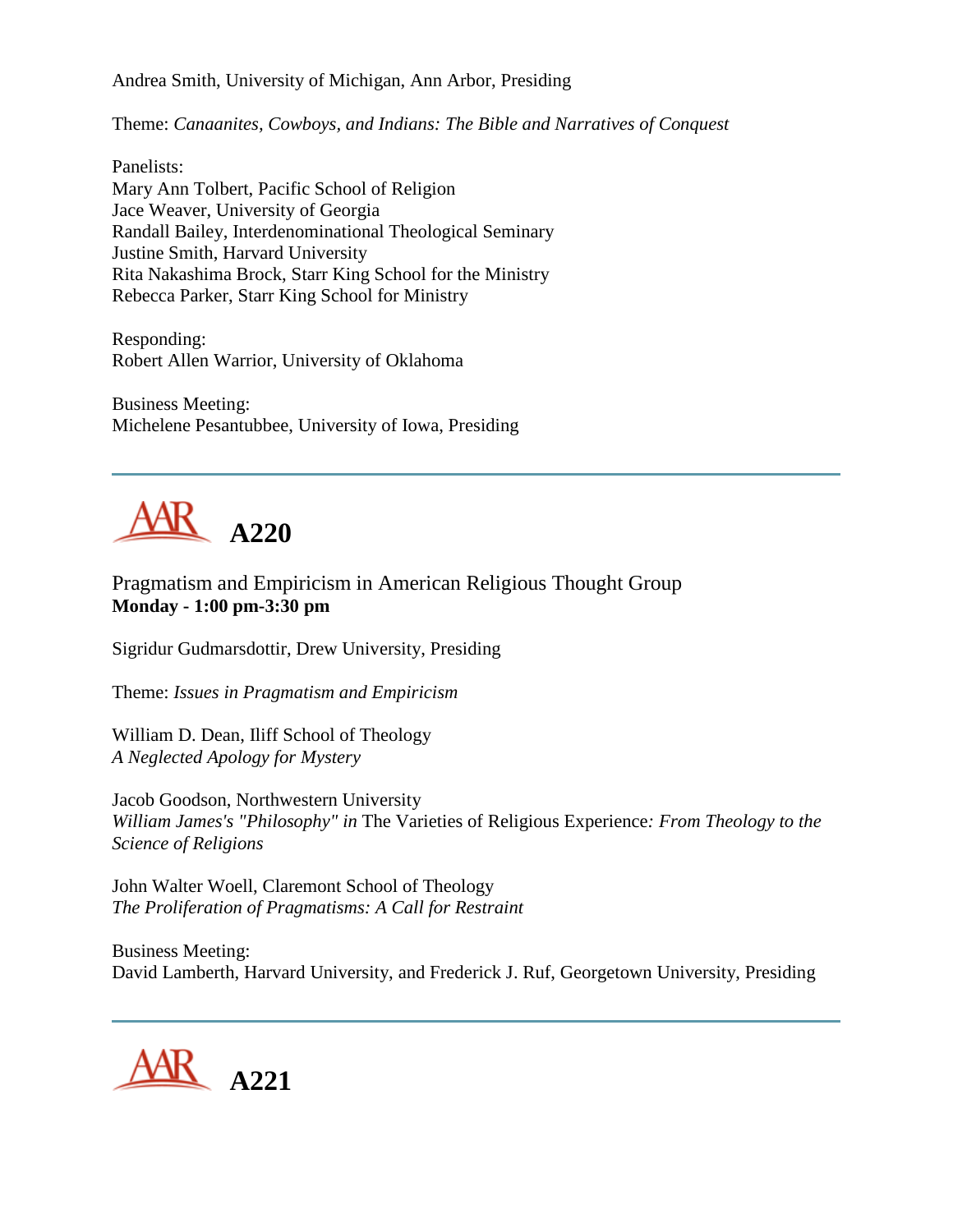#### Religion and Ecology Group **Monday - 1:00 pm-3:30 pm**

Roger S. Gottlieb, Worcester Polytechnic Institute, Presiding

Theme: *Religion and Conservation in Place*

Anne M. Daniell, Drew University *Theology for an Estuary Community: How a Theology of Liminality Can Address the Pontchartrain Basin and Its Constitutive Communities*

Elizabeth Gaines, Taimen Conservation Fund, Livingston, MT *Buddhism and Conservation: A Case Study in Restoring Buddhism and Taimen in Mongolia*

Jill DeTemple, University of North Carolina, Chapel Hill *Whole Person Theology, Whole Earth Ecology: Religion, Development and the Environment in Rural Ecuador*

Nicole Roskos, Drew University *For the Love of Trees and Pagans: The Decimation of Sacred Groves in Christian History and Its Appropriation by Contemporary Anti-environmentalism*

Business Meeting: Bron Taylor, University of Florida, and Christopher Chapple, Loyola Marymount University, Presiding



### Anthropology of Religion Consultation and Religion and Popular Culture Group **Monday - 1:00 pm-3:30 pm**

Pamela Klassen, University of Toronto, Presiding

Theme: *Performing Religion: Places, Objects, and Stories in the Cultural Transformation of Religion*

Jesse Terry Todd, Drew University *The Pieta and the Pope at the New York World's Fair*

Beth E. Graybill, University of Maryland *Marketing the Amish for God and Profit: Amish Women Entrepreuners and the Production of Religious Tourism*

Jennifer Saunders, Emory University *The Local in a Globalized World: Constructing a Hindu Home through Story and Ritual*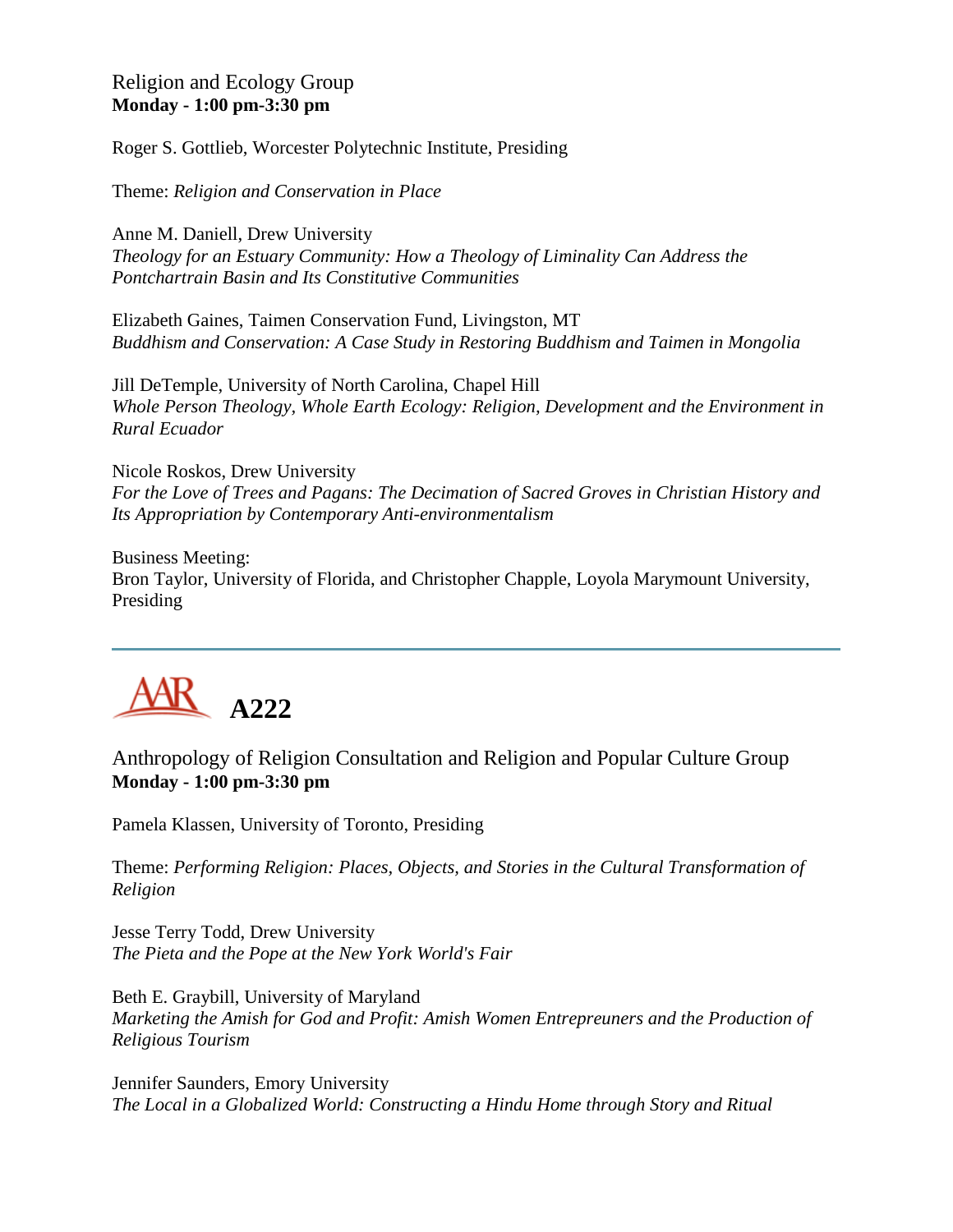Gordon Lynch, University of Birmingham *Contemporary Ecstasies: Exploring British Club Culture As Mysticism*

Responding: Karen McCarthy Brown, Drew University



Ritual Studies Group **Monday - 1:00 pm-3:30 pm**

Diane Sharon, Jewish Theological Seminary, Presiding

Theme: *Ritual in/and Torah*

Sara Penn-Strah, Lowell, MA *Canaanite Ritual in the Joseph Story: Ritualized Bodies*

James W. Watts, Syracuse University *Ritual Legitimacy and Scriptural Authority*

Bryan Bibb, Furman University *Interpreting Leviticus: Ritual Words and Literary Worlds*

Nicole Ruane, Union Theological Seminary, *"A Male without Blemish": The Significance of Gender among Sacrificial Victims*

Responding: Heather A. McKay, Edge Hill College



Theology and Continental Philosophy Group **Monday - 1:00 pm-3:30 pm**

Jeffrey Kosky, Washington and Lee University, Presiding

Theme: *Abrahamic Faith in Question: Contemporary Rationality and Culture*

Tyler T. Roberts, Grinnell College *Trauma and Revelation: Theology without Ideology, Community without Boundaries*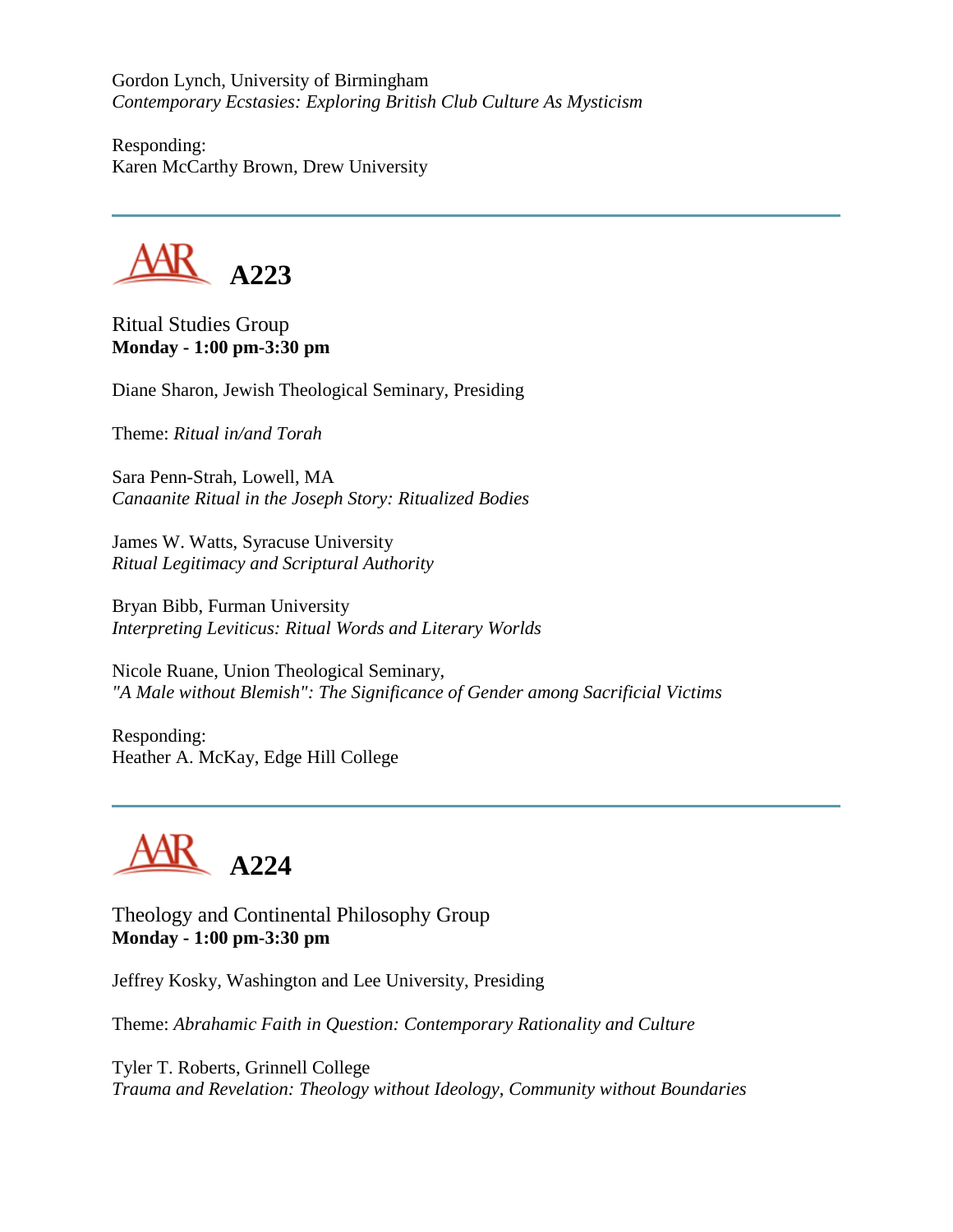Philip Clayton, Claremont School of Theology *Spirituality As Spirit and Spirituality toward Spirit*

James Wetzel, Colgate University *The Shrewdness of Abraham: Violence and Sexual Difference in a Paradigm of Monotheistic Faith*

Daphne Hampson, Oxford University *The Potential Usefulness of Heidegger for the Future of Theology*

Business Meeting: Jeffrey Bloechl, College of the Holy Cross, Presiding



Tillich: Issues in Theology, Religion, and Culture Group **Monday - 1:00 pm-3:30 pm**

Mary Ann Stenger, University of Louisville, Presiding

Theme: *Tillich in Dialogue: Dynamics of Relationality*

Jonathan Rothchild, University of Chicago *Self, Otherness, Theology, and Ontology: A Critical Engagement between Tillich and Kristeva, Levinas, and Bataille*

Guy B. Hammond, Highlands, NC *The Primacy of Ethics: Intersubjectivity in Levinas, Buber, and Tillich*

John C.M. Starkey, Oklahoma City University *From Symbol and Concept to Narrative: Re-reading Tillich through Ricoeur*

Mary Montgomery Clifford, Chicago Theological Seminary *Paul Tillich and Pitirim A. Sorokin on Love: A Dialogue between Science and Religion*

Business Meeting: Robison B. James, University of Richmond, and Mary Ann Stenger, University of Louisville, Presiding

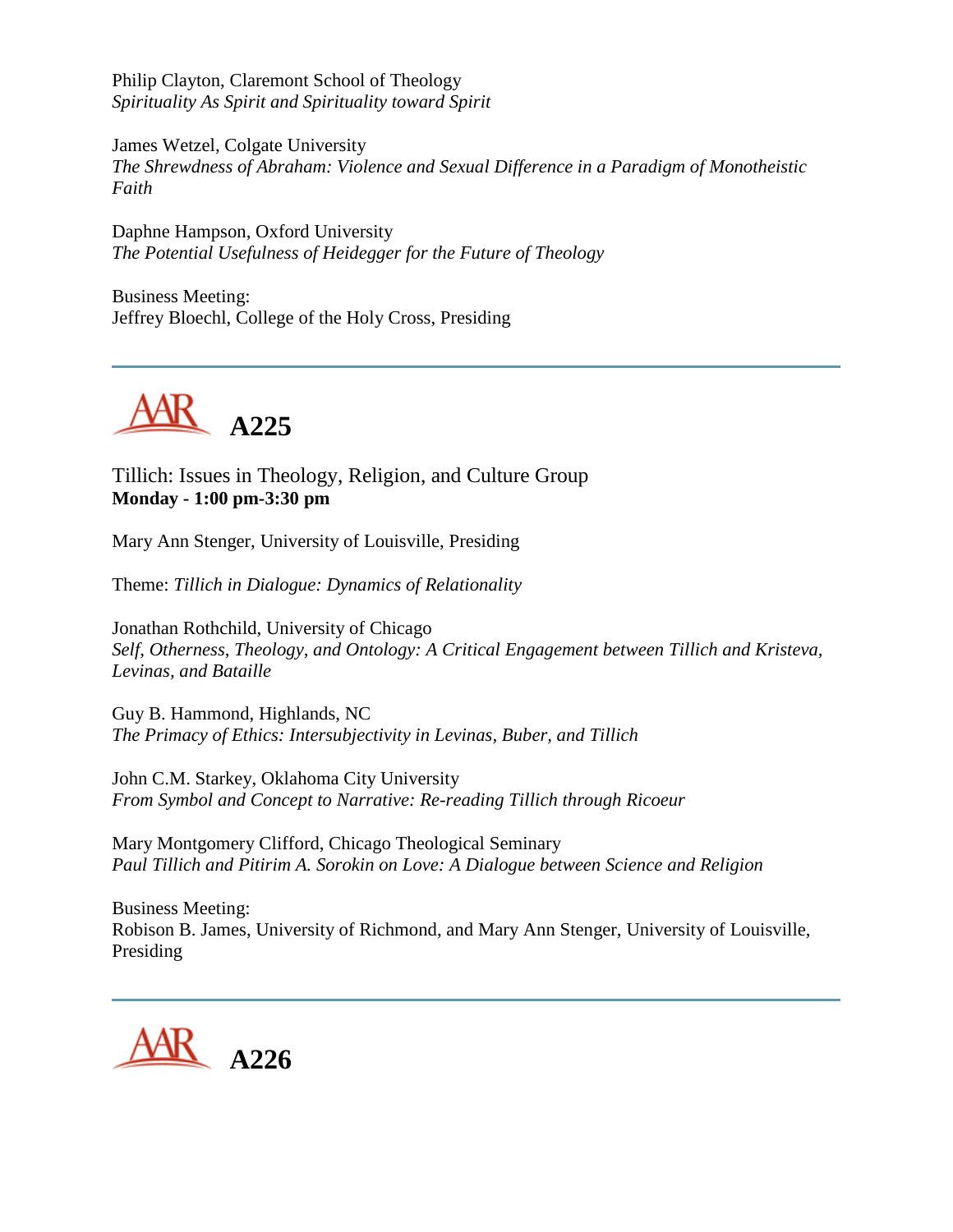#### Womanist Approaches to Religion and Society Group **Monday - 1:00 pm-3:30 pm**

Stacey Floyd-Thomas, Texas Christian University, Presiding

Theme: *The Measure of Womanism: Revisiting Walker's Four-Part Definition*

Panelists: Kelly Brown Douglas, Goucher College Katie G. Cannon, Union Theological Seminary and Presbyterian School of Christian Education M. Shawn Copeland, Boston College Carol B. Duncan, Wilfrid Laurier University Lynne Westfield, Drew University

Responding: Ada Maria Isasi-Diaz, Drew University Letty M. Russell, Yale University



Law, Religion, and Culture Consultation **Monday - 1:00 pm-3:30 pm**

Jason C. Bivins, North Carolina State University, Presiding

Theme: *Getting It Wrong: Framing Law and Religion*

Grace Kao, Havard University *Religion and Human Rights: Three Category Mistakes to Avoid*

Jeremy Schott, Duke University *The Anti-pagan Legislation of the Fourth Century and Biblical "Idolater": A Post-Colonial Perspective on Law, Religion, and Empire*

Charles Brian McAdams, Temple University *The Use of the Bible in the Closing Arguments of Death Penalty Trials by Prosecutors in Georgia*

Robert A. Yelle, University of Toronto *Bentham's Fictions: Canon and Idolatry in the Genealogy of Law*

Responding: Jonathan Z. Smith, University of Chicago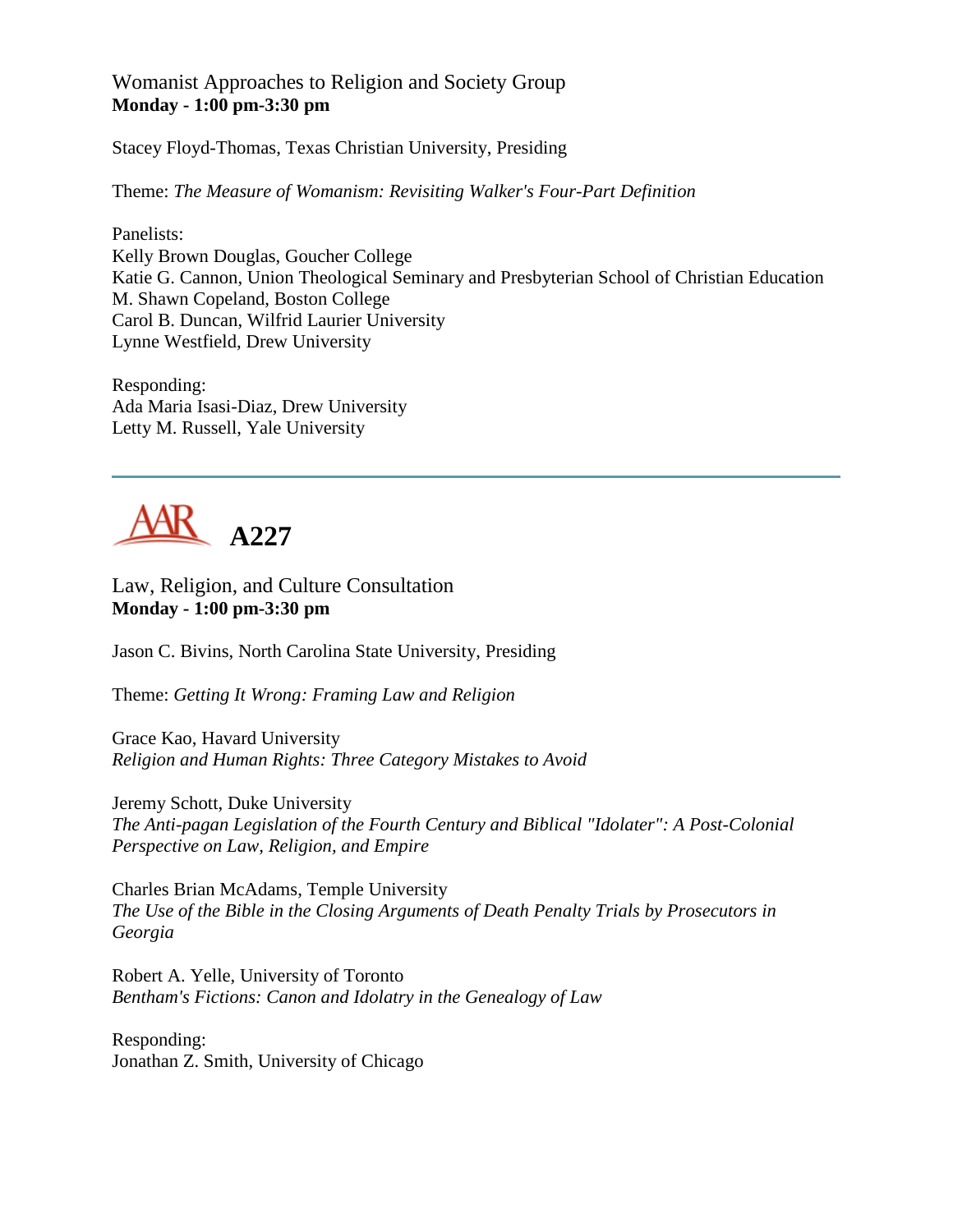

ARTF - Numbers Count: Gathering, Managing, and Using Census Data in Program Review and Enhancement **Monday - 4:00 pm-6:30 pm**

Sponsored by the Academic Relations Task Force

Warren G. Frisina, Hofstra University, Presiding

Theme: *Numbers Count: Gathering, Managing, and Using Census Data in Program Review and Enhancement*

Panelists: Terrence W. Tilley, University of Dayton Carey J. Gifford, American Academy of Religion

See the [Program Highlights](http://www.aarweb.org/Meetings/Annual_Meeting/Past_and_Future_Meetings/2003/highlights.asp) page for a description.



Cultural History of the Study of Religion Consultation **Monday - 4:00 pm-6:30 pm**

Sponsored by the International Connections Committee and the Cultural History of the Study of Religion Consultation

John R. McRae, Indiana University, Bloomington, Presiding

Theme: *Response to Modernity: Interactions between Japanese and European Scholarship on Buddhism*

Mark Blum, State University of New York-Albany *When the Stoics Visited Shinran: Kiyozawa Manshi and the Modernization of Shin Buddhism*

Richard Jaffe, Duke University *Suzuki Daisetz As Japanese Mahayana Buddhist*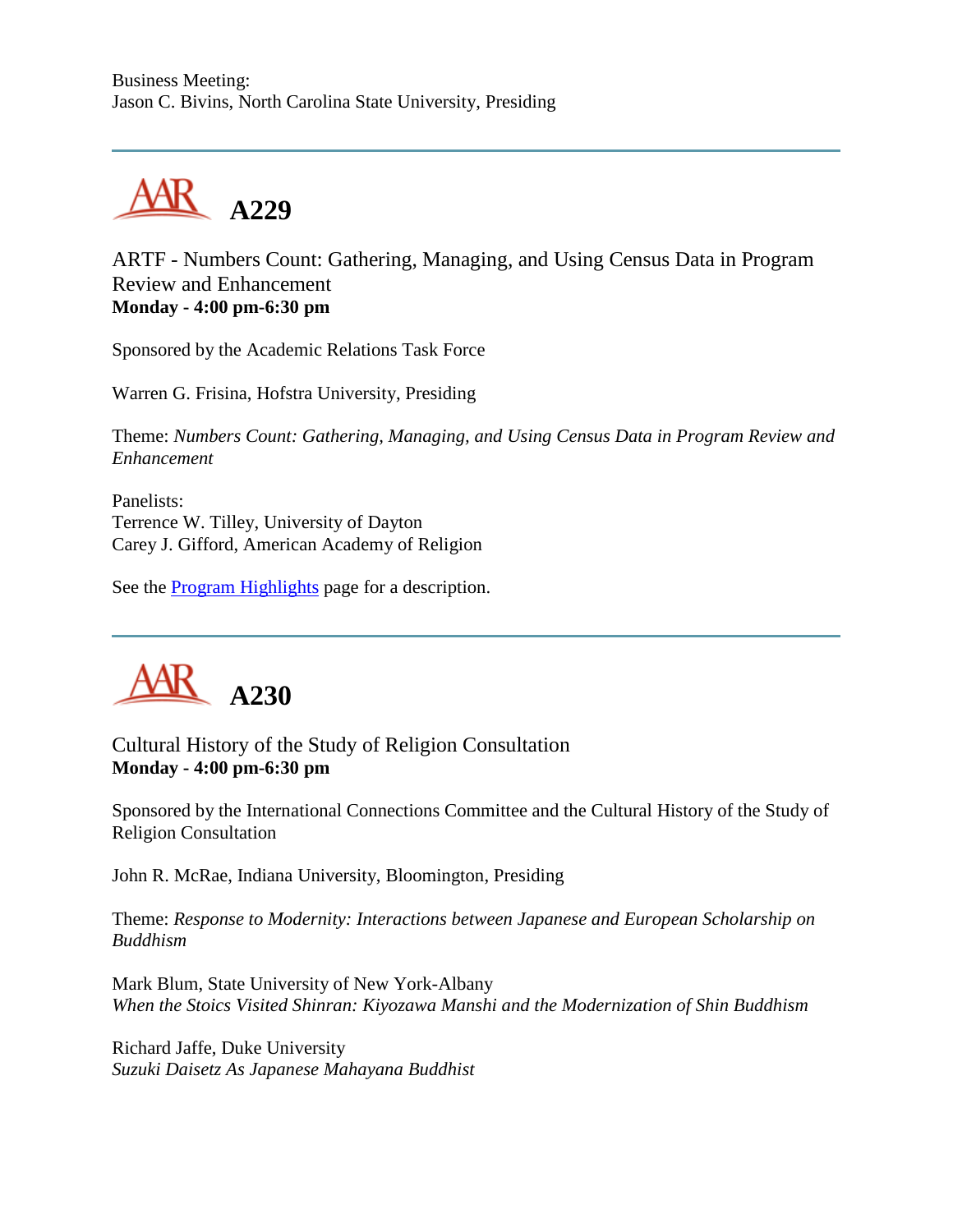Masahiro Shimoda, University of Tokyo *Liberating Ourselves from Modernity: Toward a New Horizon of Buddhist Studies in Japan*

Shizuka Sasaki, Tokyo, Japan *Jodo Shin Buddhism and the Encounter with European Orientalist Scholarship*

Responding: Constance Furey, Indiana University, Bloomington

See the [Program Highlights](http://www.aarweb.org/Meetings/Annual_Meeting/Past_and_Future_Meetings/2003/highlights.asp) page for a description.



SLG - Putting Your PhD to Work: Alternative Careers for Religion Graduates **Monday - 4:00 pm-6:30 pm**

Sponsored by the Student Liaison Group

Richard Amesbury, Valdosta State University, Presiding

Theme: *Putting Your PhD to Work: Alternative Careers for Religion Graduates*

Panelists: Laura C. Wood, Emory University Jan C. Heller, Providence Health System David Little, Harvard University Rex D. Matthews, Society of Biblical Literature Rodney Petersen, Boston Theological Institute Stephen S. Peterson, Allstate Insurance

See the [Program Highlights](http://www.aarweb.org/Meetings/Annual_Meeting/Past_and_Future_Meetings/2003/highlights.asp) page for a description.



Academic Teaching and the Study of Religion Section **Monday - 4:00 pm-6:30 pm**

Deanna A. Thompson, Hamline University, Presiding

Theme: *In-spired Minds and En-spirited Teaching: The Whole Person in and out of the Classroom*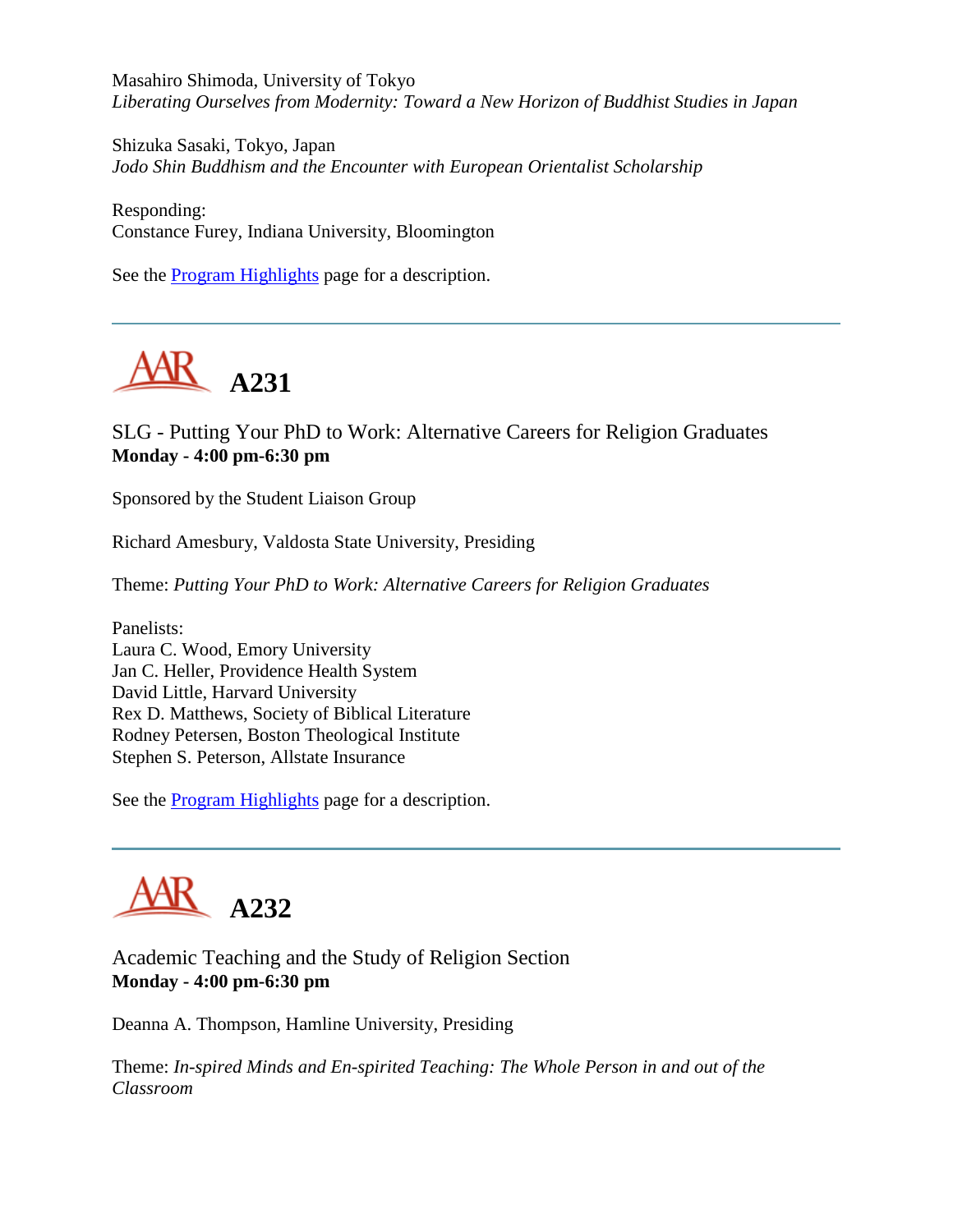Ann Lutterman-Aguilar, Augsburg College *Experiential, Critical, and Feminist Pedagogies Meet the Lilly Grant: Teaching about Vocation and Identity in a Multicultural World*

Gayle R. Baldwin, University of North Dakota *From Sole Learning to Soul Learning -- Does It Actually Work?*

Donna Freitas, New York University *Teaching Spirituality outside the Classroom: Re-envisioning Our Academic Vocation on College Campuses*

John K. Simmons, Western Illinois University *Vanishing Boundaries: When Teaching about Religion Becomes Spiritual Guidance in the Classroom*

Business Meeting: Sidney Brown, University of the South, and Christopher Johnson, Gustavus Adolphus College, Presiding



Buddhism Section **Monday - 4:00 pm-6:30 pm**

Martin Adam, McGill University, Presiding (reinstate) Theme: *It's Merit That Matters: Variation in the Practices and Aims of Merit Transfer*

Barbra Clayton, Mount Allison University *The Virtue of Cultivating Merit: Santideva and the Significance of Merit Transfer*

Alan Cole, Lewis and Clark College *Reading for the Merit: Value and Seduction in Early Mahayana Sutras*

James Egge, Eastern Michigan University *Three Practices of Merit Transfer in Early Buddhism*

John Clifford Holt, Bowdoin College *Gone but Not Departed: The Dead among the Living in Contemporary Buddhist Sri Lanka*

Responding: John S. Strong, Bates College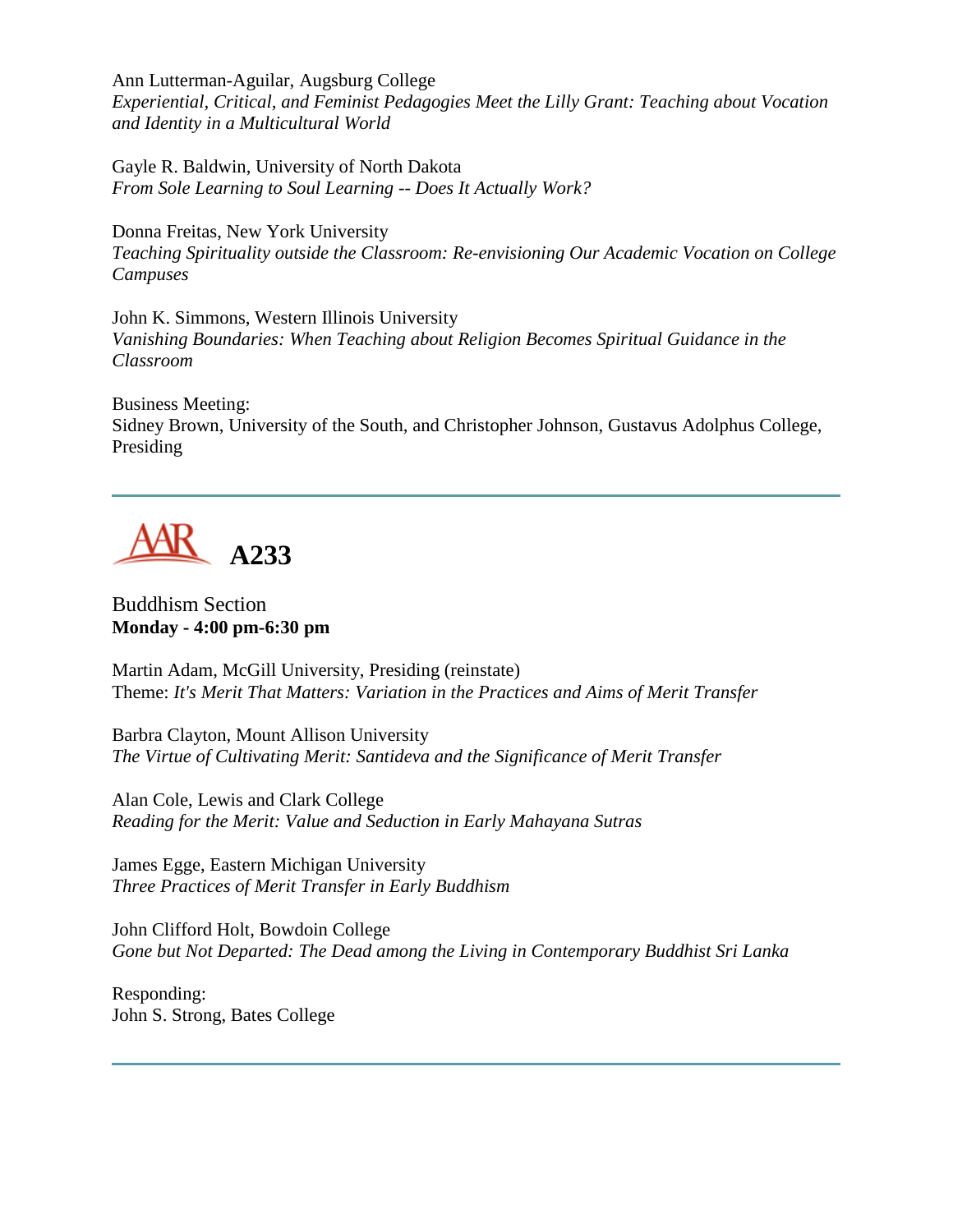

## Comparative Studies in Religion Section and Critical Theory and Discourses in Religion Group **Monday - 4:00 pm-6:30 pm**

Greg Grieve, University of North Carolina, Greensboro, Presiding

Theme: *Historizing Tradition*

Jason Carbine, University of Chicago *Simas and Monastic Purification: The Kalyani Inscriptions in Fifteenth-Century Burma*

Frederick S. Colby, Miami University *Innovative Tradition in the Celebration of Two Muslim Festivals*

Johnson Gregory, Franklin and Marshall College *Traditional Visions and Seeing Like a State*

Susanna Morrill, University of Chicago *The Interpretation of Tradition within Mormon Women's Literature*

Responding: Richard S. Weiss, Victoria University



History of Christianity Section **Monday - 4:00 pm-6:30 pm**

Arun W. Jones, Austin Presbyterian Theological Seminary, Presiding

Theme: *Visions in Tension in Early Modern and Modern Christianity*

Nathan Baruch Rein, Ursinus College *Union and Resistance: "Religion" and the Failure of Protestant-Catholic Ecumenism in Germany, 1540-1551*

Haruko Nawata Ward, Columbia Theological Seminary *Catholic Education of Women in Sixteenth-Century Japan*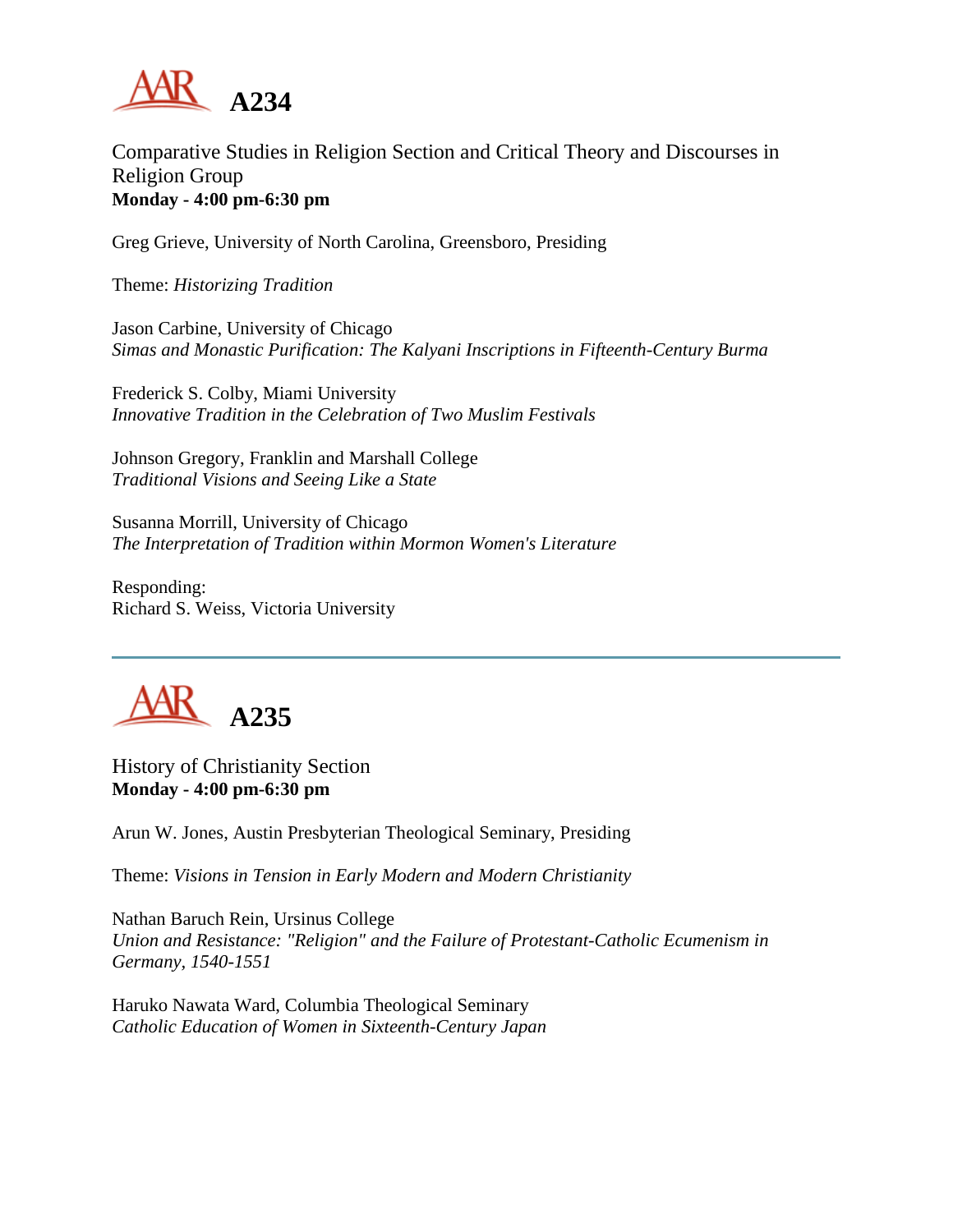Stephen P. Shoemaker, Harvard University *"A Vile Peece of Paganism": The Debate over the Role of Classical Ethics in Theological Education at Seventeenth-Century Harvard*

Miranda Hassett, University of North Carolina, Chapel Hill *Poverty, Purity, Suffering, and Growth: American and Ugandan Accounts of the Source of African Christian Moral Authority*

Peter R. Gathje, Christian Brothers University *The Open Door Community of Atlanta: Radical Christianity in the Bible Belt*

Chong Bum Kim, Harvard University *Saving Body and Soul: Healing in Early Korean Protestantism*



North American Religions Section **Monday - 4:00 pm-6:30 pm**

Jean Bethke Elshtain, University of Chicago, Presiding

Theme: *Religion and War in American Culture*

John D. Carlson, University of Chicago *Moral Memory, Ethical Principles, and Political Realism: America's Ironic Experience of War*

Jonathan Ebel, University of Chicago *"And for What?": The Religious Meaning of the First World War in America*

Charles Mathewes, University of Virginia *Speaking the Unspeakable: Representations of War, Trauma, and Religious Experience in the Twentieth Century*

Responding: Harry Stout, Yale University

Business Meeting: Diane Winston, the Pew Charitable Trusts, Presiding

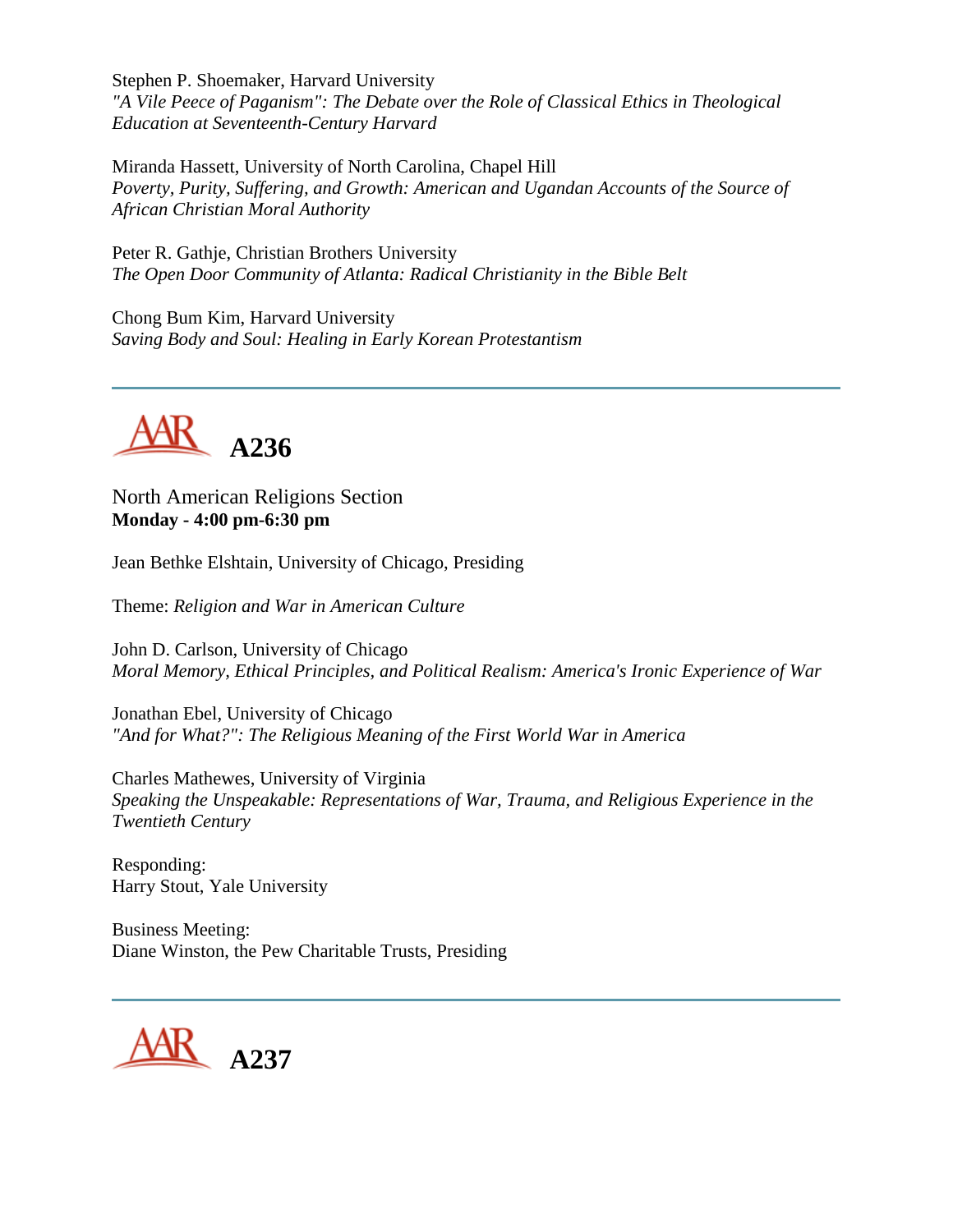### Philosophy of Religion Section **Monday - 4:00 pm-6:30 pm**

Richard King, Liverpool Hope University College, Presiding

Theme: *Religion, Exchange, and the Global Economy: Rethinking the Philosophy of Religion*

Panelists: Gregory D. Alles, McDaniel College Jeremy R. Carrette, University of Stirling Philip Goodchild, University of Nottingham William Large, College of Saint Mark and Saint John



Religion and the Social Sciences Section **Monday - 4:00 pm-6:30 pm**

Cynthia Moe-Lobeda, Seattle University, Presiding

Theme: *Reparation and Reconciliation in Practice and Theory: Possibilities, Problems, and Conundrums*

Flora A. Keshgegian, Episcopal Theological Seminary of the Southwest *Getting Back to Basics? Rethinking the 3 Rs of Reconciliation, Reparation, and Restorative Justice*

Sharon Tan, Emory University *Satyagraha, Political Forgiveness, and Reconciliation*

Cynthia Hess, Yale University *Sites of Violence and of Grace: A Feminist Reconception of Christian Nonviolence*

Zion Zohar, Florida International University, Miami. *Nonviolence and Peace in the Jewish Mystical Tradition: The Case of the Book of Splendor (*the Zohar)

Business Meeting: Glen Stassen, Fuller Theological Seminary, and Elizabeth Margaret Bounds, Emory University, Presiding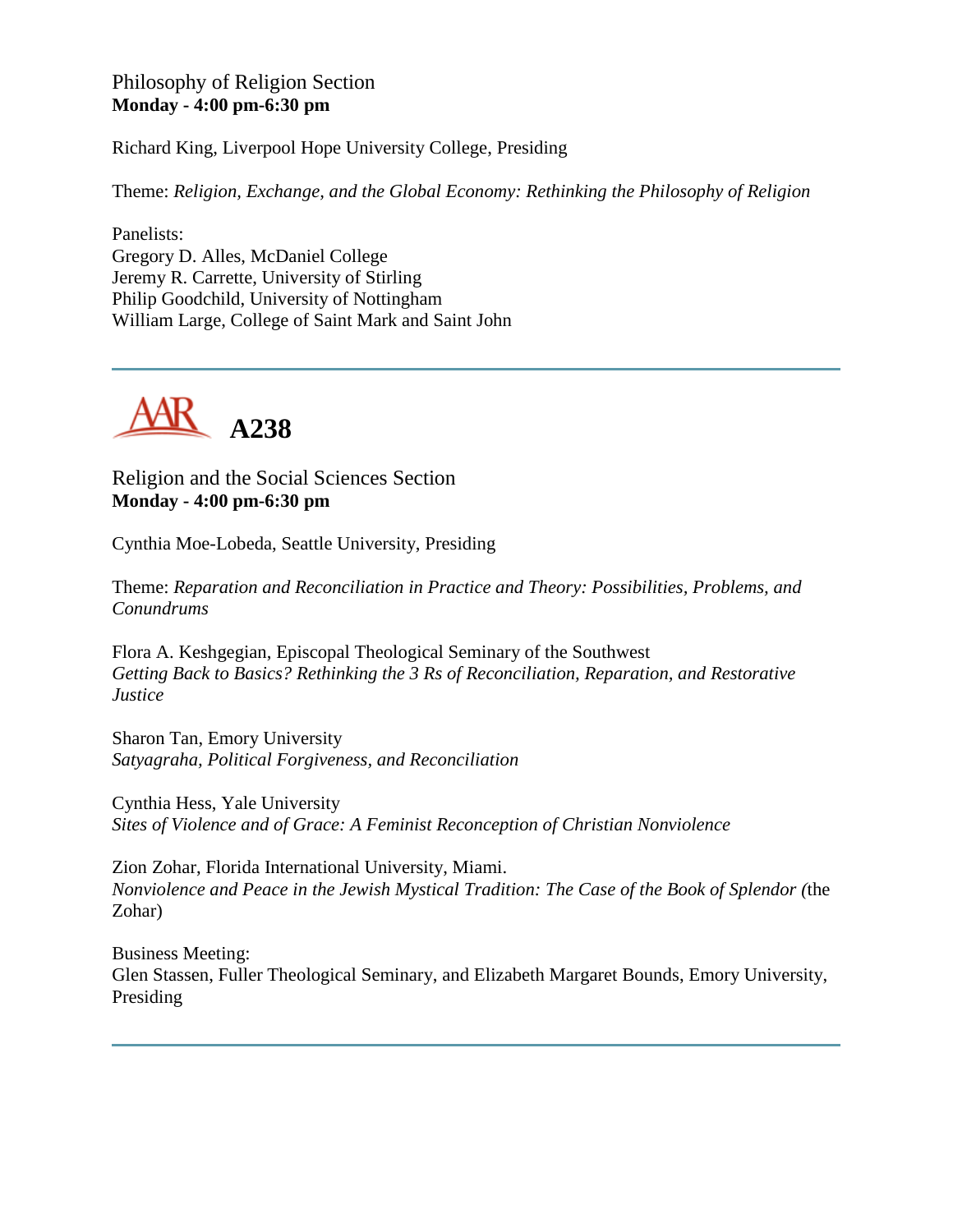

Religion in South Asia Section **Monday - 4:00 pm-6:30 pm**

Leslie C. Orr, Concordia University, Montreal, Presiding

Theme: *From Students in India to Experts Back Home: Ethical Issues in Scholarly Interactions with Diaspora Jain Communities*

Panelists: Christopher Chapple, Loyola Marymount University John Cort, Denison University Mikal Austin Radford, McMaster University Anne Vallely, University of Toronto

Responding: Joyce Burkhalter Flueckiger, Emory University



Study of Islam Section and Women and Religion Section **Monday - 4:00 pm-6:30 pm**

Tazim Kassam, Syracuse University, Presiding

Theme: *Teaching Gender and Islam*

Panelists: Vivienne S. M. Angeles, La Salle University Shahzad Bashir, Carleton College Zayn Kassam, Pomona College Gwendolyn Zoharah Simmons, University of Florida Sufia Uddin, University of Vermont Gisela Webb, Seton Hall University

Business Meeting: Jacqueline Z. Pastis, La Salle University, Presiding

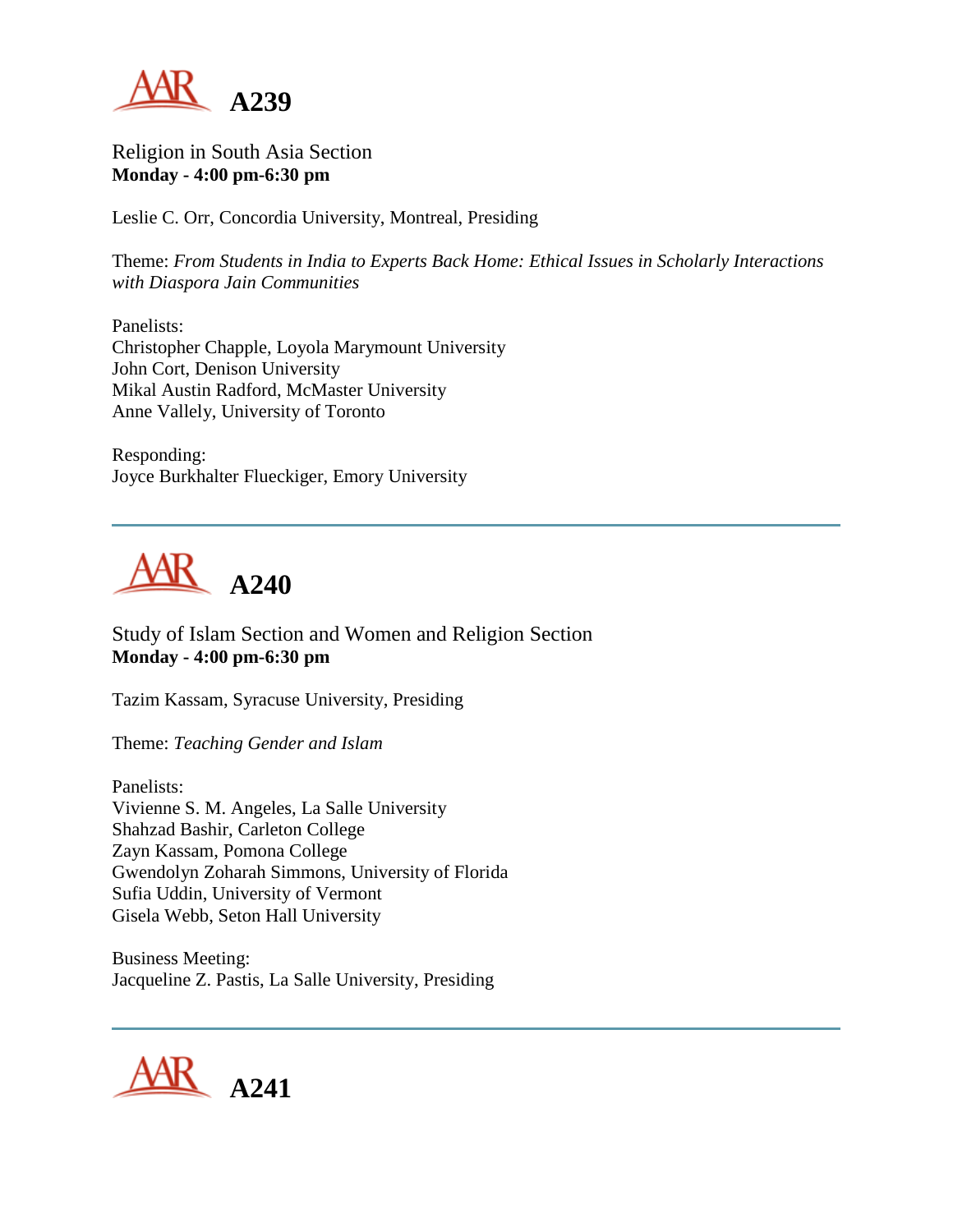Study of Judaism Section **Monday - 4:00 pm-6:30 pm**

Kalman P. Bland, Duke University, Presiding

Theme: *Character, Law, and Authority: Jewish Virtue Ethics, Past and Present*

Panelists: Dov Nelkin, University of Virginia Jonathan Schofer, University of Wisconsin, Madison Hava Tirosh-Samuelson, Arizona State University Heidi Ravven, Hamilton College

Responding: Louis E. Newman, Carleton College

Business Meeting: Randi Rashkover, York College of Pennsylvania, and Martin Kavka, Florida State University, Presiding



Theology and Religious Reflection Section **Monday - 4:00 pm-6:30 pm**

Paul F. Lakeland, Fairfield University, Presiding

Theme: *Discussion of Stephen G. Ray's* Do No Harm: Social Sin and Christian Responsibility Panelists: Victor Anderson, Vanderbilt University Mary McClintock Fulkerson, Duke University Alistair McFadyen, University of Leeds

Responding: Stephen G. Ray, Louisvile Presbyterian Theological Seminary



Christian Systematic Theology Group **Monday - 4:00 pm-6:30 pm**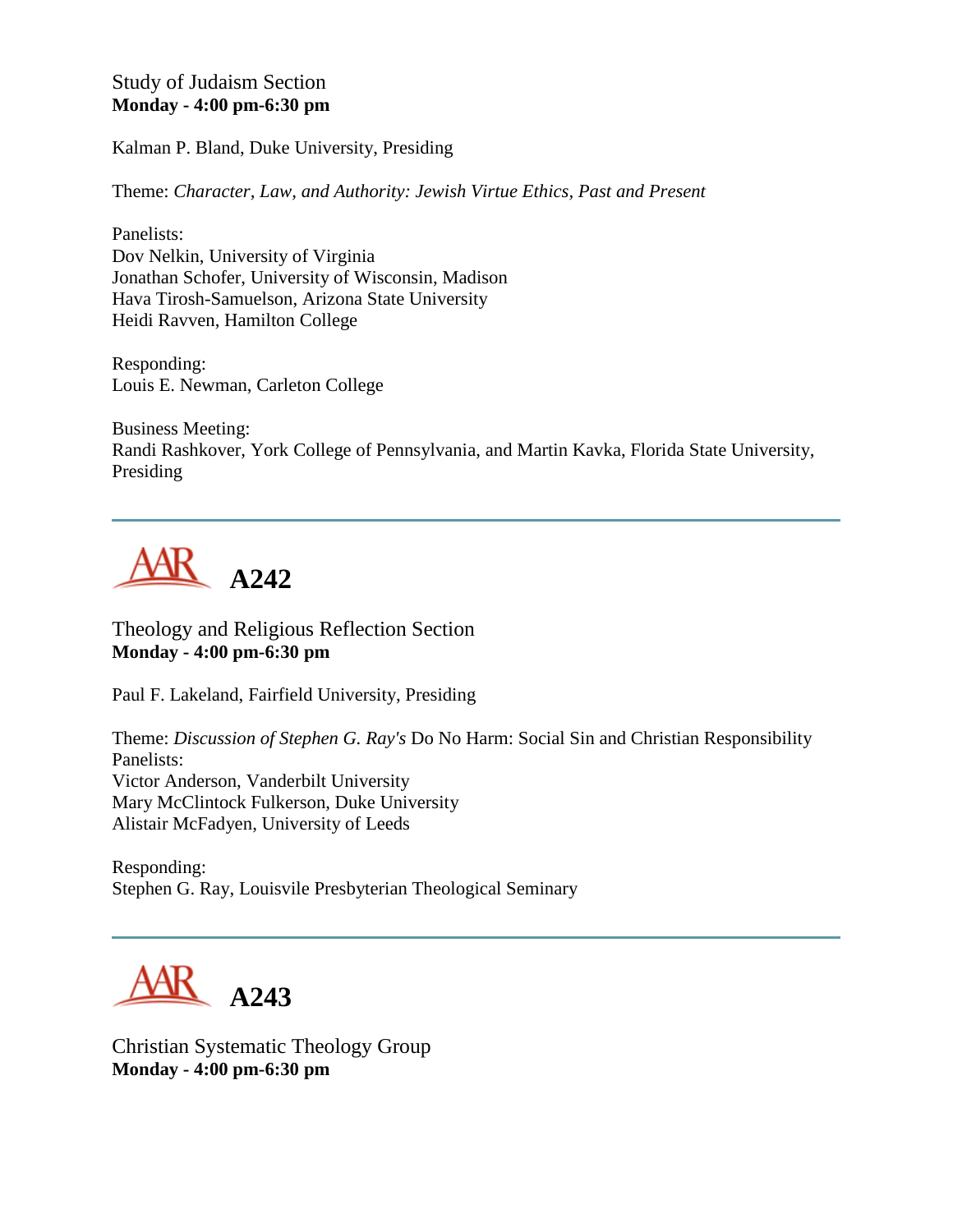David S. Cunningham, Hope College, Presiding

Theme: *Theologies of the Gift in the Work of John Milbank and Kathryn Tanner*

Panelists: Sarah Coakley, Harvard University Michael J. Root, Luthern Theological Southern Seminary Miroslav Volf, Yale University

Responding: John Milbank, University of Virginia Kathryn Tanner, University of Chicago



Evangelical Theology Group **Monday - 4:00 pm-6:30 pm**

Anthea Butler, Loyola Marymount University, Presiding

Theme: *Theological Boundaries in American Evangelicalism*

Matt Blackmon, Dallas Theological Seminary *The Buswell-Chafer Controversy Circa 1936-7: An Unusually Civil War of Words?*

Donald L. Denton, Westmont College *The Problematic Nature of Evangelical Boundaries: The Significance of Narrative Identity*

Will Eisenhower, Faith Presbyterian Church *The Long Kiss Goodbye: Problems and Possibilities Inherent in Left-Wing Evangelical Identity*

Responding: Wyndy Corbin, Ashland Theological Seminary

# **A245**

Korean Religions Group **Monday - 4:00 pm-6:30 pm**

Eun Hee Shin, Simpson College, Presiding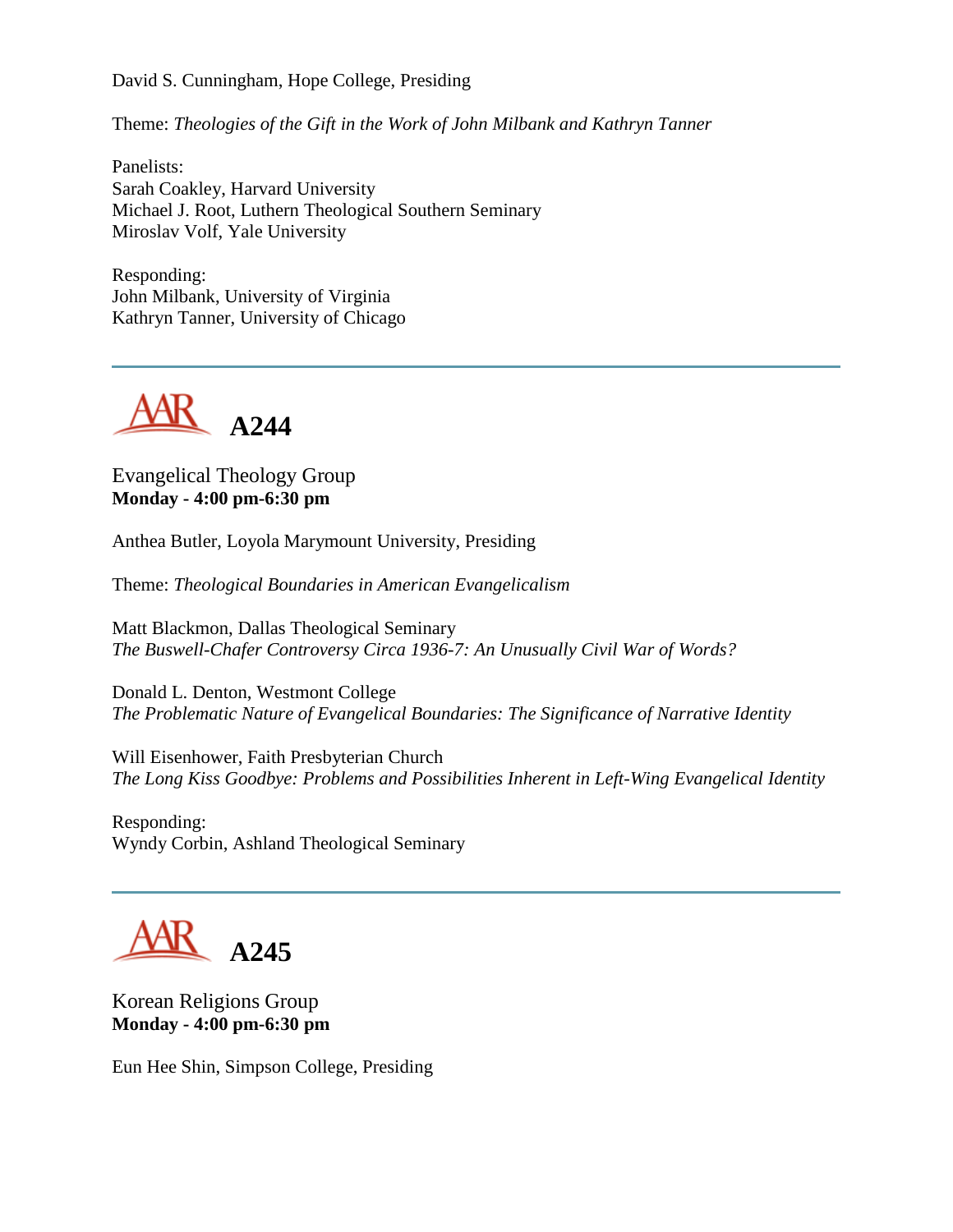Theme: *Women, Religion, and Ritual Values in Contemporary Korea*

Kim Unhey, Presbyterian College and Theological Seminary *Subjectivity and Difference: Toward a Korean Christian Feminism from Daoist Perspective*

Grace Kim, University of Toronto *Korean Women's Place*

Sunju Chong, University of Chicago *Philosophical and Psychological Reflection of the Effect of Save-Face in Korean Tradition: A Redress of the Deficit in Globalized and Postmodern Context*

Chansoon Lim, Drew University *Dynamics between Confucianism and Christianity in the Case of Ancestor Worship for the Public Values of Contemporary Korea*

Responding: Bockja Kim, Hong Kong University Kang-nam Oh, University of Regina

Business Meeting: Sungtaek Cho, Korea University, and Bockja Kim, Hong Kong University, Presiding



Latina/o Religion, Culture, and Society Group **Monday - 4:00 pm-6:30 pm**

Jorge A. Aquino, Graduate Theological Union, Presiding

Theme: *Nueva Sur: Regional Latino Religion*

Stewart Stout, Chicago Theological Seminary *A Faith That Travels: Border-Crossing Narratives among Mexican Evangélicos*

Daniel Ramirez, Duke University *Public Lives and Migrating Faiths: Latino Churches in the New South*

Margarita M. W. Suarez, Meredith College *Public Ministry Empowering Hispanic Immigrants in North Carolina: The Reverend Maria Palmer*

Thomas Russell, Western Kentucky University *Latino Roman Catholicism Music City Style!*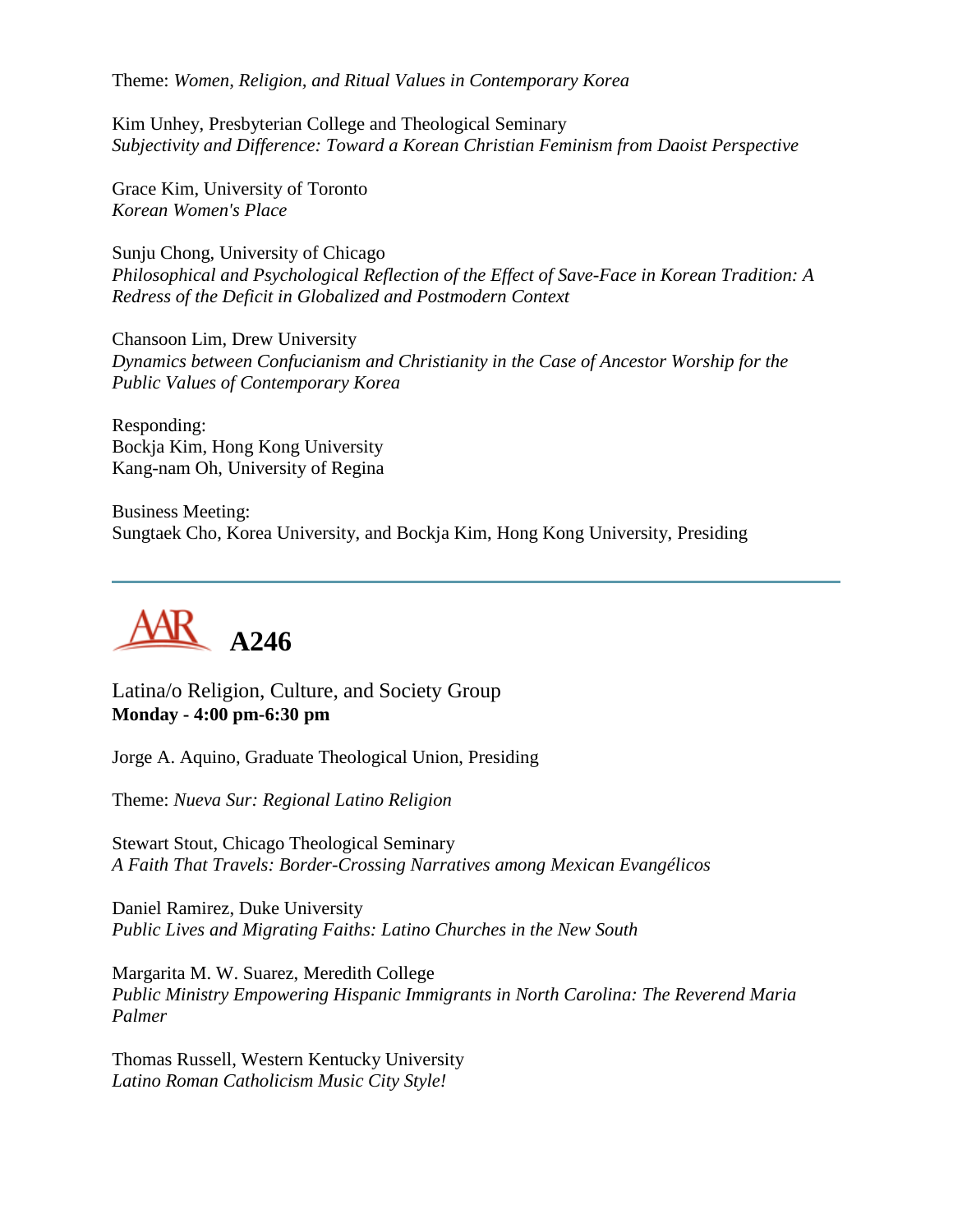Responding: Milagros Pena, New Mexico State University

Business Meeting: Michelle A. Gonzalez, Loyola Marymount University, and Rüdiger V. Busto, University of California, Santa Barbara, Presiding



Lesbian-Feminist Issues and Religion Group **Monday - 4:00 pm-6:30 pm**

Mary E. Hunt, Women's Alliance for Theology, Ethics, and Ritual, Presiding

Theme: *Carnal Appetites: Food, Sex, Religion*

Panelists: Marcella Althaus-Reid, University of Edinburgh Julianne Buenting, Chicago Theological Seminary Susan E. Hill, University of Northern Iowa Lori Rowlett, University of Wisconsin, Eau Claire Zandra Wagoner, University of La Verne

Responding: Susan E. Henking, Hobart and William Smith Colleges

Business Meeting: Elizabeth A. Say, California State University, Northridge, and Jennifer Rycenga, San José State University, Presiding



Religion and Disability Studies Group **Monday - 4:00 pm-6:30 pm**

Bill J. Leonard, Wake Forest University, Presiding

Theme: *Everyday Intimacies: Lived Theology of Disability*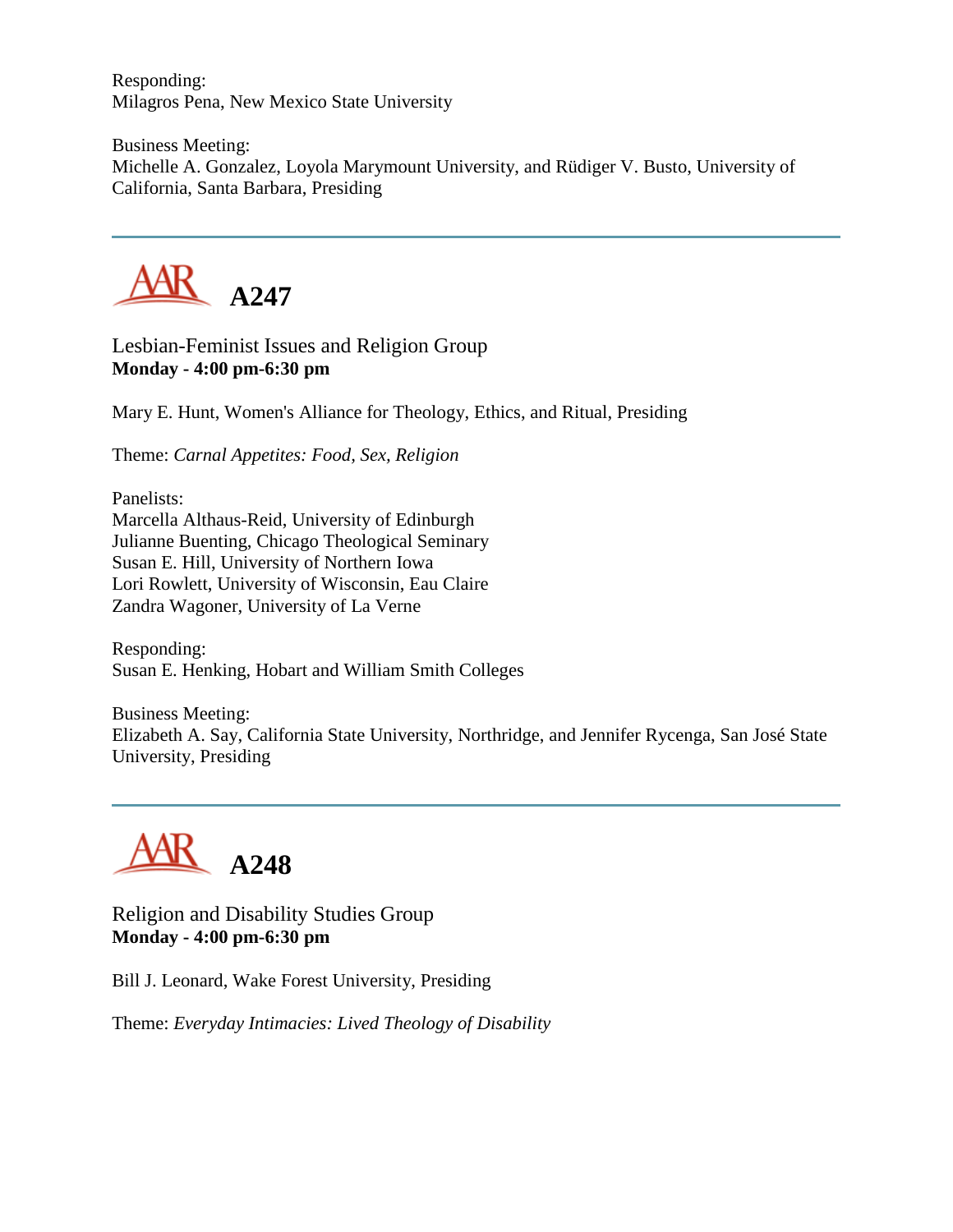Elizabeth L Agnew, University of Notre Dame *"The Full Imago Dei": The Implications of Wesleyan Scriptural Holiness for Conceptions of Suffering and Disability*

Deborah Creamer, University of Denver *"God Doesn't Treat His Children That Way": The Experience of Disability in the Families of God*

J. Douglas Harrison, University of Southern California *"The Lame Shall Enter First": The Unconventional Body As the Gracious Disruption of the Family and Cosmos in the Stories of Flannery O'Connor*

Christopher Hinkle, Harvard University *Smart Enough for Church? Liberal Protestantism and Cognitive Disability*

Business Meeting: J. Eric Pridmore, Drew University, Presiding



Religion and Popular Culture Group **Monday - 4:00 pm-6:30 pm**

Louis A. Ruprecht, Jr., Claremont Graduate University, Presiding

Theme: *Music Matters*

Ennis B. Edmonds, Kenyon College *"The Stone That the Builder Refuse": Rastafari and Jamaican Popular Music*

Evelyn L. Parker, Southern Methodist University *"I'm No Showpiece": Gender, Race, and Class Work in Hip-Hop Gospel*

Theodore Trost, University of Alabama, Tuscaloosa *Protest Songs and Battle Hymns of the Republic: Singing America in a Dangerous Time*

Jessica De Cou, University of Iowa *Wide Awake: The Appropriation of the Desert Fathers and Social Justice in U2's "Bad"*

Chad Seales, University of North Carolina, Chapel Hill *U2's Bono As Public Theologian of an Emerging World Polity*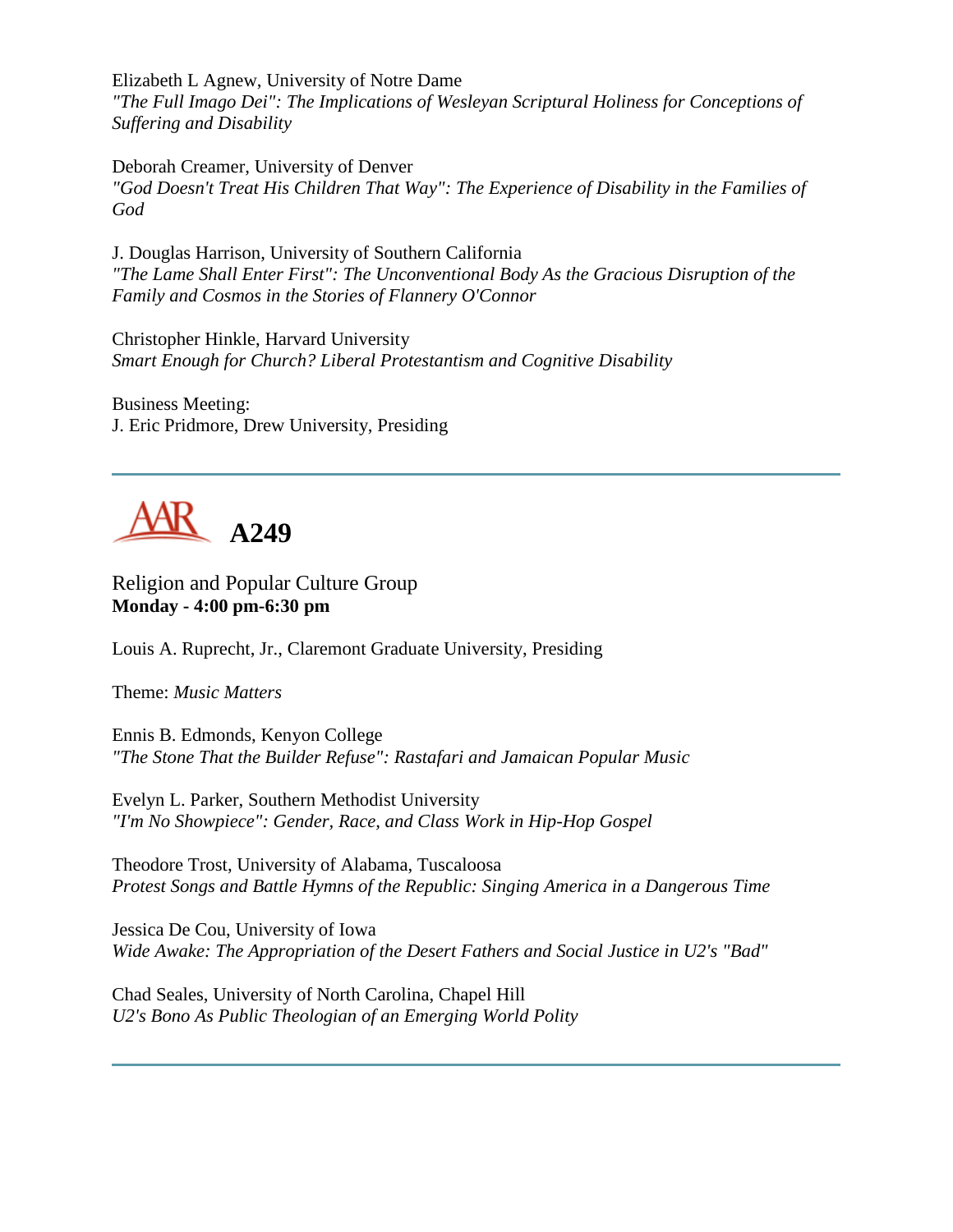

Religion and Science Group **Monday - 4:00 pm-6:30 pm**

Lou Ann G. Trost, Graduate Theological Union, Presiding

Theme: *Pluralism and the Science-Religion Dialogue*

Mikael Stenmark, Uppsala Unversity *A Religiously Neutral Science? Islamic and Christian Perspectives*

James F. Moore, Valparaiso University *Inter-religious Dialogue as an Evolutionary Process*

Harry Lee Poe, Union University, Jackson *Religious Pluralism and the Science and Religion Dialogue*

Responding: Lisa L. Stenmark, San José State University

Business Meeting: Greg Peterson, South Dakota State University, Presiding



Religion, Film, and Visual Culture Group **Monday - 4:00 pm-6:30 pm**

William L. Blizek, University of Nebraska, Omaha, Presiding

Theme: *Authoring Books on Religion, Film and Visual Culture*

Panelists: S. Brent Plate, Texas Christian University John Lyden, Dana College Bryan Stone, Asia Pacific University Robert K. Johnston, Fuller Theological Seminary Richard Burridge, King's College, London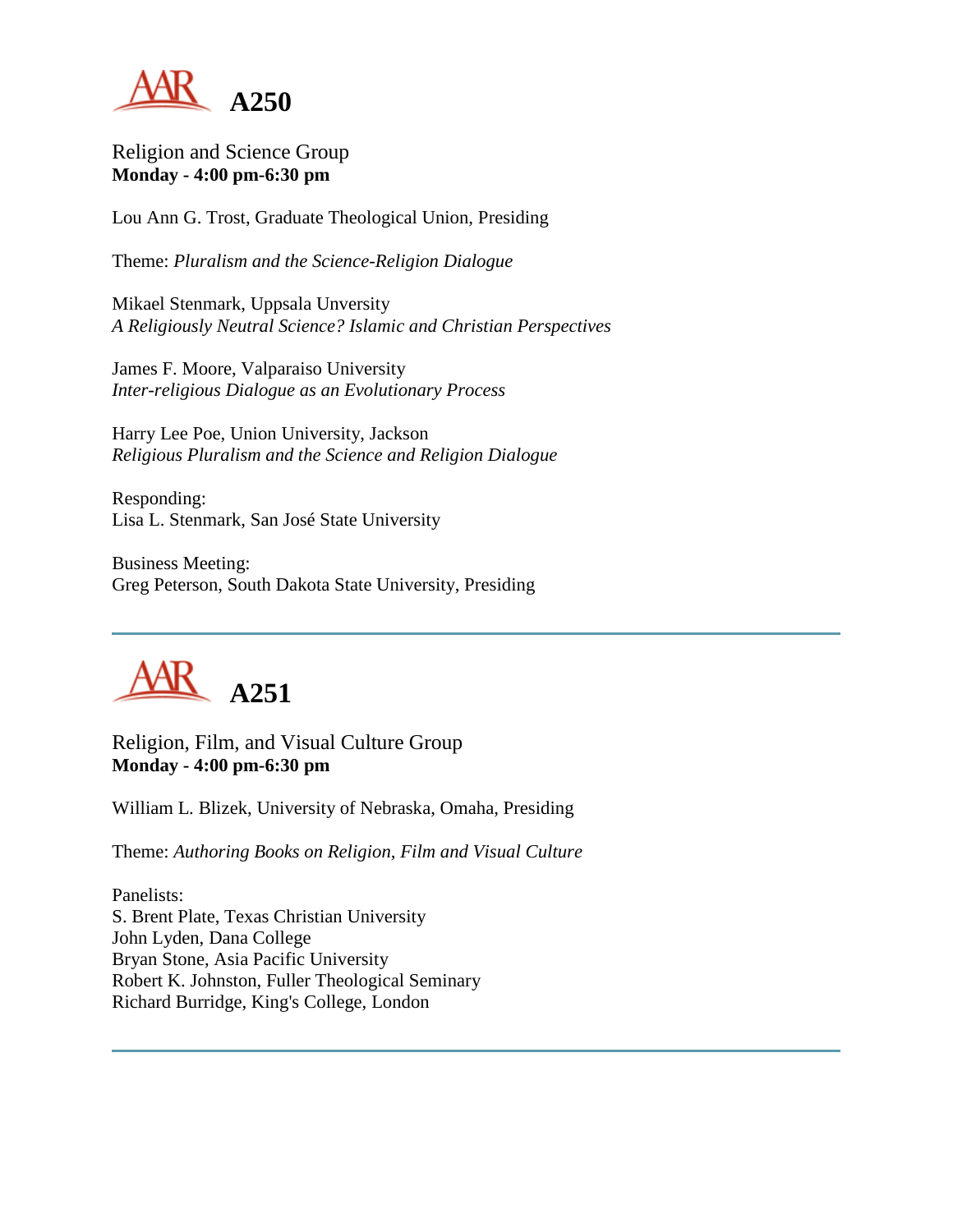

Religion, Holocaust, and Genocide Group **Monday - 4:00 pm-6:30 pm**

Richard Hecht, University of California, Santa Barbara, Presiding

Theme: *Other Voices: Religious Persecution and Cultural Genocide beyond Europe*

Anne Waters, State University of New York, Binghamton *Indigenism in the Americas*

Subodh Atal, Columbia, MD *Article 370: An Impediment to Defusing the Kashmir Crisis*

Vesna Acimovic Wallace, University of California, Santa Barbara *Who Spoke for Buddhists in Communist Mongolia?*

Sachi Dastidar, State University of New York, Old Westbury *"Where Do My People Go?" The Quest of Bangladeshi Hindu Minorities*

Responding: Rao Balagangadhara, University of Ghent



David Clohessy - A Clergy Abuse Survivor's Historical View of The Crisis - A Perspective From 13 Years In The Trenches **Monday - 7:15 pm-8:15 pm**

Robert A. Orsi, Harvard University, Presiding

Theme: *A Clergy Abuse Survivor's Historical View of the Crisis - A Perspective From Thirteen Years In The Trenches*

David Clohessy, Survivors Network of those Abused by Priests

See the [Program Highlights](http://www.aarweb.org/Meetings/Annual_Meeting/Past_and_Future_Meetings/2003/highlights.asp) page for a description.

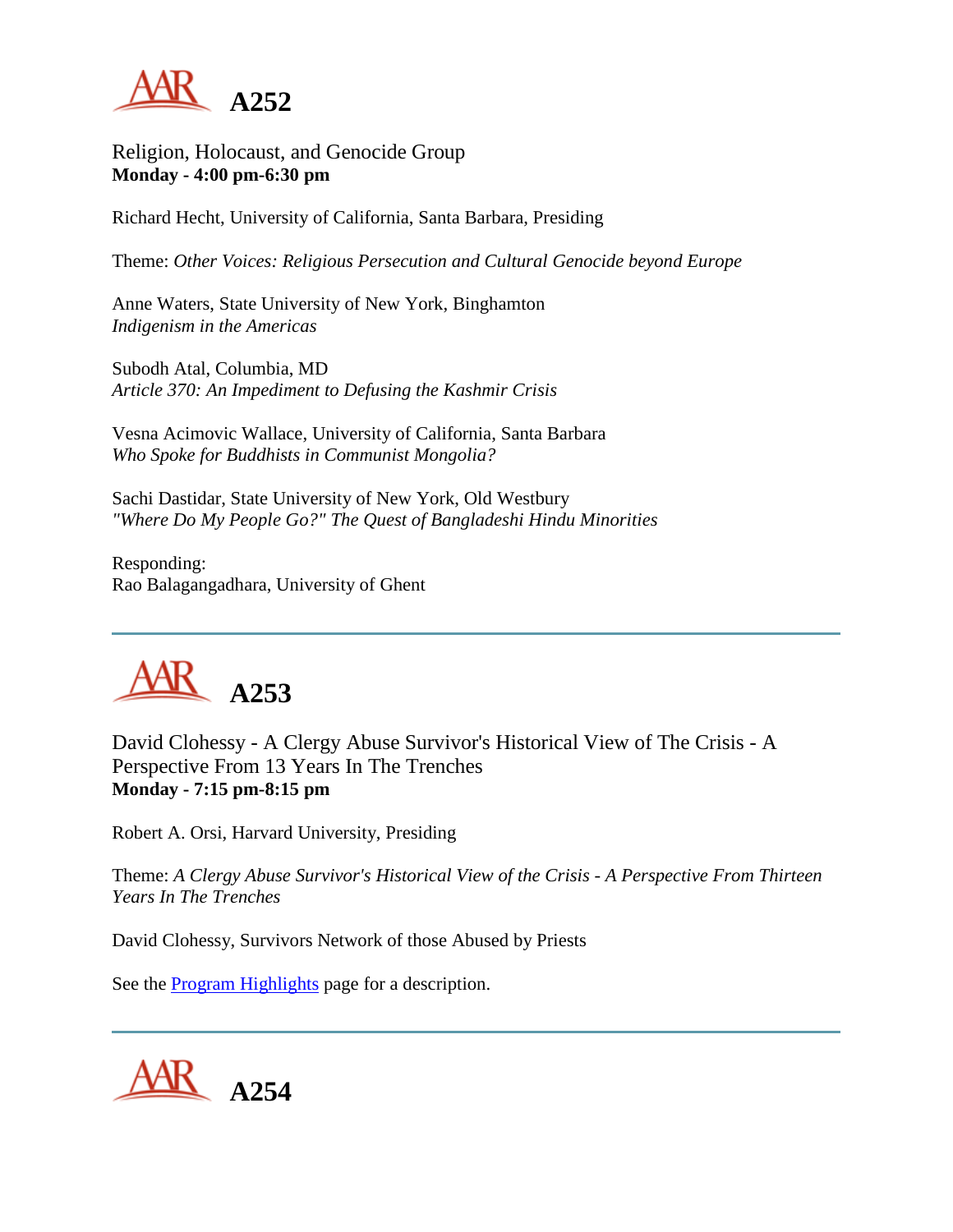### Voices of Inner Strength Gospel Choir **Monday - 8:30 pm-10:00 pm**

Diane Apostolos-Cappadona, Georgetown University, Presiding

See the [Program Highlights](http://www.aarweb.org/Meetings/Annual_Meeting/Past_and_Future_Meetings/2003/highlights.asp) page for a description.



*Ramadan: A Fast of Faith* and *My Journey, My Islam* **Monday - 8:30 pm-10:00 pm**

Sponsored by the Study of Islam Section

Jonathan E. Brockopp, Pennsylvania State University, Presiding

See the [Program Highlights](http://www.aarweb.org/Meetings/Annual_Meeting/Past_and_Future_Meetings/2003/highlights.asp) page for a description.

**A256**

*Trembling Before G\*d* **Monday - 8:30 pm-10:00 pm**

Sponsored by the Gay Men's Issues in Religion Group and Religion, Film, and Visual Culture Group

See the [Program Highlights](http://www.aarweb.org/Meetings/Annual_Meeting/Past_and_Future_Meetings/2003/highlights.asp) page for a description.



# AAR Program Unit Chairs and Steering Committee Members Reception **Monday - 9:00 pm-10:30 pm**

Program unit chairs and steering committee members are invited to a reception in their honor hosted by the Program Committee.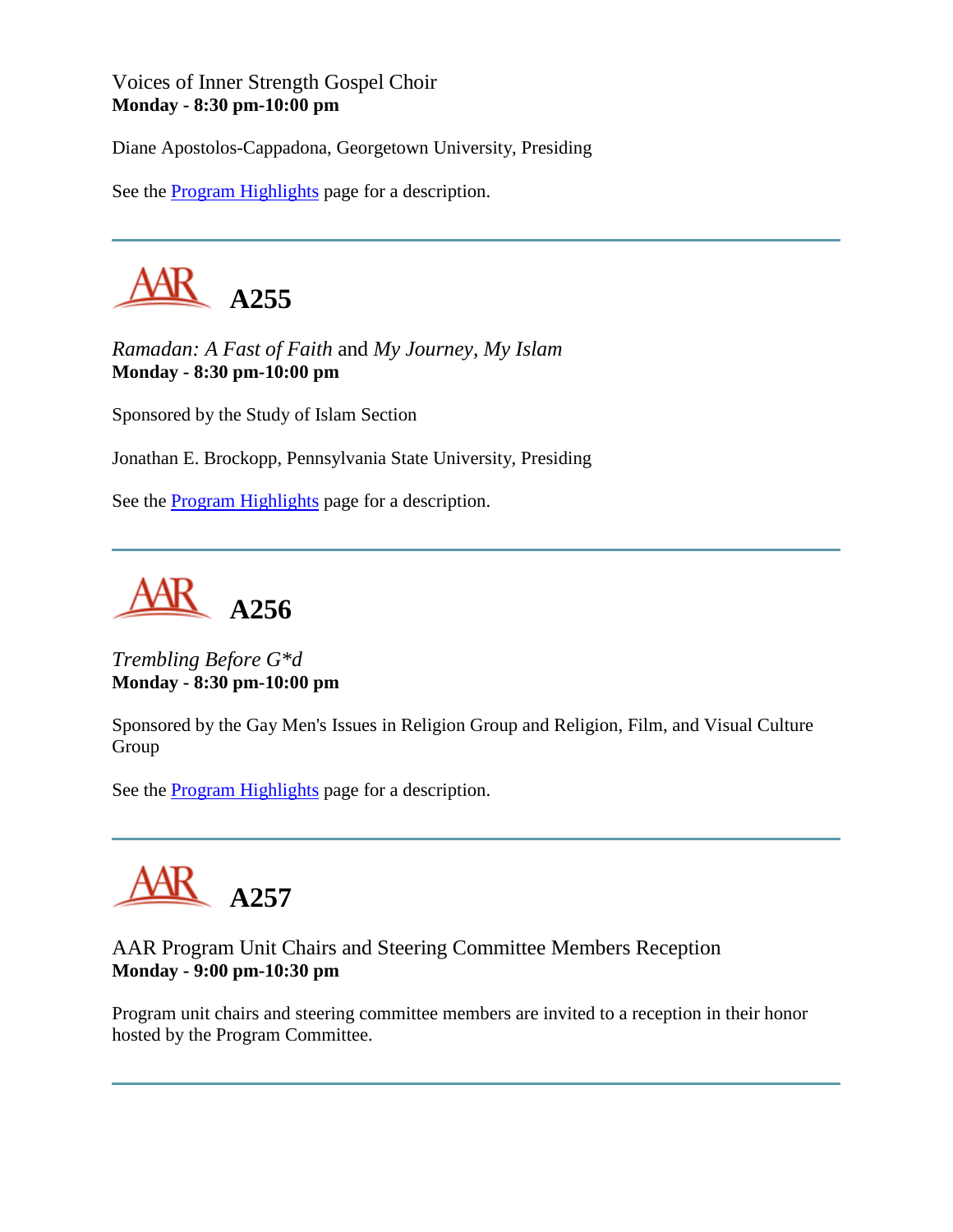

Academic Teaching and the Study of Religion Section **Tuesday - 9:00 am-11:30 am**

Joseph A. Favazza, Rhodes College, Presiding

Theme: *Texts and Contexts: Exploring Frameworks for Sound Teaching and Learning*

Anne Moore, University of Calgary *Clifford Geertz, Andrey Tarkovsky, and Martin Scorsese: Intersection of Religion and Film as a Problem of Meaning*

Dereck Daschke, Truman State University *"That's News to Me...": Midwestern Undergraduates Find Religion – In the News!*

Alfred Benney, Fairfield University *What Can You Do with Digital Video That You Can't Do with a Book?*

Julia Winden Fey, University of Central Arkansas *From World Religions and Sexuality to World Religions and the W.A.R. Project: Clustering the Introductory Course*

Richard M. Carp, Appalachian State University *Experiential Religious Studies in the Context of World Civilization General Education*



Arts, Literature, and Religion Section **Tuesday - 9:00 am-11:30 am**

Jennifer L. Geddes, University of Virginia, Presiding

Theme: *Religion and the Tragic*

Panelists: Graham Ward, University of Manchester Kenneth Surin, Duke University Regina Schwartz, Northwestern University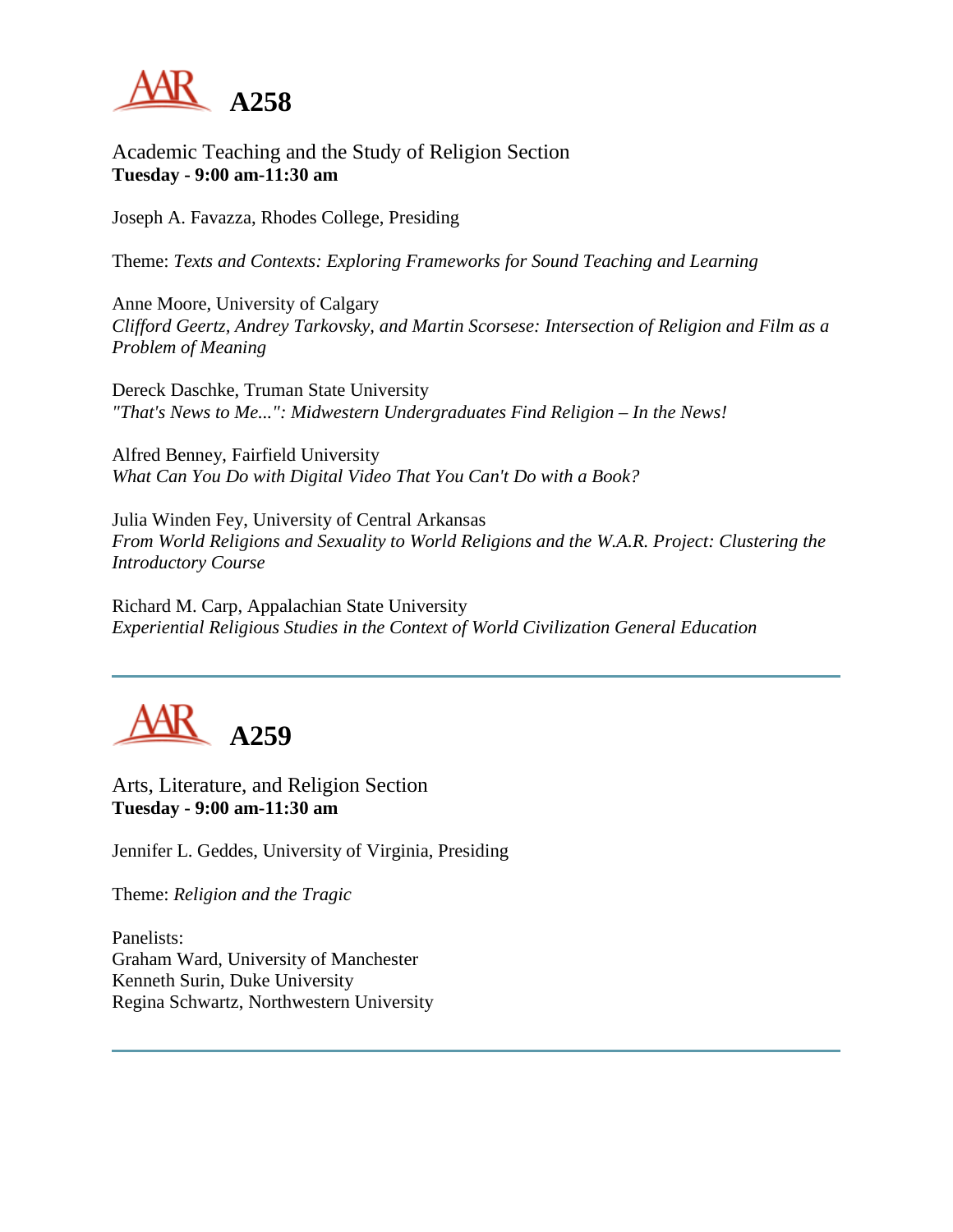

Buddhism Section **Tuesday - 9:00 am-11:30 am**

John S. Strong, Bates College, Presiding

Theme: *Buddhist Responses to Orientalist Modernities in South and Southeast Asia*

Anne M. Blackburn, Cornell University *Desirable Knowledge: Buddhist Education in Late Nineteenth-Century Colombo*

Thomas Borchert, University of Chicago *Whose Orient? Sipsongpanna Buddhism in Chinese and Thai Academic Discourse*

Jacob N. Kinnard, College of William and Mary *Locative Orientalism and the Construction of One Buddhism*

David L. McMahan, Franklin and Marshall College *Anagarika Dharmapala and the Discourse of Scientific Buddhism*

Juliane Schober, Arizona State University *Missionizing the Dhamma: Burmese Buddhism Engages the Modern World*

Responding: Donald K. Swearer, Swarthmore College



Comparative Studies in Religion Section **Tuesday - 9:00 am-11:30 am**

Mary N. MacDonald, Le Moyne College, Presiding

Theme: *New Horizons in the Comparative Study of Religion*

Eyal Regev, Bar-Ilan University *Sectarian Practice and Organization in Qumran in Light of the Regulations of the Shakers, Hutterites, Mennonites and Amish*

Christopher Roberts, University of North Carolina, Chapel Hill *From Lévi-Strauss to Mauss: Or, from Loquacious Myths and Mute Rituals to the Mythico-Ritual Complex*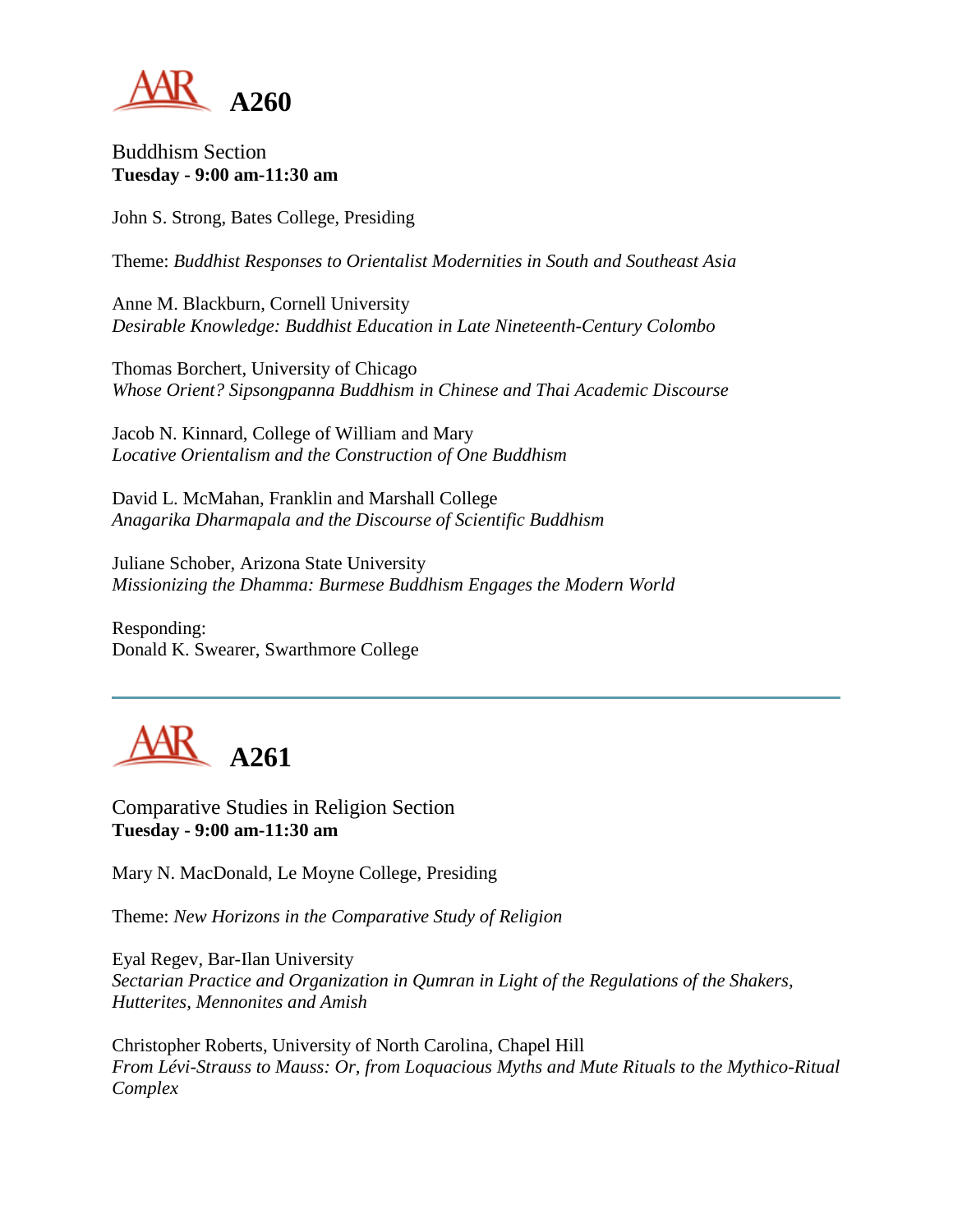Alex Snow, Syracuse University *Kukai, Hazrat Inayat Khan, and String-Theory: Comparative Cosmologies of Vibration*

Elizabeth Cameron Galbraith, St. Olaf College *Agape, Bodhisattva, and Maya in Shusaku Endo's* Deep River Abraham Velez de Cea, Georgetown University *The Need for a More Realistic Understanding of Religious Ethical Traditions*



Ethics Section **Tuesday - 9:00 am-11:30 am**

Gloria H. Albrecht, University of Detroit, Mercy, Presiding

Theme: *Voices of the Silenced: The Problematic Necessity of Airing Dirty Laundr*y Crystal Downing, Messiah College *Bakhtin in the Barbersho*p Catherine Roach, University of Alabama, Tuscaloosa *Call Off Your Old Tired Ethics: Religious Studies and the Sex Workers' Rights Movement*

Roger A. Sneed, Vanderbilt University *Letting the Queen Speak: Representations of Homosexuality in Black Liberation Theology and African American Cultural Criticism*

Darryl Michael Trimiew, Colgate Rochester Crozer Divinity School *Who Speaks for Us? The Problem of Moral Leadership in the Black Community*

**A263**

History of Christianity Section **Tuesday - 9:00 am-11:30 am**

Anne Clark, University of Vermont, Presiding

Theme: *Memoria, Habitus, Imitatio: The Power of the Past in the Present*

Michael Penn, Mount Holyoke College *Defeat into Victory: Syriac Christian Transformations of the Islamic Conquest*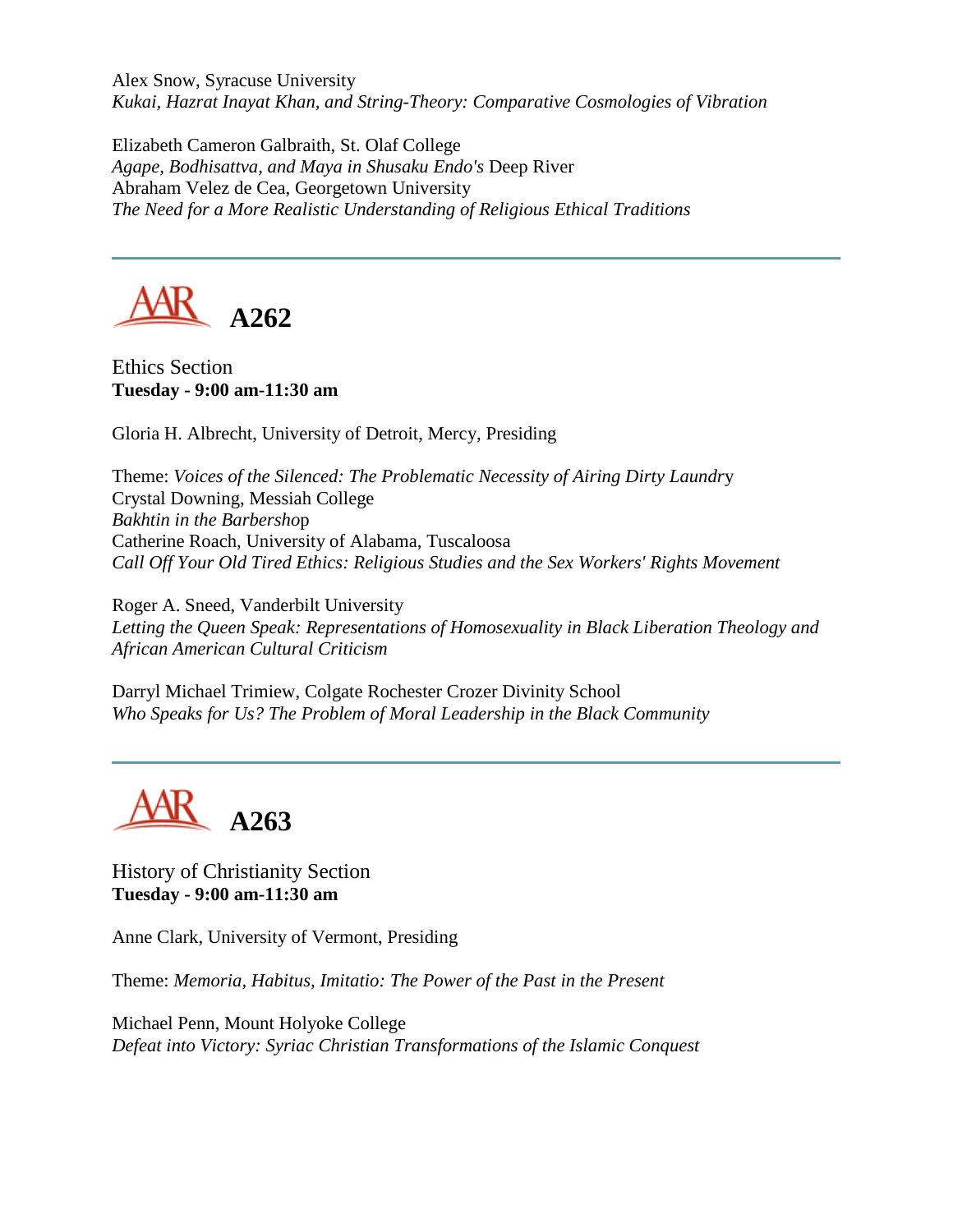Judith L. Bishop, Graduate Theological Union *Memory Morphing across Time and Space: Construction, Deconstruction, and Reconstruction of the Medieval Image of Brigit of Ireland*

Alison Knowles Frazier, University of Texas, Austin *Imitating Augustine: Hermits vs. Canons in Renaissance Manuscript and Print*

Timothy J. Johnson, Flagler College *Michel de Certeau, Bonaventure's Journey of the Soul into God, and Peripatetic Prayer*

Steven Engler, Mount Royal College *Time, Habit, and Embodied Memory in English Puritanism*

Responding: Theodore Vial, Virginia Wesleyan College



North American Religions Section **Tuesday - 9:00 am-11:30 am**

Jane Naomi Iwamura, University of Southern California, Presiding

Theme: *Promise and Problems in Asian American History*

Jennifer Snow, Columbia University *"The Evolution of the Japanese": Scientific Racism and Missionary Responses to Japanese Immigration*

Jeffrey Staley, Seattle University *Building a Home: Methodist Women, Orphan Children, and the San Francisco Oriental Mission's National Fund-Raising Tour of 1908-1909*

Jason Steuber, University of Missouri, Kansas City *Religious Dimensions of Ethnic Caricatures: The Heathen Chinese and Nineteenth-Century American Press Illustrations*

Drew Bourn, University of California, Santa Barbara *Kannon Reversed: How the Statue of a Buddhist Deity of Compassion became the Object of Horror in a Baltimore Cemetery*

Responding: Bruce B. Lawrence, Duke University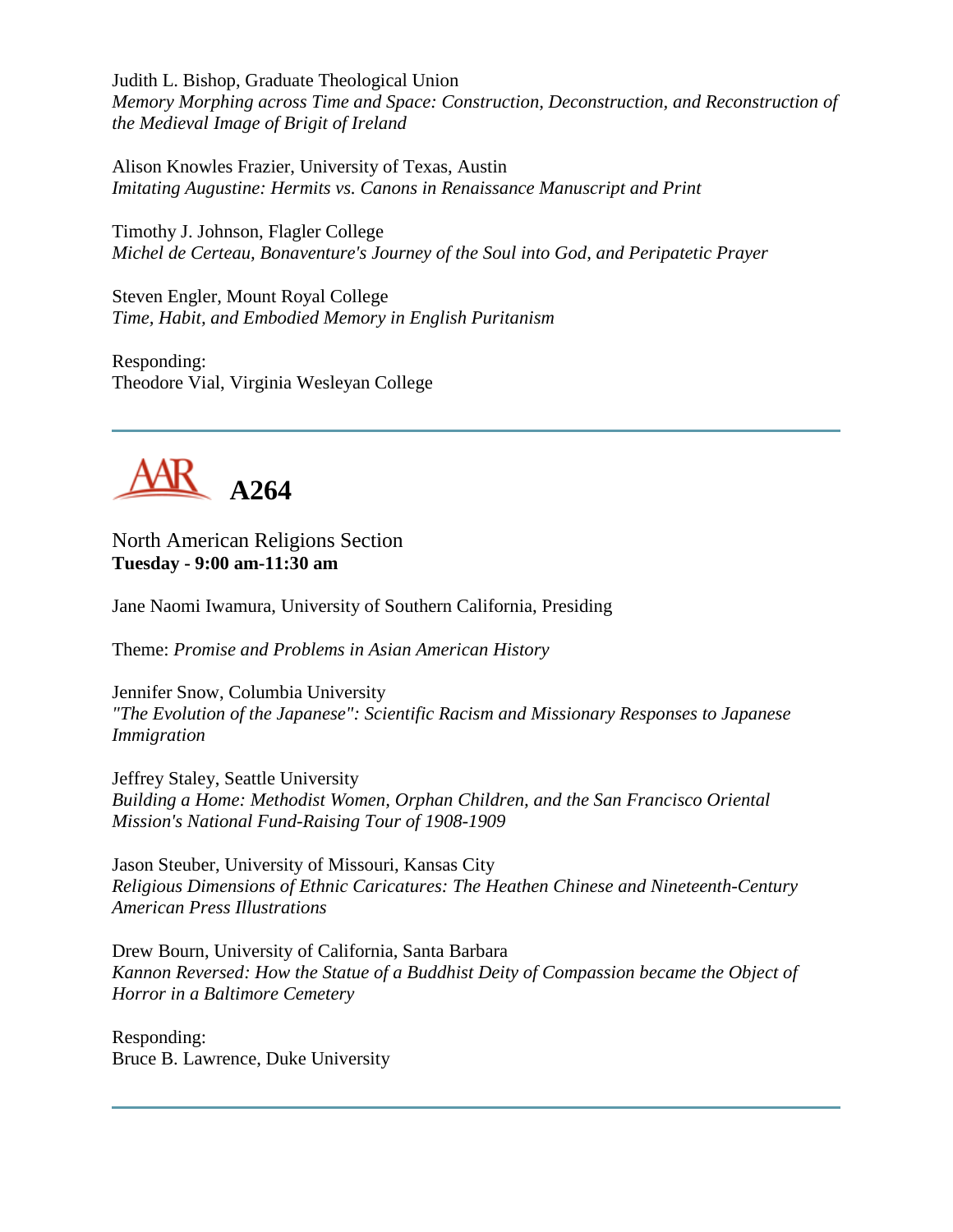

Philosophy of Religion Section **Tuesday - 9:00 am-11:30 am**

Joseph Prabhu, California State University, Los Angeles, Presiding

Theme: *Authority and Subjectivity*

Kathleen Tierney, Stanford University *Spiritual Exercises: Transformations of the Self in the Work of Pierre Hadot and Iris Murdoch*

Pamela M. Hall, Emory University *Tragedy As Moral Pedagogy in Recent Virtue Ethics*

Kerry Mitchell, University of California, Santa Barbara *Authority and Self-Knowledge: The Foundation of the Author in Divine and Human Law*

Thomas E. Reynolds, Saint Norbert College *Between Openness and Closure: The Paradox of Authority in Religion*



Religion in South Asia Section **Tuesday - 9:00 am-11:30 am**

Swasti Bhattacharyya, Buena Vista University, Presiding

Theme: *Sacred Groves: Houseplants, Cremation Grounds, Santal Spirits, and Embedded Ecologies*

Tracy Pintchman, Loyola University, Chicago *Grove, Goddess, Houseplant, Bride: Ascetic/Domestic Values in the Worship of Tulsi*

Elaine Craddock, Southwestern University *Cremation Ground As Sacred Grove: The Life and Poetry of Karaikkal Ammaiyar*

Selva Raj, Albion College *The Santal Sacred Grove: Site of Construction and Contestation of Identity*

Vijaya Nagarajan, University of San Francisco *Sacred Groves As Embedded Ecological Commons: A Theoretical Exploration in Tamil Nadu*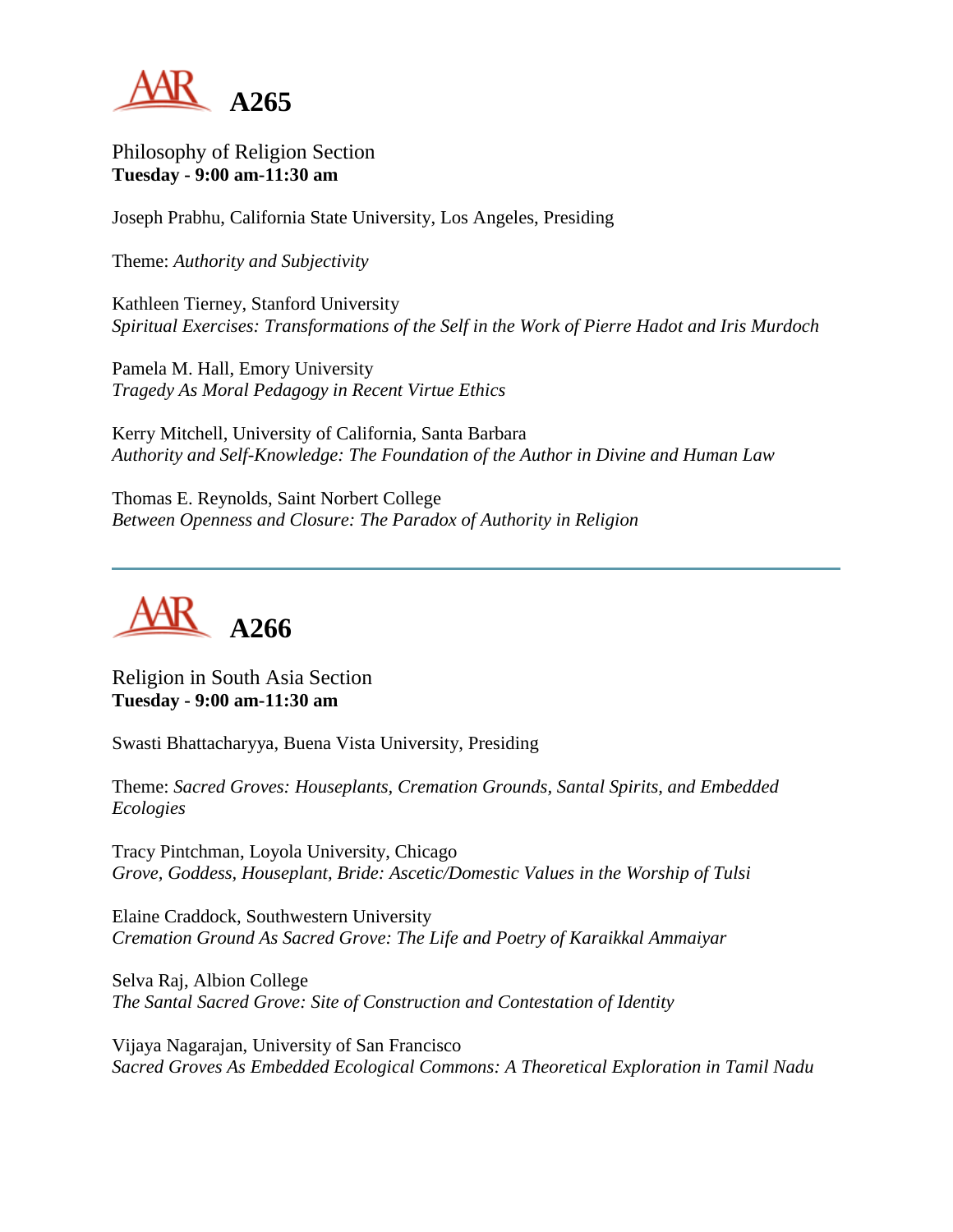Responding: Eliza Kent, DePaul University



Study of Judaism Section **Tuesday - 9:00 am-11:30 am**

Martin Kavka, Florida State University, Presiding

Theme: *Strategies of Jewish Identity*

Rebecca T. Alpert, Temple University *Reflections on Teaching Judaism in Indonesia*

Pinchas Giller, University of Judaism *Shar'abi Rising: Canon Limitation in Late Classical Kabbalah*

Masen Uliss, University of California, Santa Barbara *The Americanization of Chabad Literature*

Laurie Zoloth, Northwestern University *The Cousins Club: The Yearning for the Lost Tribes and the Use of Human Genetics to Find Them*



Theology and Religious Reflection Section **Tuesday - 9:00 am-11:30 am**

Eric Boynton, Allegheny College, Presiding

Theme: *Religion and Globalization II*

Luis Reyes Ceja, Universidad del Valle de Atemajac, and Gregory A. Banazak, Saints Cyril and Methodius Byzantine Catholic Seminary *Empire before and after Modernity*

Thomas A. Carlson, University of California, Santa Barbara *Global Responsibility and Self-Creativity in the Thought of Michael Serres*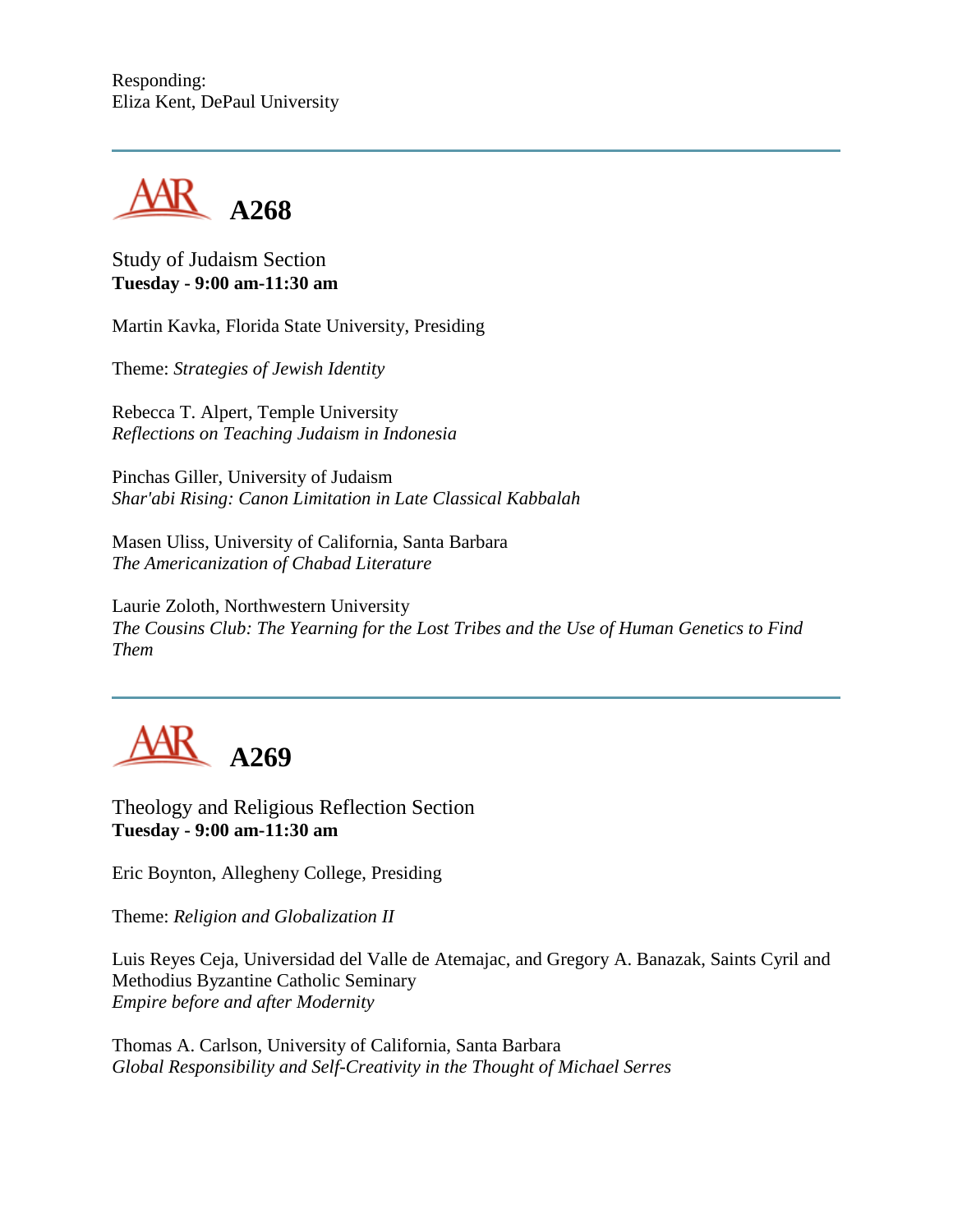Yvon Elenga, Weston Jesuit School of Theology *Globalization and Postcolonial Representations in Sub-Saharan Africa*

Business Meeting: Paul F. Lakeland, Fairfield University, Presiding



Women and Religion Section **Tuesday - 9:00 am-11:30 am**

Jung Ha Kim, Georgia State University, Presiding

Theme: *Women's Bodies As "Fundamentalist" Battleground*

Linda Ellison, Harvard University *Abortion and the Politics of God: Women's Bodies As Fundamentalist Background*

Julia Sheetz-Willard, Temple University *"Causes of Unrest": Gender and the Bible in the 1920's Fundamentalist-Modernist Debates*

Nancy E. Nienhuis, Harvard University *Historical and Contemporary Responses to Battering*

Beverly Mayne Kienzle, Harvard University *Historical and Contemporary Responses to Battering*

Christy Cousino, Indiana University, Bloomington *"The Woman Shall Conquer": Sex, Reproduction, and Mothering on the Catholic Apocalyptic Battlefield*

# **A271**

African Religions Group **Tuesday - 9:00 am-11:30 am**

Samuel K. Elolia, Emmanuel School of Religion, Presiding

Theme: *African Religion(s) in a Global Context*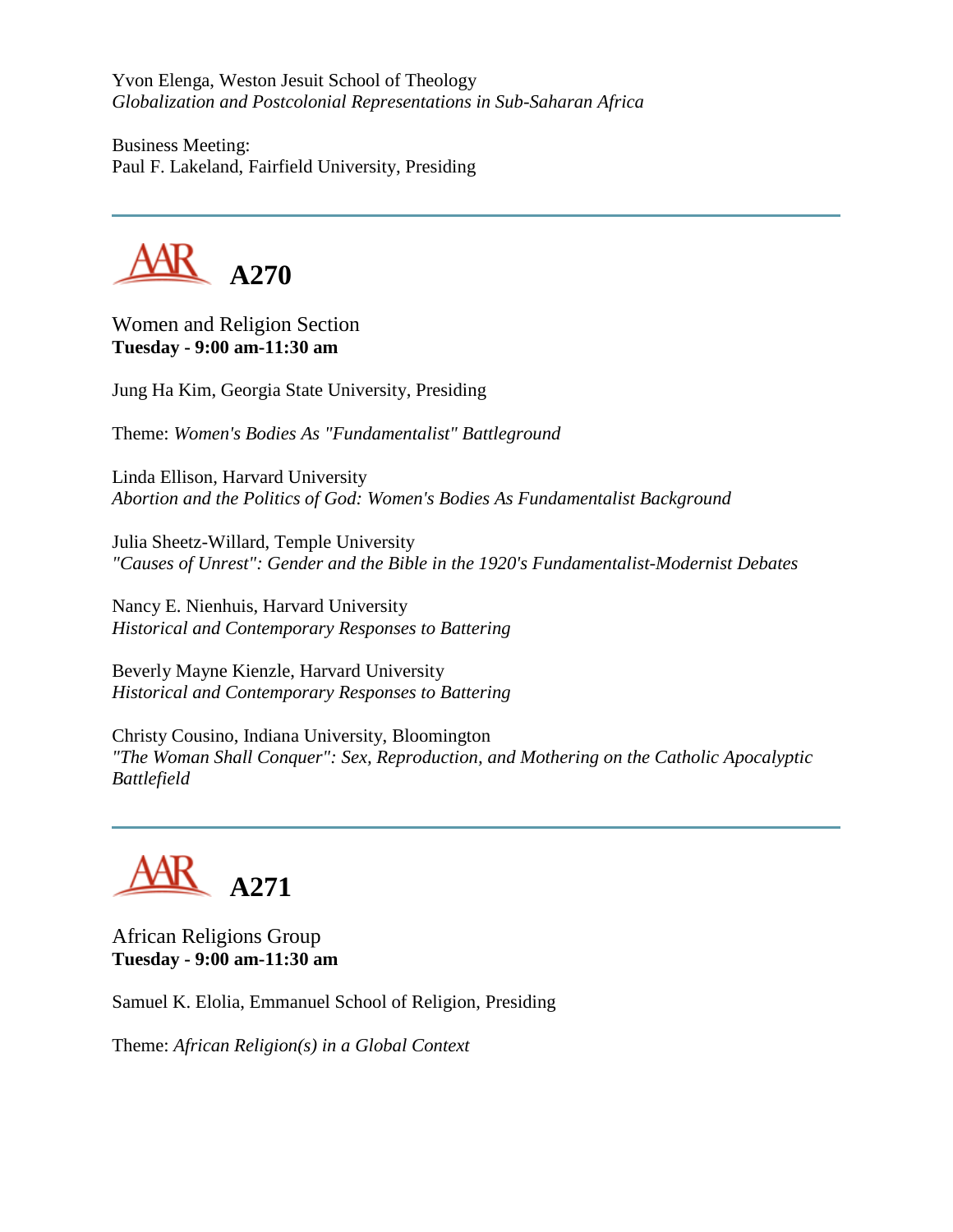Elias Kifon Bongmba, Rice University *African Churches in Houston*

Mabiala Justin-Robert Kenzo, Canadian Theological Seminary *Hermeneutics of African Traditional Religions* 

Isabel Mukonyora, University of Virginia *Religious Plurality, Globalization, and the Quest for Belonging from the Margins*

Samuel Paul, University of Southern California *Interpretation of the New Testament from the Third World: A Global Perspective*

**A272**

Black Theology Group **Tuesday - 9:00 am-11:30 am**

Carol B. Duncan, Wilfrid Laurier University, Presiding

Theme: *Competing Faith Claims and the Nature of Black Theology and the Theologian*

Monica A. Coleman, Claremont Graduate University *Metaphysics and Black Religions: A Case Study of Process Metaphysics and Yoruba-Based Religions*

Anthony B. Pinn, Macalester College *Rethinking the Nature of Religion and the Doing of Black Theology: A Humanist and Comparative Perspective*

Josef Sorett, Harvard University *Langston's Legacy: Couplets of a Doubly-Conscious Faith*

Business Meeting: Anthony B. Pinn, Macalester College, Presiding



Chinese Religions Group **Tuesday - 9:00 am-11:30 am**

Jeffrey L. Richey, Berea College, Presiding